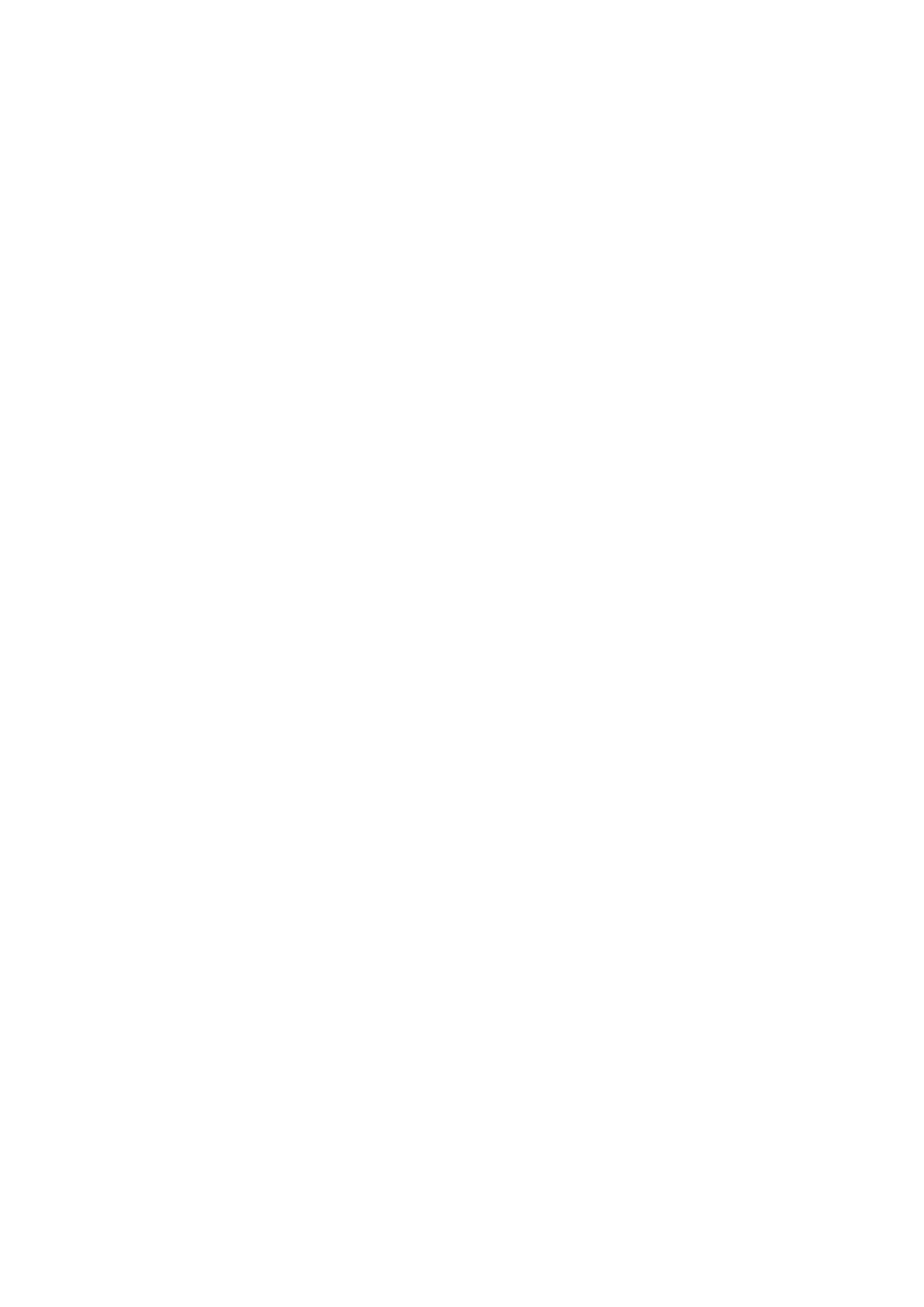# Evaluation of the Swedish Program for ICT in Developing Regions (SPIDER)

**An Independent Evaluation**

**Kerry S. McNamara**

 **Sida Review 2009:07**

**Sida**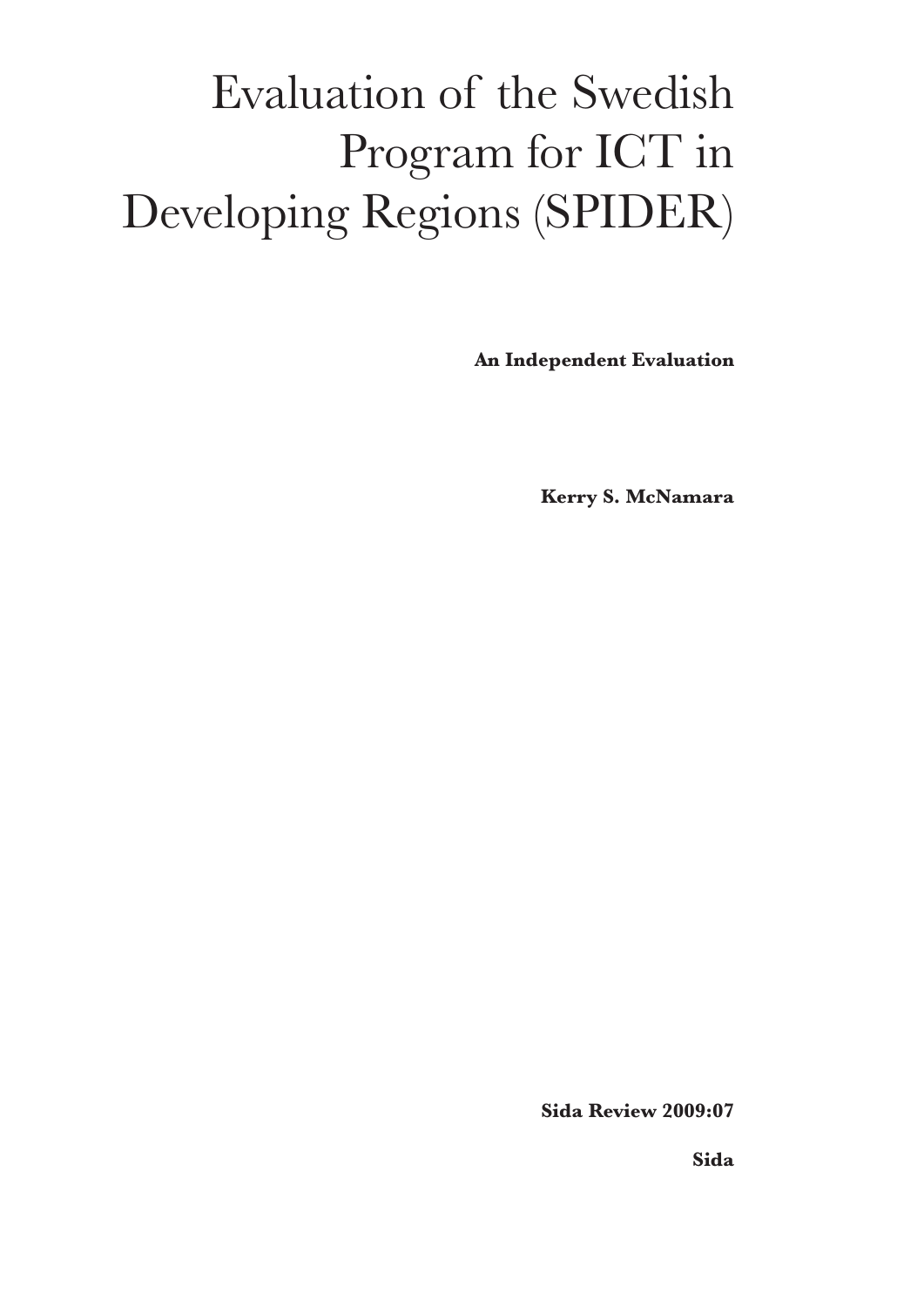#### **Author:** Kerry S. McNamara

The views and interpretations expressed in this report are the author's and do not necessarily reflect those of the Swedish International Development Cooperation Agency, Sida.

#### **Sida Review 2009:07**

Commissioned by Sida, Department for Human Development, Team Knowledge, ICT and Education.

**Copyright:** Sida and the author

**Date of finalreport:** May 2009

**Printed by:** Edita 2009

**Art. no.** Sida51982en

**ISBN:** 978-91-586-4088-7 **URN:NBN** se-2009-14

This publication can be downloaded from: http://www.sida.se/publications

SWEDISH INTERNATIONAL DEVELOPMENT COOPERATION AGENCY

Address: SE-105 25 Stockholm, Sweden. Visiting address: Valhallavägen 199. Phone: +46 (0)8-698 50 00. Fax: +46 (0)8-20 88 64. www.sida.se sida@sida.se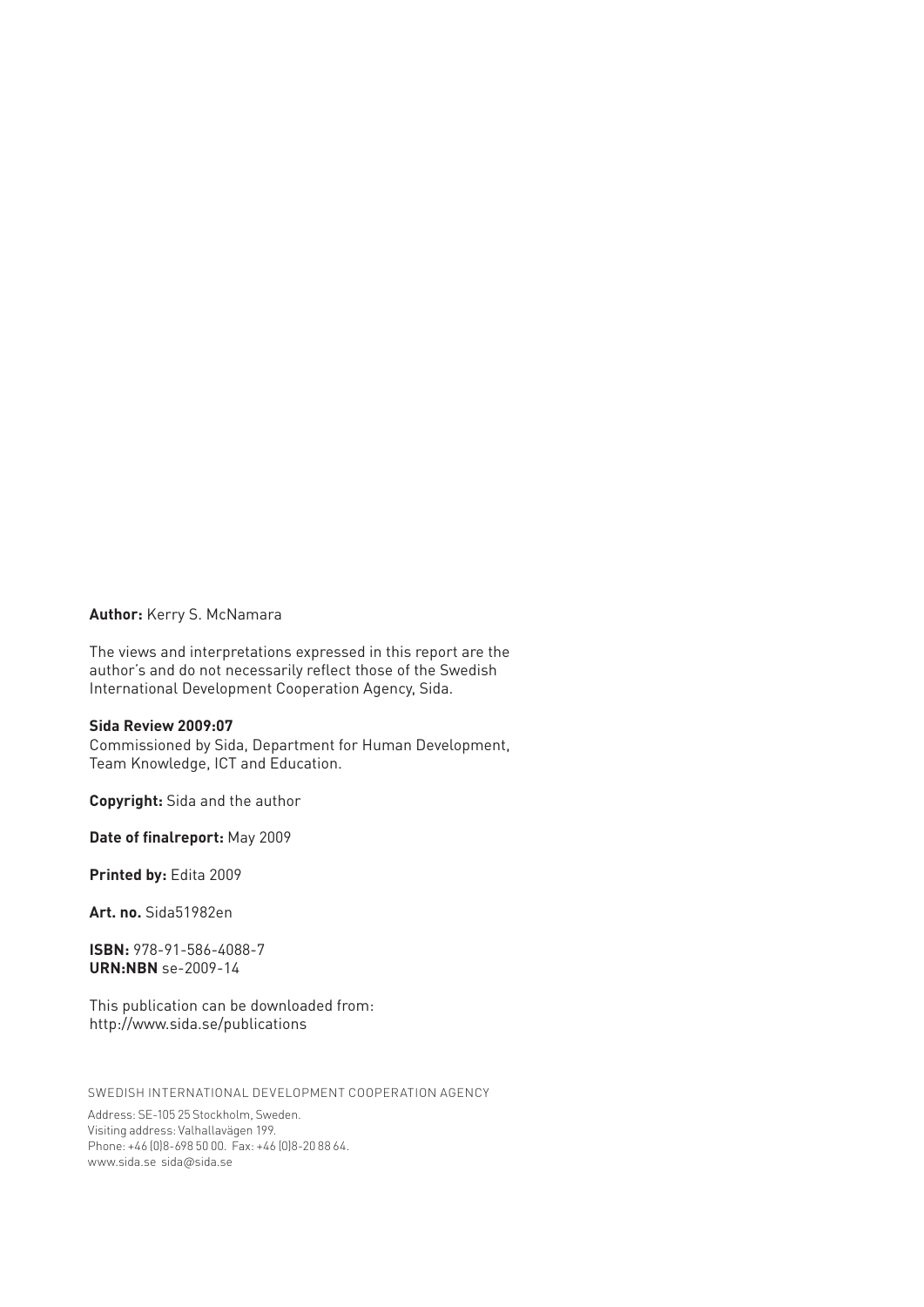# **Table of Contents**

| 1. |                                                                                                                                                                                                                                                                                                                                                                                                                                                                                                                     |  |
|----|---------------------------------------------------------------------------------------------------------------------------------------------------------------------------------------------------------------------------------------------------------------------------------------------------------------------------------------------------------------------------------------------------------------------------------------------------------------------------------------------------------------------|--|
| 2. |                                                                                                                                                                                                                                                                                                                                                                                                                                                                                                                     |  |
| 3. | Assessing SPIDER's First 5 Years: Views of Various Stakeholders  12<br>3.6 Service to, and Responsiveness to the Needs of, Developing Country Partners  17<br>3.7 Evaluating Individual SPIDER-supported Activities: Constraints and Patterns  18                                                                                                                                                                                                                                                                   |  |
| 4. | Going Forward: The Changing Context in which SPIDER Operates 19                                                                                                                                                                                                                                                                                                                                                                                                                                                     |  |
| 5. | The Future of SPIDER and of Sida's Support: Priorities and Recommendations  23<br>5.1 Clarifying, and Assuring SPIDER-Sida Consensus on, SPIDER's Mission, Strategy,<br>5.2 Clarifying, and Strengthening, the Mechanisms of the Sida/SPIDER Relationship 24<br>5.3 Strengthening SPIDER's Reporting, Monitoring, Evaluation and Learning Efforts 25<br>5.4 Clarifying and Strengthening SPIDER's Procedures and Operations,<br>5.5 Options for the Framework of SPIDER's Sida-supported Work in the Next Phase  26 |  |
| 6. |                                                                                                                                                                                                                                                                                                                                                                                                                                                                                                                     |  |
|    |                                                                                                                                                                                                                                                                                                                                                                                                                                                                                                                     |  |
|    |                                                                                                                                                                                                                                                                                                                                                                                                                                                                                                                     |  |
|    |                                                                                                                                                                                                                                                                                                                                                                                                                                                                                                                     |  |
|    |                                                                                                                                                                                                                                                                                                                                                                                                                                                                                                                     |  |
|    |                                                                                                                                                                                                                                                                                                                                                                                                                                                                                                                     |  |
|    |                                                                                                                                                                                                                                                                                                                                                                                                                                                                                                                     |  |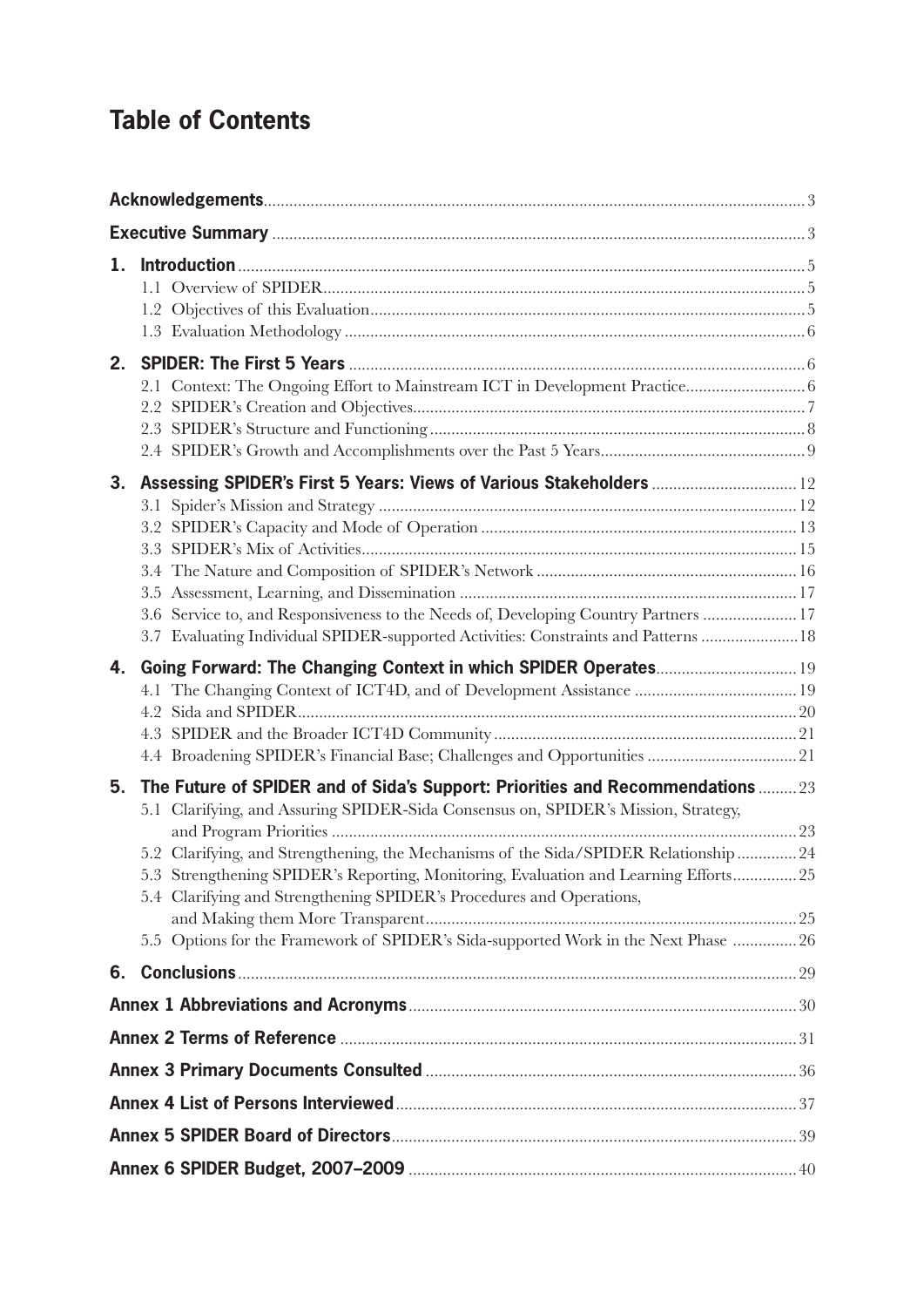| Annex 7 A Summary of the Major Tangible Achievements made by SPIDER |  |
|---------------------------------------------------------------------|--|
|                                                                     |  |
|                                                                     |  |
|                                                                     |  |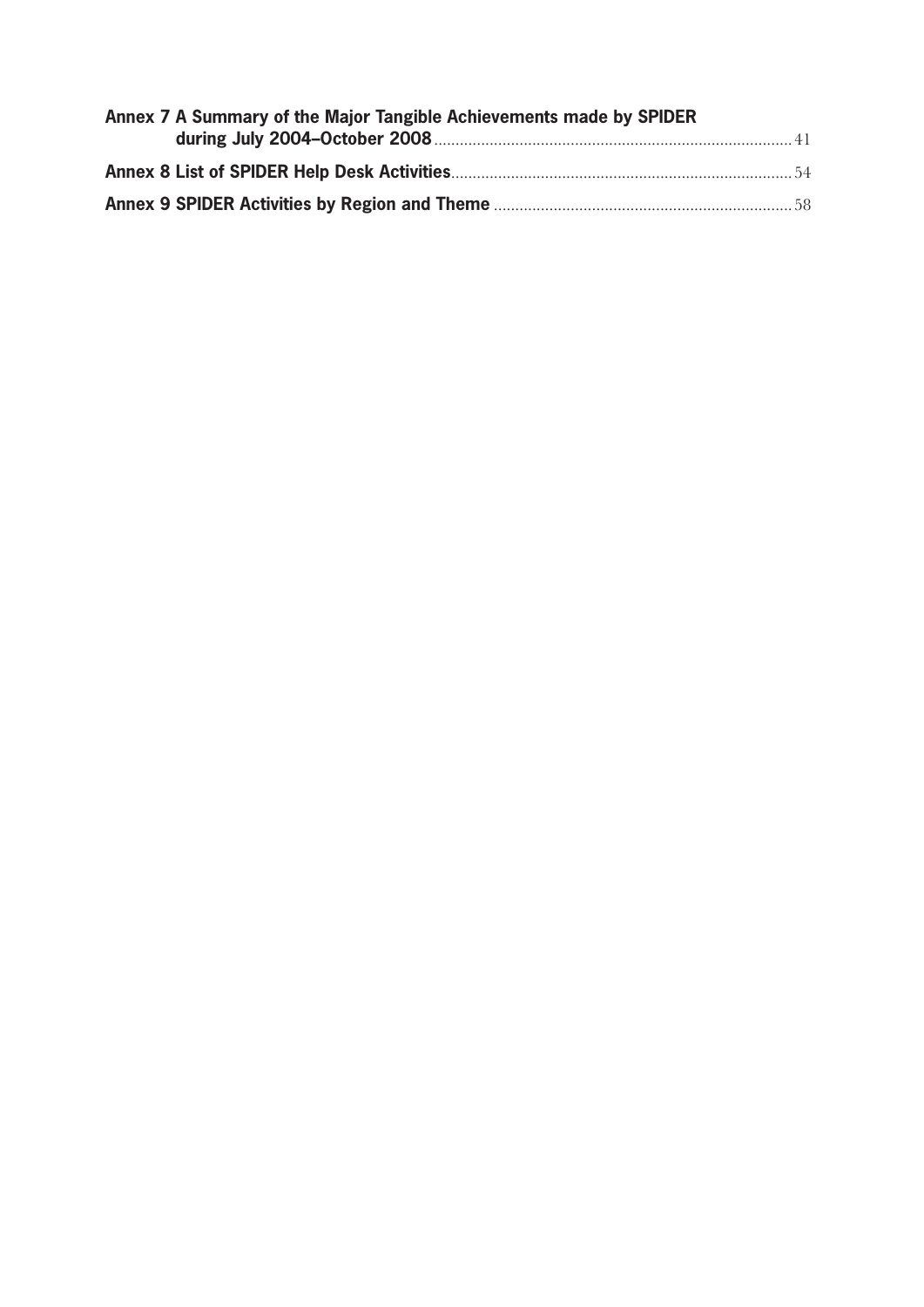# **Acknowledgements**

The author wishes to thank all the interview subjects (listed in Annex 4) whose insight, experience and advice made this evaluation possible, and who gave generously of their time both in person and by email and phone. Particular thanks are due to the Director of SPIDER, Afzal Sher, and to his very able and devoted staff, particularly Lotta Rydström and Karoline Beronius, who greatly facilitated the evaluation and provided prompt and informative responses to the author's queries. The author is also very grateful to the Board of Directors of SPIDER for the frank, collegial and informative discussions he had with them individually and collectively, which reflected their deep commitment both to this evaluation process and to SPIDER's mission and success. Per-Einar Troften of Sida provided extremely valuable advice and support throughout the process and greatly facilitated contacts in Sida and elsewhere. Needless to say, any errors of fact, interpretation or analysis in this evaluation are solely attributable to the author.

# **Executive Summary**

This evaluation was commissioned by Sida, as previously agreed with SPIDER, during the last year of the second phase (2007–2009) of Sida funding for SPIDER, as an input into an ongoing dialogue between Sida and SPIDER about Sida's current and potential future support for SPIDER.

SPIDER was formally constituted on July 1,2004 as a center at the Royal Institute of Technology (KTH) with a grant from Sida of 31 Million Swedish Kronor (SEK) for activities through December 31,2006. KTH allocated support of 3 Million SEK for the same period. In the second phase (2007– 2009), Sida increased its level of support for SPIDER, providing an additional 56 Million SEK matched by an additional 5 Million SEK from KTH.

SPIDER was envisioned as a network of Swedish expertise (initially focused primarily on university expertise, but gradually branching out to civil society and the private sector), mobilized to assist developing countries in harnessing information and communication technologies (ICT) as effective tools of poverty reduction and sustainable development.

SPIDER has carried out this vision through a variety of activities:

- financial support for research and innovation projects proposed and implemented by Swedish universities;
- financial and technical support for projects proposed by developing country partners, usually in cooperation with Swedish university partners;
- "help desk" technical support and advisory services for Sida staff and Swedish embassy staff seeking specific assistance with the design, implementation or evaluation of ICT-for-development (ICT4D) projects;
- support for conferences, workshops, publications, university courses and other knowledge-dissemination and capacity building efforts aimed both at Swedish students and scholars and at students and other stakeholders from developing countries.

SPIDER has also served, through separate funding directly from Sida departments, as the Swedish technical implementation counterpart for a number of Sida ICT4D projects in developing countries.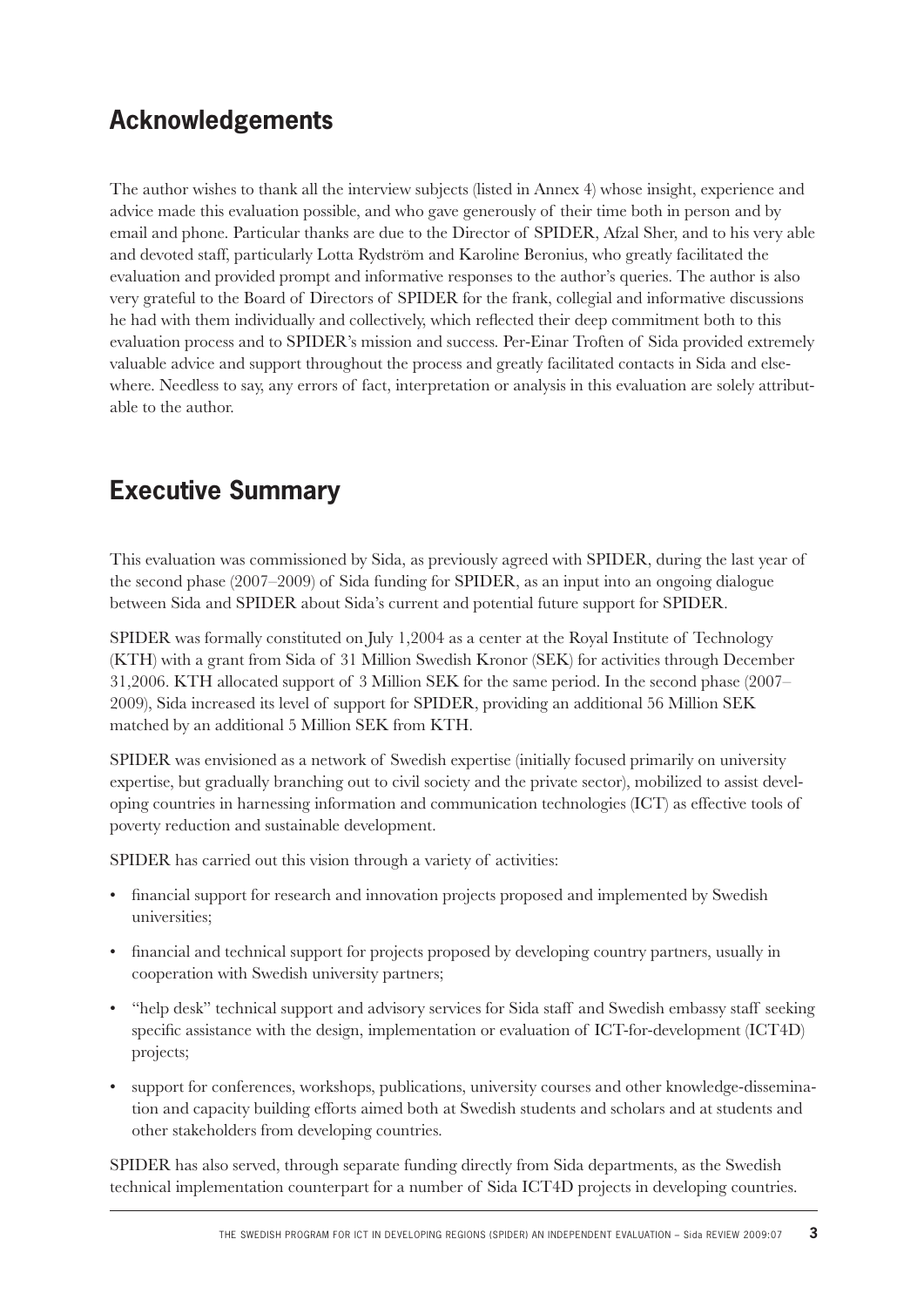There was broad consensus among those interviewed for this evaluation that SPIDER has executed these activities with great energy, commitment and flexibility, despite a small staff, a changing external environment, and shifts in Sida's expectations and internal organization on ICT issues. Developing country partners and beneficiaries have commended SPIDER for its support and its commitment to partnership and capacity building. SPIDER has served as a very promising example of the principle of Sweden's current Global Development Policy that all Swedish stakeholders should work toward achieving Sweden's development goals.

However, concerns have been raised about the strategic coherence of SPIDER's activities and priorities; its internal capacity to monitor, evaluate and learn from its various activities; and its alignment with Sida's broader development priorities. At the same time, substantial changes in the environment in which SPIDER operates – changes in the form and priorities of development assistance; the declining interest in ICT among bilateral donors; Sida's reorganization and shifting priorities – pose challenges both for SPIDER's vision and strategy and for its operational priorities and internal capacity. There is also a lack of consensus between Sida and SPIDER as concerns how closely SPIDER's priorities and programs are, and should be, aligned with, and supportive of, Sida's priorities and programs.

The current weakness of SPIDER's internal mechanisms for monitoring and evaluation make it difficult to offer detailed conclusions about the relative success and impact of SPIDER's individual activities. However, anecdotal evidence suggests that the most successful SPIDER projects have been those focused on creating specific technical and human capacity in developing country institutions.

In the context of Sida's upcoming decision about its future support for SPIDER beyond the current funding that ends in 2009, this evaluation has identified several key areas for action by both SPIDER and Sida in the coming months:

- clarifying, and assuring SPIDER-Sida consensus on, SPIDER's mission, strategy and program priorities;
- clarifying, and strengthening, the mechanisms of the SPIDER/Sida relationship at both a strategic and operational level;
- strengthening SPIDER's reporting, monitoring, evaluation and learning efforts;
- clarifying and strengthening SPIDER's procedures and operations, and making them more transparent.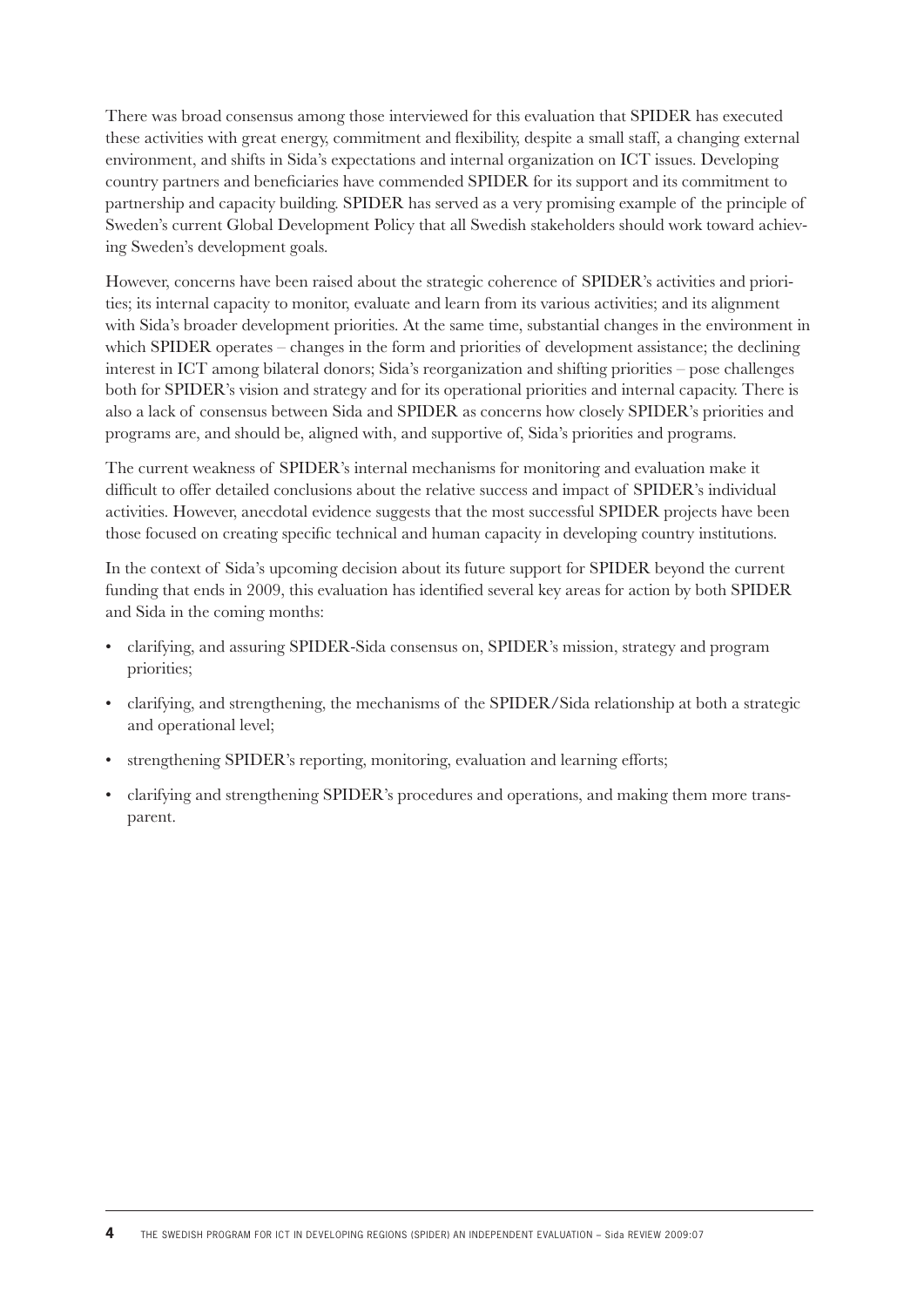# **1. Introduction**

#### **1.1 Overview of SPIDER**

The Swedish Program for ICT in Developing Regions (SPIDER) is a center at the Royal Technical University (KTH) in Kista, Sweden (a suburb of Stockholm) that mobilizes a network of Swedish and international experts on Information and Communication Technologies for Development (ICT4D) to help developing countries use ICT effectively and strategically to advance core development and poverty-reduction goals. SPIDER is funded primarily by the Swedish International Development Cooperation Agency (Sida) through multi-year funding for projects, advisory services, network-building and help desk support to Sida staff at headquarters and embassies. SPIDER also serves as the Swedish operational counterpart and advisor for a number of Sida ICT-for-development projects in Sida priority countries.

#### **1.2 Objectives of this Evaluation**

#### **The objectives of this evaluation are:**

- to summarize and assess SPIDER's activities and accomplishments in its first five years;
- to synthesize the views of key stakeholder and peer groups on SPIDER's mission, strategy, accomplishments and capacity;
- to describe the changing context of ICT-for-development work in which SPIDER operates;
- to present options for SPIDER's future directions and priorities, and for Sida's future engagement with SPIDER.

*This evaluation was commissioned by Sida* in accordance with an agreement between Sida and SPIDER, as a condition of Sida's second phase funding for SPIDER, that Sida would commission an independent evaluation of SPIDER in the final year of the current funding (2009). The Terms of Reference of the Evaluation are attached at Annex 2.

Its main purpose is to assess SPIDER's operation and effectiveness during the its first five years, and to provide Sida with information, analysis and options that can inform its ongoing dialogue with SPIDER about the future nature and scope of Sida's support for SPIDER. This evaluation is not designed to provide a detailed evaluation of any or all of SPIDER's individual projects or advisory services, nor to provide detailed strategic recommendations to SPIDER's Board of Directors and staff.

#### **The evaluation aims in particular to provide information and insight on five related issues:**

- the coherence and specificity of SPIDER's strategy and objectives, and the extent to which SPI-DER's activities reflect its strategy and objectives;
- the alignment of SPIDER's strategy and objectives, and its specific activities, with Swedish Development priorities and Sida's strategy, objectives and operational needs;
- SPIDER's operating capacity and performance, including the adequacy of its methods and metrics for monitoring and assessing its supported activities;
- the alignment of SPIDER's strategy, objectives and activities with the changing context of development assistance and of the ICT4D field, and the changing capacities, priorities and needs of developing country partners;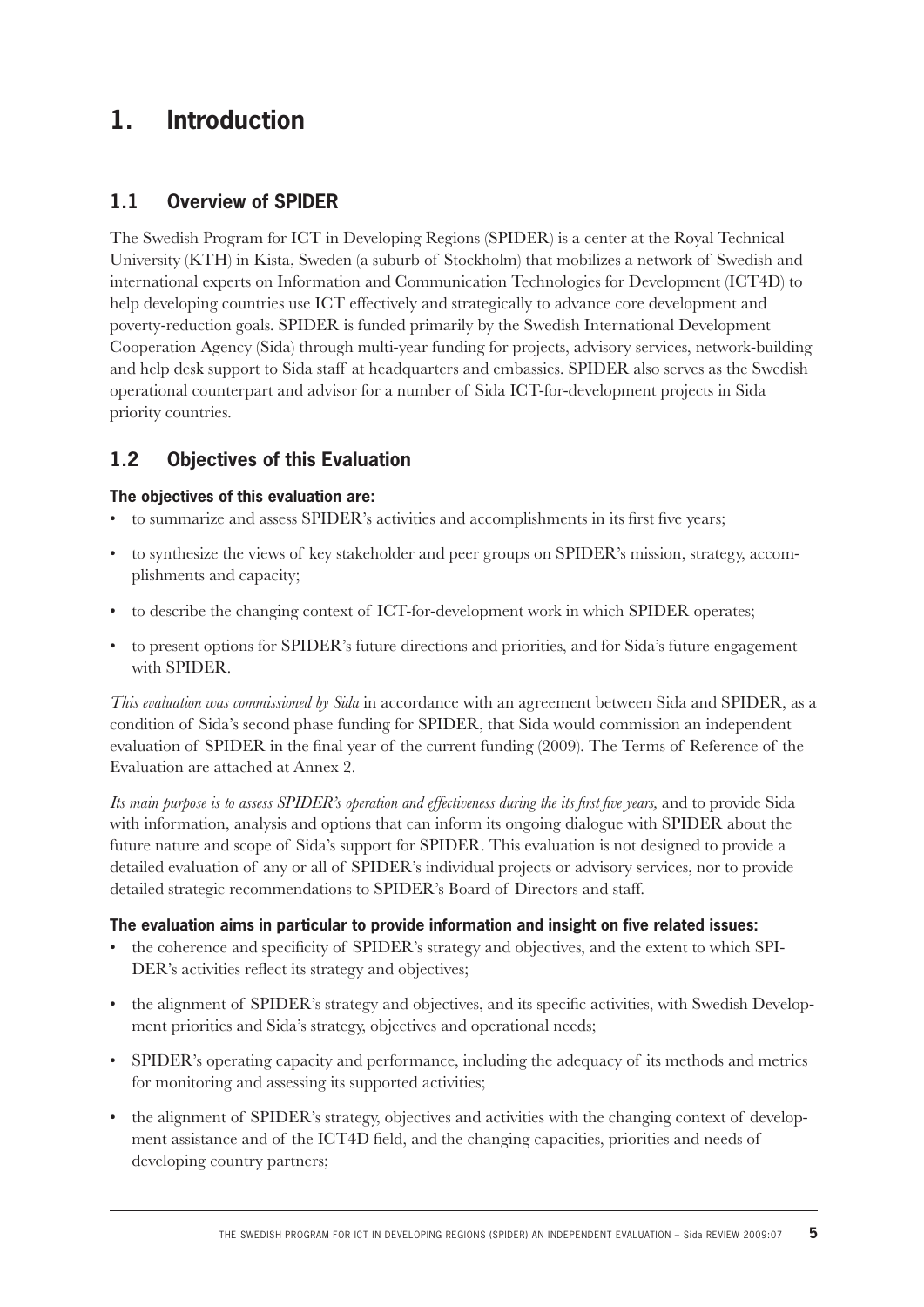• realistic and sustainable options for adapting SPIDER's strategy, goals and activities – and Sida's support for SPIDER – in the light of this changing environment of actors and needs.

#### **1.3 Evaluation Methodology**

*This evaluation was conducted over the period October 2008–April 2009, using a mix of extensive face-to-face and telephone interviews and substantial desk research.* After an extensive review of relevant documents (listed in Annex 3), a first site visit to Stockholm in November 2008 permitted extensive in-person consultations with Sida management and staff, SPIDER staff and Board members, SPIDER network members and others with experience and insight on SPIDER and the context in which it operates. A broader group of stakeholders were then interviewed by telephone. (A full list of those interviewed is at Annex 4). A first draft was presented to Sida and SPIDER in February 2009, and revisions were made on the basis of detailed feedback from Sida and SPIDER. A revised draft was submitted to Sida and SPIDER on March 23, 2009 as the basis for in-person discussions with Sida staff and management and the SPIDER Board of Directors on March 26–27, 2009. On the basis of these discussions and follow-up communications, this final report was prepared in April 2009 and submitted on May 9, 2009.

# **2. SPIDER: The First 5 Years**

#### **2.1 Context: The Ongoing Effort to Mainstream ICT in Development Practice**

*The concrete contribution of ICT to poverty reduction and sustainable development remains an issue of strong interest, and continued debate, within the development community.* Over the past decade, as the variety, accessibility and affordability of information and communication technologies have expanded dramatically, the international development community has been engaged in a series of efforts both to *understand* the implications of these technologies for development and poverty reduction and to *adapt and apply* them for appropriate and sustainable use in developing countries. In some dimensions of this effort, considerable progress has been made. In particular, there is now much stronger recognition of the importance of pro-competitive policy and regulatory regimes and locally appropriate innovation, and investment in ICT infrastructure and access has increased substantially in many developing countries. In addition, there is growing understanding and expertise in sectoral applications of ICT in core development sectors such as education, health and governance.

*An ongoing challenge is mainstreaming ICT strategies, policies and applications in the core programs and investments of donor agencies and of their developing country counterparts.* Many bilateral donors, and most developing country government agencies, have limited internal capacity to plan and implement appropriate ICT investments and programs that would effectively advance their core development and poverty reduction goals. Thus there is an ongoing need for expert advice, experimentation and knowledge-sharing on how to use ICT effectively in development programs.

*It was in this context that Sida issued its 1999 Strategy for IT in Development Cooperation, which called for Sida to integrate information technologies as a strategic area of Swedish development cooperation, and to build the internal capacity within Sida to make that possible.* The strategy also called for a study to explore the possibility of creating a center of competence on IT for development within Sida. In furtherance of the strategy, an ICT for Development Secretariat was created within Sida in late 2002, with the responsibility for providing advice and information on ICT, assisting embassies and Sida staff with mainstreaming ICT in their programs, and managing Sida support to selected ICT-related initiatives.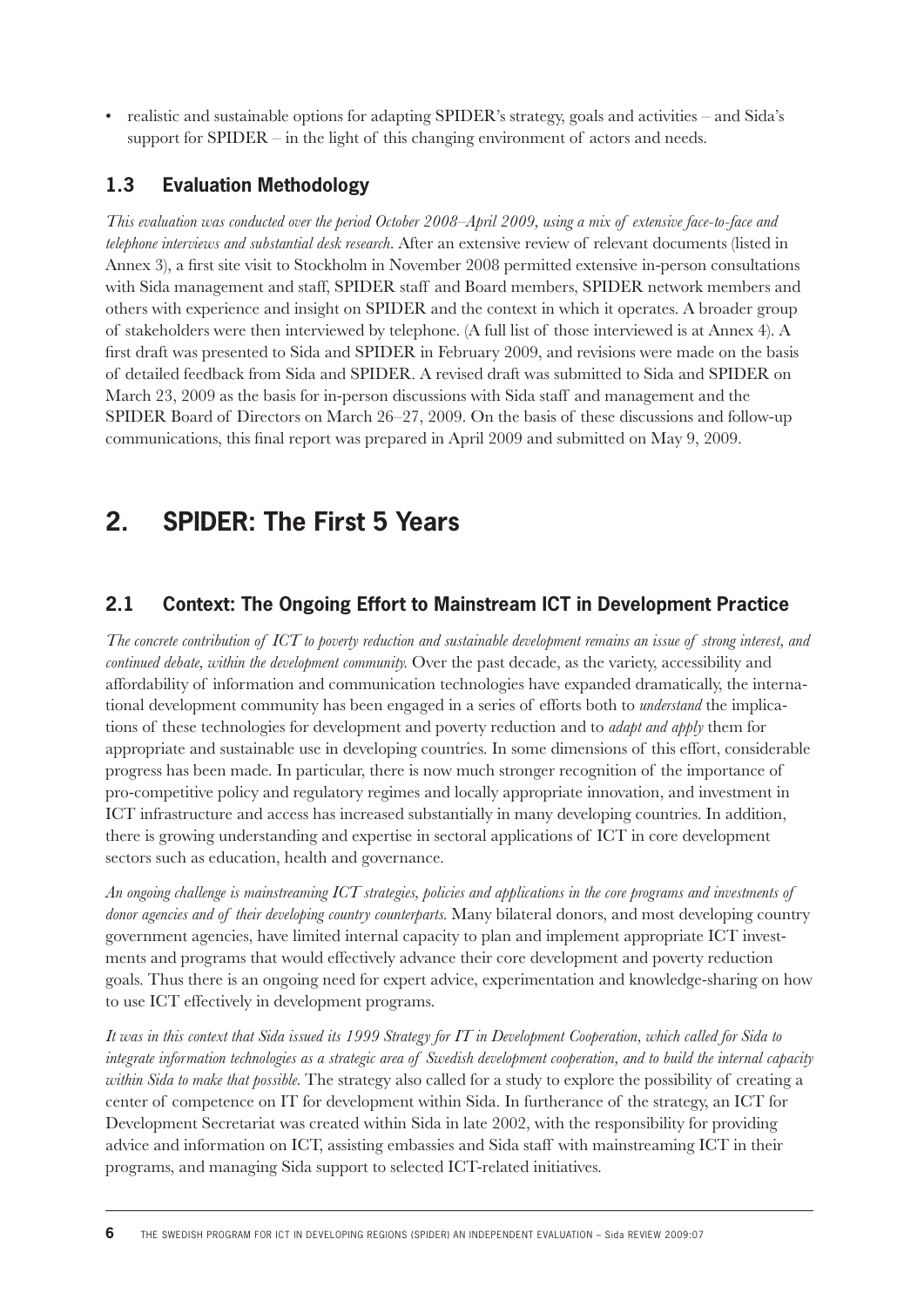*At the same time, discussion continued both within Sida and in the larger Swedish development and academic communities about the benefits and modalities of a "center of competence" outside of Sida*, particularly as a way to harness the expertise of Swedish universities in furtherance of Sweden's ICT-for-development objectives and to strengthen the involvement of Swedish ICT experts in development work.

*Sida has been an active and influential donor and participant in the ICT4D field*, with a strong emphasis on infrastructure, networks and capacity building. Sida's support for building the capacity of, and networks among, developing country universities to use ICT as a tool for education and research linkages has had a substantial impact in many of its priority countries. And Sida has been an active participant in international policy dialogue and joint action on a range of issues and in diverse venues ranging from the World Summit on the Information Society (WSIS) to regional and thematic collaborations.

## **2.2 SPIDER's Creation and Objectives**

*SPIDER was formally constituted on July 1, 2004 as a center at the Royal Institute of Technology (KTH), with a grant from Sida of 31 Million Swedish Kronor (SEK) for activities through December 31, 2006. KTH signaled its strong commitment to SPIDER with an allocation of 3 million SEK for the same period.* In a second phase of funding for the period 2007–2009, Sida increased its level of support for SPIDER, providing an additional 56 Million SEK matched by an additional 5 Million SEK from KTH. SPIDER's declared mission, as articulated in its first Annual Report, was "to promote and diffuse Information and Communication Technology by building human capacity and enhancing knowledge for societal sustainability and progress in developing regions." It sought to advance this mission through several types of related activities:

- providing financial and technical support for ICT-for-development projects proposed by Swedish partner universities and/or counterparts in developing countries;
- offering a Help Desk service for Sida and Swedish embassies, providing a range of technical and advisory services related to ICT4D project design and evaluation;
- serving as the technical partner and implementing organization for ICT4D projects initiated by Sida;
- supporting research, training, conferences, publications and other forms of knowledge-sharing and networking.

*The initial objective of SPIDER was to increase the involvement, and enhance the expertise, of Swedish universities in ICT-for-development research and in effectively implementing ICT for development projects in developing countries,* while at the same time increasing the capacity of developing country counterparts – particularly in universities and government institutions – to be effective planners, partners and implementers in such projects. This was rooted in a conviction that support for research and implementation of targeted ICT interventions, and a focused effort to learn from these interventions, would increase both the evidence base for ICT for development interventions and the number and quality of experts both in Sweden and in developing countries able to plan and implement such projects effectively. Subsequently, SPIDER's network was enlarged to encompass Swedish NGOs, private sector firms and other Swedish stakeholders with interest and expertise in ICT4D issues.

*SPIDER has become a distinctive example of the Swedish Government's call for all Swedish stakeholders to engage with development issues.* As a catalyst for development partnerships among the government, Swedish universities, the private sector, NGOs and other stakeholders, SPIDER has sought to bring to bear the full range of Swedish expertise and experience in helping Swedish partner countries to harness ICT for development. This directly responds to the challenge articulated in the Government's 2002 policy document, *Shared Responsiblity: Sweden's Policy for Global Development*, which states: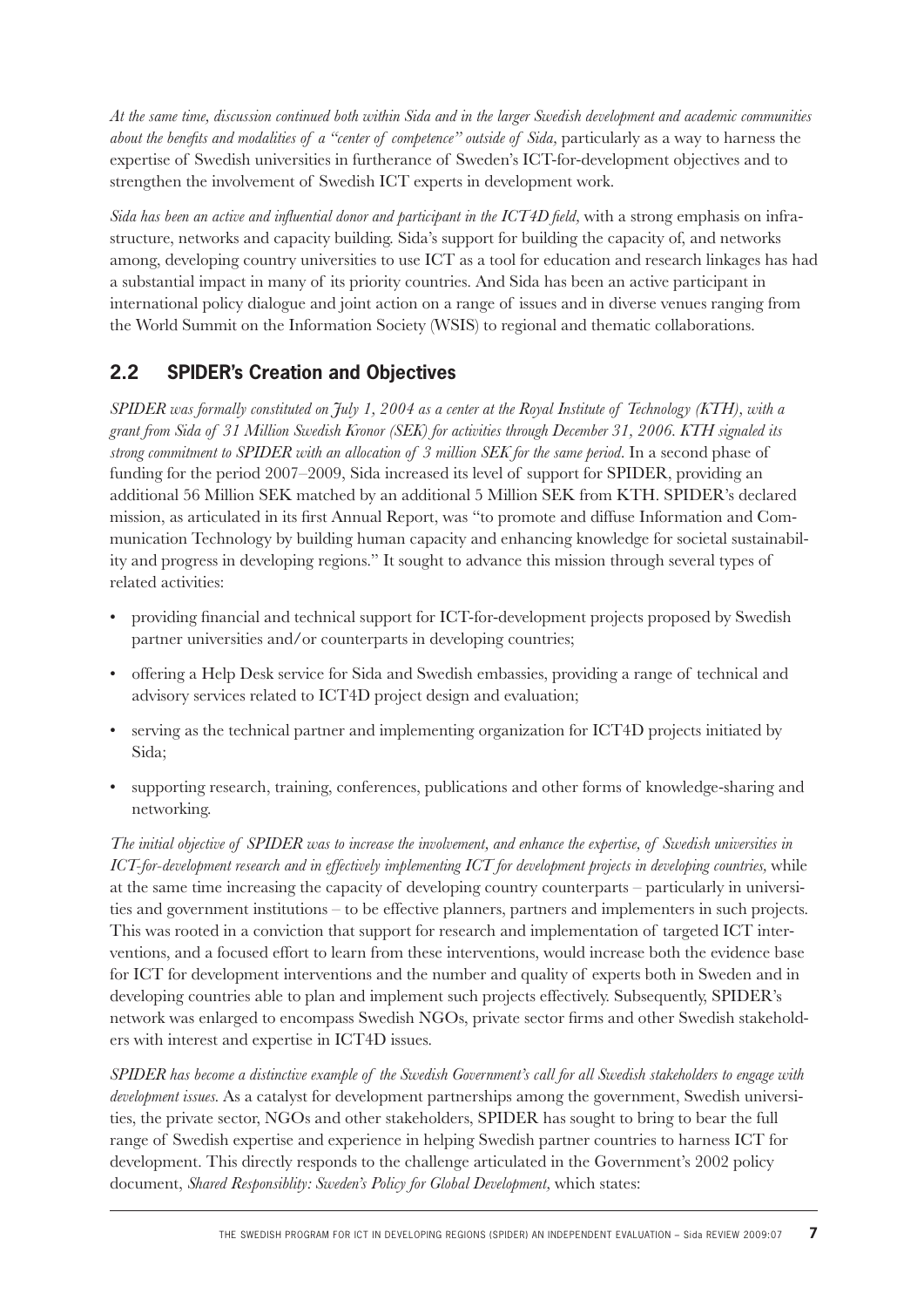It is important for developing countries to exploit the potential of information technology (IT) for economic and social development and for attainment of the Millennium Development Goals. IT is important as a means of establishing the knowledge-based economy, accelerating economic growth and promoting democratization. The existing obstacles, for example inadequate infrastructure, investment and education, must be addressed. *(Shared Responsibilty, p. 53, Section 5.5.11.)*

*Sida funding for SPIDER is provided in three baskets.* A "contribution" basket, representing approximately 50% of the Sida contribution, supports ICT4D projects proposed by Swedish or developing country partners, in accordance with general guidelines and strategic priorities set by the SPIDER Board. A smaller "Help Desk" fund provides pre-paid support for SPIDER to serve as an ICT advisory help desk for Sida and Swedish Embassy staff. An administrative budget allocation provides support for staff, overhead and related operating costs. Annex 6 contains details on SPIDER's budget allocations for the second phase of Sida funding, 2007–2009.

## **2.3 SPIDER's Structure and Functioning**

*SPIDER was designed as both an organization and a network.* A relatively small SPIDER team at KTH, led by SPIDER's Director and including both technical and administrative/financial staff, serves as the facilitator and technical support for a much larger network of experts and scholars from Sweden and elsewhere providing advice and program support for a range of ICT4D projects in Sida priority countries. Organizationally, SPIDER is housed within the Department of Computer and System Sciences, which is a joint Department of KTH and Stockholm University. Administratively and financially, SPIDER depends upon, and is subject to the procedures of, KTH.



#### **SPIDER as both organization and network** (source: SPIDER)

*SPIDER is governed by a Board of Directors that includes representatives from SPIDER Network universities, the private*  sector and the Swedish international development community. In its first few years, the Board included a repre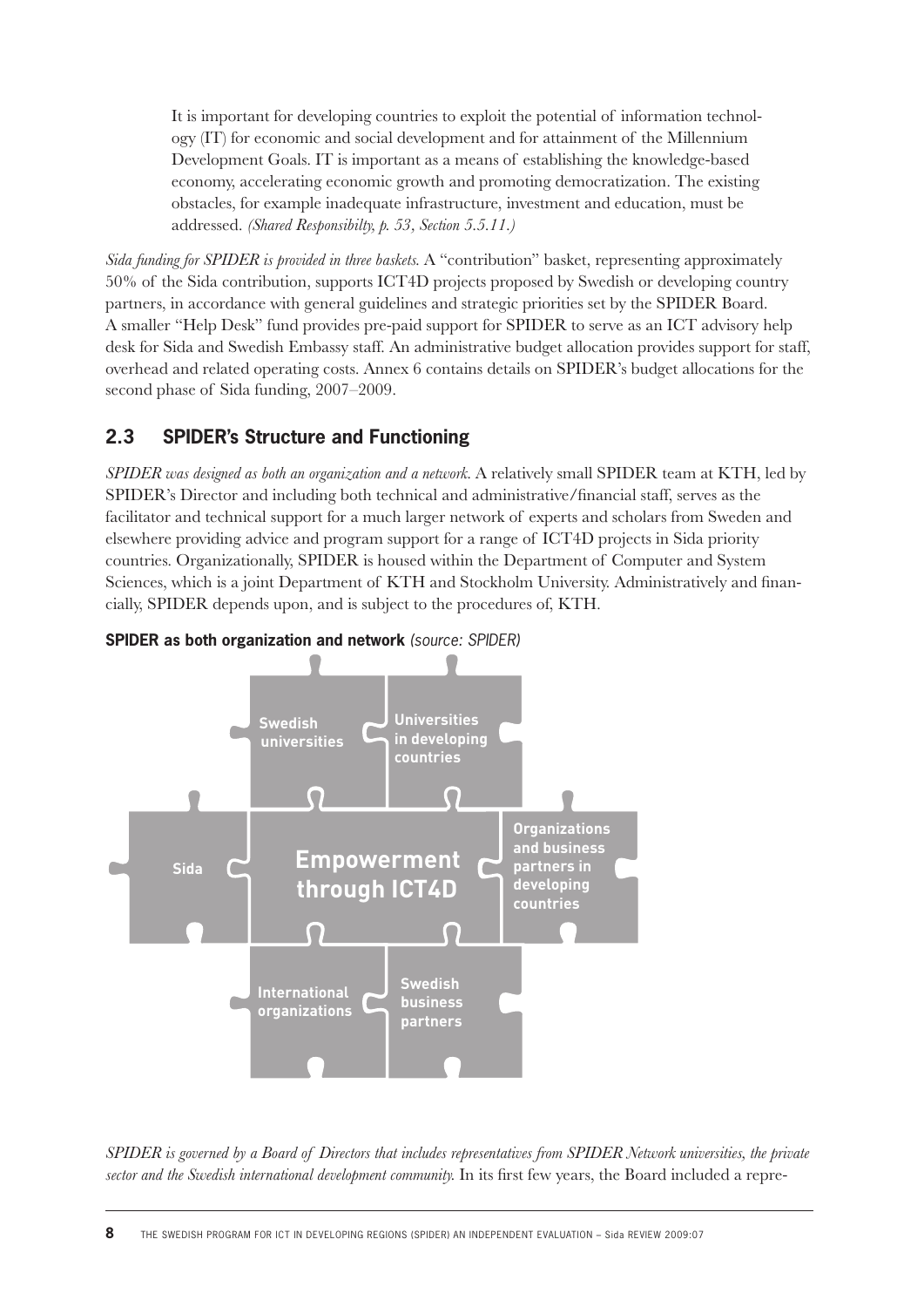sentative from Sida, although this practice was ended in 2006, out of a concern at Sida about potential conflicts created by Sida's "double chair" as both SPIDER's funder and a member of its governing body. The Board (listed in Annex 5) brings deep and diverse experience in ICT, development, education, research and innovation from the public, private and non-profit sectors. Its members are actively engaged in guiding and supporting SPIDER's programs and its staff. SPIDER's staff includes a diverse mix of technical, administrative and project management expertise.

*SPIDER's structure and objectives make it distinctive as an ICT4D organization.* A number of other major donor countries have provided support for a range of bilateral and multilateral initiatives and organizations working in the ICT4D field. Yet the Netherlands has been the only other major donor country besides Sweden to support the development of an independent, donor-funded center of excellence focused on collaboration, innovation and capacity-building on ICT issues in developing countries – the International Institute for Communication and Development (IICD) in The Hague.

## **2.4 SPIDER's Growth and Accomplishments over the Past 5 Years**

*Since its founding in July 2004 through the end of 2008, SPIDER has sponsored and organized a remarkably diverse set of activities in cooperation with a broad range of partners in developing countries, Sweden and elsewhere.* A list of these activities is included at Annex 7. These activities have been organized in several main categories.

#### *i. ICT Project Collaboration with Swedish Partner Universities*

In the first phase 2004–2006, SPIDER supported 15 projects proposed by Swedish university partners, chosen on the *basis of an open call for proposals, plus an additional six "start-up" activities to raise awareness and involvement of Swedish partners in 2004*. These first-phase activities ranged from support for developing country universities to build ICT infrastructure and capacity and e-learning, to ICT support for business networks, health service delivery, e-Government, and language processing tools for under-represented languages. They involved a wide range of Swedish and developing country partners and clearly demonstrated SPIDER's ability to animate an international network of experts to collaborate on ICT4D projects.

*In the second phase of Sida funding 2007–2009, SPIDER funded six Swedish university partner projects out of a pool of 17 applications.* Three were continuations or expansions of successful projects from the first round, in health, e-learning and language processing tools. The other three focused on online water quality monitoring, rural financial services and agricultural information services. While the larger first round of projects represented a broad effort to engage Swedish partners with ICT expertise in cooperative projects with developing country counterparts, this second round reflected a stronger focus on supporting concrete innovations and applications that can contribute to addressing core development challenges. A third phase of support for collaboration with Swedish partner universities for the period 2008–2010 will focus on ICT, gender and development. Applications received in response to the open call for this phase are currently under review by SPIDER and its advisory committee.

#### *ii. Projects initiated by developing countries*

*SPIDER also provides financial and technical support to projects by a range of partner institutions in developing countries, including government ministries, universities and others.* The general objective of these projects is to support ICT innovation, application development and capacity building to advance core development and povertyreduction objectives. Since July 2004, SPIDER has approved 22 projects proposed by partners in 9 Sida-priority developing countries: Bangladesh, Cambodia, Kenya, Mozambique, Rwanda, Sri Lanka, Tajikistan, Tanzania and Uganda. A full list of these projects can be found at Annex 7. One distinctive element of the support was the inauguration of a Junior ICT Expert Program, designed to "give short-term support for a project on-the-ground in the field of ICT4D whilst offering an opportunity for a Junior ICT Expert to gain life and professional experience working in a developing country". This program helped to reinforce the message that SPIDER's objective is not only to support individual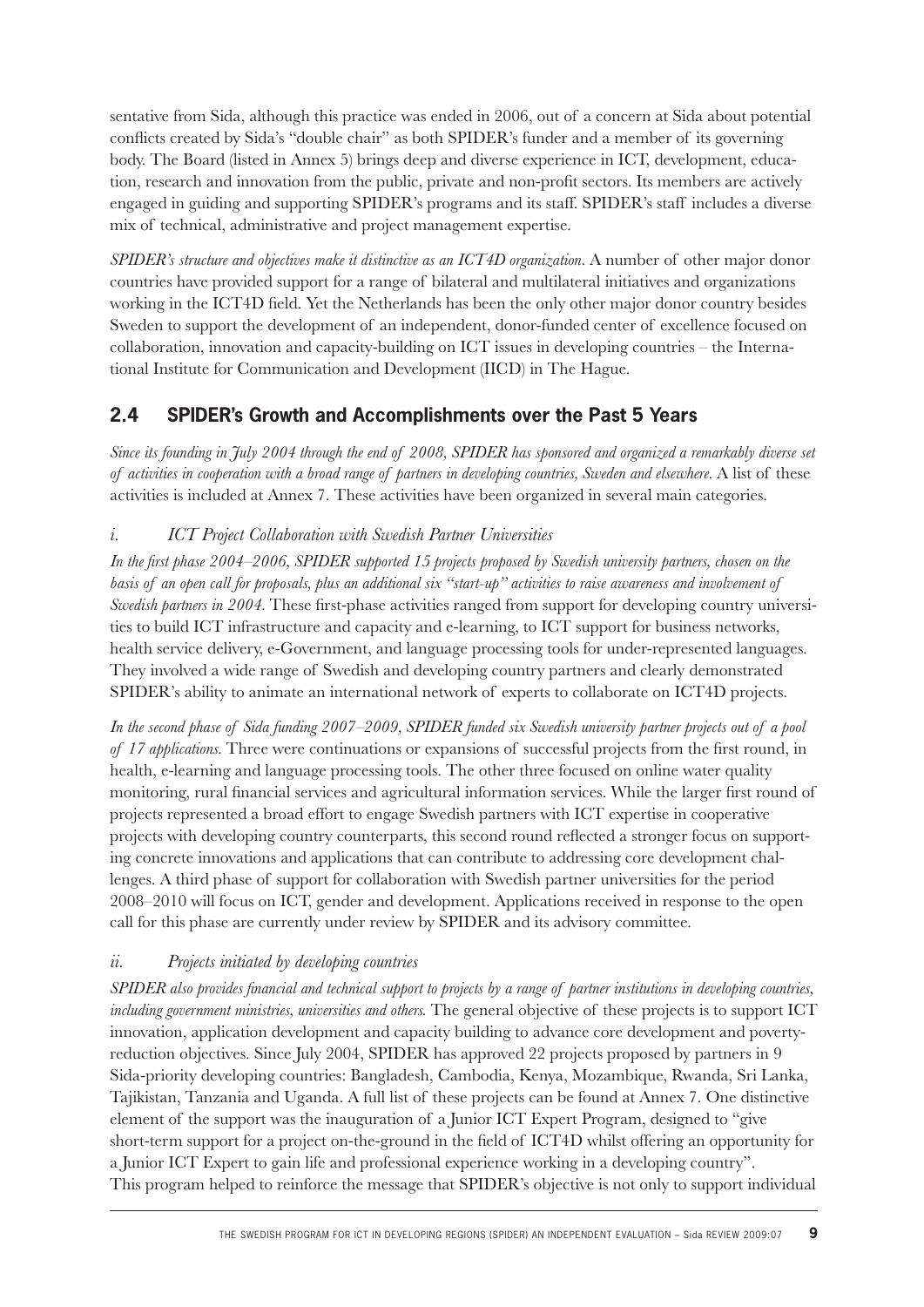ICT4D projects but to build over time a vibrant human network of experts who are knowledgeable about and committed to using ICT to address poverty and development challenges.

*Both its Swedish-initiated and developing country-initiated projects have targeted a wide range of developing countries and covered a diverse set of thematic areas.* In the past few years, partly in response to a request from Sida, more resources have been devoted to projects in African countries, and there has been an increasing thematic focus on core development areas such as health, education and governance. A detailed list of SPIDER projects, with grant amounts, classified by region and theme is attached as Annex 9. A summary analysis of the regional distribution of SPIDER projects appears below.

|                                          | Number of<br><b>Projects</b> |                | % of total number Aggregate amount of<br>of projects project funding (SEK) | % of total project<br>funding |
|------------------------------------------|------------------------------|----------------|----------------------------------------------------------------------------|-------------------------------|
| 1. Swedish university-initiated projects |                              |                |                                                                            |                               |
| Africa                                   | 9                            | 31             | 5,025,000                                                                  | 35                            |
| South Asia                               | 8                            | 27             | 5,450,000                                                                  | 38                            |
| Southeast Asia                           | 7                            | 24             | 2,475,000                                                                  | 17                            |
| Central/Eastern<br>Eurasia               | $\overline{c}$               | $\overline{7}$ | 550,000                                                                    | $\overline{4}$                |
| Multiple regions                         | 3                            | 10             | 750,000                                                                    | 5                             |
| <b>Total</b>                             | 29                           |                | 14,250,000                                                                 |                               |
| 2. Developing country-initiated projects |                              |                |                                                                            |                               |
| Africa                                   | 13                           | 62             | 24,915,000                                                                 | 75                            |
| South Asia                               | 3                            | 14             | 3,090,000                                                                  | 9                             |
| Southeast Asia                           | $\mathbf 1$                  | 5              | 325,000                                                                    | 9                             |
| Latin America                            | $\overline{c}$               | 10             | 600,000                                                                    | $\overline{2}$                |
| Central/Eastern<br>Eurasia               | 1                            | 5              | 1,700,000                                                                  | 5                             |
| Multiple regions                         | $\mathbf{1}$                 | 5              | 2,575,000                                                                  | 8                             |
| <b>Total</b>                             | 21                           |                | 33,205,000                                                                 |                               |
| 3. All projects combined                 |                              |                |                                                                            |                               |
| Africa                                   | 22                           | 44             | 29,940,000                                                                 | 63                            |
| South Asia                               | 11                           | 22             | 8,540,000                                                                  | 18                            |
| Southeast Asia                           | 8                            | 16             | 2,800,000                                                                  | 6                             |
| Central/Eastern<br>Eurasia               | 3                            | 6              | 2,250,000                                                                  | 6                             |
| Latin America                            | $\overline{c}$               | 4              | 600,000                                                                    | 1                             |
| Multiple Regions                         | $\overline{4}$               | 8              | 3,325,000                                                                  | 7                             |
| <b>Grand Total</b>                       | 50                           |                | 47,455,000                                                                 |                               |

| SPIDER-funded projects, regional distribution (author analysis based on SPIDER data) |  |  |  |  |
|--------------------------------------------------------------------------------------|--|--|--|--|
|                                                                                      |  |  |  |  |

#### *iii. Support to Conferences and Workshops*

*SPIDER has provided support for the organization of, or for participation by Swedish and developing country partners in, a wide range of conferences and workshops in Sweden and elsewhere focused on ICT4D issues.* This support has largely been in three categories:

a) *Conferences and workshops with Swedish partners:* These have focused on strengthening the SPIDER network, raising awareness and involvement of Swedish academics in ICT4D issues, and to generate project proposals for possible SPIDER support.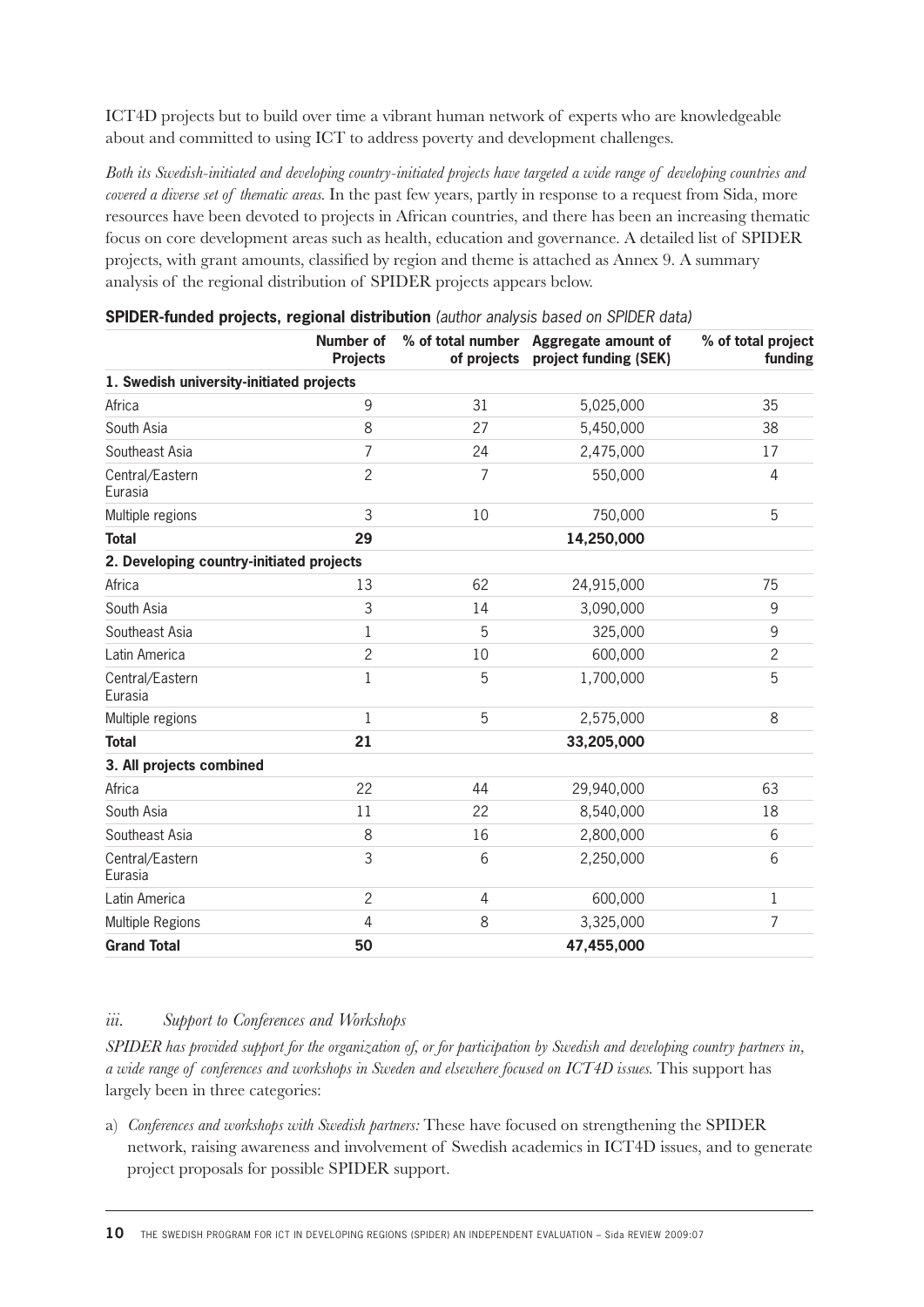- b) *Support for participation of delegates from developing countries:* SPIDER has provided substantial support in the past several years for developing country delegates to attend a range of international workshops and conferences on ICT4D issues, such as e-Learning Africa and the Global Forum for Youth and ICT for Development. The objective of this support has been two-fold: to increase developing country participation and "voice" in these venues, and to build the capacity and knowledge of developing country partners.
- c) *Support for participation by SPIDER staff, Board members and network members in conferences and workshops:*  This support has been designed to expand collaboration with partner organizations, strengthen the internal knowledge of SPIDER on thematic issues, and spread knowledge of SPIDER and its work.

#### *iv. Educational Activities*

*SPIDER has supported a range of initiatives designed to increase knowledge and expertise among a new generation of ICT4D scholars.* These include an introductory course and an MSc program in ICT4D at SU/KTH; support for the development of a network of PhD. researchers in ICT4D; the Junior Experts program described above; travel grants for Swedish students to include field work in their MA theses; and scholarships for developing country students to attend Masters programs in Sweden and bring their experience back to their home country. These activities have reinforced SPIDER's strategy of building, over time, a talented international network of scholars in ICT4D that includes strong representation from developing countries.

#### *v. Information-sharing, outreach and partnership*

*SPIDER has engaged in a wide range of information-sharing and outreach activities designed both to extend and strengthen its network and to share the lessons from its work.* A regular Newsletter, a regularly updated website, and a growing series of short topical publications reach a broad audience in Sweden and globally. SPIDER has also built cooperative relationships and close communication with a wide range of Swedish and international partners, including universities, NGOs, the private sector and donor organizations.

#### *vi. Help Desk Activities for Sida and Swedish Embassies*

*In addition to the activities detailed above, which were supported by the "contribution" component of Sida's funding for SPIDER, SPIDER also provides Help Desk services to Sida, Swedish Embassies in developing countries and other Swedish authorities.* These services range from review of project documents, such as TORs, and advice on project design to evaluations and studies on specific ICT4D issues. Since July 2004 SPIDER has responded to approximately 40 Help Desk requests, of which more than 30 have been completed. After a gradual start in 2005–2006, demand for these Help Desk services increased considerably in 2007–2008. A list of Help Desk projects is at Annex 8.

#### *vii. Counterpart activities supplemental to Sida core funding*

*SPIDER has also served as the Swedish counterpart, providing technical support and project management, for a number of Sida-supported ICT4D projects in developing countries,* particularly projects sponsored by the former SAREC division of Sida in Bolivia, Burkina Faso, Honduras and Sri Lanka. These projects are not supported by Sida's core funding for SPIDER, but by separate agreements between SPIDER and the relevant Sida Department, which is then directly responsible for monitoring SPIDER's performance on the project. These projects have primarily focused on ICT policy, master plans and network development for developing country higher education and research institutions.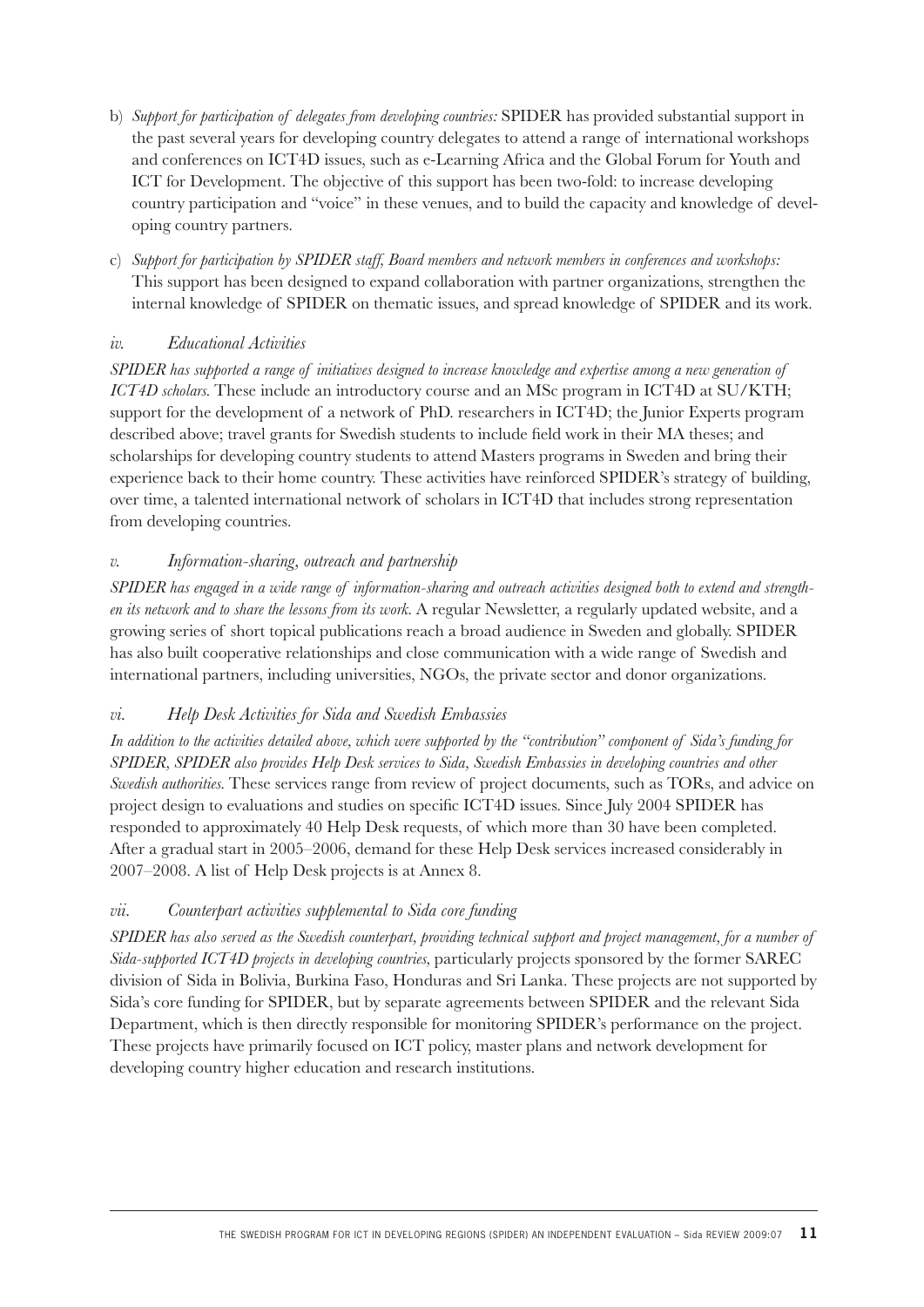## **3. Assessing SPIDER's First 5 Years: Views of Various Stakeholders**

*Among the wide range of stakeholders interviewed for this evaluation, there was broad consensus on several topics:* the energy and dedication of the SPIDER team; the importance of mainstreaming ICT intelligently in Swedish development cooperation and in the policies and programs of Swedish partner countries; and the value of strengthening networks among practitioners and scholars in Sweden and other countries. However, there was a considerable diversity of views on most other questions relevant to this evaluation.

## **3.1 Spider's Mission and Strategy**

Any evaluation of an organization's success in meeting its mission and implementing its strategy and objectives must begin with a consideration of how much clarity, and consensus, exists on that mission, strategy and objectives. *Among those interviewed for this evaluation, there was a wide range of opinion both on what SPIDER's mission and strategy are, and whether they are clear and understood by all involved. S*ome of this diversity, not surprisingly, can be attributed to "where one sits". Some representatives of SPIDER network universities in Sweden emphasized support for Swedish scholars and experts to become more involved in ICT for development projects. Some Sida representatives emphasized services to, and alignment with, Sida's development objectives and strategic priorities. Developing country partners emphasized support for building their capacity and implementing ICT4D projects "on the ground".

*Many interlocutors recognized that SPIDER has been "a work in progress" over the past several years, and that its strategy and operations have evolved over time,* in response both to changing external conditions and to SPIDER's own evolving understanding of the demand for its services and support and the ways it can most effectively respond to this demand. Yet a number of those interviewed, and not only at Sida, felt that considerable uncertainty still persisted about SPIDER's mission and strategy, and how it sets priorities for the types of activities it undertakes or supports. Some felt that this was, in part, a result of the fact that SPIDER supports several different types of activities, including Swedish university-initiated projects, developing country-initiated projects, help desk services for Sida. Thus, it was not always clear what SPIDER understood itself to be beyond the sum of these parts. One Sida staff member observed, "SPIDER is often described as a multi-faceted organization with different activities, but how does it all cohere?" Related to this was the observation by many of those interviewed that it was not clear how SPIDER aggregated and shared the learning from its various activities.

*There was also a diversity of views on how closely SPIDER's strategy and priorities are, or should be, tied to those of Sida.* Many of those interviewed at Sida felt that SPIDER's priorities were not as well aligned with Sida's as they should be. At the other end of the spectrum, some in Swedish universities and elsewhere felt that SPIDER was too focused on, and constrained by, Sida priorities. On a related note, there was substantial disagreement as to whether SPIDER should focus only on Sida countries, and whether it should more explicitly and rigidly limit itself to a select number of thematic areas. This has become a particular focus of Sida/SPIDER dialogue in the second phase of funding, as the Swedish Government has increased its emphasis on Africa. This increased emphasis, articulated in the Government's policy document *"Sweden and Africa – a policy to address common challenges and opportunities"*, has also included a heightened attention to the contribution of ICT to education-related and research-related activities in and for Africa. As the regional distribution analysis detailed in Section 2.4 above shows, Africa has indeed been an important focus of SPIDER funding, particularly for projects initiated by developing countries.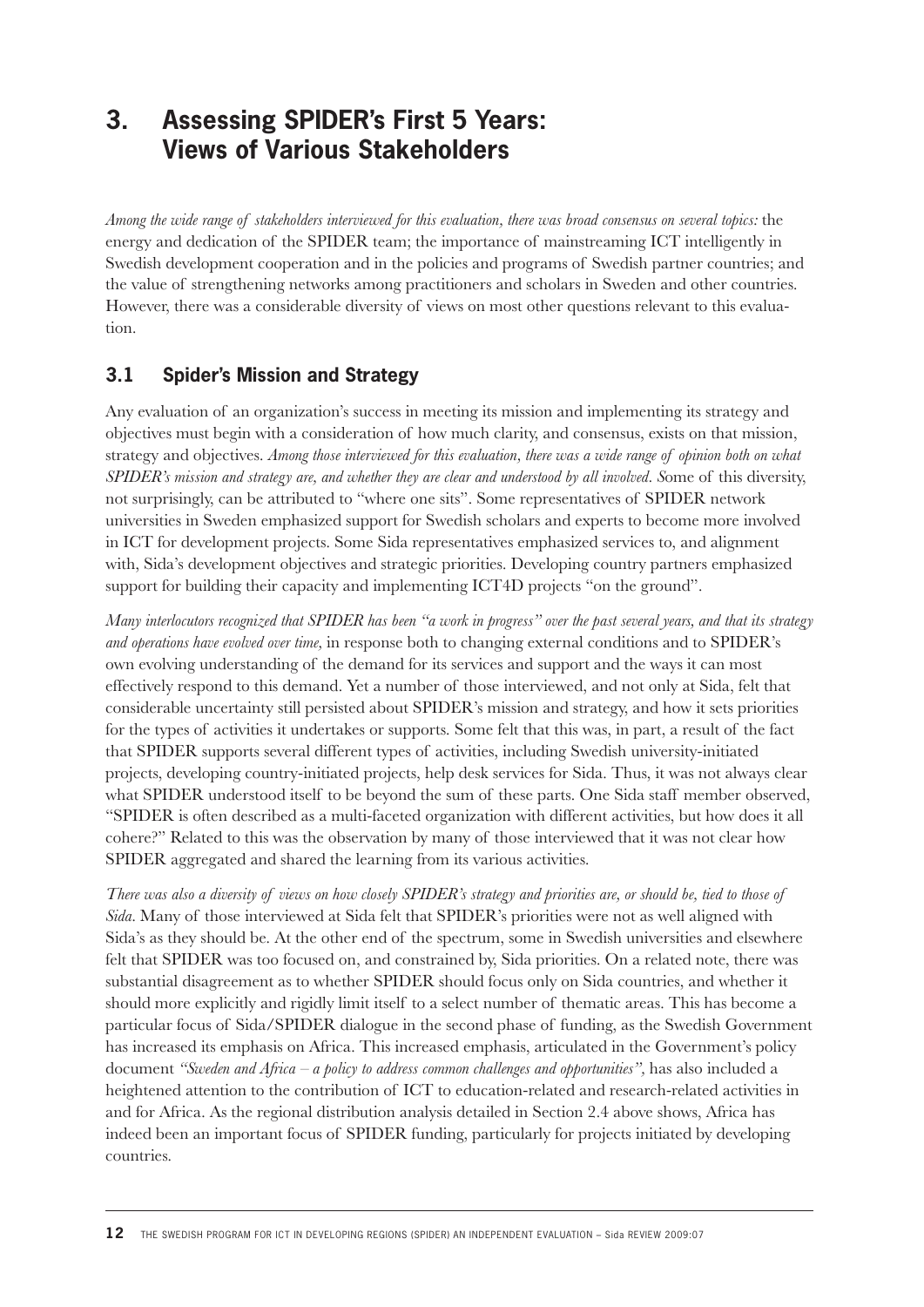*Several respondents, from a range of institutional perspectives, wondered how SPIDER's efforts relate to, and help shape priorities and approaches for, what they called "the big money".* SPIDER is a small organization, with a relatively modest budget compared to bilateral and multilateral donors and developing country budgets. Impact comes, several respondents argued, from influencing how that "big money" is invested, and some were not sure that SPIDER had a sufficiently clear strategy for linking to and influencing those larger resources by the way it selects, implements, evaluates, and shares lessons from its projects. Many emphasized in particular the need for SPIDER to develop more robust mechanisms for evaluating and learning from its activities if it wishes to influence the thinking – and the larger investments and programs – of Sida and other donors.

*Some respondents, especially from Sida, also questioned whether SPIDER had a sufficiently clear and compelling rationale about the difference that the existence of SPIDER makes.* As one person expressed it, "What kind of problem are we trying to address by supporting SPIDER, and what is the thinking of how it would contribute to poverty reduction and development". Respondents pointed to SPIDER's own mission and strategy language, which they felt was overly broad. Some felt that SPIDER's strategy needed to be imbedded in much more concrete "problem statements" to which its choice of programs was a clear and direct response.

*At the same time, many associated with SPIDER felt that the organization and Board had a clear strategy and that the real challenge was uncertainty and change in Sida's objectives for SPIDER.* They pointed out that Sida's multi-year country strategies – few of which mention  $ICT$  – limit flexibility and make it more difficult for SPIDER to make the case for the relevance of ICT to Sida's core work. They also observed that the expectation that SPIDER will concentrate its work in Sida's limited list of collaborating countries – currently 12, of which 9 in Africa – makes it more difficult for SPIDER to tap into, and contribute to, a more global network of experience and best practice on ICT4D. Furthermore, many associated with SPIDER pointed out that Sida's own ability to serve as an interlocutor with, and "customer" of, SPIDER has been weakened by its own loss of internal capacity in, and focus on, ICT4D.

*Developing country partners had fewer questions or concerns about SPIDER's mission and strategy, and tended to focus more on the concrete ways that SPIDER can serve a catalytic role* in their own efforts to harness ICT as a driver of development and poverty reduction. At the same time, some developing country respondents acknowledged that they did not have a clear view of SPIDER's strategic priorities, and that there was still room for SPIDER to engage more strategically with other development partners in their country in order to increase the impact and sustainabilty of SPIDER's interventions.

## **3.2 SPIDER's Capacity and Mode of Operation**

*Uncertainty about SPIDER's strategy and priorities also affected views of how SPIDER should operate and what staff capacity it needs.* Some described SPIDER as primarily a "switchboard", the hub and coordinator of a network of expertise that exists largely outside the SPIDER organization itself. In this view, SPIDER itself did not require a large contingent of ICT4D experts, but did require enough in-house knowledge of the issues to make smart decisions about funding priorities and about the quality of proposals and project outputs.

*SPIDER staff themselves, and several others, described this view of SPIDER in a more positive light,* pointing out that one of SPIDER's key roles is to serve as a "competence broker", linking expertise on a range of ICT4D issues with those in Sida, Swedish Embassies and developing countries who need that expertise to design and deploy effective ICT4D applications. Developing country partners often echoed this view, seeing SPIDER as a trusted provider of technical expertise and capacity support on ICT4D issues, and a valuable network of Swedish and European partners with experience in designing and implementing ICT projects. Several respondents also stressed the importance of SPIDER's ability to organize a quick and flexible response to these needs for expertise and assistance.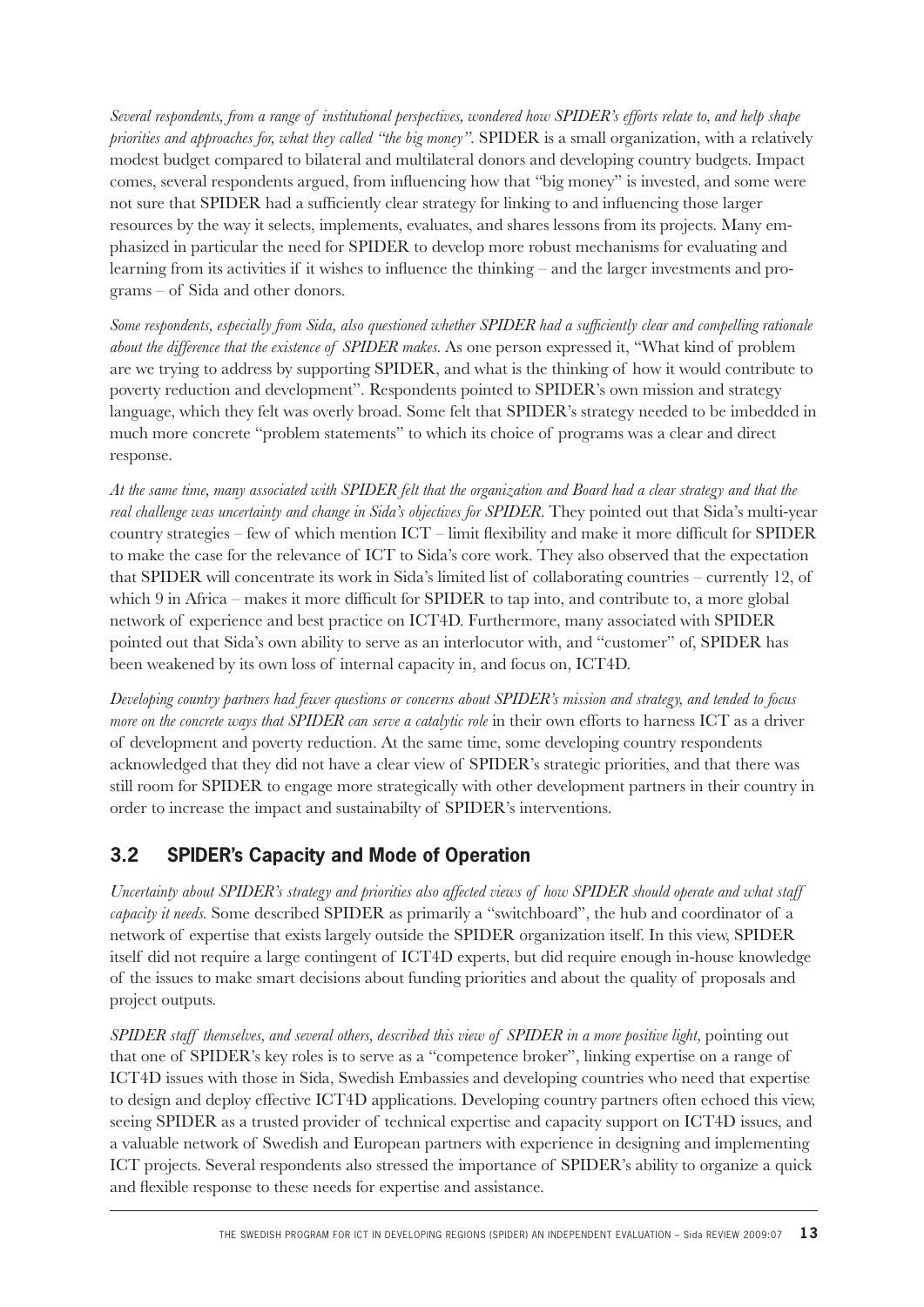*It was not always clear to those outside SPIDER, and particularly in Sida, how SPIDER made decisions about which projects it would staff internally and which projects it would more fully hand over to outside experts.* And some in Sida questioned whether there was a potential for conflict of interest between SPIDER's role as an advisor to Sida through the help desk, and SPIDER's involvement as Swedish counterpart for Sida-funded ICT projects.

*The dual relationship with a range of Swedish stakeholders,* including academics, NGOs and the private sector – tapping into their expertise while also giving them opportunities to build their capacity to do good ICT4D work in developing countries – *was cited by many as a largely positive factor, but with some potential pitfalls.* Some felt that SPIDER created an "alternative market" for consulting services for Sida that provided easier and less expensive access to Swedish expertise while avoiding the traditional Sida mechanisms for procuring consulting services. And some questioned whether this also led in some cases to Sida receiving less-experienced assistance than it might obtain through traditional consultant procurement. On the other hand, SPIDER staff observe that their extensive Swedish and international network permits them to tap into a larger and more diverse pool of expertise than any individual Sida staff person could access alone.

*A number of respondents cited a lack of clarity about SPIDER's internal procedures for selecting projects, partners and consultants.* Proposals from Swedish university counterparts are received in response to an open Call for Proposals and reviewed by an Advisory Board, with final decisions on support for such projects being made by SPIDER's Board of Directors. Although projects with developing country partners are also approved by the SPIDER Board, some respondents felt that the procedures for soliciting and selecting such projects, and selecting the Swedish partners for them, were unclear. And several questioned the procedures and principles used by SPIDER to select consultants to work on SPIDER-supported projects and Help Desk responses, with many calling for a more transparent selection process and more opportunities for Swedish experts to compete for these opportunities. Concern was also raised about the practice of commissioning SPIDER Board members for paid research and advisory assignments.

*Lines of communication between developing country counterparts, Swedish experts assigned to projects, SPIDER staff and the Sida "client" were also sometimes unclear,* with Sida staff sometimes feeling that they were handling supervision and trouble-shooting tasks that should have been handled by SPIDER. This was particularly the case with the "non-core" projects where Sida commissioned SPIDER as its Swedish counterpart for projects in the field.

*The Help Desk for Sida staff and Embassies was widely recognized as a valuable idea by its potential and current "clients",* and several Sida headquarters staff and Embassy staff reported high satisfaction with the services they had received from the Help Desk. However, in a few cases Sida staff expressed disappointment with the quality of the outside expertise SPIDER had mobilized to address their Help Desk request. Several respondents wondered whether there were clear principles for selecting whether and how to respond to Help Desk requests. One Sida respondent pointed out that the fact that the Help Desk services are free creates incentives for Sida staff to ask SPIDER to do "a bit of everything", which led both to an inefficient use of the service and a weaker understanding of SPIDER's value added within Sida.

*Several respondents raised the concern that creating the Help Desk encouraged the impression within Sida that internal capacity on ICT4D was no longer needed.* They pointed out that one of the original motivations of the Help Desk idea was to *support* the work of the ICT4D Secretariat by providing access to a broader range of experts who could be called upon to respond quickly and flexibly to internal demand for advisory services. Several respondents observed that it is difficult for SPIDER to be an effective Help Desk for Sida because it is somewhat isolated from Sida. And one respondent cautioned that external help desks only work under specific circumstances: "You should only outsource if you can define the work well".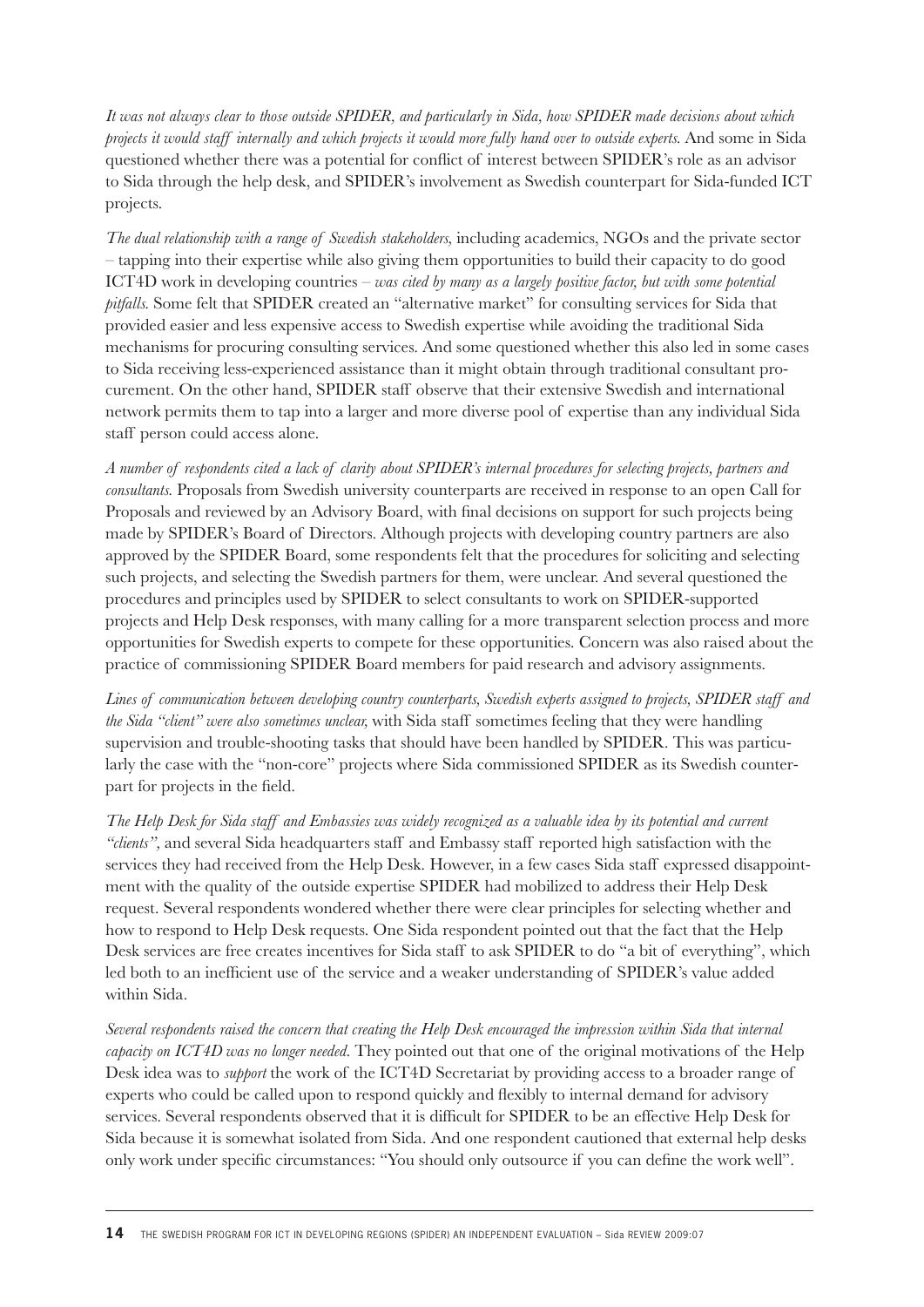*SPIDER staff also raised concerns about the Help Desk function, but from a capacity point of view.* They observed that the diversity and volume of Help Desk requests make it difficult for SPIDER to mobilize appropriate resources, including staff time, and expertise to respond effectively to all requests.

*SPIDER staff and outside observers, both from Sida and elsewhere, largely agreed that SPIDER's current staff profile is inadequate to meet the diverse and growing demands it faces.* Virtually all respondents praised the energy, commitment and responsiveness of SPIDER staff. Not surprisingly, however, there was a range of views about what should be the proper size and skill mix of the SPIDER team, and how best to balance SPIDER's capacity and its ambitions. While many outside felt that SPIDER should do more to expand and diversify its network of experts and partners, there seemed to be less recognition, at least outside SPIDER, that building and managing such a network is itself a time-consuming and staff-intensive process, the short-term results of which are more difficult to quantify.

*More generally, most respondents pointed to the growing mismatch between SPIDER's ambitions and its relatively modest budget,* particularly for an organization that devotes a considerable portion of its budget to project funding. Here too, however, there was a range of views about how to strike a balance, with some emphasizing the need for more generous Sida support and more aggressive fundraising from other sources, while others stressed the importance of focusing SPIDER's resources and energies on building a well-defined "value proposition" and delivering convincingly on that, in order to attract new resources over time.

## **3.3 SPIDER's Mix of Activities**

*Many interlocutors commended SPIDER on its growing experience and capacity in several key areas, such as the development of ICT policies, master plans and networks for universities in developing countries.* They acknowledged that SPIDER has delivered great value to its developing country partners in these areas, and encouraged SPIDER to continue to build its strengths in these areas. At the same time, a number of respondents raised concerns about the considerable diversity of the types of projects SPIDER funds and supports, and wondered whether this diversity weakens SPIDER's ability to build strong capacity and credibility, and undertake rigorous evaluation and learning, in a smaller number of key areas.

*A number of respondents focused in particular on the "demand driven" nature of SPIDER's projects, and whether this approach was properly conceived and executed.* They acknowledged in general the virtue of a needs driven, demand driven approach, and recognized that this approach is also a key element of Sida's instructions to SPIDER in its role as funder. However, many respondents felt that SPIDER lacked a sufficiently clear "filter" to prioritize demand in ways that would build SPIDER's strength and reputation over time in key areas. Several emphasized, however, SPIDER's more recent efforts to prioritize certain key themes such as health, education and governance.

*Several respondents also raised concerns about the quality of the proposals that SPIDER was attracting, particularly from Swedish partners.* They argued that a "demand driven" strategy does not call for a passive, "wait for what comes" approach, but rather requires a proactive and focused effort to stimulate quality demand so that the best and most important projects get funding.

*Some respondents linked the question about choice of activities more explicitly back to the question about SPIDER's mission and strategy*. They asked what is the broader purpose of SPIDER's specific activities beyond their immediate impact in one place. Are they mainly designed to prove approaches and applications that can then be deployed more broadly by donors and governments – the "pilot" approach? Or is it enough that they create positive change in one place; for example, when a university acquires a well-designed ICT Master Plan, ICT Policy and university ICT network. If the latter, then some interlocutors wondered why an intermediary such as SPIDER was needed when the expertise deployed in each specific project was mostly external to SPIDER anyway. In other words, does a competence broker also need to be a project financier? Yet if the purpose of individual SPIDER interventions was to build an evidence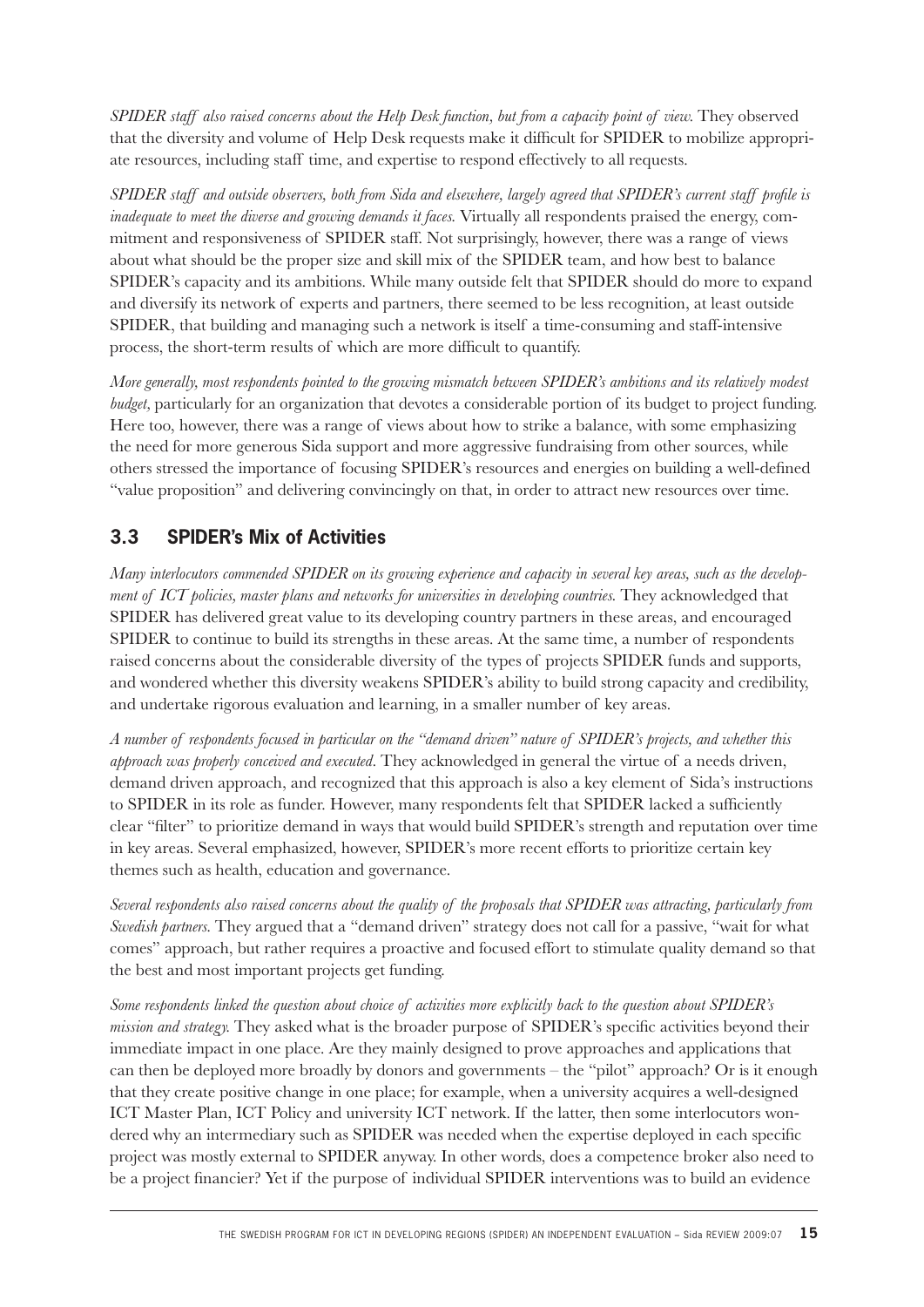base, awareness and consensus among donors and governments about proper approaches to ICT4D, some interlocutors wondered whether a relatively small organization like SPIDER had the capacity to execute such a mission across several thematic areas, each of which has other expert organizations working on it globally and regionally.

*On a related point, it was not clear to some respondents whether and how SPIDER takes into account the activities and resources of some of its partner and peer organizations* in deciding what projects, research and publications to support. For example, a recent SPIDER publication on Mobile Banking acknowledged the considerable amount of analysis already done on this subject recently by other organizations, such as Vodafone, CGAP and others. Yet it was not clear to some respondents what value-added came from this new SPIDER publication on the subject, and whether it would have been more valuable for awareness-raising purposes for SPIDER to publish a briefer summary of the key lessons from the existing literature.

*More generally, respondents felt that SPIDER needed to do more to reach out to partner organizations that have well-established capacity on key issues of interest to SPIDER,* particularly when those partners have expertise that cannot be matched within SPIDER's Swedish network. This is particularly important given SPIDER's increased focus on selected thematic areas, such as health, education and government, where there is substantial international expertise in a range of organizations and SPIDER's comparative advantage and value-added might not readily be clear. SPIDER staff pointed out that such cooperation already does occur, pointing in particular to a very strong partnership with the Technical University in Delft, the Netherlands, on university ICT network projects. Still, diversifying and strengthening such partnerships should be a priority for SPIDER.

## **3.4 The Nature and Composition of SPIDER's Network**

*A number of respondents felt that SPIDER's network of expertise could be strengthened in several ways.* First, while the original vision of SPIDER called for a network of Swedish universities, and then was broadened to include a wider range of Swedish stakeholders, many respondents felt that SPIDER's network in its current form was primarily a network of individuals at Swedish universities and other organizations, with less success at engaging those institutions more strategically as partners. Of course, the presence of representatives from several partner organizations on the SPIDER Board of Directors reinforces the linkages to these organizations, but several respondents felt that SPIDER could do more to build sustained partnerships with these organizations.

*A number of respondents also echoed the suggestion raised by Sida during the second phase negotiations that SPIDER should make still more of an effort to include non-university elements of Swedish society,* including notably NGOs and the private sector, in its network. This is particularly important considering the diverse perspectives and expertise these other partners could bring, as well as their potential to become partners in raising other resources for SPIDER's sustainability.

*Several respondents also suggested that SPIDER should extend its network beyond Sweden* to include experts from other European countries. In their view, there were two obvious benefits to this. First, given the limited universe of Swedish ICT experts, a larger network would provide SPIDER (and Sida) with a broader and deeper pool of expertise. Second, animating this broader network could increase SPIDER's visibility with, and value to, other European donor agencies also in need of external expertise on ICT4D issues. Some suggested that SPIDER could begin by reaching out more proactively to other Scandinavian countries, and increasingly position itself as a *Scandinavian* network and not just a Swedish network. Another suggested that, in order to attract broader engagement and support by European experts and funders, SPIDER should "rebrand" itself as a broader European organization with strong Swedish roots. However, SPIDER staff and Board members pointed out that one of the impediments to broadening SPIDER's network, and securing broader European funding, was the perception elsewhere that Sida was not fully supportive of or engaged with SPIDER.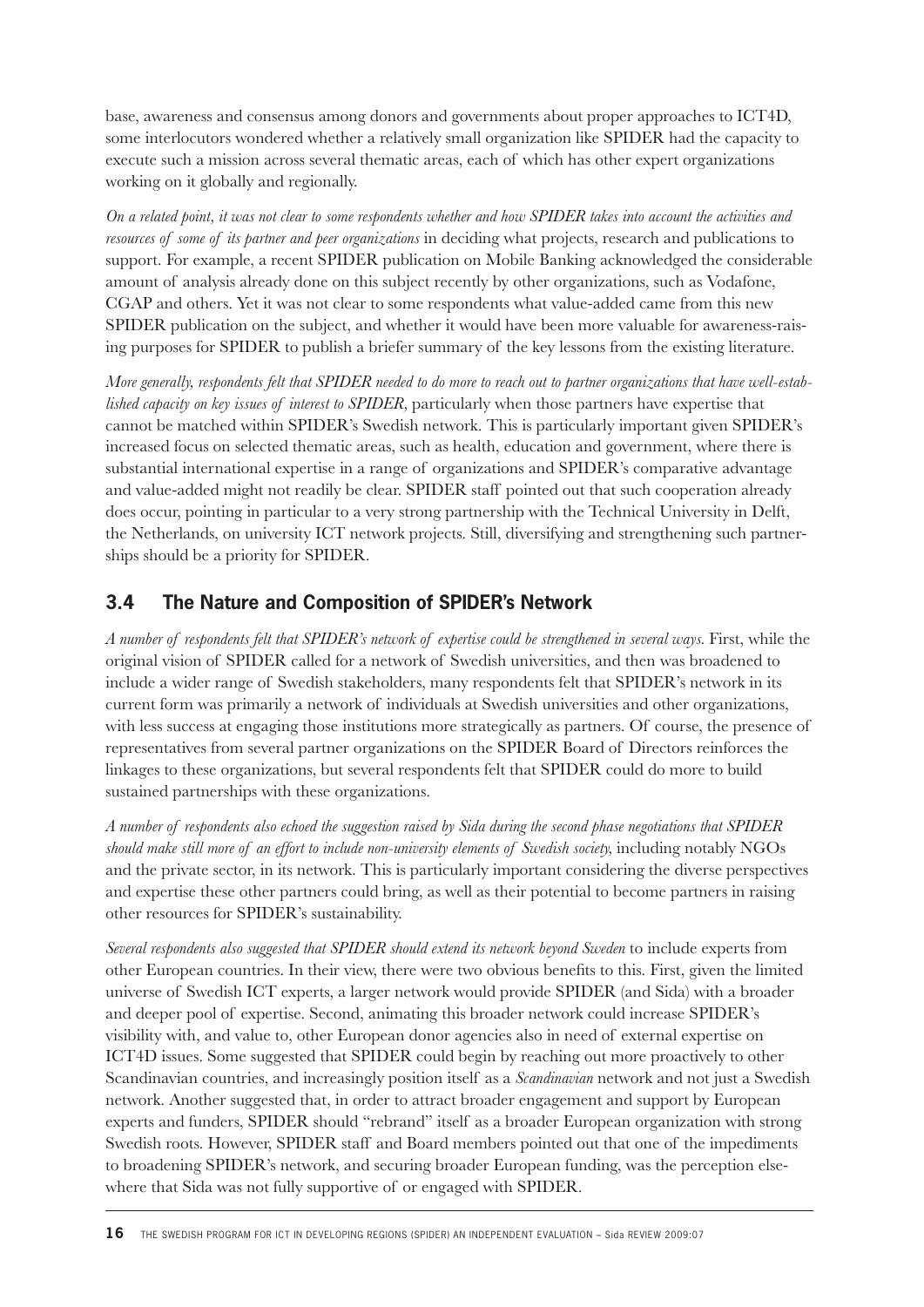#### **3.5 Assessment, Learning, and Dissemination**

*SPIDER's strategies and tools for assessing and learning from its supported projects appeared weak to many respondents.*  When asked about strategies and practices for assessing and learning from its individual projects, and disseminating the results, SPIDER staff point out that virtually every project has a dissemination element and that SPIDER itself has an active communication and dissemination program. At the same time, they acknowledged that many of the projects they have funded are still in progress or have only recently been completed, so it is difficult to draw definitive lessons from them. SPIDER staff also acknowledged that assessment, learning and dissemination are time-consuming tasks that have sometimes proved elusive given the team's small size.

*A number of respondents from outside SPIDER stressed the need for SPIDER to strengthen its capacity to assess the quality and impact of its projects, capture learning from their successes and failures, and disseminate this knowledge broadly.* Several made the point that, given the modest scale of SPIDER projects and the growing emphasis on program-based and budget-support approaches, the learning was as important as  $-$  or perhaps even more important than – the specifi c outcomes of the individual projects. Several respondents suggested that SPIDER should view its projects not as ends in themselves but as opportunities to strengthen the evidence base on certain key questions of ICT4D implementation and impact, since it is this evidence, rather than the results of one project, that would lead to "scaling up" by donors and ministries of the most effective approaches. They acknowledged, however, that this would require not only greater selectivity and focus in SPIDER projects but also a different mix of staff capacities.

#### **3.6 Service to, and Responsiveness to the Needs of, Developing Country Partners**

*Developing country partners who have benefited from SPIDER programs were strong in their praise* of SPIDER's value, its responsiveness to their needs, and their belief that SPIDER's support made it much more likely that the specific ICT4D initiatives they undertook with SPIDER would be sustainable and scalable even after SPIDER support ended. There was particularly strong support for SPIDER's role in helping universities and other higher education institutions develop ICT Master Plans and ICT policies, and in helping them plan and build ICT networks at these institutions.

*Several developing country partners praised SPIDER's catalytic role, investing financial and human resources in* the early phase of an initiative so as to "prove the concept" and mobilize broader, sustainable support for "scaling up". This "early investor" role has proved crucial in several cases, and respondents observed that SPIDER's impact will continue to be felt long after SPIDER's funding for their initiative ended.

*Developing country partners also stressed SPIDER's vital role as a trusted source of "quick response" expertise and assistance* for technical, capacity building and program design services. This quick response capacity is often crucial to helping these developing country partners respond to opportunities for larger, longerterm support by donors and other partners, by providing well-targeted expert support at key moments in designing and initiating ICT4D initiatives.

*Developing country respondents suggested that SPIDER could help make its positive impact on these countries more sustainable if it made a greater effort to strengthen and use local capacity in ICT4D policy and applications.* They also encouraged SPIDER to make greater use of existing developing country expertise for their projects in other countries. They pointed out that, in several of the countries where SPIDER works, there is growing expertise and experience in universities, NGOs and the local private sector that could be tapped more effectively both for projects in those countries and for strengthening regional capacity and networks. One respondent cautioned that SPIDER and similar projects need to be careful not to "do the work" for their local partners but to support them in learning to "do for themselves".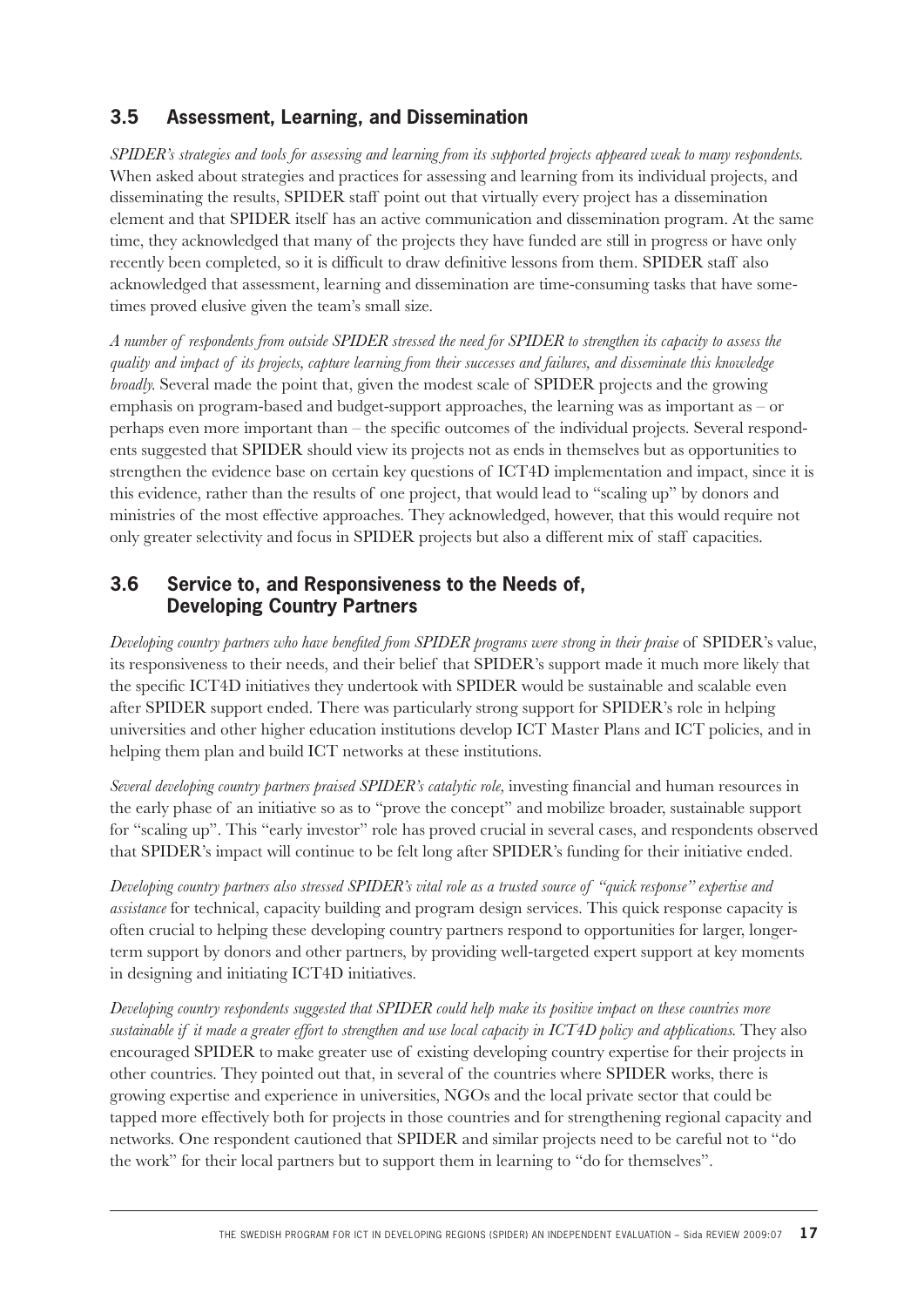#### **3.7 Evaluating Individual SPIDER-supported Activities: Constraints and Patterns**

A detailed evaluation of SPIDER's individual projects is difficult for several reasons, and beyond the scope of this *evaluation.* At the same time, information about the relative success and impact of various SPIDER activities could help to inform the strategic dialogue about SPIDER's future. This evaluation would have to have two components: a quantitative and qualitative assessment of each project's outcomes and effectiveness within the terms and objectives defined in the project proposal, including, ideally, its reach, impact and sustainability; and a qualitative assessment of the project's alignment with SPIDER's strategy and priorities, linked, presumably, to the arguments about this alignment contained in the original proposal. However, it seems that SPIDER is only now developing monitoring and reporting procedures to provide, in sufficiently rigorous form, the information necessary for proper evaluations of its projects' outcomes and effectiveness. A document provided to the Evaluator by SPIDER, which summarizes the "major tangible achievements made by SPIDER during July 2004–October 2008" (Annex 7) provides only a brief, descriptive summary of the outcomes and impacts of each project. The lack of clear strategic principles for project selectivity also makes it difficult to assess how each project has contributed to SPIDER's larger strategy and priorities. SPIDER staff have explained that very few of its long-term projects have been completed as of the date of this evaluation, so it can be hoped that, over time, SPIDER will develop a sufficiently robust and extensive body of evaluation information on its projects so that it can learn from past investments in ways that inform its future priorities and project selection.

*A few patterns do emerge, however, from the available evidence on SPIDER projects.* The most "successful" projects – in terms of having concrete and sustainable impact that could lead both to longer-term country ownership and future, more substantial support from donors – seem to be those that are focused on building specific types of institutional, technical and human capacity with a clear thematic focus. An example is the pilot project on ICT for rural health care in Tajikistan, which seems to have attracted considerable follow-on interest from a range of local and national partners in the country. The INFORM project has provided extensive training for librarians, researchers and others in the use of online medical journals. At the same time, some projects that have fully achieved their stated objectives – such as the recently completed "Wireless Ad Hoc Sensor Networks" project in Sri Lanka – have not succeeded in attracting sufficient commitment by local partners to assure their sustainability. And some of the already-completed research projects with Swedish universities have developed potentially useful applications and models, but it is less clear how these outputs will be disseminated and taken to scale in developing countries.

*The available information also suggests that a considerable percentage of SPIDER projects, particularly those located in and/or proposed by developing country partners, experience delays and implementation challenges.* While SPIDER staff have been proactive in responding to these challenges, it is less clear whether there are clear SPIDER mechanisms in place for learning from these challenges in ways that shape future project decisions and priority setting. This is important not only to assure that project quality improves over time, but also because this kind of learning about the challenges of designing and implementing ICT projects could be one of SPIDER's most valuable "products", of great interest not only to Sida but to other donors seeking to design and implement such projects effectively.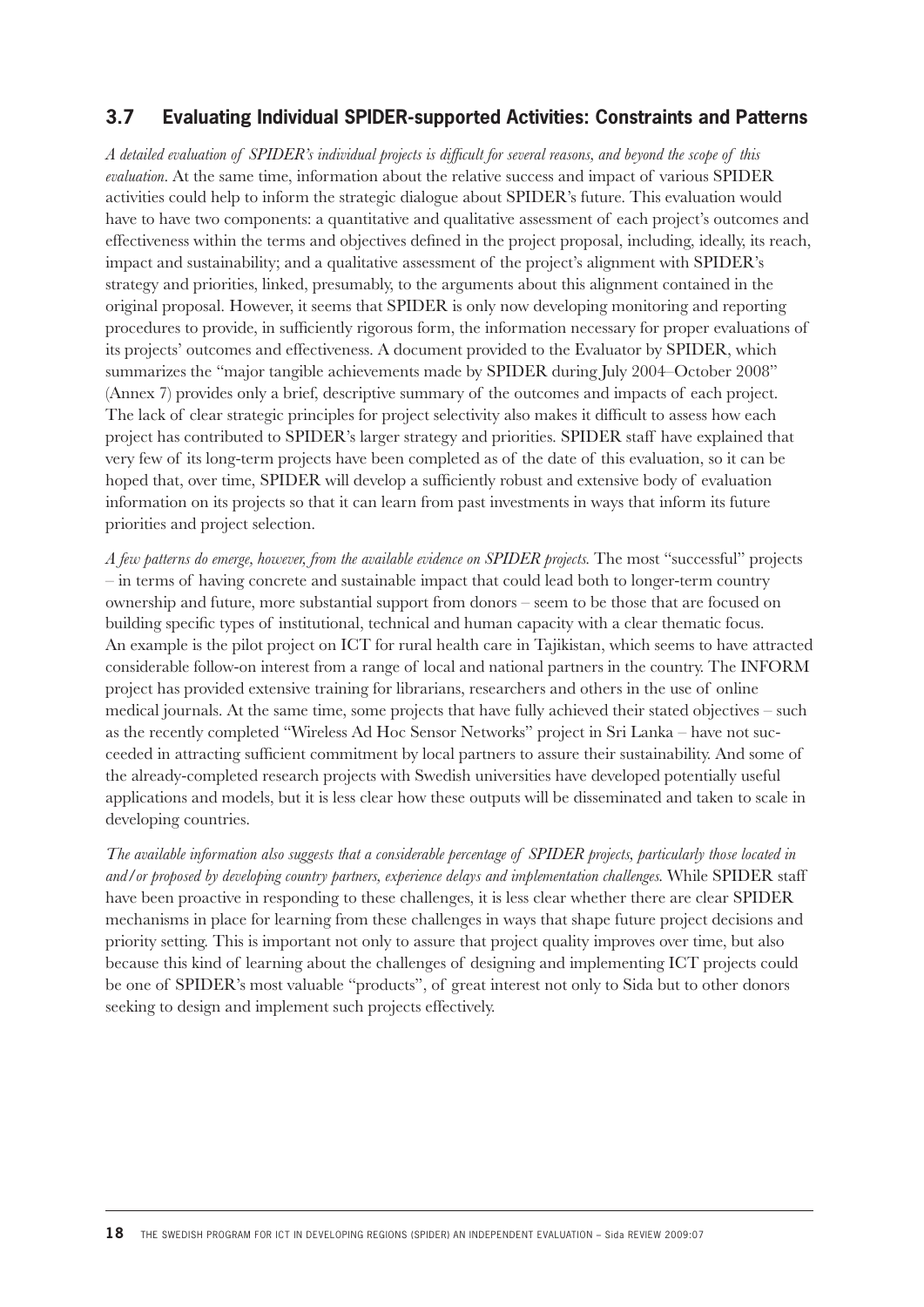# **4. Going Forward: The Changing Context in which SPIDER Operates**

## **4.1 The Changing Context of ICT4D, and of Development Assistance**

*The ICT for development field, and the broader field of development assistance, have evolved in the past few years in ways that pose both opportunities and challenges for SPIDER.* After a decade of sustained interest and engagement by a number of bilateral and multilateral donors, the ICT4D field has recently experienced a decline in donor interest. This is fueled by several factors: disappointment at the difficulty of mainstreaming ICT as a tool of donor operations; disaffection with the sometimes-excessive expectations created around ICT4D initiatives; an urgent focus on the approaching deadlines for the Millennium Development Goals, leading to an increased focus on "core" development sectors; and a move by many donors away from project-based aid toward more program-based aid and budget support.

*There is a growing perception, which is partly correct, that the private sector, NGOs and other stakeholders, including developing country-based innovators, are now taking the lead in developing locally appropriate ICT applications and services.* At the same time, the increased variety, affordability, accessibility and multi-functionality of ICT equipment and services is making the ICT4D field both more creative and diverse, and more difficult to monitor and analyze. The expanding opportunity to use ICT creatively to address development challenges "in the field" makes it even more important that developing countries, make smart decisions about policies, regulations, investments and programs to harness the development and poverty-reduction potential of ICTs.

*These trends create an ever-greater need for timely and rigorous analysis, examples and guidance, and for networking and knowledge sharing among an ever-widening range of practitioners, scholars and policy makers.* They also create a growing need to build capacity among decision makers, scholars and technical specialists in developing countries to craft their own ICT4D strategies, policies and programs in ways that support their country's core development priorities.

*Given its dual emphasis on building a network of ICT4D expertise and enhancing developing country ICT4D capacity, SPIDER could be well positioned to take advantage of these opportunities* through a set of well-designed and well-integrated networking, capacity building and knowledge sharing initiatives focused on supporting smart decisions by developing countries about how to harness ICT to combat poverty and promote sustainable and equitable development. SPIDER could also serve as an important knowledge-sharing, expertise-brokering and advisory partner to a range of bilateral and multilateral donor agencies that still require timely guidance on ICT4D if they are to be supportive of developing country priorities in this area.

*This in turn would require more strategic focus on the part of SPIDER, and agreement with Sida on its strategic objectives and programmatic priorities for achieving those objectives.* It would also require a shift in its operating practices and staffing mix, away from funding demand-driven projects and towards a more selective and strategic mix of SPIDER-initiated activities in support of developing country demand for expertise and capacity building.

*Much of SPIDER's programming is still based on a model (small-scale, short-to-medium term projects and "pilots" designed as proof-of-concept for later adoption and scaling by donors and developing countries) that has been extensively tried by other organizations over the last 10 years and is increasingly viewed by many as inadequate for several reasons.*  First, even when such projects have an explicit learning/lesson-sharing component, it has proved difficult to scale them, both because there are few good models for assessing the scalability of pilots and because the institutions responsible for the scaling, such as line ministries, often do not feel ownership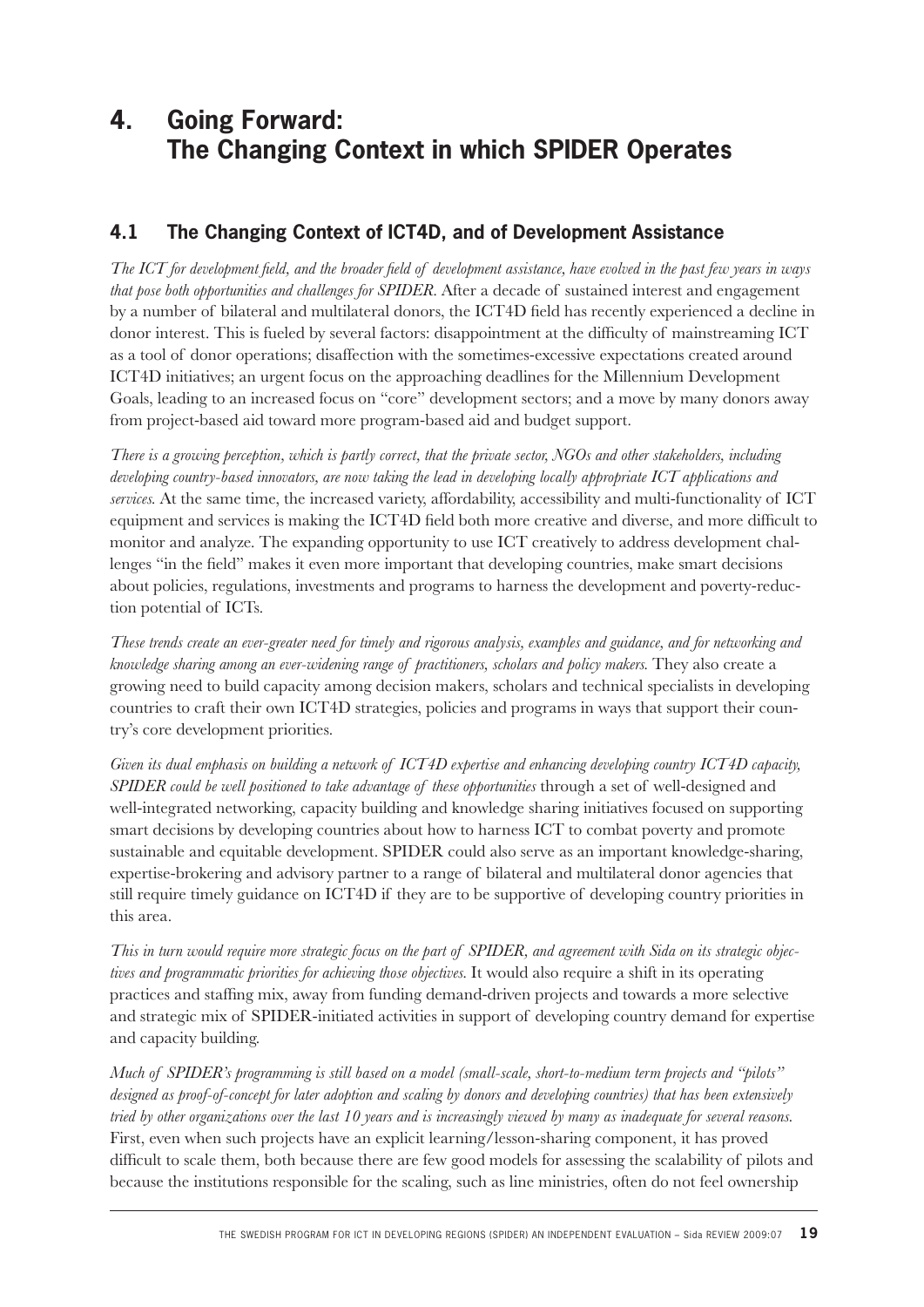of the project. Second, in most ICT4D interventions, context matters. What "works" in one place will need to be adapted to work elsewhere because of different institutional, cultural, infrastructure and human constraints. Therefore local capacity to plan and adapt "good practices" to different contexts is key to "scaling up", and without that local capacity even the most well-documented "solution" will not be adopted elsewhere. Furthermore, as discussed above, donors and their developing country partners are increasingly moving away from project-based aid to program-based lending and budget support, where the emphasis is less on providing "right" solutions than on supporting locally generated solutions to achieve mutually-agreed results.

In this context, many respondents felt that SPIDER's model of a relatively-small organization financing a relatively-small *set of ICT interventions and pilots was perhaps not the best approach to gaining leverage with, and shaping the much larger investments and policies of, donors and developing country ministries.* Several respondents, including some from other donor agencies and international organizations, argued that there was no shortage either of good ideas about sectoral applications of ICT or of consultants and experts to help deploy these applications. What was most seriously lacking, they felt, was easily accessible, rigorous and credible information and guidance on what works, on key enablers of success in ICT interventions, and on how to adapt ICT policies, investments and interventions to the rapid and dramatic changes in the ICT sector. These changes include the spread of mobile phones; the move toward any time, anywhere, any-platform digital content; and the rise of "citizen media" and Web 2.0 social networks. Many respondents felt that SPIDER could have more scalable and sustainable impact as an "answer provider" than as a relatively small-scale "service provider".

## **4.2 Sida and SPIDER**

*Interviews with a range of relevant individuals, and a review of key documents relating to Sida's ongoing funding of SPIDER, reveal ongoing differences in perceptions and priorities between the two organizations.* While ongoing dialogue at an operational level has assured a reasonable level of coordination and made it possible for Sida to monitor its investment of SPIDER, it has proved difficult to sustain a strategic dialogue leading to clarity and consensus about SPIDER's strategy and priorities and Sida's expectations of SPIDER. This has perhaps been exacerbated by Sida's own ongoing reexamination of its ICT4D strategy, priorities and organizational capacity, as reflected in the external evaluation of Sida's ICT4D programs and priorities commissioned in 2007, and the recent merger of Sida's former ICT4D secretariat and its former Education unit into a new "Team Knowledge, ICT and Education".

The negotiation and decision process surrounding the second phase of Sida funding for SPIDER, approved in 2006 for *the period 2007–2009, provided an opportunity to bring that strategic discussion to the forefront.* Sida expressed a desire for greater clarity and detail on several issues during the negotiation process, including most notably 1) how to translate the worthy, but somewhat general, mission and strategy statements of SPIDER into concrete short-term and long-term action plans; 2) how to devise and implement clear mechanisms and metrics for reporting on the quality, success and impact of SPIDER's activities and 3) how to assure alignment of SPIDER's activities with Sida's priorities, particularly by focusing its work in Sida priority countries, especially in Africa.

*SPIDER sought to answer these concerns in its final application for Phase 2 funding, both through a detailed Logical Framework and a "Strategy and Action Plan 2007–2011" incorporated in its application.* Sida stipulated that these and several other issues – including broadening funding, broadening the network beyond academia, and clarifying its structure and mode of operation, among others – should remain "key issues for dialogue during the agreement phase".

*Yet, it appears both from interviews with a number of people and from document review that there is still some disagreement between Sida and SPIDER both on the desired outcomes of these issues and on progress toward those outcomes.*  This may be an unintended result of the earlier decision to give up a Sida seat on the SPIDER Board,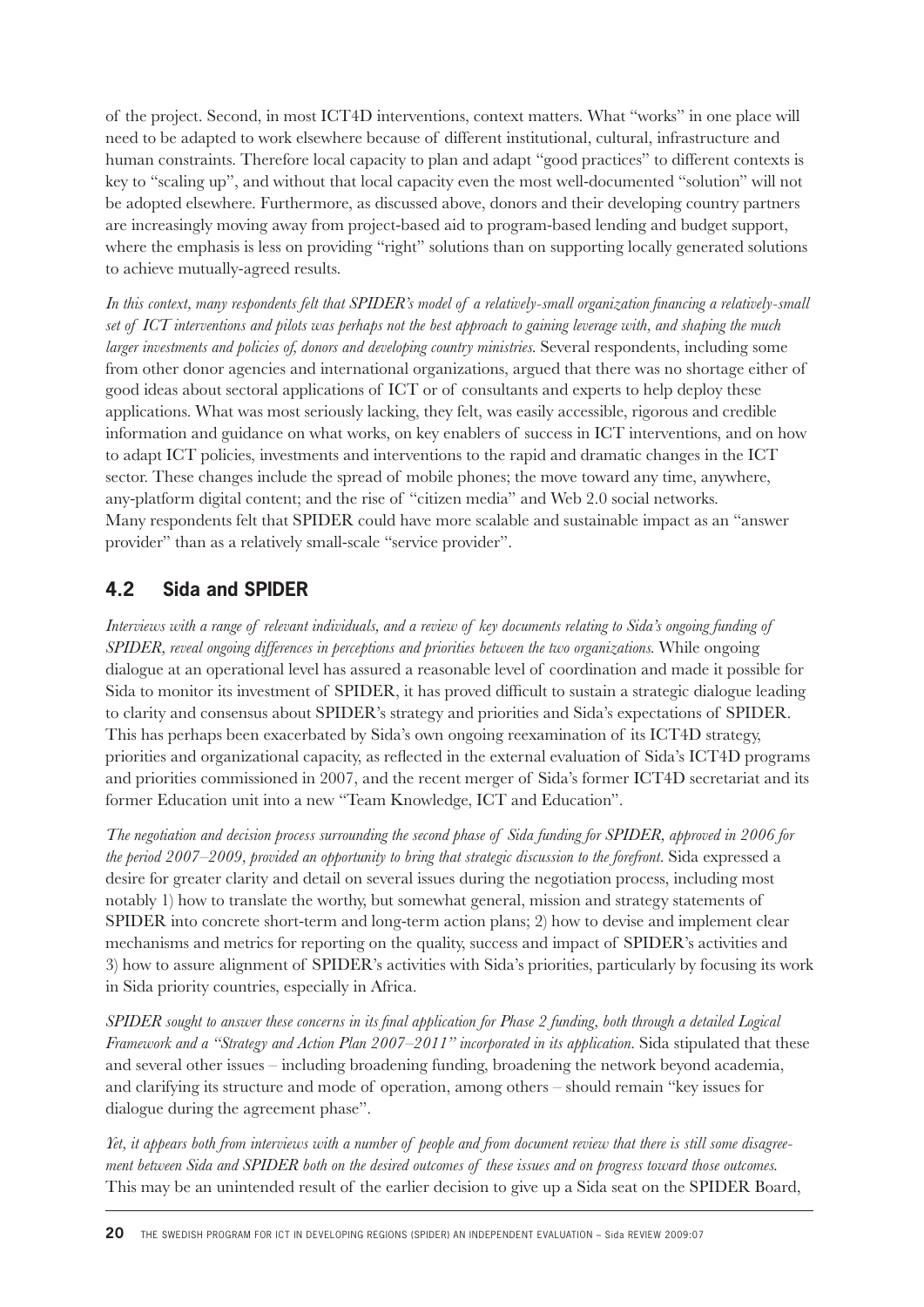which deprives Sida of an opportunity to be regularly engaged at the management level in an ongoing dialogue about SPIDER's programs and priorities. While both parties make a continued effort to keep communication open at the working level, it seems apparent that there is a pressing need for Sida and SPIDER to re-engage in a far-ranging strategic conversation about SPIDER's objectives and how they relate to Sida's priorities. Interviews with SPIDER staff and Board members indicate that they would strongly welcome a stronger dialogue and greater clarity in their relationship with Sida. And a number of respondents external to both SPIDER and Sida felt that the responsibility for the continued lack of clarity between SPIDER and Sida over strategy and priorities rested as much with Sida as with SPIDER.

## **4.3 SPIDER and the Broader ICT4D Community**

As discussed earlier, the recent reduction in donor support, and internal staffing, for ICT4D issues and initiatives creates *both a challenge and an opportunity for organizations such as SPIDER.* A large number of respondents observed that, in the current environment, there is even more need and demand for high-quality and timely information, advice and expertise on ICT4D, particularly on the implementation of specific ICT applications and projects that will contribute to poverty-reduction and development objectives, including the MDGs. Yet respondents also cautioned that, given widespread disappointment with the weak results of so many ICT4D initiatives – such as the 2 WSIS summits and their follow-up – there is a stronger emphasis on the quality and scalability of ICT4D information and guidance.

*Many respondents felt that SPIDER could have an opportunity to "step forward" in this environment and become a more widely respected and influential source of ICT4D expertise to the broader development community.* Yet, in order to respond to this opportunity, these same respondents cautioned that SPIDER would need to do several things:

- focus and strengthen its reputation for expertise in a select number of topics where it could show particular value and depth of experience;
- broaden its expert network beyond Swedish academia to include a wider range of experts on its chosen topics, both from other parts of Swedish society and from beyond Sweden;
- develop much more ambitious and rigorous methods for distilling and sharing the concrete operational and policy lessons that emerge from its work.

*Several respondents from outside Sweden argued that this was a particularly opportune time for an organization like SPIDER to think about how it could be more broadly influential by sharpening its strategy, priorities and methods of work*. They pointed out that there is still a strong appetite in the donor community and in developing countries for a credible source of knowledge and guidance on ICT4D issues, and that some of the traditional players in this space have lowered their profile or reduced their activities. Yet they felt that SPIDER would need to refocus its activities and its internal capacity considerably in order to respond to this opportunity.

## **4.4 Broadening SPIDER's Financial Base; Challenges and Opportunities**

*Sida and SPIDER agree that SPIDER should seek to broaden its sources of financial support so that it is not fully dependent on Sida funding, and SPIDER has made a considerable effort to explore and access other funding.* It has, however, proved difficult, and it is likely to remain difficult for the time being and possibly for the next few years. The reasons for this are both contextual and, in some cases, specific to SPIDER.

*First of all, discretionary donor resources for "global programs" such as SPIDER have been decreasing for years, as reflected by the shrinking support for internal ICT4D teams and project budgets in most donor agencies.* Several of the bilateral donors who were most active and visible on ICT4D issues have now pulled back considerably,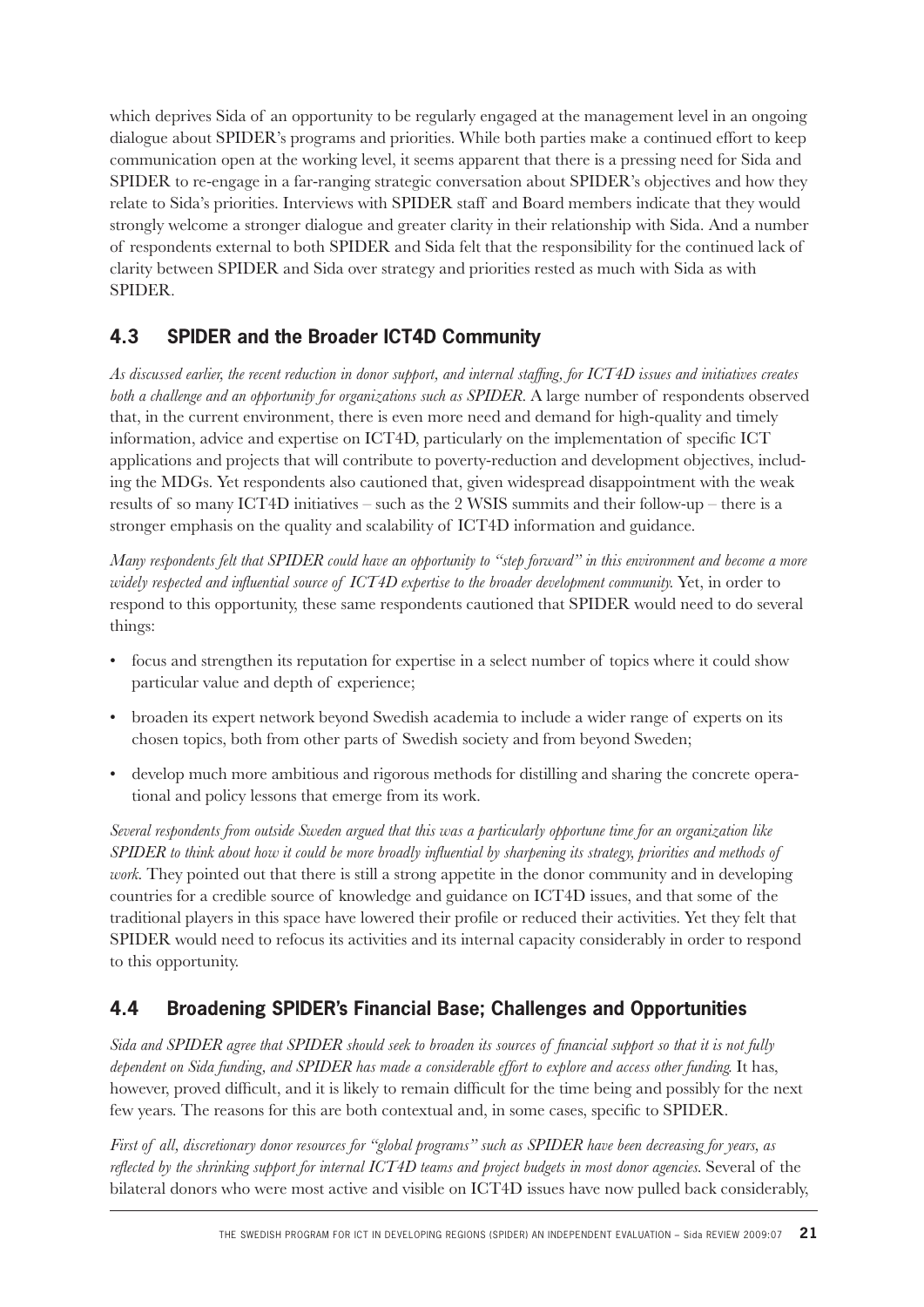both because of shrinking central budgets as more resources are moved "to the field" and because of diminishing enthusiasm for free-standing ICT4D initiatives. While these donors acknowledge the continued importance of "mainstreaming" ICT effectively in sectoral strategies and in line ministries, ICT competes with other priorities within those sectors and is still often not perceived as an instrument that can advance sectoral priorities. The shift to program-based lending and budget support shifts the source of potential demand for ICT4D advice from donor capitals to developing country ministries, which often have interest in such advice but few resources to support it.

*To compound matters, the global economic slowdown has intensified demand and competition for donor assistance, par*ticularly for urgent matters such as food security and health care, just as a time that donor country public budgets are under severe strain. Other traditional donors and partners within the ICT4D field, such as foundations and the technology and telecoms private sector, are themselves facing severe financial strains.

*Adding to these general challenges is the fact that many outside Sweden still perceive SPIDER as a primarily Swedish network and program.* Several respondents argued that this is a particular disadvantage since Swedish universities are generally perceived to have weak research capacity and low critical mass on ICT4D issues, although they do have good practitioners in the more technical elements of ICT infrastructure and systems. And SPIDER's focus on funding a diverse range of relatively small-scale ICT4D interventions is of less interest to many donors, who had funded similar efforts for the last decade through other initiatives and perceive little tangible impact on their core development goals or on achieving scalability of effective ICT4D interventions.

*Yet this challenging environment could provide an opportunity for SPIDER, if it focused on how to provide specific, targeted, high-value information, knowledge and advice to these donors and their partners in developing countries – which is something which several of them still would support.* This would require, however, a rethinking of SPIDER's "value proposition" – who are its clients, what are the distinctive things of value that it delivers to them, why is SPIDER well-suited to deliver these things, and how do these things advance the core goals of its clients? Related to this are some fundamental questions about what SPIDER is. Is it an "expertise broker"? If so, how does it differ from the many ICT4D consulting firms that provide such services for donors? Is it a capacity builder, focused on building ICT4D policy and application expertise in developing countries? If so, what makes it distinctive – its thematic focus, its breadth of experience, its ability to deliver targeted capacity-building interventions on high-value topics? How should SPIDER's basket of activities, and mode of delivery, adapt to the new environment of program-based aid and budget support? Even if Sida remains SPIDER's principal source of funding, these are questions that SPIDER will need to ask, and answer convincingly, in order to sustain itself financially.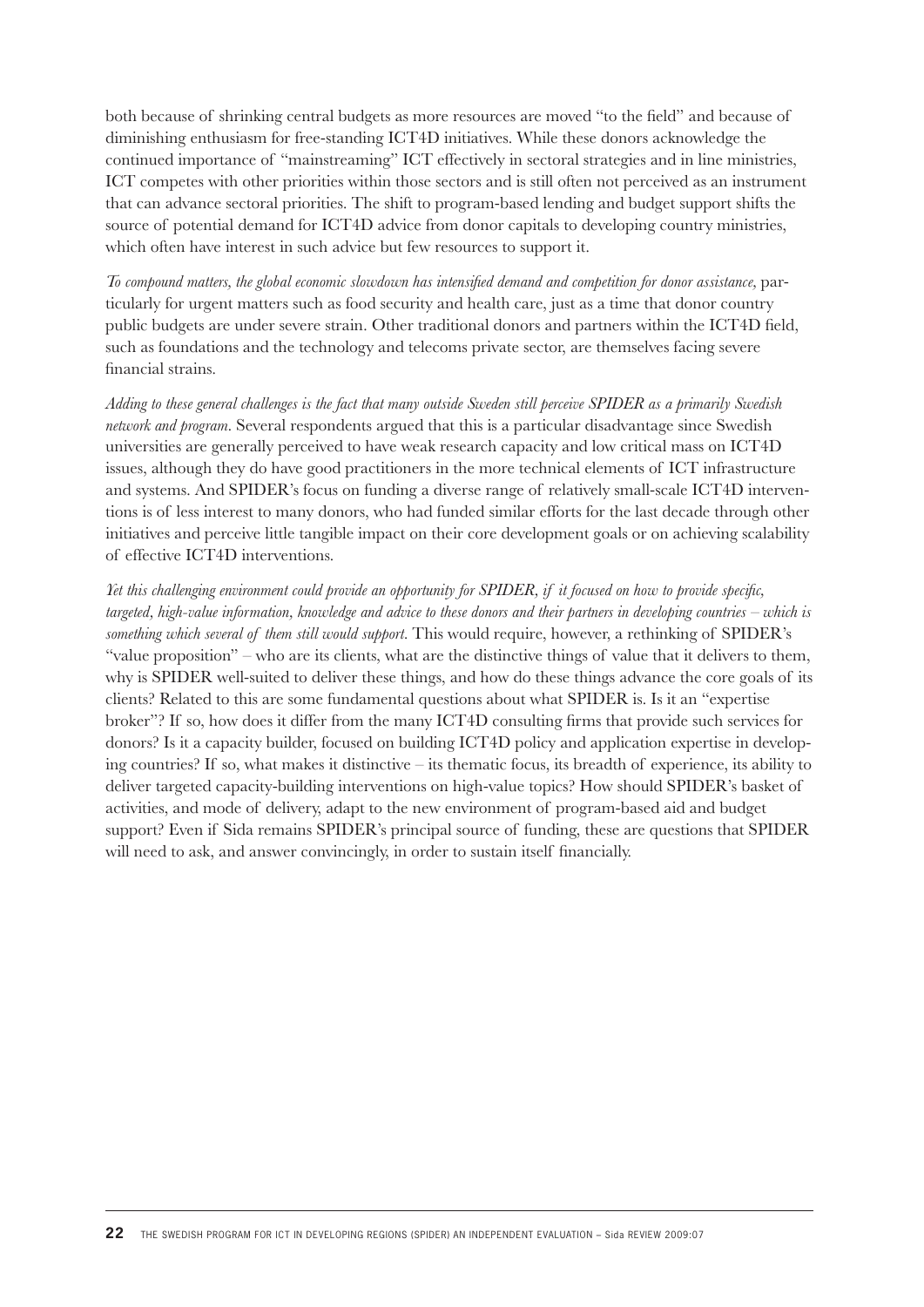# **5. The Future of SPIDER and of Sida's Support: Priorities and Recommendations**

*This section summarizes the Evaluator's key conclusions and recommendations and represents solely his own views.*  It benefits, of course, from the insightful comments and suggestions of the broad range of stakeholders interviewed in the course of this evaluation.

#### **5.1 Clarifying, and Assuring SPIDER-Sida Consensus on, SPIDER's Mission, Strategy, and Program Priorities**

*Sida and SPIDER urgently need to engage in an intensive strategic dialogue about SPIDER, its value to Sida, and the conditions for and scope of Sida's future support to SPIDER.* This dialogue cannot simply wait until SPIDER submits an application for renewed funding from Sida for 2010 and beyond; it should precede and inform that application. And the dialogue needs to occur at a level, and with an intensity, that assures SPIDER's strategic engagement and strong alignment with Sida's broader priorities. This is not to imply that SPIDER's strategic objectives must necessarily be limited by or fully identical with Sida's, particularly if it can find other donors to support other objectives, but clarity and consensus on those objectives that provide the basis for future Sida funding to SPIDER would seem an essential prerequisite to that renewed funding.

*It is clear that the question of the form and scope of Sida's future support for SPIDER is unavoidably linked to Sida's own decisions about the future role, priority and organizational home of ICT4D issues within Sida.* This does not mean necessarily that a reduced role for ICT4D within Sida would or should result in less support for SPIDER. In fact, if Sida were to continue to maintain a reduced internal capacity for ICT4D issues, it might well consider it even more important to have a reliable, credible external source of ICT4D expertise and "quick response" that was closely harmonized with Sida's needs. However, Sida must first decide what its own needs are for information, knowledge, capacity and assistance on ICT issues, and in that context decide what kind of support it would want and expect from an external partner such as SPIDER. Sida might even decide that, even if ICT4D were not to be a priority for Sida, it might still wish to support SPIDER, or some aspects of SPIDER, because of SPIDER's contribution to building networks of North-South cooperation that are of value to Sweden and to Sida.

*SPIDER's role in this process must be to articulate more clearly to Sida what several respondents have called its "value proposition for Sida",* in terms that correspond both to Sida's programmatic and country priorities and to the transition toward program-based aid. Once again, this is not meant to imply that SPIDER should only produce value for Sida, but it needs to articulate a clearer case for how its programs, networks and capacities contribute broadly to Sida's needs and the goals of Swedish development cooperation, even in those cases where the more direct beneficiaries of SPIDER's activities are developing country partners or others. A key element in this is to articulate how SPIDER's activities and investments can be catalytic for Sida, and lay the groundwork for larger Sida involvement and investment by testing approaches and models, building local capacity and networks, and strengthening Swedish partnerships with institutions and stakeholders in Sida target countries.

*Related to this is the need for clarity and consensus between Sida and SPIDER on the identity of, and priority among, SPIDER's "clients", and what distinctive value SPIDER brings to these clients.* SPIDER considers its developing country project partners to be its principal clients. Yet this approach tends to confuse its operational clients – its developing country partners in a specific project, to whom it owes responsiveness, quality and relevance – with its clients in a broader strategic sense, for whose benefi t it exists, thus justifying Sida's support. This leads in turn to a substantial disconnect between SPIDER's perception that its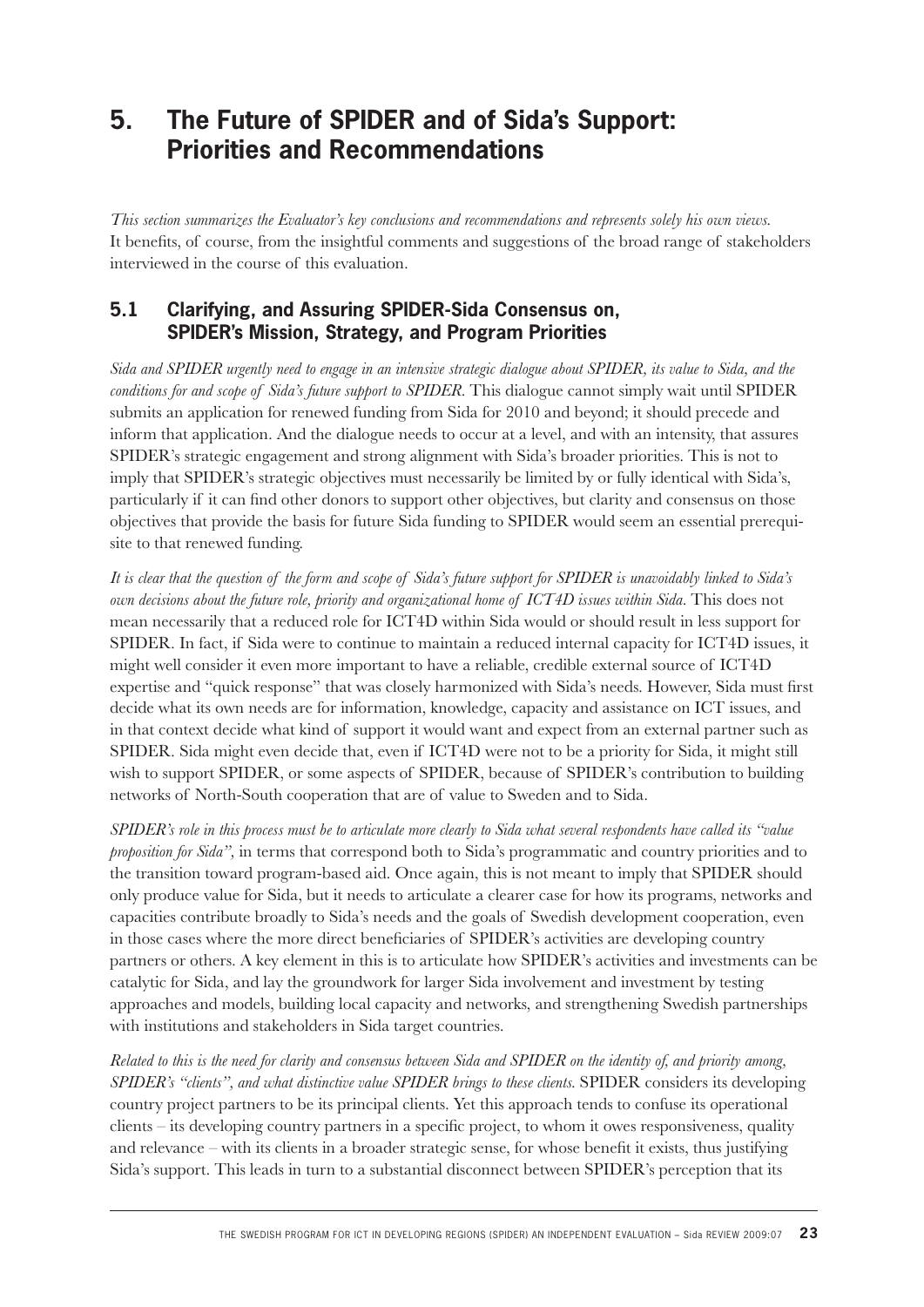clients are satisfied and Sida's perception that SPIDER's contribution to Sida's broader development objectives are unclear.

*With Sida's help, SPIDER also need to make more of an effort to be aware of, and complement, ongoing work of other donors and partners in its countries of operation.* In some cases, such as the new ICT for Agriculture project in Rwanda, SPIDER is in fact playing a vital role in promoting coordination and coherence among a diverse and somewhat duplicative set of donor projects, and this is highly commendable. However, SPIDER needs to make more of an effort to assure that its own support – and even its own research and publication projects – are complementary to and not duplicative of efforts by other partners.

Both parties then need to explore seriously whether the current staffing model, financial model and mix of services and *programs is appropriate, sufficient and sustainable to meet those goals.* From a strategy point of view, the approach has to start from "a set of objectives that need to be adequately resourced" rather than "a budget allocation looking for useful things to do". This should include a critical re-examination of whether providing "demand driven" grants for research and field projects is the most effective and efficient approach to meet the agreed objectives, and whether providing Help Desk services for free is the most sustainable way to stimulate a virtuous circle of informed demand and quality supply for ICT4D advisory services for Sida staff and Embassies. This re-examination should also take into account the concerns raised by several respondents, including some within Sida, that the Help Desk as currently structured creates an alternative and cheaper market for such services normally procured from outside consultants without necessarily improving the overall quality and variety of the offerings.

#### **5.2 Clarifying, and Strengthening, the Mechanisms of the Sida/SPIDER Relationship**

*Sida and SPIDER need to clarify, and agree explicitly upon, the principles and mechanisms of their ongoing relationship at both the strategic and operational level.* Whatever the merits of Sida's earlier decision to withdraw from the SPIDER Board of Directors, it has led to an unsustainable confusion of two functions that should remain distinct: Sida's engagement in SPIDER's governance, strategy and priority setting; and Sida's operational supervision of SPIDER's performance as a recipient of Sida funds in the light of the strategy and priorities that Sida has helped to set. At the same time, if Sida expects SPIDER to support its own priorities in Sida target countries, Sida needs to work more closely with SPIDER to connect SPIDER with Sida embassy staff and developing country counterparts for upstream discussions on how SPIDER support can be catalytic in advancing these country priorities.

*This will require that Sida and SPIDER come to a shared understanding of what is meant by the Sida directive that SPIDER's work should be "demand driven".* Given SPIDER's modest budget relative to the needs of developing countries or even Sida's priority countries, demand for support of ICT4D projects will always far exceed supply, even if only high-quality projects are chosen. So Sida and SPIDER need to articulate shared principles for which types of projects should be given priority, and where. As noted earlier, Sida has already indicated, in the most recent round of funding for SPIDER, a desire to see greater priority for projects in Africa, and SPIDER has responded positively. These "filters" should not only be thematic and geographic, but should also prioritize certain types of projects, such as for example institutional and human capacity building, application development or ICT infrastructure.

*SPIDER's most recent Progress Report notes a substantial decrease in Help Desk requests since Sida's recent restructuring.*  Determining whether this reflects a temporary result of internal uncertainty and reorganization or a longer-term trend toward declining interest and need within Sida for such support requires explicit analysis and dialogue between Sida and SPIDER. While it appears that SPIDER would be happy to eliminate the Help Desk responsibility, both parties need to evaluate clearly a) whether such support functions will continue to be needed on a regular basis, given the evolution of Sida's engagement with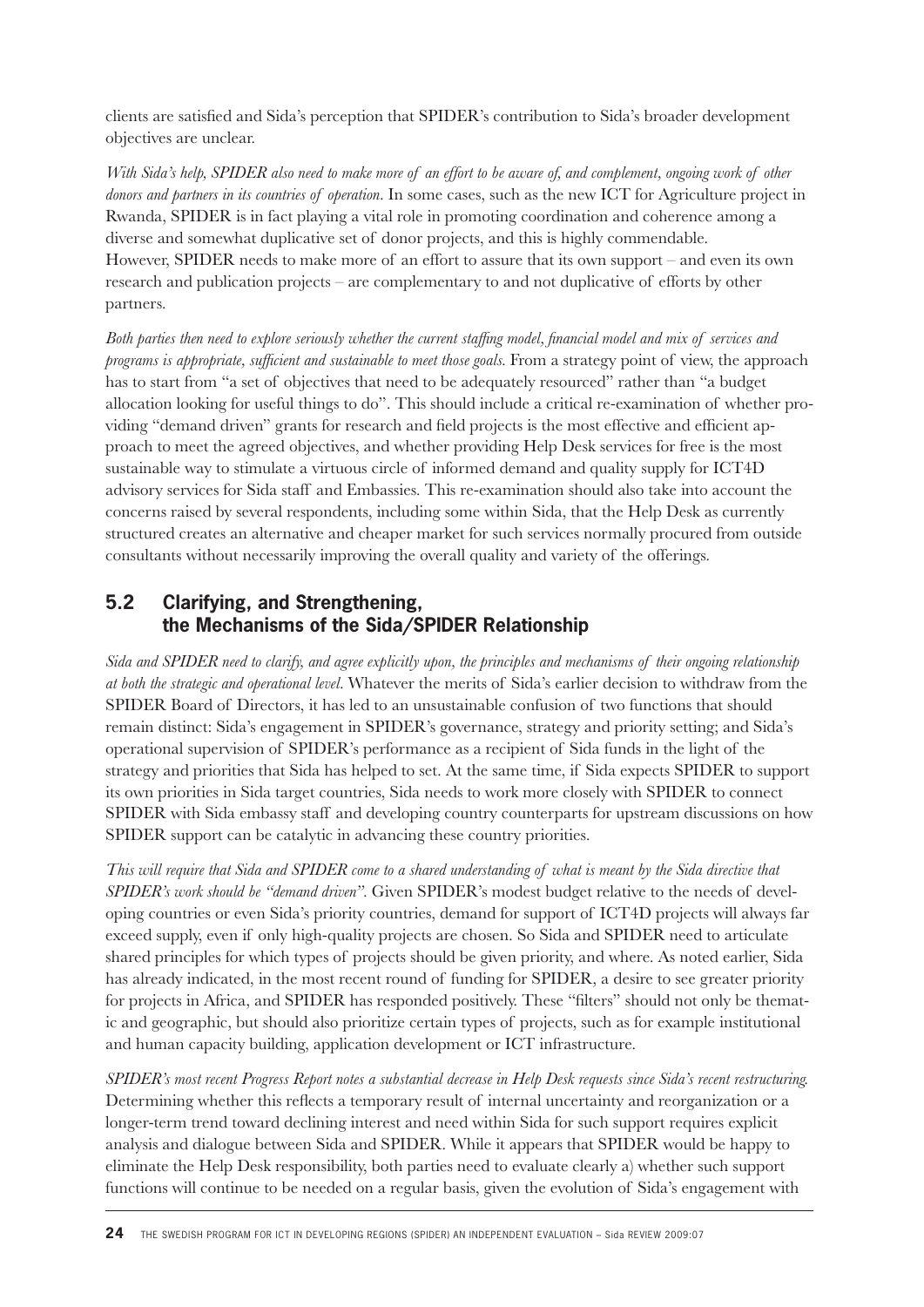ICT issues; b) whether such support is best delivered externally by an organization such as SPIDER, and c) how to organize that function more efficiently and explicitly to address concerns about transparency, responsiveness and quality discussed earlier in this evaluation.

#### **5.3 Strengthening SPIDER's Reporting, Monitoring, Evaluation and Learning Efforts**

*The ways in which both SPIDER and Sida learn from, and improve their own work because of, SPIDER's experiences need to be more clearly understood and operationalized.* The Help Desk function is not a sufficient mechanism for feeding SPIDER's "learnings" into Sida, for two reasons. First, demand for, and the sources of SPIDER's supply of, Help Desk expertise tend to be ad hoc and lacking the kind of thematic focus that could foster learning over time. Second, SPIDER has not put in place effective and consistent mechanisms for learning from, and sharing the lessons from, Help Desk interventions. More broadly, and rather disappointingly, SPIDER up until recently has not implemented a clear and consistent strategy – and appropriate mechanisms – for capturing, analyzing, distilling and sharing key lessons from its supported projects.

*Building effective mechanisms for monitoring, evaluation and lesson-sharing from SPIDER's projects and Help Desk interventions is vital for two reasons.* First, it is an essential element in permitting Sida, and other potential donors, to know whether they are getting "value for money". Second, it is only through rigorous evidence and evaluation that SPIDER could be able to convince Sida and other donors to mainstream and scale up its successful interventions and innovations – the real test of their impact over time. While SPIDER's recent efforts to improve its monitoring, evaluation and learning functions are to be commended, they should have been a priority earlier, and they remain somewhat cursory and anecdotal.

#### **5.4 Clarifying and Strengthening SPIDER's Procedures and Operations, and Making them More Transparent**

*Developing greater clarity about SPIDER's strategic priorities and mix of activities should in turn drive an effort to align more effectively its internal procedures with those priorities.* Respondents participating in this evaluation strongly commended the energy, commitment and hard work of the SPIDER team. Yet even SPIDER team members acknowledged that they are struggling to meet the demands placed on SPIDER, and that they have been unable to fully deliver on their desire to strengthen internal operations, particularly monitoring and evaluation, learning and dissemination functions. The answer, of course, is not simply to increase the number of SPIDER staff – although this might be needed – but to use the clarification of SPIDER's strategy and priorities as a starting point for a rigorous assessment of its staffing needs.

*Procedures for selecting projects and consultants need to be made more explicit and transparent.* This observation is *in no way* meant to question the integrity, dedication and professionalism of the SPIDER team. However, since only research projects proposed by Swedish universities are subject to an open call for proposals, questions inevitably arise outside SPIDER about how – and according to what principles and priorities – decisions are made about the selection of developing country-proposed projects, and of consultants both for Help Desk assignments and for projects in developing countries. The lack of clear – and clearly articulated – strategic "filters" for prioritizing projects for SPIDER support contributes to this external questioning of SPIDER's selection mechanisms and criteria. Of course, the active role of the Board of Directors in approving projects is a central, and publicly known, element in this mechanism. Yet, both to broaden participation in and support for SPIDER's activities within Sweden, and to strengthen SPIDER's image within Sida as a high-quality partner for project implementation and technical assistance, SPIDER should be more explicit about its selection processes and their relationship to its strategic priorities.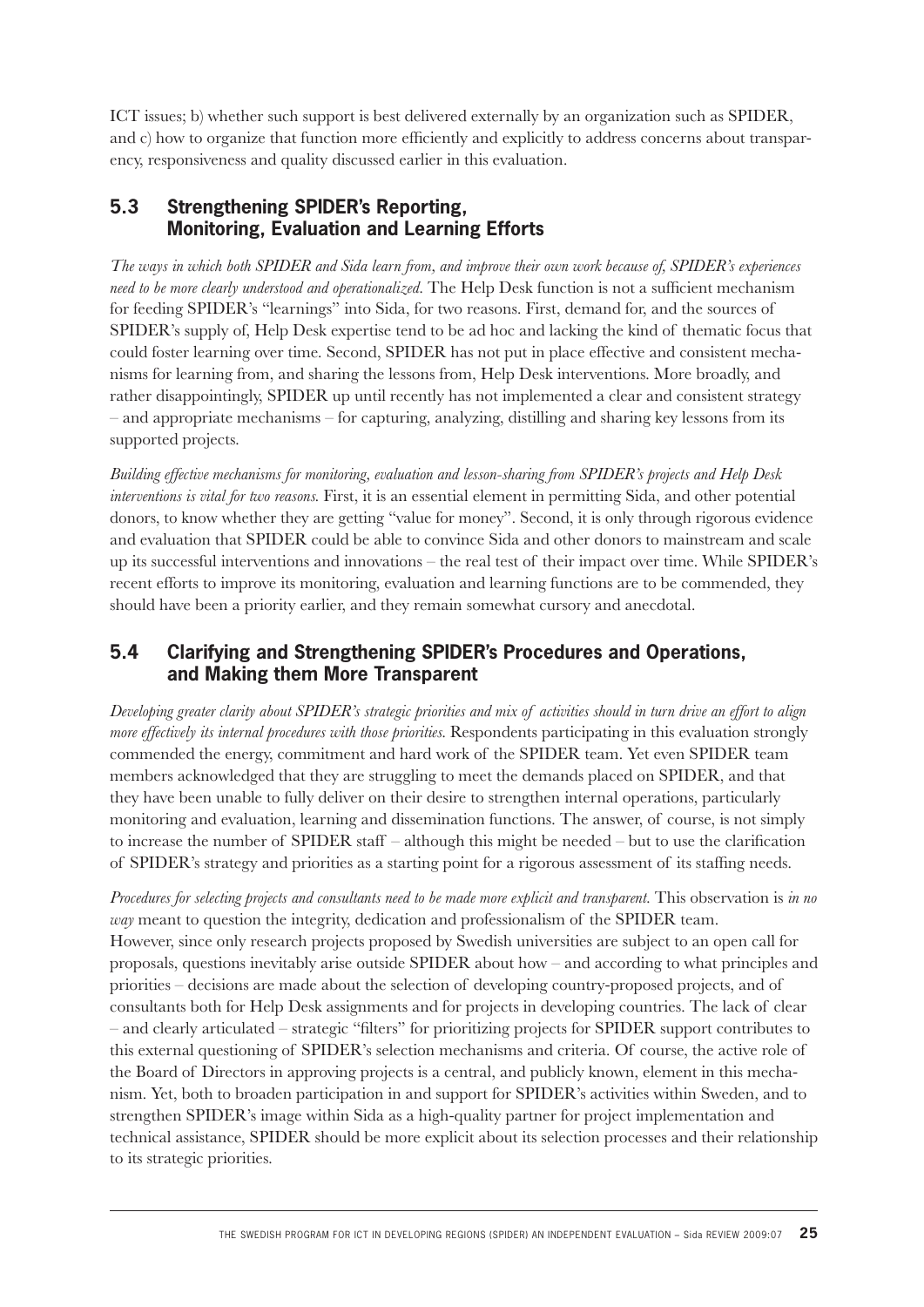*SPIDER should also clarify further the role of its Board, in two ways.* First, while it is natural and welcome that the Board should take a strong interest in learning about, and approving, individual projects, it is not clear, even to some Board members, whether the Board has optimized its role as a *strategic* resource for SPIDER, helping it both to set clear priorities and to mobilize resources and partnerships – and organize itself internally – to meet those priorities. Second, there is a need for greater clarity and transparency on the conditions for engaging individual Board members as consultants to SPIDER.

#### **5.5 Options for the Framework of SPIDER's Sida-supported Work in the Next Phase**

*There are several options for how SPIDER might organize and prioritize its work going forward to respond to opportunities and needs in developing countries while remaining responsive to Sida's priorities.* Of course, SPIDER will and should seek support from other donors as well, and their strategic objectives and priorities will also inform its work. However, Sida is likely to remain SPIDER's principal donor for the foreseeable future. And this evaluation is, first and foremost, directed to Sida, which has commissioned it. Therefore, this section focuses on a few indicative options for SPIDER's future directions. While the following examples are not the only possible options, they represent different answers to the questions raised throughout this evaluation about SPIDER's objectives, model, priority clients, and capacity. They also are the options that seem most responsive to the issues raised in this evaluation.

#### *1. Sharpening the existing model*

*In this approach, SPIDER would still concentrate on mobilizing Swedish, and possibly broader European, expertise to*  address specific needs of Sida and Sida's partner countries in planning and implementing effective ICT4D projects. SPIDER would still issue calls for proposals from network partners and developing countries for support of specific pilots, research projects, and ICT implementations. The country and thematic focus of these calls for proposals, however, would be more closely aligned with Sida's priorities, and greater efforts would be made to engage Swedish Embassies and Sida staff as partners in soliciting quality proposals from developing-country partners.

*At the same time, more explicit effort, and staff resources, would be devoted to monitoring, evaluation, and learning from sponsored projects, and consolidating that learning in forms that are directly relevant to Sida staff and other SPIDER partners.* This would help to address the scalability concern that many have about SPIDER's small number of projects, by emphasizing that the projects are opportunities to learn lessons about effective design and delivery of ICT interventions – lessons that can be mainstreamed into Sida operations. "Non-core" projects funded not by the main Sida contribution but by SPIDER's role as Swedish counterpart would also have a much more explicit and properly resourced learning component. Procedures and guidelines would be clearly established to address concerns about possible conflicts between the Help Desk and counterpart functions.

*Clearer guidelines would need to be established about what types of services are available through the Help Desk.*  SPIDER would adjust its staff mix over time to include part- or full-time staff with expertise in the priority topic areas served by the Help Desk, both to provide real-time response to simple requests and to manage the quality of more complex Help Desk requests that required outside expertise. These topic-expert staff could also play a more proactive role in quality assurance and learning for the SPIDER-funded research projects and field implementations.

*In this model, the Help Desk would more explicitly serve as an externalized replacement for the internal capacity lost when the ICT4D Secretariat was downsized.* By focusing on priority Sida topics and increasing SPIDER staff capacity, the Help Desk function could serve as a stronger bridge between Sida's needs and SPIDER's programs and expertise. It would clarify SPIDER's role as not just a "switchboard" but an expert organization drawing on, but assuring the quality of, a larger network of specialists to offer a range of projects and services that had a common objective of learning and scalability.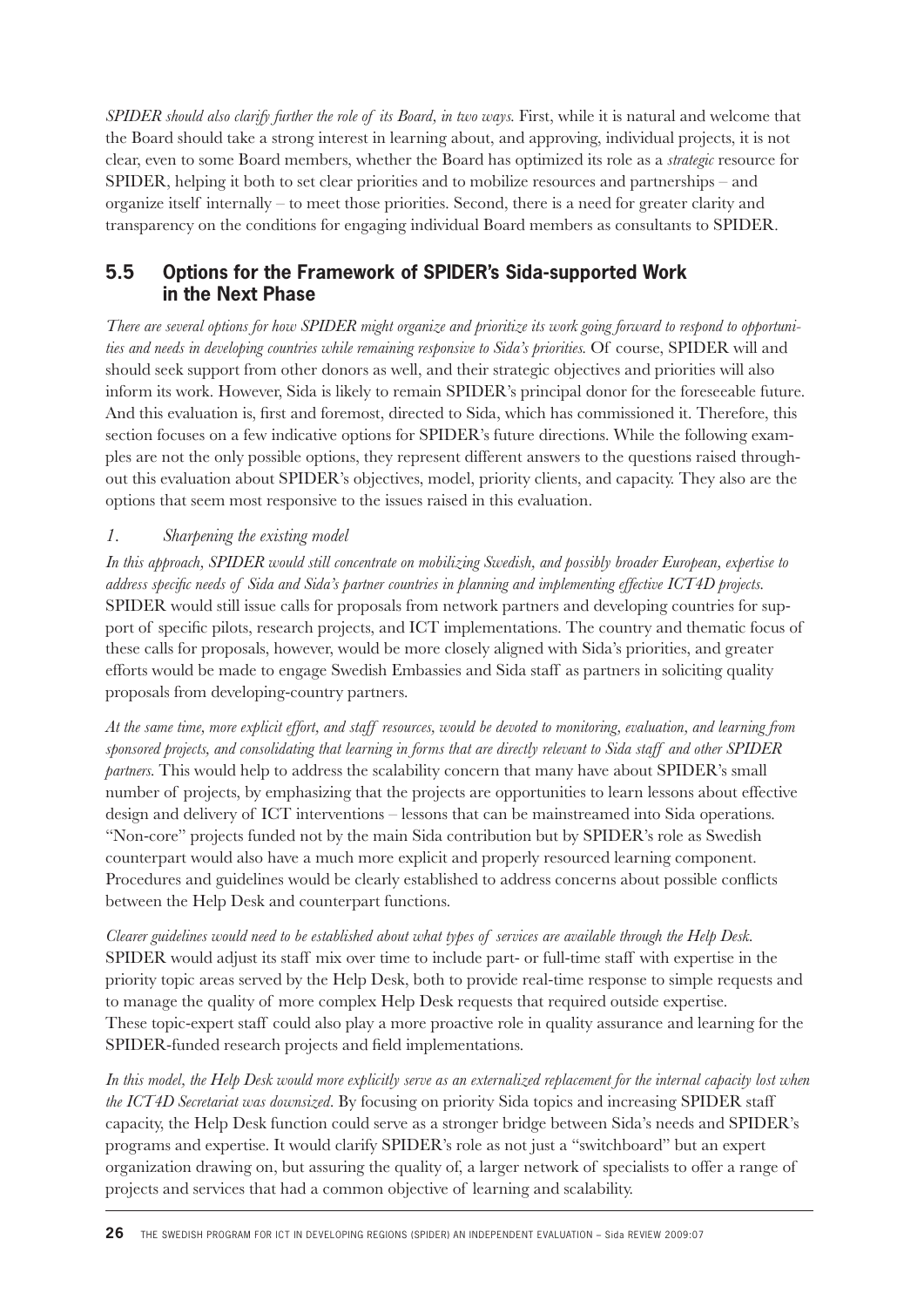*The main resource implication of this approach would be adding resources for a small number of part-time or full-time topical experts.* Given SPIDER's extensive academic network, it is possible that some university researchers could be commissioned part-time for these purposes. They would then, however, be ineligible for SPIDER grants themselves during their tenure as SPIDER experts. Given that, by all accounts, the current staffing level of SPIDER is barely adequate to meet its current obligations, it is unlikely that these new staff resources could be acquired simply by changing the skill mix of the existing level of staffing.

#### *2. Focusing on Developing-country Capacity Building*

*There was a broad consensus among respondents that the real impact of ICT as a driver of development and poverty reduction will come when donors and their developing country partners learn to mainstream ICT as effective tools in their major programs and investments.* For this to happen, particularly in the context of a shift toward programbased aid and budget support, arguably the most important task is to enhance the capacity of developing-country counterparts, particularly in line ministries, to plan and implement effective, sustainable ICT interventions that will contribute to their core sectoral goals. Developing country officials widely acknowledge that they face a severe shortage of expertise in planning and implementing ICT interventions in support of development goals, leading not only to lost opportunities to leverage ICT for poverty reduction but also, just as often, expensive and inappropriate ICT projects.

*In this approach the focus would be on creating enlightened demand within line ministries and other key governmental and societal organizations for ICT interventions that supported agreed development objectives, while also increasing local capacity to plan and implement innovative uses of ICT, including ICT4D capacity in developing-country universities,*  rather than focusing on trying to convince donor sectoral staff to include ICT in their strategies and programs (particularly given the changing nature of aid and the rapid evolution of ICT). Support for donor staff, in turn, would take the form of helping them to assess that demand coming from the field, and to determine how it contributes to the objectives of their broader program and budget support, rather than helping donor staff plan ICT interventions. Capacity building efforts could also be directed at Sida and Embassy staff, but the primary focus would be on capacity building in developing countries, with a priority focus on Sida partner countries.

*This model would imply an end to open-ended calls for proposals from Swedish and developing country partners.* Instead, SPIDER would organize capacity-building programs for developing country partners, including government, universities and other stakeholders, that focused on the effective design and implementation of ICT programs and applications aimed at achieving core development and poverty reduction goals. These capacity building programs would be multi-faceted, including a range of short training activities, temporary secondments of relevant experts from Sweden and other developed and developing countries, university partnerships linking teams in Swedish and developing country universities to work together on research and design projects; development of modular, multi-platform training materials, and other related efforts.

*To begin, SPIDER could focus on building capacity building programs on a few topics,* such as university networking or e-government, where SPIDER has already sponsored a number of activities and its Swedish university network has particular strengths. In terms of delivery, it could focus in the first instance on a limited number of countries and a limited number of counterparts where there was strong interest and commitment both from local partners and from Sida staff and Embassies. In a first phase, SPIDER could offer to finance all or most of the costs of such capacity-building interventions, but over time beneficiary institutions and other donor agencies besides Sida would be expected to begin contributing in some way, perhaps by supporting some local costs, as a token of interest and commitment.

*In this model, the Help Desk function would be focused on those topics where SPIDER was building a critical mass of expertise and experience rather than being open-ended.* As a way to address other Help Desk needs of Sida staff and Embassies, SPIDER could continue to respond to simple Help Desk requests on a broader range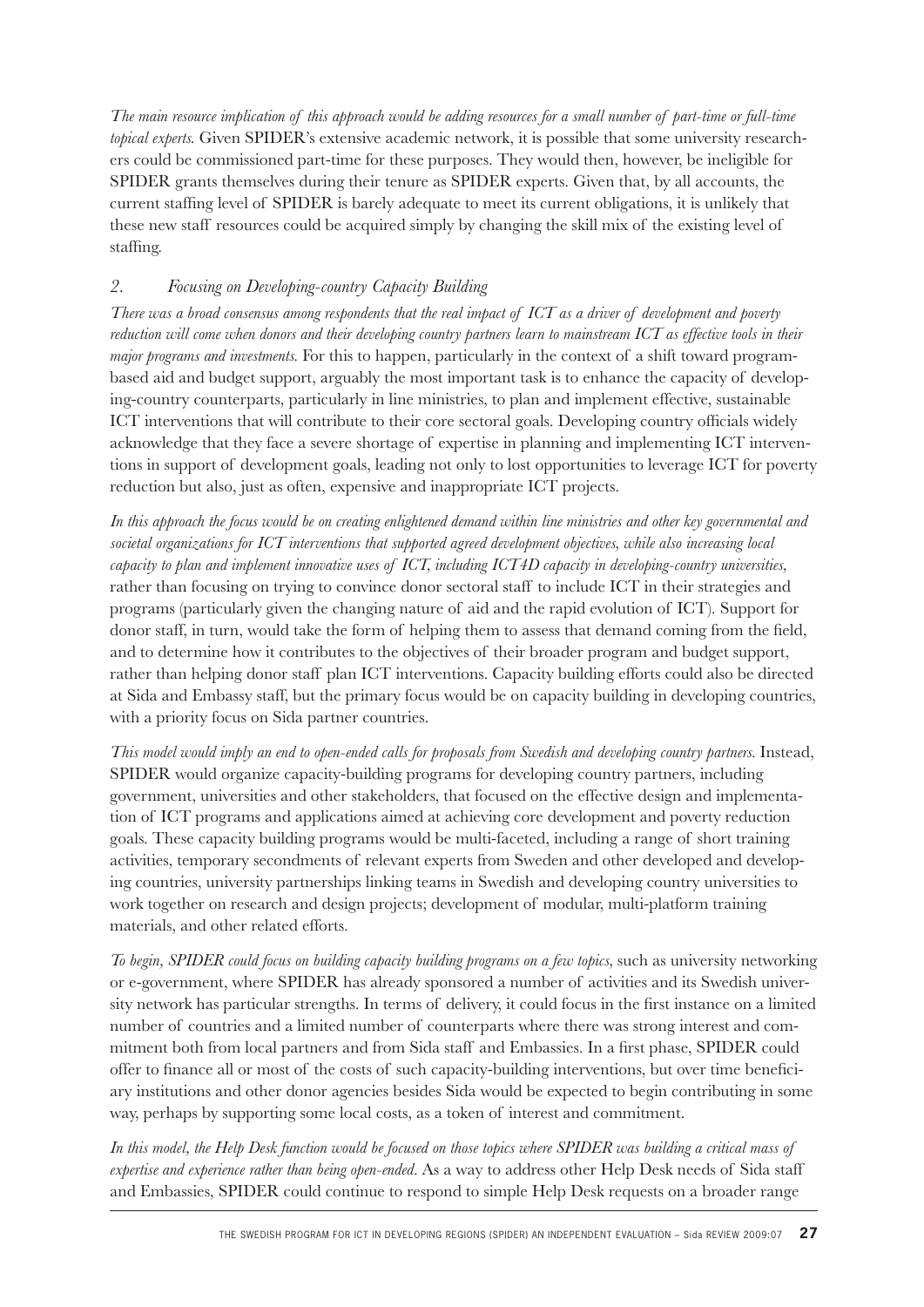of ICT4D topics, while maintaining a roster of experienced and vetted external consultants, including academics, to whom Sida and Embassy staff could turn directly for more complex tasks. Indeed, even under the current system, SPIDER is usually only the middleman between external experts and these more complex Help Desk requests.

*As SPIDER built up its capacity and reputation as a reliable provider of ICT4D capacity-building programs and services for developing country partners, it is likely that other bilateral and multilateral donors would show interest in these as well,*  since they all face the same challenge of turning over more responsibility for these decisions to their developing country partners within program-based approaches, while recognizing that their partners do not always have the capacity to make the most effective decisions on design and implementation. Thus this portfolio of services could become over time a magnet of other donor funding, either in the form of core support or fee-for-services.

*The main resource and organizational implication of this approach would be to enhance SPIDER's staff with a few subject-matter experts and experts on design and delivery of capacity-building programs.* Here again, this expertise could be sourced from SPIDER's university network on a part-time basis as appropriate. It would also important for SPIDER to broaden its network beyond Swedish universities to bring in relevant expertise not only from the Swedish NGO and private sectors but also from a broader range of countries, particularly in Europe. And it should be a long-term goal of this approach to build human and institutional capacity in developing countries, particularly in universities, to deliver these programs and services to governments in their own countries and elsewhere.

#### *3. SPIDER as a source of trusted knowledge, information and analysis on ICT4D*

*One of the common threads of most discussions with respondents, and of broader recent discussion and analysis of the ICT4D field, is that the field suffers from too much information and not enough knowledge.* People trying to make informed decisions about ICT4D policies, programs or applications – whether in donor agencies or in developing country ministries – find themselves awash in information, lacking the time and expertise to know what really works. There are many organizations and initiatives that possess significant expertise and information on given ICT4D topics, but in many cases sharing that information in user-friendly formats that are useful to "mainstream" donor staff and staff of line ministries is often a secondary priority.

*Under this model, which could be complementary to Option 2 above, SPIDER would focus on developing and disseminating information and analysis on key ICT4D issues, in partnership with relevant expert organizations, in forms that were particularly adapted to the needs and time constraints of donor staff and developing country officials*. In addition to sets of standard materials, SPIDER could also devote some resources to responding to developing country demand for specific analytical and information services related to a policy or program design and implementation challenge they faced in using ICT for core development objectives.

*The virtue of a more explicit attention to public dissemination of information and knowledge resources in user-friendly form is that it both empowers the user to make their own choices and builds local knowledge capacity.* Usually, the way that this demand is met is by sending an expert consultant who has this knowledge in his or her head and helps adapt it for the purposes of the specific client. And SPIDER could certainly, as part of the demand responsive part of this service, entertain requests for a visiting expert to help "translate" the information SPIDER provides into programs and policies relevant to local context.

*The main resource and organizational implications of this approach would be a strengthening of SPIDER's subject matter expertise in key ICT4D areas* and of its capacity to design and disseminate information and knowledge resources in a variety of user-friendly forms.

*Any of these approaches, if well designed, would be possible within SPIDER's current resource envelope, although they could certainly be accelerated and made more broadly available with additional resources either from Sida or from other*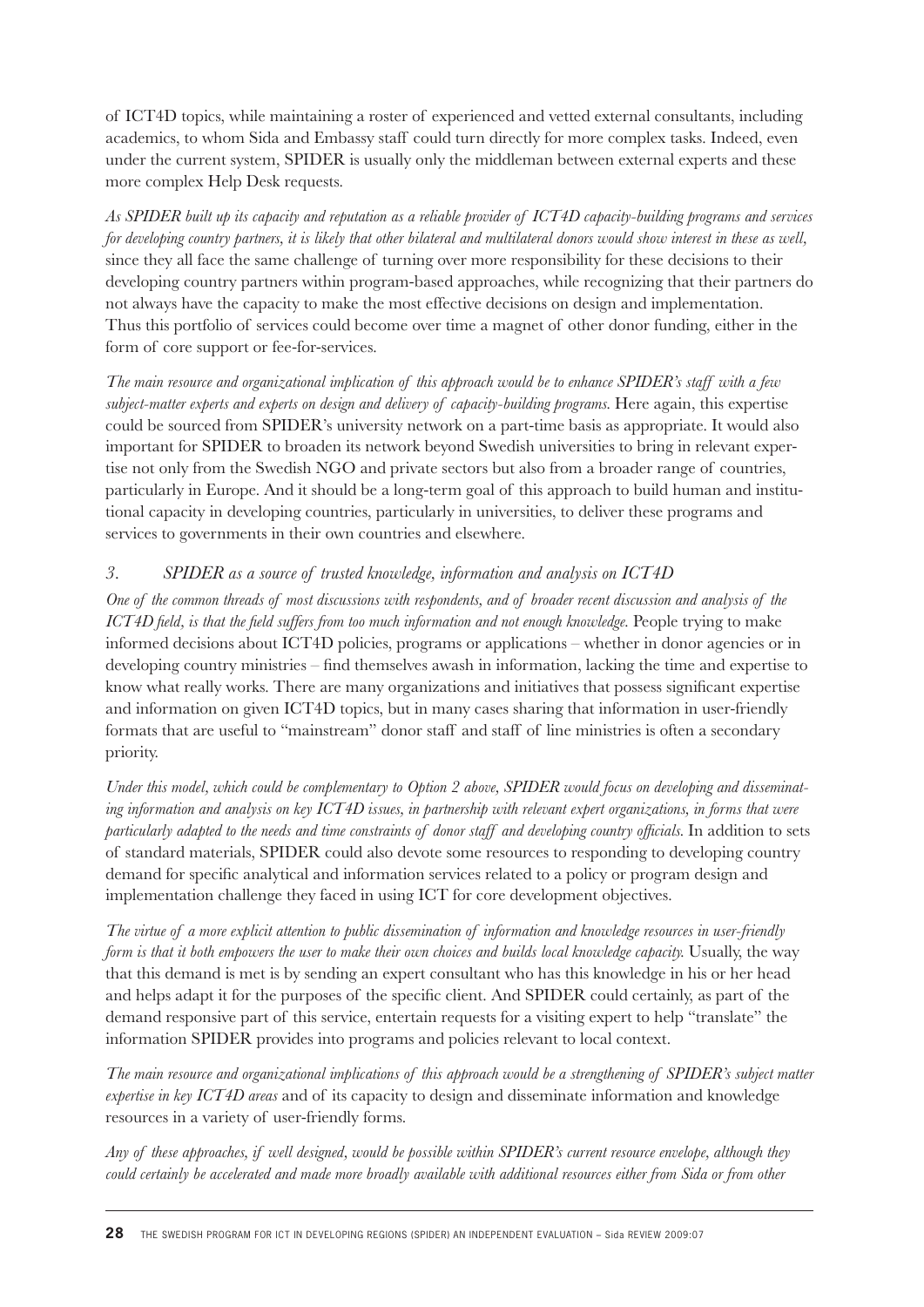*donors.* The second and third option are more likely to attract interest from other donors over time, and are more natural vehicles for extending SPIDER's collaborative network to include not only non-Swedish academics but a broader range of organizations and individuals with expertise on ICT4D issues, which would in itself reinforce the interest of other donors.

# **6. Conclusions**

*Currently, SPIDER does many things for many different groups of clients and partners, and because of that is unable to do any of them as well as it would like.* This is no reflection on the energy and dedication of the SPIDER team, which was one of the few points of consensus among those interviewed. Rather, it reflects the somewhat mixed objectives involved in SPIDER's creation; its incremental and (legitimately) "opportunistic" growth path; and the inadequacy of the strategic engagement by either SPIDER or Sida in clarifying strategic priorities and choices.

*Three trends now converge to require SPIDER and Sida to engage in a much more sustained and serious strategic dialogue about the scope and objectives of Sida's future support for SPIDER*. First, the ICT4D field has changed substantially, both in the "players" involved and in the diversity of tools, approaches, platforms and networks available. Second, Sida's strategic priorities and organizational structure are changing in response to the evolution of Swedish development policy. This requires Sida to undertake a careful consideration of whether and how it "keeps up" with the ICT4D field, either because it would remain a priority for Sida or because it will increasingly become a priority for Sida's partner countries. Third, the "fund a range of innovative projects and see what works" approach at the core of SPIDER has, despite over a decade of efforts by many organizations, not proved particularly effective as a means for mainstreaming ICT in development practice.

*Organizational priorities within Sida and the changing focus of Swedish development assistance probably make it difficult* to maintain within Sida itself a sufficient capacity to track, and advise Sida and its clients on, an increasingly diverse set *of issues and innovations related to ICT4D.* Yet, both Sida and other bilateral and multilateral donors – and their clients in developing countries – will continue to need access to high-quality, timely information, advice and assistance on these issues. Sida support for SPIDER, focused on mutually-agreed strategic priorities that were specific enough to include indicative multi-year program priorities with adequate and appropriate staffing, could have the dual benefit of assuring that Sida and its client countries continued to have access to excellent guidance and support on these issues while also providing services that other donors might come to value and support over time.

*The demand for these services and information is going to increase substantially in the coming years as more developing countries have access to affordable, widespread ICT infrastructure and services and desire to use ICT intelligently to support their development and poverty-reduction goals.* At the moment, such services are poorly supplied by a widely scattered group of institutions, initiatives and individuals, often of mixed quality. A well-designed and properly resourced SPIDER could become a valuable asset to the entire development community, an asset for which a larger group of donors and developing country partners might be willing to pay. Yet getting to that point will require two investments by Sida and SPIDER; a joint human and institutional investment in a serious strategic dialogue about how to sharpen and prioritize SPIDER's objectives and activities, and an investment by Sida in providing the necessary financial support to this transformation of SPIDER.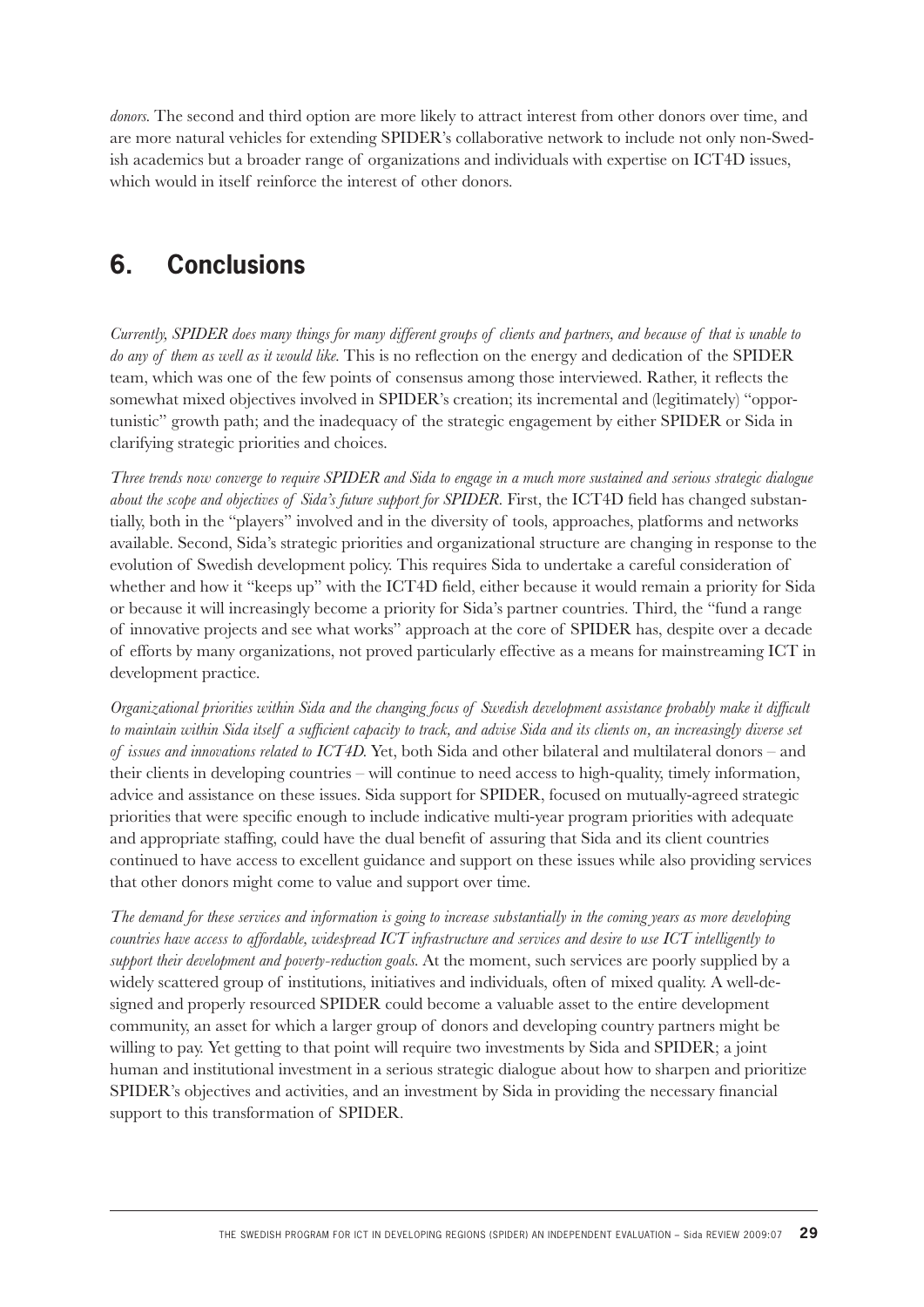# **Annex 1 Abbreviations and Acronyms**

| CGAP          | Consultative Group to Assist the Poor                      |
|---------------|------------------------------------------------------------|
| <b>ICT</b>    | Information and Communication Technologies                 |
| ICT4D         | Information and Communication Technologies for Development |
| <b>IICD</b>   | International Institute for Communication and Development  |
| IT            | <b>Information Technologies</b>                            |
| <b>KTH</b>    | Royal Institute of Technology                              |
| <b>NGO</b>    | Non-governmental organization                              |
| <b>SEK</b>    | Swedish Kronor                                             |
| Sida          | Swedish International Development Cooperation Agency       |
| <b>SPIDER</b> | Swedish Program for ICT in Developing Regions              |
| <b>WSIS</b>   | World Summit on the Information Society                    |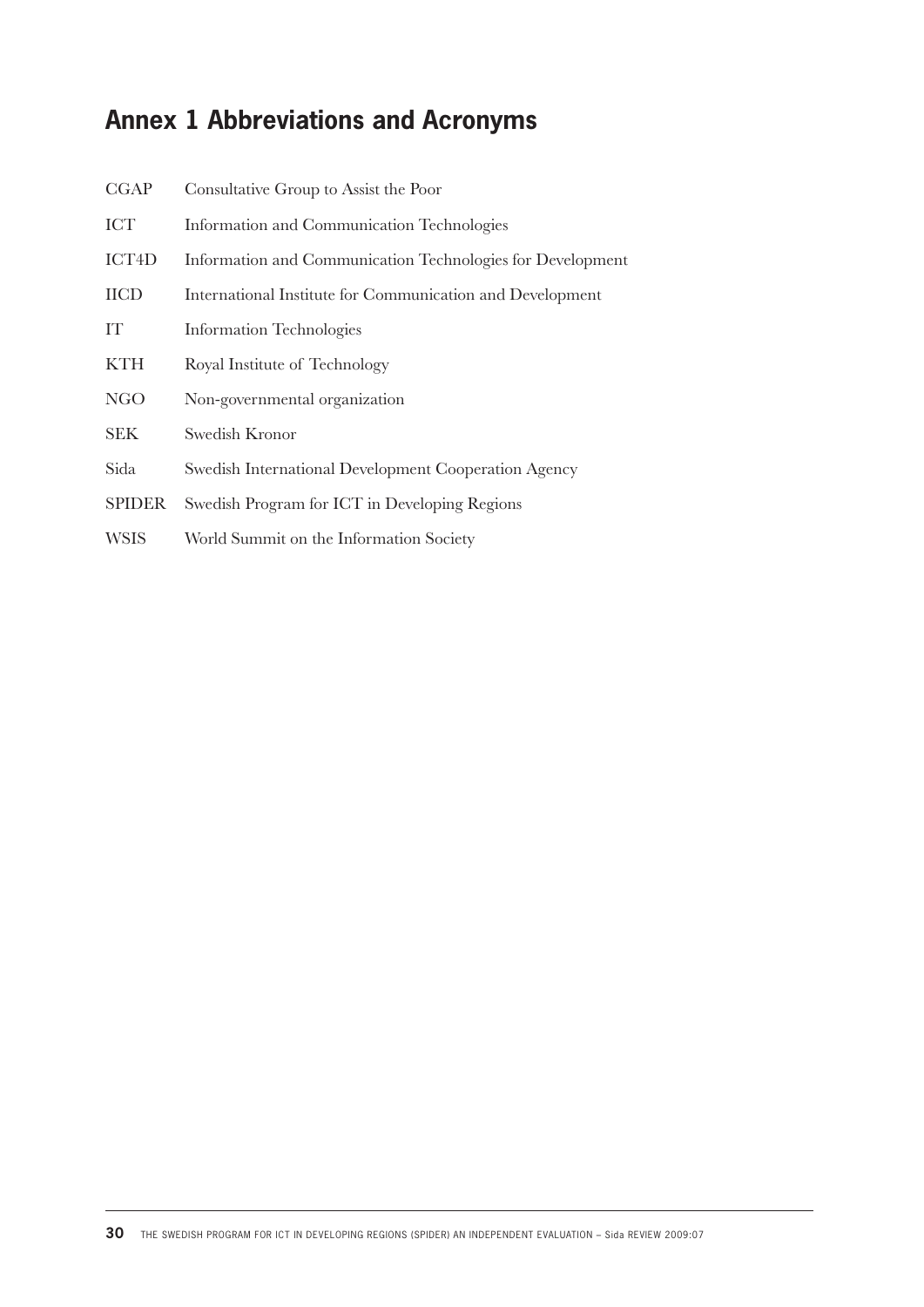# **Annex 2 Terms of Reference**

Consultancy Services for Sida evaluation of SPIDER

#### **1 Background and Objectives**

Sida supports the integration of ICT in developing countries in order to improve communications and the exchange of information. Sida's policy is outlined in the document "Strategy and Action Plan for ICT in Development Cooperation". The role of ICT4D is also described in Sida's report "ICTs for Poverty Alleviation" and the publication "Sida's support to ICT for Development".

Sida has identified ICT as an important tool for development. Sida is now commissioning an external independent evaluation of its support to SPIDER. This will serve as background material for assessing the results of Sida's support up to date, and be used for the ongoing dialogue between Sida and SPIDER. It will also serve as input for Sida's overall assessment for providing possible future support to SPIDER. The evaluation and its recommendations shall be based upon information from the following perspectives: the opinions/recommendations of *colleagues within Sida*, the receivers/beneficiaries of SPIDER support and other stakeholders in *developing countries*, but also receivers/beneficiaries of SPIDER support and other stakeholders in *Sweden* (and other industrialized countries). Some benchmarking with *other similar organisations working with ICT4D* may also provide additional information.

The aim of this study is to provide Sida with an overview of the tangible results of its present support for SPIDER and other achievements of SPIDER, propose how SPIDER should design and organise its future work, but also provide recommendations to Sida regarding its assessment for providing possible future support to SPIDER. This should be put in relation to the overall aim of the present Swedish development cooperation – to reduce poverty.

## **2 Scope of the Services**

The Consultant shall make an external independent evaluation for Sida. The evaluation shall primarily serve as an input to Sida's assessment of SPIDER.

The report shall include:

- a brief description of what unique role- and comparative advantage SPIDER fulfil.
- a brief description of the organisational set up- and various functions of SPIDER,
- brief information and data of SPIDER's ICT4D work,
- a brief assessment of the role and achievements of SPIDER,
- an assessment of the tangible quantitative/qualitative results of SPIDER,
- a brief description of the opinions and recommendations of the various stakeholders in relation to SPIDER,
- present the conclusions and recommendations based upon this data and interviews,
- present different levels of ambition and direction of SPIDER's future ICT4D work and their consequences,
- propose how SPIDER could design and organise its future ICT4D work to achieve this,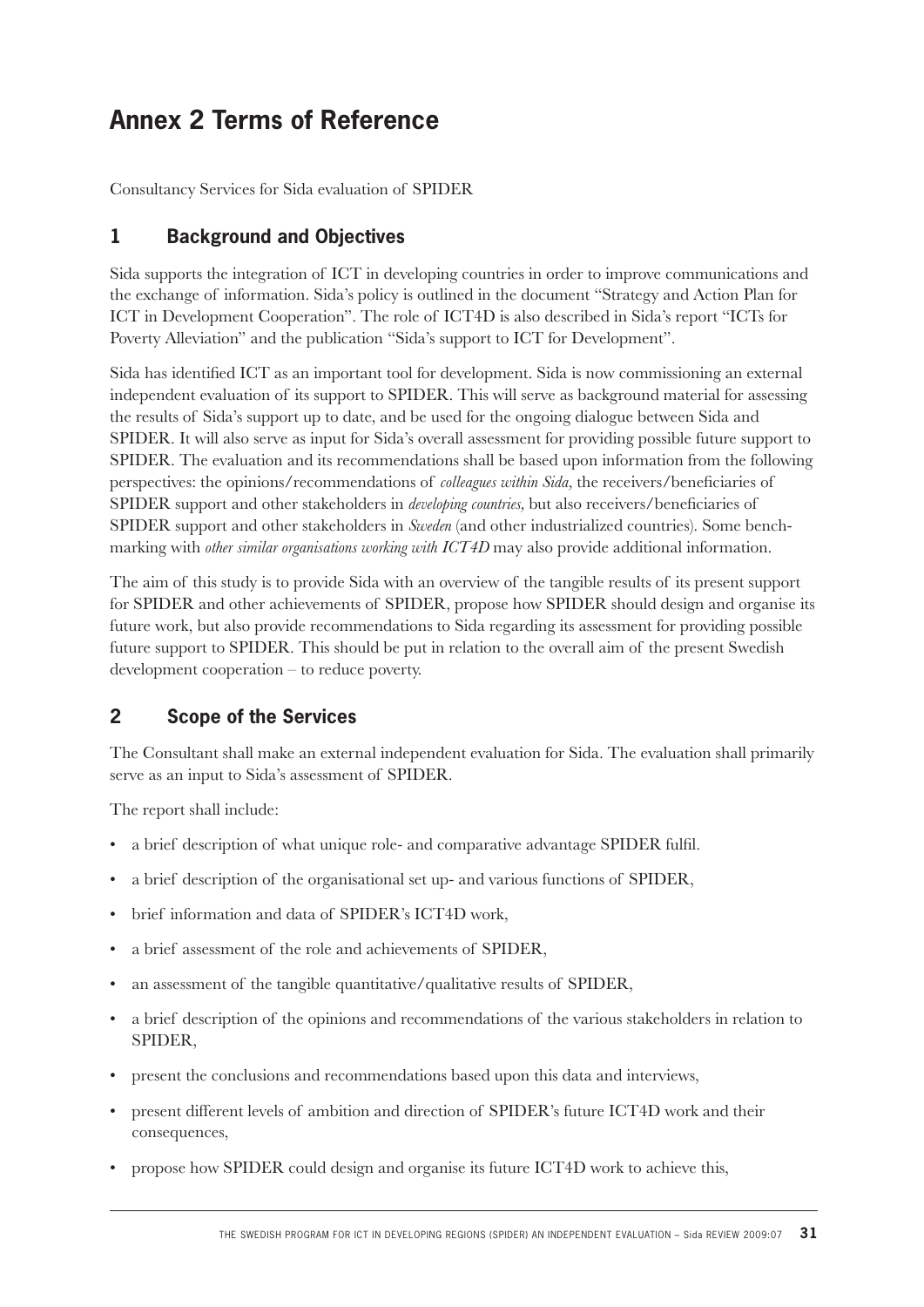- propose how SPIDER could attract other funding, thus generating a larger group of funding partners (i.e., financially not only rely upon Sida and KTH),
- discuss how Sida manages/handles its support to SPIDER, e.g., the funding, the dialogue, the annual review meetings, the SPIDER board, etc.

The brief inventory and data collection for the *descriptive* part should at least reflect four perspectives:

1a) Benchmarking with *other similar organisations working with ICT4D.*

- 1b) Present the existing ICT4D *organisations working with ICT4D.*
- 1c) Present the role and achievements of *SPIDER.*
- 1d) Present the tangible results of *SPIDER.*
- 2) Recommendations from *developing countries.*
- 3) Recommendations from *colleagues within Sida.*
- 4) *Recommendations from* other Swedish/international stakeholders.

The *descriptive* part shall cover appropriate items and questions for *benchmarking.* The description shall also include information on forecasted changes and developments in the near future, where applicable. Names of relevant organisations and basic data such as size, country, main purpose, etc could be listed in the report or summarised in an appendix. The key data shall be gathered as completely as may be reasonable in terms of cost and time.

The *descriptive* part shall present how SPIDER have organised its ICT4D work in the past, and briefly present the role and achievements/results of SPIDER. The *descriptive* part shall in addition to this summarize the opinions and recommendations of a selected number of stakeholders. This data should mainly be based upon interviews, meetings and conversations.

The *analysis* should include a discussion of the presented data in the descriptive part. It should address the following questions:

#### *The present situation:*

- Which are the major trends in SPIDER's and other similar organisations work with ICT4D?
- What is SPIDER´s unique role? What is SPIDER´s comparative advantage?
- What added value and relevance does SPIDER bring to KTH and Sida for funding this organisation?
- Which are the main opportunities for SPIDER's work with ICT4D?
- What are the main obstacles for SPIDER's work with ICT4D?

#### *The past:*

- How has SPIDER structured and organised its ICT4D work in the past?
- Has SPIDER's ambition level, direction and structure for its ICT4D work been appropriate and efficient in the past?
- What have been the role and achievements of SPIDER in the past?
- What have been the tangible results of SPIDER in the past?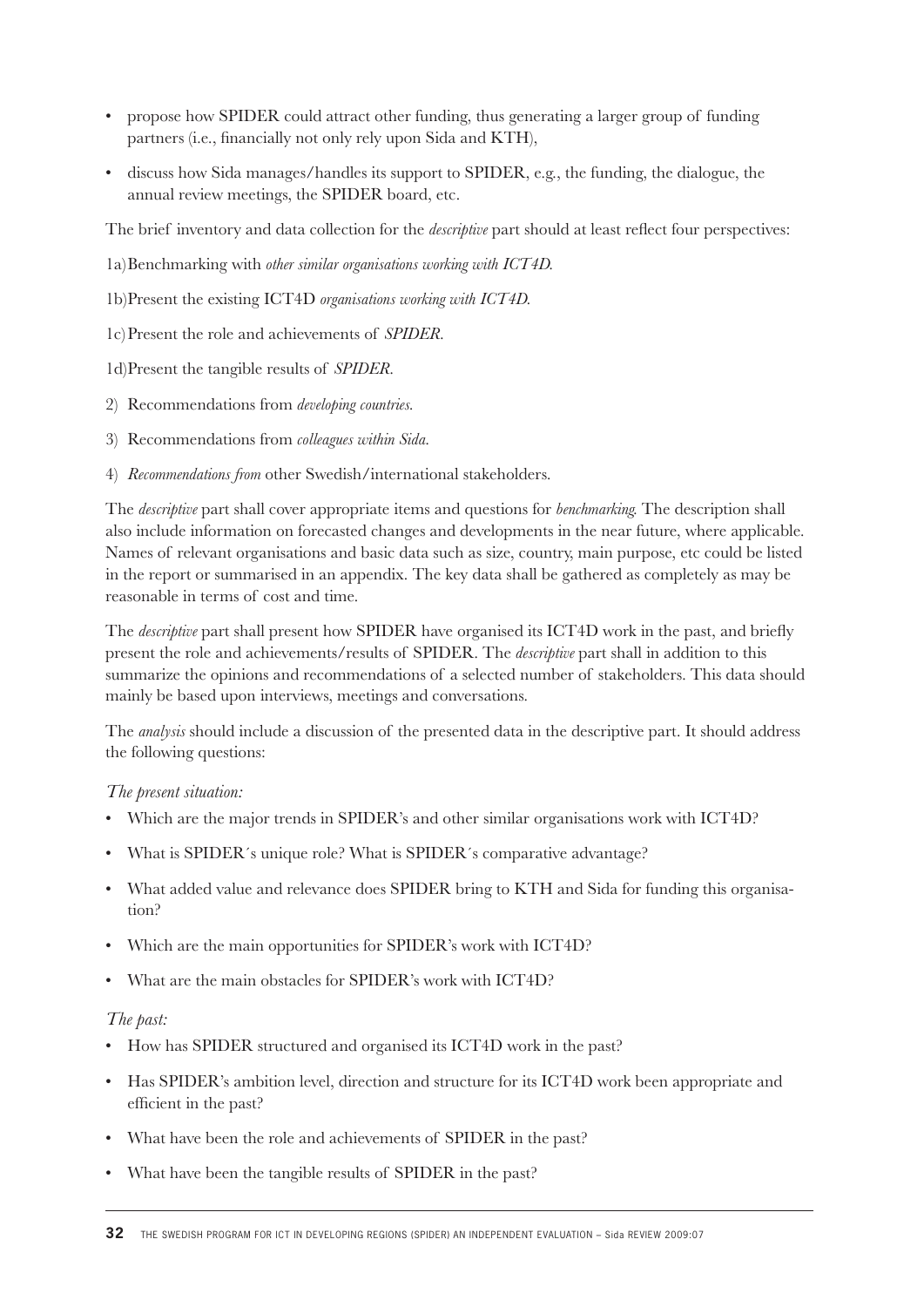### *The future:*

- Which level of ambition for SPIDER's ICT4D work is proposed for the future?
- Which direction for SPIDER's ICT4D work would be most strategic in the future? What could SPIDER achieve in the future?
- How could SPIDER design and organise its ICT4D work in the future to achieve this?

The main emphasis and focus of the report is to evaluate the results and impact of SPIDER's work. The consultant shall, however, also a) *analyse the consequences* of the levels of ambition, b) *propose* the most strategic direction, and c) *recommend* how SPIDER could design and organise its ICT4D work in the future.

# **3. Methodology**

The methodology for the study:

Step 1 – Inventory of information.

Step 2 – Analysis.

Step 3 – Proposal.

The Study shall be made for Sida. The consultant shall present independent conclusions and recommendations. Sida and SPIDER shall provide the consultant with available information and assist in arranging meetings and other practical matters. SPIDER shall also make available a comprehensive list of its main activities, achievements and tangible results.

Data gathering for the study will use sources available internationally, interviews with representatives of selected organisations similar to SPIDER working with ICT4D and from two field visits to Sweden. The consultant shall carry out interviews via e-mail, telephone and in-person discussions.

### **3.1 Time Plan**

The time plan for the study is:

|          | September ToR finalised.                                                |
|----------|-------------------------------------------------------------------------|
| October  | Work initiated.                                                         |
|          | November First visit to Sweden for interviews of relevant stakeholders. |
| January  | 1st draft report.                                                       |
| February | Sida and consultant receive SPIDER progress report for 2008.            |
| February | 2nd draft report.                                                       |
| March    | Second visit to Sweden for presenting the 2nd draft report to Sida.     |
| March    | Final report.                                                           |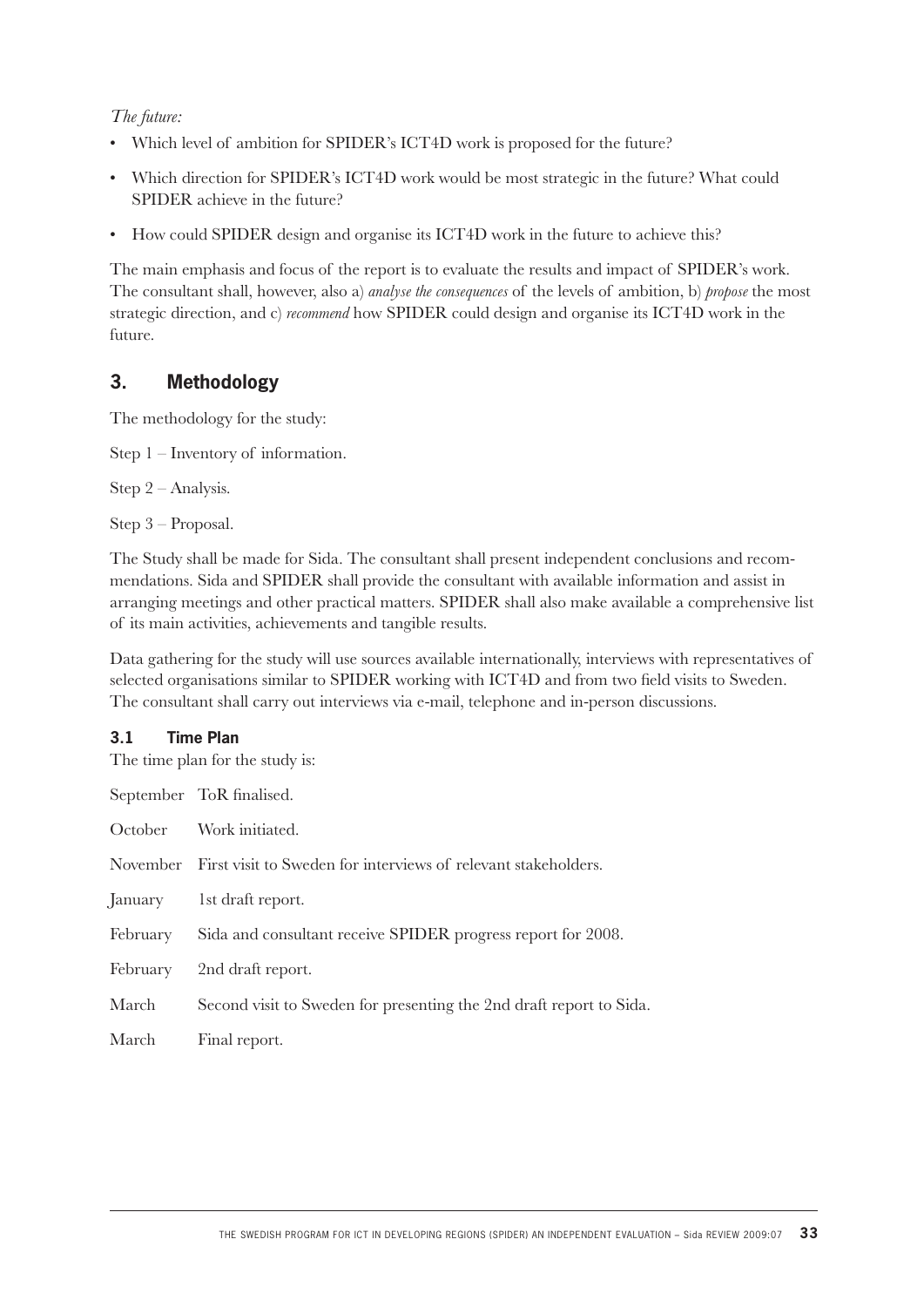## **4. Reporting**

### **4.1 Written Reports**

The following reports will be produced in English by the consultants, and be delivered to Sida in electronic format:

- 1. A draft version of the evaluation.
- 2. A final version of the evaluation.

The Sida evaluation of SPIDER is expected to be a maximum of 30 pages excl. appendices as necessary. The final version will be delivered to Sida no later than 2009-03-30.

### *Suggested approach*

- 1a) Benchmarking with *other similar organisations working with ICT4D*  (IICD, IDRC, InfoDev, Delft university, GeSci): Who are the other *organisations working* with ICT4D? How do they organising their work? What kind of initiatives are they supporting?
- 1b) Present the existing *ICT4D organisations:*

 Map the major ICT4D organisations and long term programmes, such as InfoDev, IICD, SPIDER, GeSci etc. They are often initiated by the donor agencies.

1c) Present the role and achievements of *SPIDER:*

 How have SPIDER organised its ICT4D work? What has been the role of SPIDER? What are the achievements of SPIDER? What is the unique role of SPIDER? What is the comparative advantage of SPIDER?

- 1d) Present the tangible results of *SPIDER:* What are the tangible quantitative/qualitative results of SPIDER?
- 2) Recommendations from *developing countries:*

What is the opinion of ICT champions/think tanks from developing countries? What do they recommend organisations such as SPIDER to do? And how do they believe organisations such as SPIDER should organise their ICT4D work? What is the opinion of cooperating partners, receivers and beneficiaries of SPIDER support in developing countries?

3) Recommendations from *colleagues within Sida:*

 What is the opinion of colleagues within Sida? What do they recommend SPIDER to do? And how do they believe SPIDER should organise its work concerning ICT4D? What is the opinion of "clients" from Sida and Swedish embassies on the quality of services the have received from SPI-DER's helpdesk?

4) Recommendations from *other Swedish stakeholders:* What is the opinion of other Swedish stakeholders? What do they recommend SPIDER to do? And how?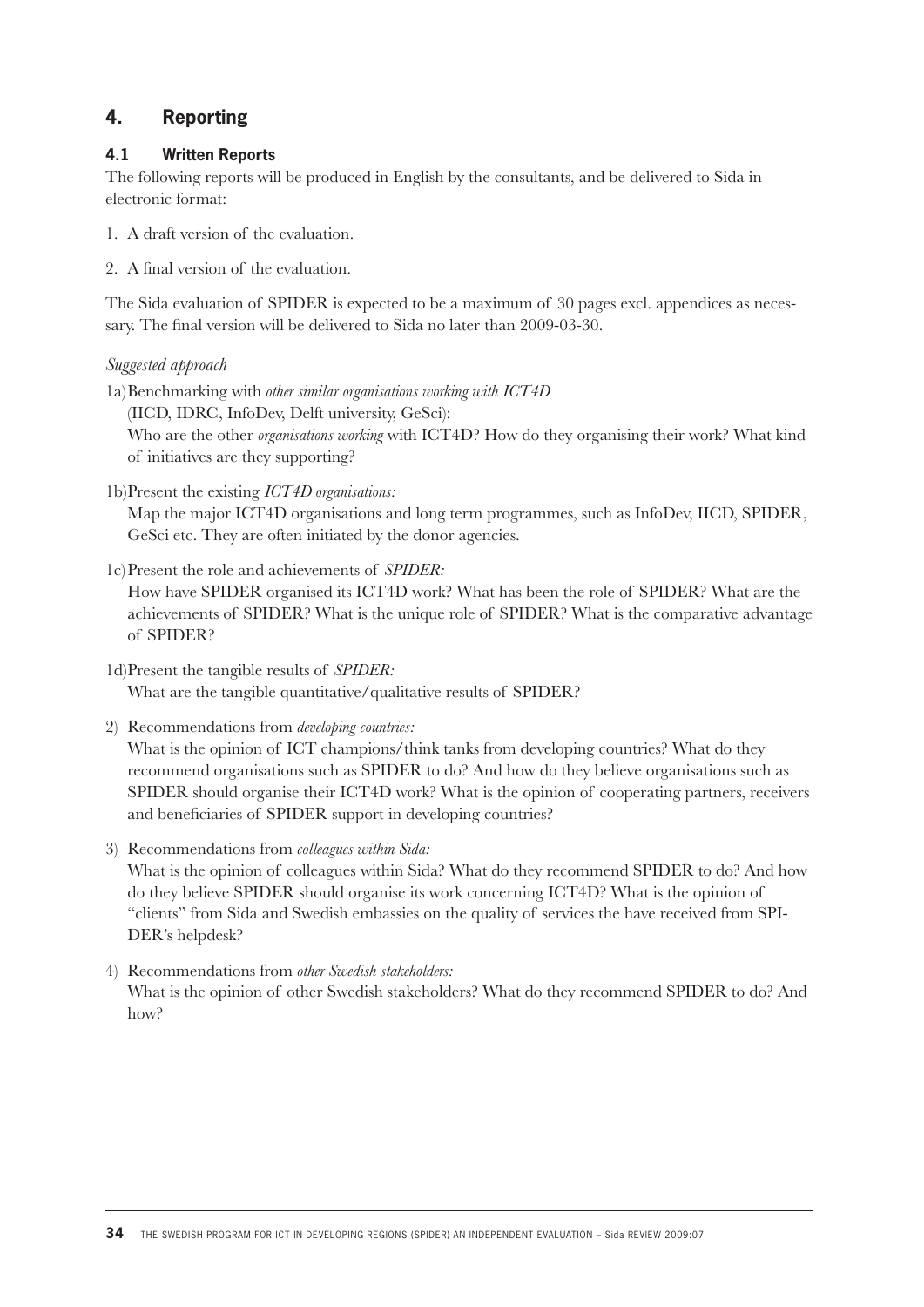### *Suggested interview areas*

- A1 Selected cooperating partners, receivers and beneficiaries of SPIDER support in *developing countries*.
- A2 Selected other stakeholders, such as ICT4D champions/think tanks, in *developing countries.*
- B1 Selected colleagues (i.e., clients) within *Sida and Swedish embassies* who have received the helpdesk services of SPIDER.
- B2 Selected other staff from *Sida and Swedish Embassies.*
- B3 Selected cooperating partners, receivers and beneficiaries of SPIDER support and other stakeholders in *Sweden* (and other industrialized countries).
- C1 SPIDER staff and SPIDER board members.

C2 Selected *ICT4D organisations and programmes* who are similar to SPIDER.

Selection of Interview subjects shall be done in consultation with Sida and SPIDER who will solicit their cooperation.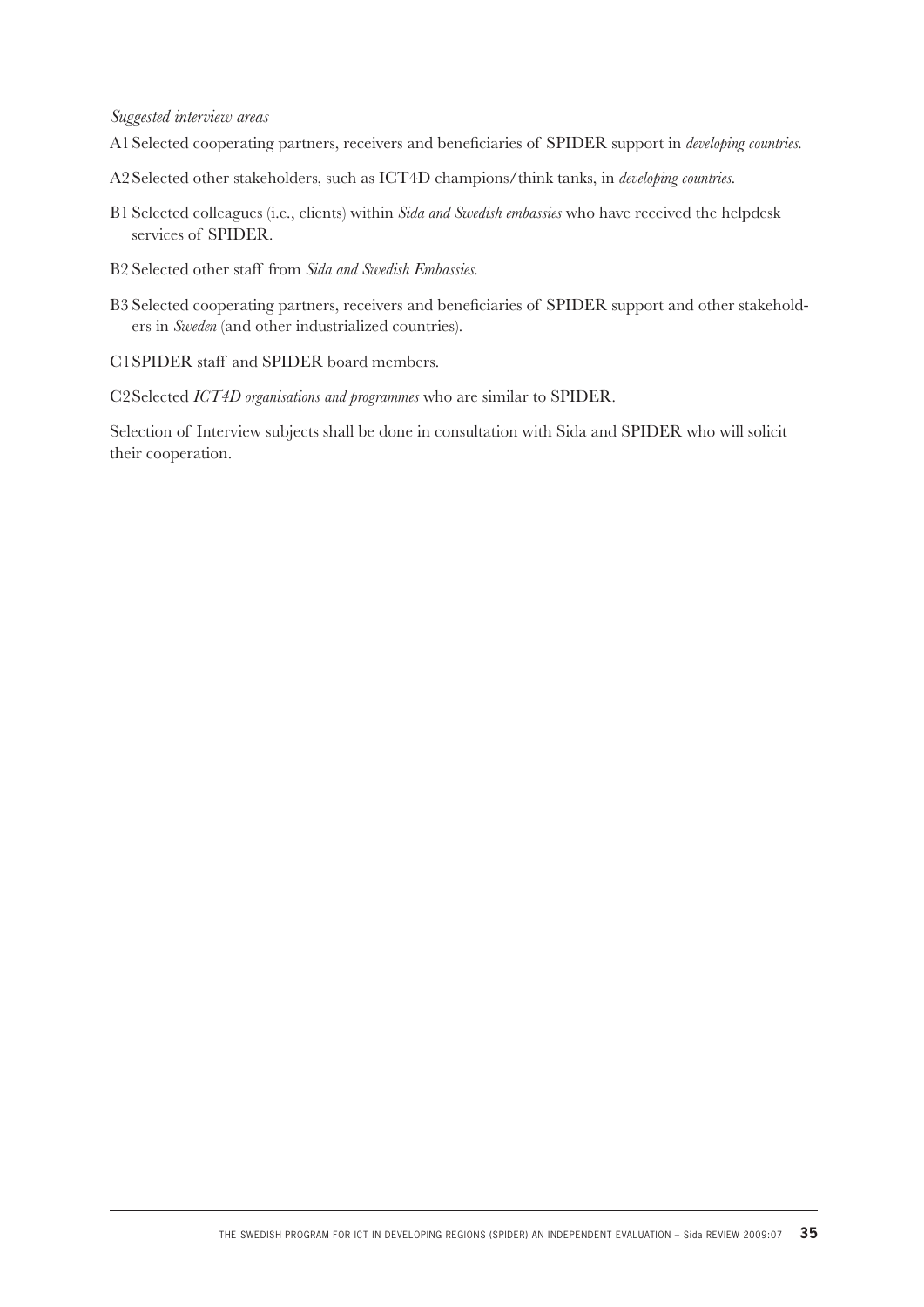# **Annex 3 Primary Documents Consulted**

| Sida's support to Information and Communications Technologies (ICT) for Development (2008).<br>http://www.sida.se/sida/jsp/sida.jsp?d=118&a=37341&searchWords=ict%20sida                                                                          |
|---------------------------------------------------------------------------------------------------------------------------------------------------------------------------------------------------------------------------------------------------|
| Assessment of Comparative Advantages of Swedish ICT Support in Tanzania (2007).<br>http://www.sida.se/sida/jsp/sida.jsp?d=118&a=35268&searchWords=ict%20sida                                                                                      |
| Evaluation of Sida Information and Communications Technologies Support to Universities (2006).<br>http://www.sida.se/sida/jsp/sida.jsp?d=118&a=25086&language=en_US                                                                               |
| Sida ICT4D strategy (2005): "Strategy and Action Plan for ICT in Development Cooperation".<br>http://www.sida.se/sida/jsp/sida.jsp?d=118&a=3404&searchWords=ict%20sida                                                                            |
| Sida report (2005): "ICTs for Poverty Alleviation".<br>http://www.sida.se/sida/jsp/sida.jsp?d=118&a=3607&searchWords=ict%20sida                                                                                                                   |
| Sida (2003): A strategy for ICT for development (ICT4D) for DESO – "Digital Empowerment".<br>http://www.sida.se/sida/jsp/sida.jsp?d=118&a=2991&searchWords=ict%20sida<br>http://www.sida.se/sida/jsp/sida.jsp?d=118&a=2990&searchWords=ict%20sida |
| Sida policy for Culture and Media in development cooperation (2006).<br>http://www.sida.se/sida/jsp/sida.jsp?d=118&a=25665&language=en_US                                                                                                         |
| Sida management group's document (2007): "Where we are. Where we are going".<br>http://www.sida.se/sida/jsp/sida.jsp?d=118&a=32068&language=en_US                                                                                                 |
| Shared Responsibility: Sweden's Policy for Global Development (2002)<br>http://www.regeringen.se/sb/d/108/a/97685                                                                                                                                 |
| Sweden's Global Development Policy (2005)<br>http://www.regeringen.se/sb/d/108/a/92462                                                                                                                                                            |
| Sweden and Africa $-$ a policy to address common challenges and opportunities<br>http://www.regeringen.se/sb/d/9807/a/105300                                                                                                                      |
| SPIDER application to Sida (2006).                                                                                                                                                                                                                |
| SPIDER strategy and action plan (2006).                                                                                                                                                                                                           |
| SPIDER Logical Framework Approach matrices – LFA (2006).                                                                                                                                                                                          |
| Sida assessment memo (2004): "SPIDER, phase 1, 2004-2006".                                                                                                                                                                                        |
| Sida assessment memo (2007): "SPIDER, phase 2, 2007-2009".                                                                                                                                                                                        |
| Sida and SPIDER agreement for 2004–2006 (2004).                                                                                                                                                                                                   |
| Sida and SPIDER agreement for 2007–2009 (2007).                                                                                                                                                                                                   |
| SPIDER annual progress reports (2004–2008).                                                                                                                                                                                                       |
| SPIDER board meeting material (2004–2008).                                                                                                                                                                                                        |
| Summary of Major Tangible Achievements (provided by SPIDER)                                                                                                                                                                                       |
| Summary of Help Desk Assignments (provided by SPIDER)                                                                                                                                                                                             |
| Evaluation of SPIDER's funding of ICT Collaboration Projects with Swedish Partner Universities<br>(Olle Edqvist, 2007).                                                                                                                           |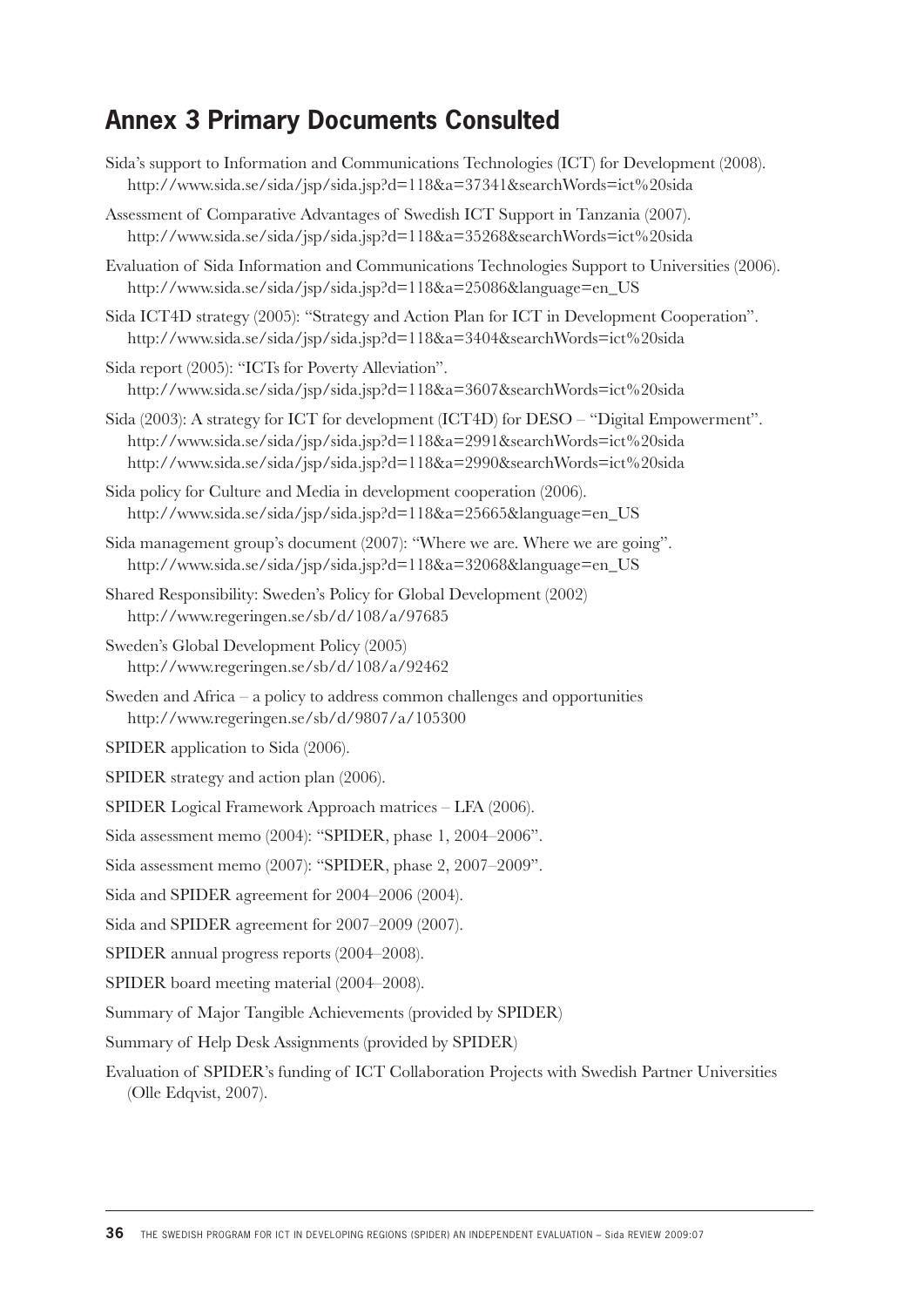# **Annex 4 List of Persons Interviewed**

November 2008–March 2009

| <b>Name</b>                         | <b>Title/Affiliation</b>                                                                                     |
|-------------------------------------|--------------------------------------------------------------------------------------------------------------|
| 1. Sida and Swedish Embassies       |                                                                                                              |
| Helen Belcastro                     | ICT Advisor, Team Knowledge, ICT and Education, Policy                                                       |
| <b>Astrid Dufborg</b>               | Senior Advisor, Team Knowledge, ICT and Education, Policy                                                    |
| Kwame Gbesemete                     | Research Advisor, Team Mali and Burkina Faso, Operations                                                     |
| Anders Granlund                     | Regional Advisor, Swedish Environmental Secretariat for Asia (SENSA), Bangkok                                |
| Ana Gren                            | Research Advisor, Team Bolivia, Operations                                                                   |
| Jan Esseen                          | Senior Financing Advisor, Team SESAM, Operations                                                             |
| <b>Ulf Källstig</b>                 | Head of Team Global Programs, Operations                                                                     |
| Lina Lindblom                       | Advisor, Team Knowledge, ICT and Education, Policy                                                           |
| Inger Lundgren                      | Team Nicaragua, Operations                                                                                   |
| Omar Mzee                           | Embassy of Sweden, Tanzania                                                                                  |
| Janvier Ntalindwa                   | Regional Program Officer, ICT and Natural Resources, Embassy of Sweden, Kigali                               |
| Kristin Olson                       | METOD, Management                                                                                            |
| Gun Eriksson Skoog                  | Team MARKNAD, Policy                                                                                         |
| Mikael Söderbäck                    | Team MARKNAD, Policy                                                                                         |
| Per-Einar Tröften                   | ICT Advisor, Team Knowledge, ICT and Education, Policy                                                       |
| David Wiking                        | Head of Team Knowledge, ICT and Education, Policy                                                            |
|                                     | 2. Former Sida staff having experience with SPIDER                                                           |
| Rolf Carlman                        | Former Assistant Director General and head of Sida Department for Infrastructure<br>and Economic Cooperation |
| Bengt Oberger                       | Former Head of Sida ICT4D secretariat                                                                        |
| Johan Hellström                     | Ph.D. candidate, Royal Technical University (KTH)                                                            |
| Johan Holmberg                      | Nordic Consulting Group Sweden                                                                               |
| Magnus Lundsten                     | NUTEK, Sweden                                                                                                |
| 3. SPIDER staff                     |                                                                                                              |
| <b>Afzal Sher</b>                   | Director                                                                                                     |
| Magda Behre                         | Project Administrator                                                                                        |
| Daniel Berggren                     | Project Administrator                                                                                        |
| Karoline Beronius                   | Project Coordinator/ICT4D Advisor                                                                            |
| Lotta Rydström                      | Project Coordinator/ICT4D Advisor                                                                            |
| Enrico Pelletta                     | Project Manager                                                                                              |
| Fatima Santala                      | Project Assistant                                                                                            |
| <b>4. SPIDER Board of Directors</b> |                                                                                                              |
| Bo Göransson                        | Chairman of the SPIDER Board, Advisor to the President of the African Development Bank                       |
| Malin Åkerblom                      | Associate Professor, Uppsala University                                                                      |
| Thomas Andersson                    | Professor, President of Jönköping University                                                                 |
| Love Ekenberg                       | Professor, Head of the Department of Computer and System Sciences,<br>Stockholm University                   |
| Gunnar Landgren                     | Professor and Vice-Rector, Royal Institute of Technology (KTH)                                               |
| <b>Christer Marking</b>             | Former IT Strategist, City of Stockholm                                                                      |
| <b>Ulf Pehrsson</b>                 | Vice President, Government and Industry Relations, Ericsson AB                                               |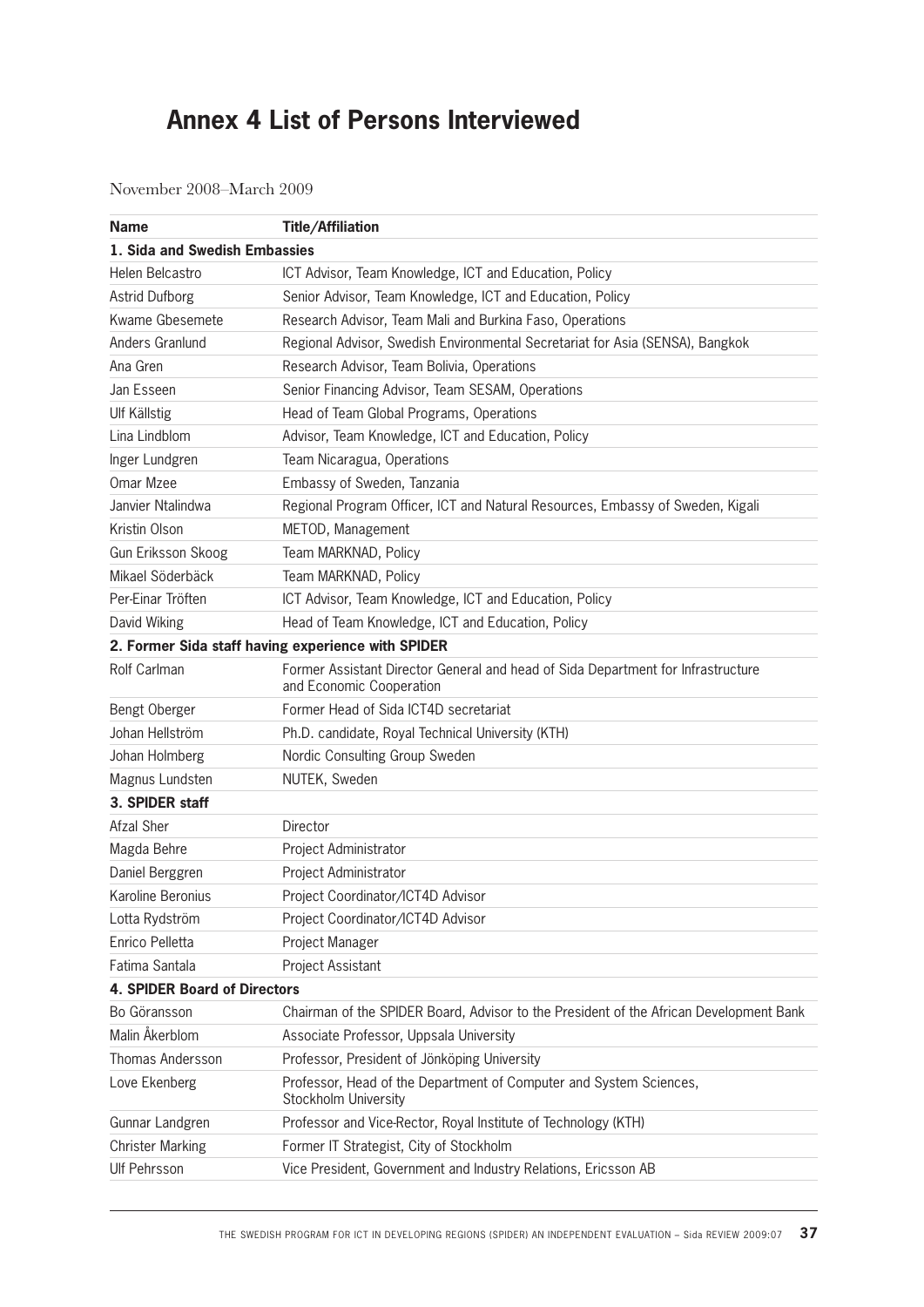| Björn Söderberg                                 | Senior Advisor, Southcliff AB                                                                                     |
|-------------------------------------------------|-------------------------------------------------------------------------------------------------------------------|
| Lena Trojer                                     | Professor, Head of Division of Technoscience Studies, Blekinge Institute of Technology                            |
| Anders Wijkman                                  | Member of the European Parliament, former Chairman of the SPIDER Board                                            |
| 5. Swedish partners and stakeholders            |                                                                                                                   |
| Rodolfo Candia                                  | Project Coordinator, Department of Computer and System Sciences, Stockholm University                             |
| Olle Edqvist                                    | Senior Expert Evaluator                                                                                           |
| Martha Garrett                                  | Professor, Uppsala University                                                                                     |
| Åke Grönlund                                    | Professor, Örebro University Business School                                                                      |
| Lars Hallen                                     | Chairman, Life Academy                                                                                            |
| Henrik Hansson                                  | e-Learning Expert, Department of Computer and System Sciences, Stockholm University                               |
| Peter Mozelius                                  | e-Learning Expert, Stockholm University                                                                           |
| Mannan Mridha                                   | Professor, e-Health Expert, KTH                                                                                   |
| <b>Rustam Nabiev</b>                            | e-Health Expert, Karolinska University Hospital                                                                   |
| <b>Thomas Norrby</b>                            | Department of Urban and Rural Development, Uppsala University                                                     |
| <b>Bengt Nykvist</b>                            | Professor, Mid-Sweden University                                                                                  |
| Carl-Johan Orre                                 | PhD Candidate, Umea University                                                                                    |
| Björn Pehrsson                                  | Professor, KTH                                                                                                    |
| Gudrun Wicander                                 | Coordinator, International PhD Network on ICT; Ph.D. Candidate, Karlstadt University                              |
| 6. Developing country partners and stakeholders |                                                                                                                   |
| Vannak Chhun                                    | Adviser to Senior Minister, Ministry of Environment, Cambodia                                                     |
| Kaysun De Soysa                                 | Senior Lecturer, School of Computing, University of Colombo, Sri Lanka                                            |
| Venancio Massingue                              | Minister of Science and Technology, Mozambique                                                                    |
| <b>Tolly Mbwete</b>                             | Vice Chancellor, Open University, Tanzania                                                                        |
| Americo Muchanga                                | Center for Informatics, Eduardo Mondlane University, Mozambique                                                   |
|                                                 | Edephonce Ngemera Nfuka Ph.D. Candidate, Stockholm University/KTH                                                 |
| Patrick Nyirishema                              | Deputy Executive Director, Rwanda Information Technology Authority                                                |
| F.F. Tusu Tusubira                              | CEO, UbuntuNet Alliance for Research and Education Networking                                                     |
| 7. Other Partners and Experts                   |                                                                                                                   |
| <b>Bert Geers</b>                               | Professor, Technical University of Delft, Netherlands                                                             |
| Alan Greenberg                                  | Consultant and author of evaluation of Sida's support for ICT4D (2008)                                            |
| Ingo Imhoff                                     | German Technical Cooperation (GTZ)                                                                                |
| Patrick Kalas                                   | Program Manager, Knowledge and Learning Processes Division,<br>Swiss Agency for Development and Cooperation (SDC) |
| Fiona Power                                     | Communication Adviser, Department for International Development (DFID), UK                                        |
| Jyrki Pulkkinen                                 | CEO, Global e-Schools and Communities Initiative (GESCI)                                                          |
| <b>Tim Unwin</b>                                | Professor and Director, ICT4D Collective, Royal Holloway, University of London                                    |
| <b>Caroline Figueres</b>                        | Managing Director, International Institute for Communication and Development (IICD),<br>Netherlands               |
| Stijn Van Der Krogt                             | Director, Country Programmes, IICD                                                                                |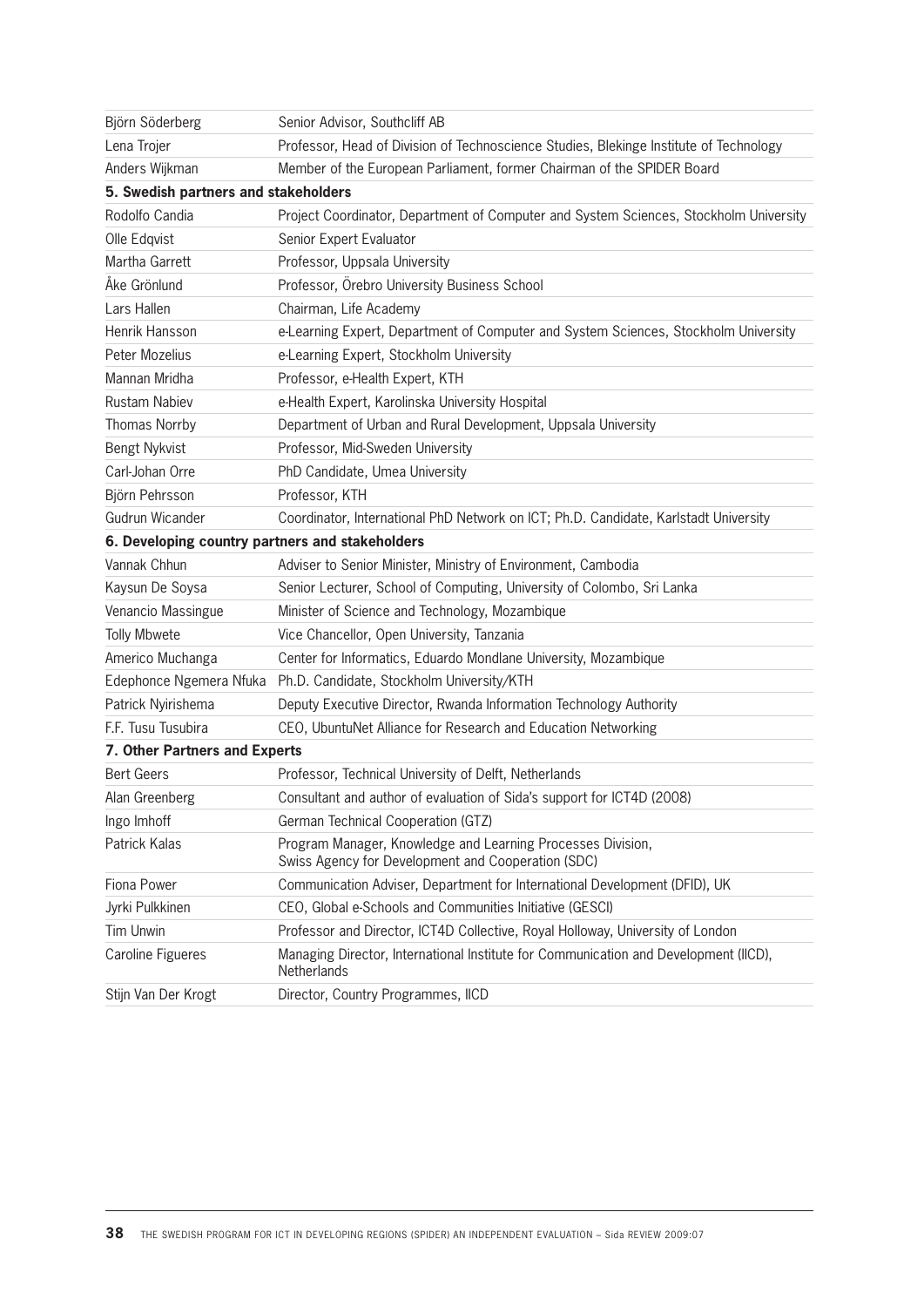# **Annex 5 SPIDER Board of Directors**

| Bo Göransson            | Chairman of the Board<br>Former Director General and Chairman of the Board of Sida,<br>Advisor to the President of the African Development Bank    |
|-------------------------|----------------------------------------------------------------------------------------------------------------------------------------------------|
| Thomas Andersson        | Professor<br>President of Jönköping University                                                                                                     |
| Love Ekenberg           | Professor<br>Head of Department of Computer and Systems Sciences at Stockholm University                                                           |
| Bo Forsberg             | Secretary General of Diakonia                                                                                                                      |
| Gunnar Landgren         | Professor<br>Vice President of Centers of Excellence at KTH                                                                                        |
| <b>Christer Marking</b> | Former IT-Strategist for the City of Stockholm                                                                                                     |
| Ulf Pehrsson            | Vice President Government & Industry Relations at Ericsson                                                                                         |
| Björn Söderberg         | ICT4D and private sector development specialist                                                                                                    |
| Lena Trojer             | Professor<br>Head of Division of Technoscience Studies at Blekinge Institute of Technology                                                         |
| Malin Akerblom          | Professor<br>Associate Professor in environmental chemistry,<br>former Director of the International Science Programme (ISP) at Uppsala University |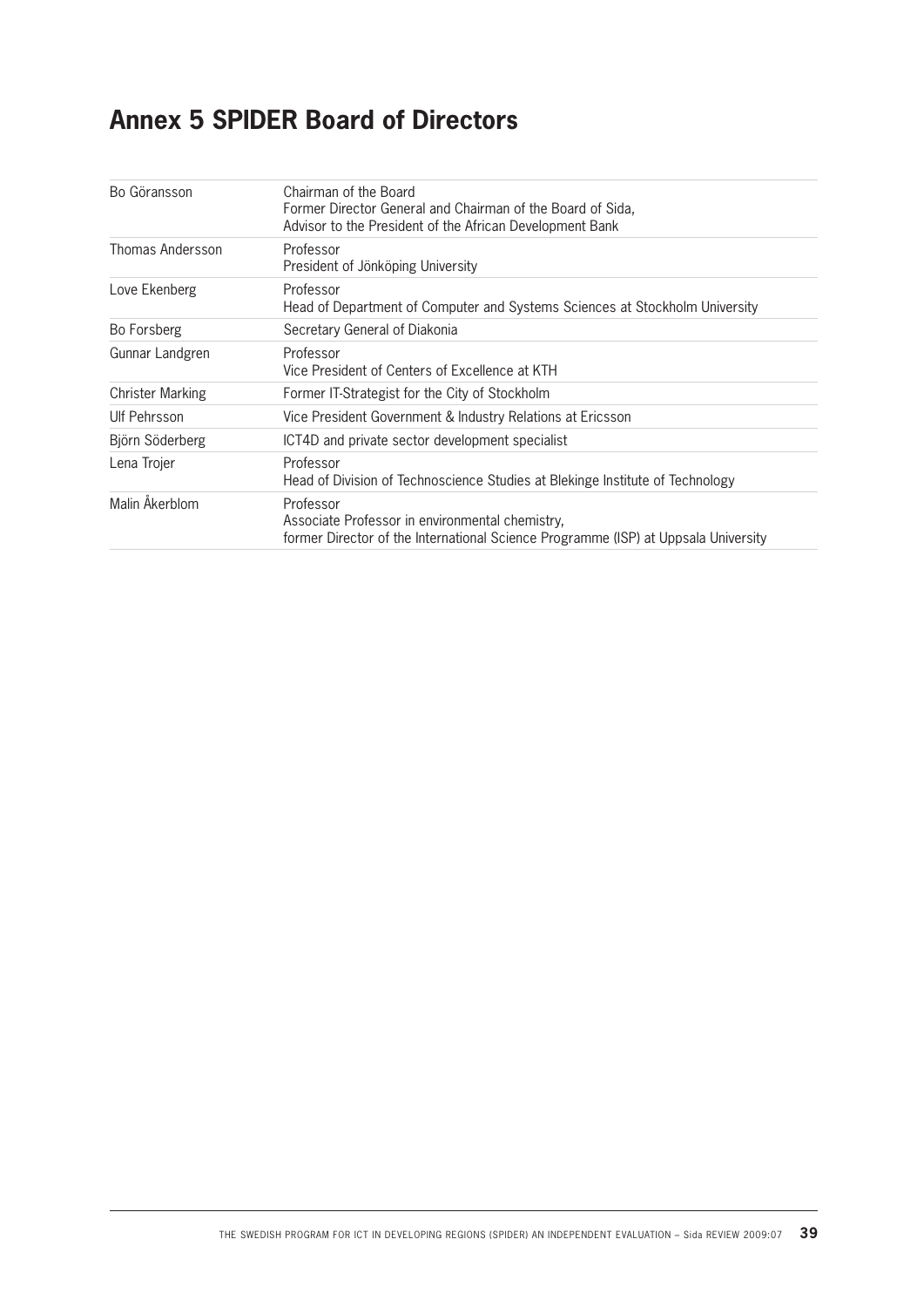# **Annex 6 SPIDER Budget, 2007–2009**

|                                        | 2007           | 2008           | 2009           | <b>Total</b> |
|----------------------------------------|----------------|----------------|----------------|--------------|
| Contribution by Sida                   | 15             | 18             | 22             | 55           |
| Sida evaluation and monitoring         |                |                | 1              | 1            |
| Contribution by KTH                    | 1              | $\overline{c}$ | 2              | 5            |
| <b>Total funding (million SEK):</b>    | 16             | 20             | 25             | 61           |
| (A) "Contribution" part (~ 50%)        |                |                |                |              |
| Support to ICT projects:               |                |                |                |              |
| - Initiated by Swedish universities    | 1,5            | $\overline{c}$ | $\overline{c}$ | 5,5          |
| - Initiated by developing<br>countries | 3              | 5              | 7              | 15           |
| Conferences & workshops                | 1              | 1              | 1              | 3            |
| Education & research                   | 1,5            | 2              | 2              | 5,5          |
| Sub-total                              | $\overline{7}$ | 10             | 12             | 29           |
| (B) "Assignment" part (~ 25%)          |                |                |                |              |
| Stockholm challenge award              | 0, 5           | 0,5            | 0,5            | 1,5          |
| Sida assignments (incl. helpdesk)      | 3,5            | 4,5            | 5,5            | 13,5         |
| Sub-total                              | $\overline{4}$ | 5              | 6              | 15           |
| (C) "Administration" part (~ 25%)      |                |                |                |              |
| Management                             | 3,5            | 3,5            | 4              | 11           |
| Overhead                               | 1,5            | 1,5            | $\overline{c}$ | 5            |
| Sub-total                              | 5              | 5              | 6              | 16           |
| Sida evaluation & monitoring           |                |                | 1              | 1            |
| <b>Total budget (million SEK)</b>      | 16             | 20             | 25             | 61           |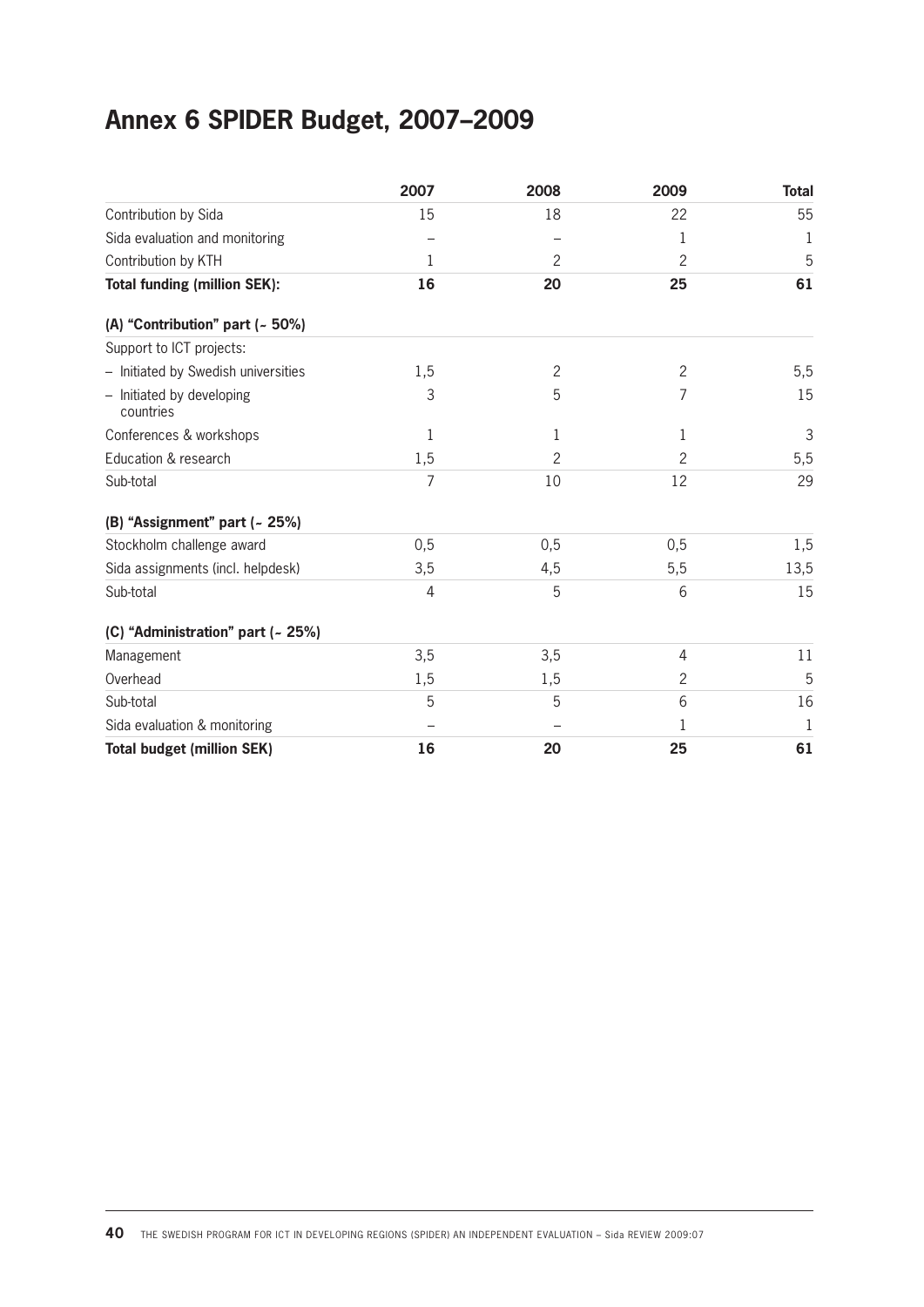| <b>Contribution Part</b>                                                                                                                                                                                    |                                                                                                                                                                                                                                                    |                                                                                                                                                                      |
|-------------------------------------------------------------------------------------------------------------------------------------------------------------------------------------------------------------|----------------------------------------------------------------------------------------------------------------------------------------------------------------------------------------------------------------------------------------------------|----------------------------------------------------------------------------------------------------------------------------------------------------------------------|
| <b>Activities</b>                                                                                                                                                                                           |                                                                                                                                                                                                                                                    | <b>Results</b>                                                                                                                                                       |
| 1. ICT Project Collaboration with Swedish partner universities 2004-2006                                                                                                                                    | a. Supported fifteen projects in ICT for development, six additional activities were supported as start-up activities in 2004                                                                                                                      |                                                                                                                                                                      |
| e-learning in rural Tanzania? Blekinge Technical Institute<br>Digital Delivery. What is the potential of participatory                                                                                      | To study and explore the possibilities of e-learning<br>opportunities in Tanzania                                                                                                                                                                  | A complex understanding of the participatory aspects of<br>e-learning                                                                                                |
| ICT-support for formation of business relationships with<br>developing countries based on immigrant competence                                                                                              | countries by supporting the formation of collabora-<br>tive relationships between Vietnam and Sweden.<br>To contribute to economic growth in developing                                                                                            | matching and developed information and communication<br>Business links formed and launched by competence<br>systems                                                  |
| ICT-support for formation of business relationships with<br>developing countries. A Vietnam Case Study<br>Jönköping University                                                                              | To study a number of Vietnamese businesses that<br>could benefit from the formation of collaborative<br>Additional activity<br>relationships                                                                                                       | A case study report comprising detailed information about<br>five different companies in Vietnam, these have been<br>included in the work with forming relationships |
| ICT-Support for Formation of Business Relationships with<br>Developing Countries based on Immigrant Competenc-<br>es. Phase 2: Integrating Competence Models into<br>Jönköping University<br>Chamber Trade. | regions, by involving migrant competences with the<br>ships between diasporas and their host and home<br>countries by supporting the formation of relation-<br>To contribute to economic growth in developing<br>help of sustainable ICT solutions | matching and developed information and communication<br>Business links formed and launched by competence<br>systems - phase 2                                        |
| Vientiane Gigabit Network                                                                                                                                                                                   | To develop a national research area network                                                                                                                                                                                                        | A broadband city network was established and works as the<br>basis for a research area network                                                                       |
| Development of Optical Network and iSpace in Vientiane<br>Royal Institute of Technology<br>(NUoL, NaFRI)                                                                                                    | Contributing to the knowledge sharing and capacity<br>building at a national forestry research institute.<br>Additional activity                                                                                                                   | A communication laboratory with video conferencing system<br>installed and launched.                                                                                 |
| Towards Sustainable Broadband Communication Markets<br>Royal Institute of Technology<br>in Rural Areas.                                                                                                     | sustainable broadband communication markets in<br>Outline a generic method for benchmarking of<br>rural areas                                                                                                                                      | sustainable broadband communication markets in rural<br>A generic method for benchmarking development of<br>areas has been developed and tested                      |
| Applying ICT for technology transfer in order to achieve a<br>sustainable system in higher education                                                                                                        | enges of deploying ICT resources in a sustainable<br>development, the efficiency of universities and the<br>To enable developing countries to meet the chal-<br>way and that they contribute to the economic<br>quality of life of their people.   | A proposal on how to achieve a more cost-efficient use and<br>dissemination of knowledge with an extended ICT-use in<br>higher education                             |
| Linköping University<br>Spider-Link                                                                                                                                                                         | Additional activity                                                                                                                                                                                                                                |                                                                                                                                                                      |

**Annex 7 A Summary of the Major Tangible Achievements made by SPIDER during** 

Annex 7 A Summary of the Major Tangible Achievements made by SPIDER during<br>July 2004–October 2008

**July 2004–October 2008**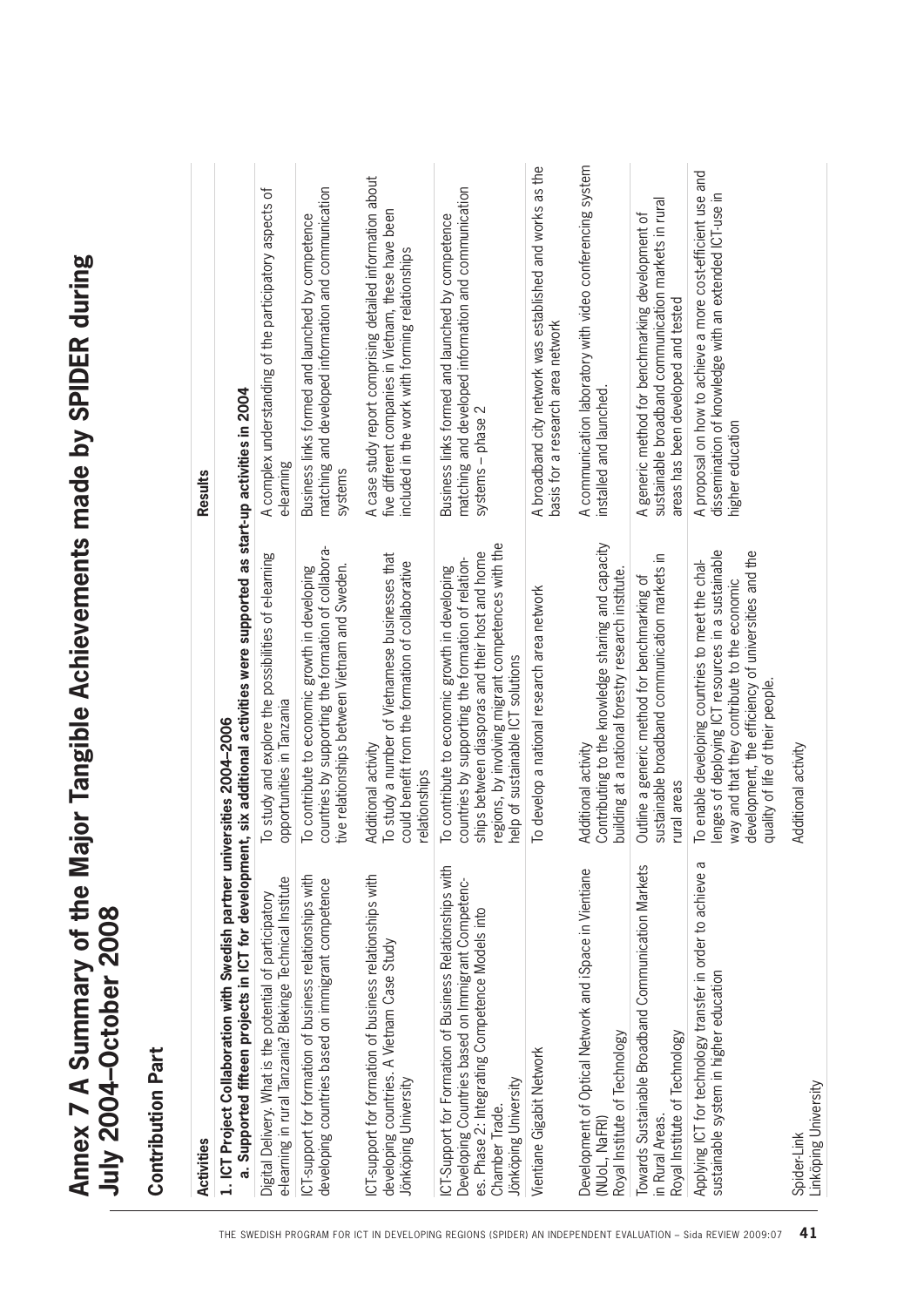| <b>Activities</b>                                                                                 |                                                                                                                                                                                                                                                  | Results                                                                                                                                                                                                                                                                               |
|---------------------------------------------------------------------------------------------------|--------------------------------------------------------------------------------------------------------------------------------------------------------------------------------------------------------------------------------------------------|---------------------------------------------------------------------------------------------------------------------------------------------------------------------------------------------------------------------------------------------------------------------------------------|
| Harnessing Information & Communication Technologies<br>for Development in Laos<br>Lund University | To develop a framework for harnessing the benefits<br>of using ICT as a method for development                                                                                                                                                   | A number of case studies compiled and analyzed into a<br>report of best practice approaches and methods                                                                                                                                                                               |
| ICT Knowledge for ICT Diffusion (ICT4ICT)                                                         | To explore the experience with ICT diffusion in the<br>CEE countries                                                                                                                                                                             | A study and a test bed for investigating how best practices<br>in the CEE region can be used to implement the model                                                                                                                                                                   |
| Pilot Project for ICT4ICT Research<br>Mid Sweden University                                       | Additional activity                                                                                                                                                                                                                              | developed under different local conditions                                                                                                                                                                                                                                            |
| MiCOpA - Micro Credit Operation Automatisation                                                    | automation of the micro credit operation at Grameen<br>Management Financial Systems by investigating the<br>To strengthen the viability of the structure of<br>Bank in Bangladesh.                                                               | The project has provided an investigation based on a case<br>knowledge base on the appropriate ways IT can be devel-<br>study of an existing micro credit system. The system has<br>been analyzed and evaluated and the project developed a<br>oped in future micro credit operations |
| MICTI E-Learning Centre<br>Stockholm University                                                   | To support the creation of a national ICT center for<br>capacity building and business incubation<br>Additional activity                                                                                                                         | A center developed and initial activities launched                                                                                                                                                                                                                                    |
| Language Processing Resources for Under-Resourced<br>Stockholm University<br>Languages.           | resources for new languages. To establish a network<br>used to efficiently develop computational linguistic<br>that can contribute to a standardized and unified<br>To develop techniques and methods that can be<br>approach to the development | Methods developed for computational linguistics for<br>Amharic, spoken in eastern Africa                                                                                                                                                                                              |
| Б<br>Efficient use of computer capacity - Grid Computing in<br>Developing Country                 | To develop a tsunami modeling framework by<br>efficient use of computer capacity                                                                                                                                                                 | Grid system in place in Sweden and Sri Lanka. Extensive<br>testing performed and workshops organized                                                                                                                                                                                  |
| Grid Computing in a Developing Country<br>Uppsala University                                      | Additional activity                                                                                                                                                                                                                              |                                                                                                                                                                                                                                                                                       |
| To Build a Compute Intensive Research Infrastructure.<br>Uppsala University                       | analysis for generic data using the GRID resources<br>extend the bioinformatics work on advanced data<br>To continue work on the tsunami modeling and to<br>provided in Sri Lanka                                                                | Further applications developed based on the initial work<br>achieved                                                                                                                                                                                                                  |
| INFORM/Tanzania/Health.<br>Uppsala University                                                     | To promote development by encouraging changes in<br>the local information culture, by the usage of online<br>medical resources for application in research<br>clinical practice and policy formulation.                                          | Extensive training for librarians, researchers and others in<br>the usage of online medical journals                                                                                                                                                                                  |
| Next generation eGovernment<br>Örebro University                                                  | To support the development of eGovernment<br>projects in developing countries                                                                                                                                                                    | A generic model for state-of-the-art eGovernment solutions<br>has been developed                                                                                                                                                                                                      |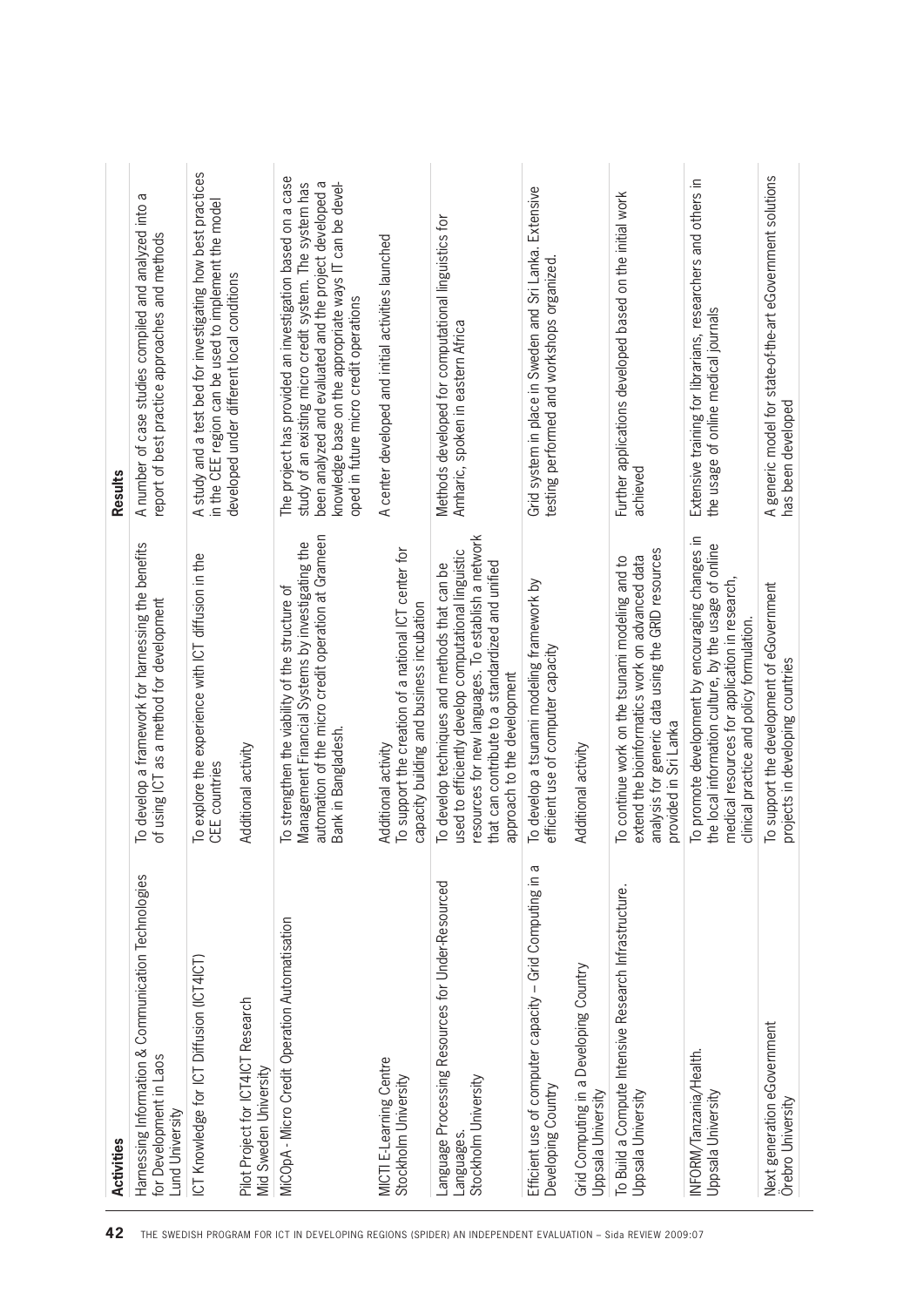| Activities                                                                                                                                                                                                                    |                                                                                                                                                                                                                                                                                                                       | Results                                                                                                                                                                                                                           |
|-------------------------------------------------------------------------------------------------------------------------------------------------------------------------------------------------------------------------------|-----------------------------------------------------------------------------------------------------------------------------------------------------------------------------------------------------------------------------------------------------------------------------------------------------------------------|-----------------------------------------------------------------------------------------------------------------------------------------------------------------------------------------------------------------------------------|
| Bangladesh "Virtual Classroom"<br>Örebro University                                                                                                                                                                           | create a Virtual Interactive Participatory Classroom<br>Using innovative and interactive technologies to                                                                                                                                                                                                              | environment, and education for a group of teacher-trainers<br>Tested methods for ICT-supported education, a tested<br>technical system to support such education, a "virtual<br>classroom" adapted todeveloping country technical |
| 1. b. ICT Project Collaboration Program 2004-2006                                                                                                                                                                             | evaluated in 2006 by an external expert                                                                                                                                                                                                                                                                               |                                                                                                                                                                                                                                   |
|                                                                                                                                                                                                                               | Aim: To evaluate the achieved results of the ICT Collaboration Projects 2004-2006, whether they have been contributing to building and strengthening the ICT4D knowledge<br>in Sweden, raising the awareness of ICT as a method for poverty alleviation and engaging the Swedish institutions in ICT for development. |                                                                                                                                                                                                                                   |
|                                                                                                                                                                                                                               | of and develop knowledge about ICT for development among the network members, and to create synergies between the network partners) have clearly been achieved                                                                                                                                                        | Results: Based on the conclusion from the evaluator it is evident that the objectives (to engage the universities in the SPIDER network, to raise awareness of the importance                                                     |
| SPIDER Board in June 2007. Supporting six (6) projects.<br>2. ICT Project Collaboration with Swedish partner un<br>THE SWEDISH PROGRAM FOR ICT IN DEVELOPING REGIONS (SPIDER) AN INDEPENDENT EVALUATION - Sida REVIEW 2009:07 | a. An international reference group assessed seventeen (17) submitted applications and suggested six for approval. Final decision was taken by the<br>iversities 2007-2009                                                                                                                                            |                                                                                                                                                                                                                                   |
| Online Water Quality Monitoring<br>Royal Institute of Technology                                                                                                                                                              | To develop and implement a self-sustained, low-cost<br>ocal entrepreneurs to establish businesses based<br>online water quality monitoring system, to spread<br>results and to make a feasibility study on how to<br>empower and stimulate<br>awareness of the<br>on the system                                       | Ongoing, initial progress report due in December 2008                                                                                                                                                                             |
| Mobile ATMs for Developing Countries<br>Royal Institute of Technology                                                                                                                                                         | To provide basic banking and ATM services to rural<br>people                                                                                                                                                                                                                                                          | Ongoing, progress report due in December 2008                                                                                                                                                                                     |
| Agricultural market information for farmers<br>Örebro University                                                                                                                                                              | To improve local agricultural markets and empower<br>small farmers in rural Bangladesh using low-cost<br>existing SMS infrastructure                                                                                                                                                                                  | Ongoing, initial applications developed and tested                                                                                                                                                                                |
| Bangladesh "Virtual Classroom"<br>Örebro University                                                                                                                                                                           | To implement a large-scale implementation of an<br>CT-enabled distance tuition at Bangladesh Open<br>interactive TV and SMS "classroom" setting for<br>University                                                                                                                                                     | Ongoing, first course developed and aired on national<br>televisions                                                                                                                                                              |
| Language Processing Resources for Under-Resourced<br>Stockholm University<br>Languages                                                                                                                                        | To refine, extend and further develop the previously<br>developed resources in order to make them useful<br>to both the public and the research community                                                                                                                                                             | Ongoing, progress report due in December 2008                                                                                                                                                                                     |
| Expand INFORM in Africa and Asia<br>Uppsala University                                                                                                                                                                        | African countries by improving health research,<br>To support the healthcare development in four<br>teaching, and services                                                                                                                                                                                            | Ongoing, progress report due in December 2008                                                                                                                                                                                     |
| 43                                                                                                                                                                                                                            |                                                                                                                                                                                                                                                                                                                       |                                                                                                                                                                                                                                   |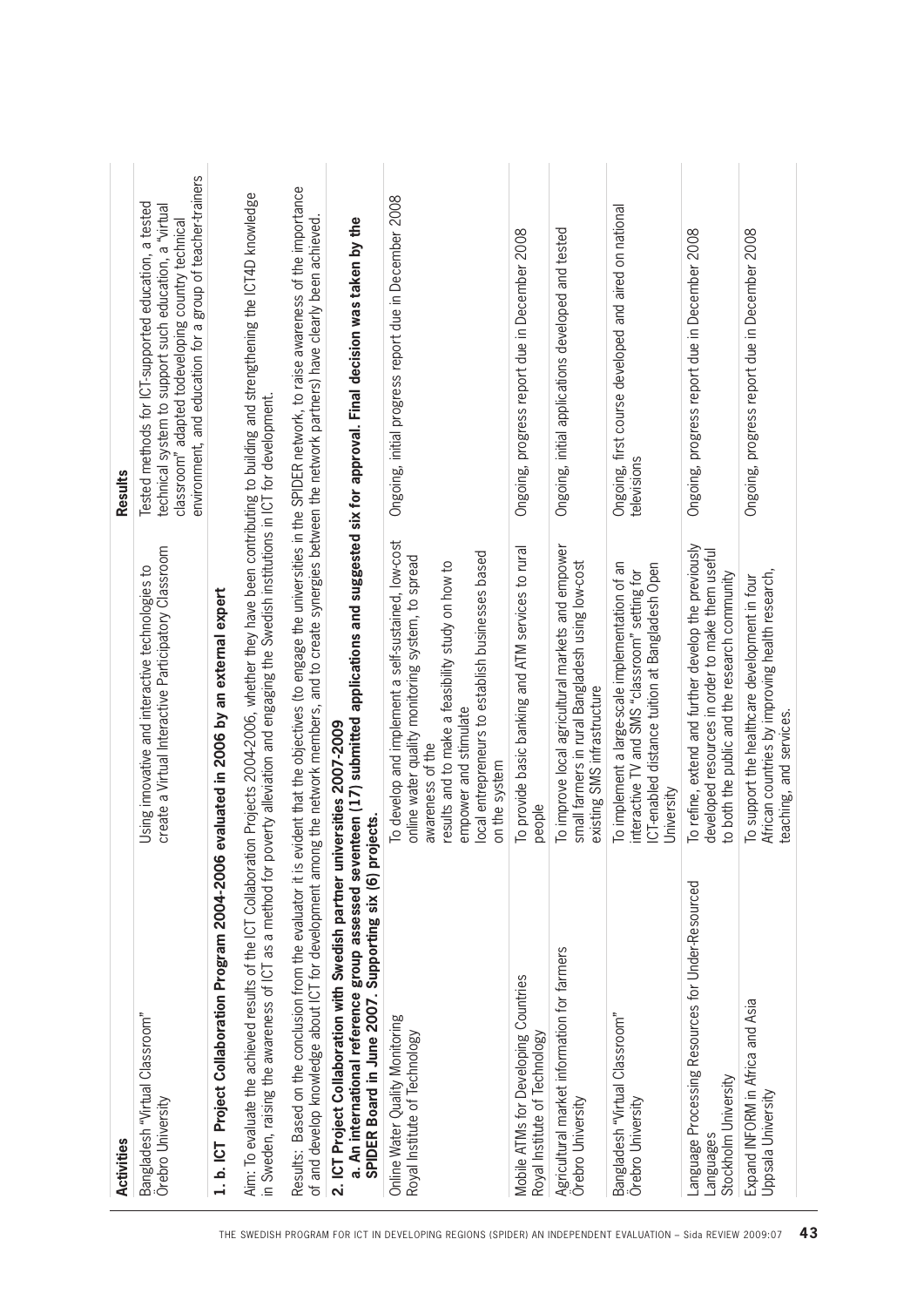| The process of assessing the applications is underway (2008-11-16).                                                                                                                               |                                                                                                                                                            | SPIDER has opened up for a third call for applications, this time with a thematic focus on ICT, gender and development.                                                                                                                                                                                                                                                                                                                                                                                                                                                                                                                                                                                                                                                                                                                        |
|---------------------------------------------------------------------------------------------------------------------------------------------------------------------------------------------------|------------------------------------------------------------------------------------------------------------------------------------------------------------|------------------------------------------------------------------------------------------------------------------------------------------------------------------------------------------------------------------------------------------------------------------------------------------------------------------------------------------------------------------------------------------------------------------------------------------------------------------------------------------------------------------------------------------------------------------------------------------------------------------------------------------------------------------------------------------------------------------------------------------------------------------------------------------------------------------------------------------------|
| 4. Projects initiated by developing countries                                                                                                                                                     |                                                                                                                                                            |                                                                                                                                                                                                                                                                                                                                                                                                                                                                                                                                                                                                                                                                                                                                                                                                                                                |
| Bangladesh                                                                                                                                                                                        |                                                                                                                                                            |                                                                                                                                                                                                                                                                                                                                                                                                                                                                                                                                                                                                                                                                                                                                                                                                                                                |
| Appropriate and sustainable ICT centre for rural people in<br>Grameen Communication<br>Bangladesh                                                                                                 | capacity for providing better education and health<br>To create an enabling environment for building<br>through the use and knowledge of ICT.              | An fully-equipped ICT center that functions as a regional<br>students in the use of ICT as information and capacity<br>center for training rural teachers, health workers and<br>provider                                                                                                                                                                                                                                                                                                                                                                                                                                                                                                                                                                                                                                                      |
| Grameen Communications, Grameen Phone, Bangaband-<br>ICT in rural development in Bangladesh<br>hu Sheikh Mujib Medical University                                                                 | To increase access to healthcare for the rural poor.                                                                                                       | Ongoing, development of medical applications, capacity<br>training for healthcare workers                                                                                                                                                                                                                                                                                                                                                                                                                                                                                                                                                                                                                                                                                                                                                      |
| Cambodia                                                                                                                                                                                          |                                                                                                                                                            |                                                                                                                                                                                                                                                                                                                                                                                                                                                                                                                                                                                                                                                                                                                                                                                                                                                |
| ICT Policy and Master Plan for Ministry of Environment<br>Kenya                                                                                                                                   | To develop a plan for ICT infrastructure and services<br>for Ministry of Environment                                                                       | Ongoing, draft Policy and Master Plan developed, workshop<br>held to discuss the future development and possible<br>implementation                                                                                                                                                                                                                                                                                                                                                                                                                                                                                                                                                                                                                                                                                                             |
|                                                                                                                                                                                                   |                                                                                                                                                            |                                                                                                                                                                                                                                                                                                                                                                                                                                                                                                                                                                                                                                                                                                                                                                                                                                                |
| Empowering Self Help Groups in Kenya and India through<br>Costal Oceans Research and Development-Indian Ocean<br>ICT for better education and alternative livelihood<br>opportunities<br>(CORDIO) | nomic development through folkbildning (Swedish<br>To support environmentally sustainable socioeco-<br>concept of adult education) and utilization of ICT. | Folkbildning in India involving women, but also some children<br>Ongoing, Identification of SHGs joining the project (Women's<br>around occupation in Kenya), training in basic ICT skills and<br>annual Agricultural Society Show, participation in eLearning<br>dissemination work: participation of 20 women in Kenya s<br>Africa, articles published in online magazine in Kenya, and<br>groups in India, Fishermen and other formations revolving<br>livelihood opportunities, implementation of ICT equipment,<br>participating who previously did not go to school, study<br>use of community phone, determination of alternative<br>electricity in group office and renovation of the same,<br>conversation, environment and health), Installation of<br>circles set up in on village in India (Subjects: English<br>journal in India. |
| Mozambique                                                                                                                                                                                        |                                                                                                                                                            |                                                                                                                                                                                                                                                                                                                                                                                                                                                                                                                                                                                                                                                                                                                                                                                                                                                |
| Advisory assistance to Ministry of Science and Technol-<br>ogy in Mozambique,                                                                                                                     | To assist the Ministry in issues concerning informa-<br>tion services and infrastructure                                                                   | An expert from KTH was assigned the mission and collabo-<br>rated with the Ministry on the requested issues                                                                                                                                                                                                                                                                                                                                                                                                                                                                                                                                                                                                                                                                                                                                    |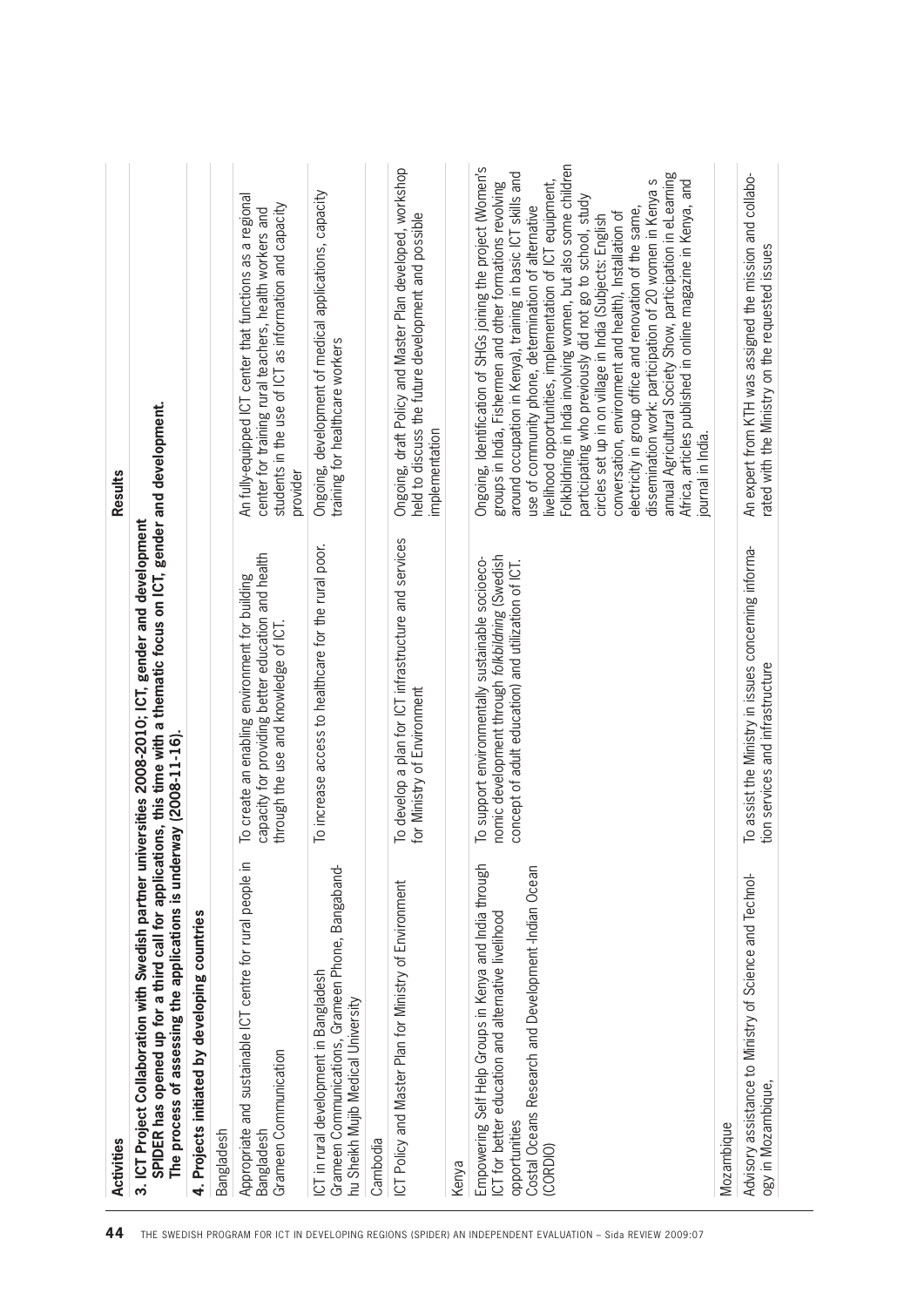| Activities                                                                                                                                                                        |                                                                                                                                                                                                                                                                                                                                                                       | Results                                                                                                                                                                                                |
|-----------------------------------------------------------------------------------------------------------------------------------------------------------------------------------|-----------------------------------------------------------------------------------------------------------------------------------------------------------------------------------------------------------------------------------------------------------------------------------------------------------------------------------------------------------------------|--------------------------------------------------------------------------------------------------------------------------------------------------------------------------------------------------------|
| Support to the implementation of the MICTI Training<br>Center, Mozambique ICT Institute (MICTI)                                                                                   | To support the creation of a national ICT center for<br>programs in networking and web development<br>capacity building and business incubation. To<br>support the development of capacity training                                                                                                                                                                   | Ongoing, the center is running and has been accredited a<br>programs are taught. A scholarship program for female<br>national training center, several courses and mid-level<br>students in place.     |
| Ministry of Science and Technology, Ministry of Justice,<br>Citizen Identity Registration System and Unique Citizen<br>Banco Internacional de Mocambique (BIM)<br>Identity Number | testing integrations and inter-operability to the rest<br>e-government initiative including investigating and<br>To pilot a population register as the core of the<br>of the e-government.                                                                                                                                                                            | Ongoing, needs assessment performed, legal framework<br>developed and approved by national authorities                                                                                                 |
| Junior ICT Expert                                                                                                                                                                 | Ct4D whilst offering an opportunity for a Junior ICT<br>support for a project on-the-ground in the field of<br>Expert to gain life and professional experience<br>The aim of the program is to give short term<br>working in a developing country.                                                                                                                    | Information and Communication Technology Institute) and<br>The Junior ICT Expert was placed at MICTI (Mozambique<br>supported the team with several tasks and the field of<br>Application Development. |
| Rwanda                                                                                                                                                                            |                                                                                                                                                                                                                                                                                                                                                                       |                                                                                                                                                                                                        |
| ICT for improving agriculture in Rwanda<br>THE SWEDISH PROGRAM FOR ICT IN DEVELOPING REGIONS (SPIDER) AN INDEPENDENT EVALUATION - Sida REVIEW 2009:07                             | Rwanda in such a way that all the involved actors in<br>agriculture will be able to make the right decisions<br>about relevant projects and come up with the best<br>To introduce ICT in the agricultural extension in<br>possible solutions in the field of agriculture                                                                                              | Ongoing, the project has recently started and initial activities<br>have been launched is in its initial phase; the first progress<br>report from RITA is due in November 2008.                        |
| Junior ICT Expert                                                                                                                                                                 | CT4D whilst offering an opportunity for a Junior ICT<br>support for a project on-the-ground in the field of<br>Expert to gain life and professional experience<br>The aim of the program is to give short term<br>working in a developing country.                                                                                                                    | with different responsibilities in the field of Linux administra-<br>The Junior ICT Expert was placed at RITA for three months,<br>tion and security.                                                  |
| Program for a broad hands on ICT training                                                                                                                                         | assist the consultants to determine suitable modules<br>The goal is to increase the pool of practically skilled<br>needs assessment has been carried out in order to<br>analyze the needs among the stakeholders and will<br>professionals within the area of computing and IT,<br>and related services in Rwanda and Uganda. A<br>for the capacity building program. | Ongoing, the needs assessment is initiated and the results<br>will be presented at the next SPIDER Board meeting                                                                                       |
| 45                                                                                                                                                                                |                                                                                                                                                                                                                                                                                                                                                                       |                                                                                                                                                                                                        |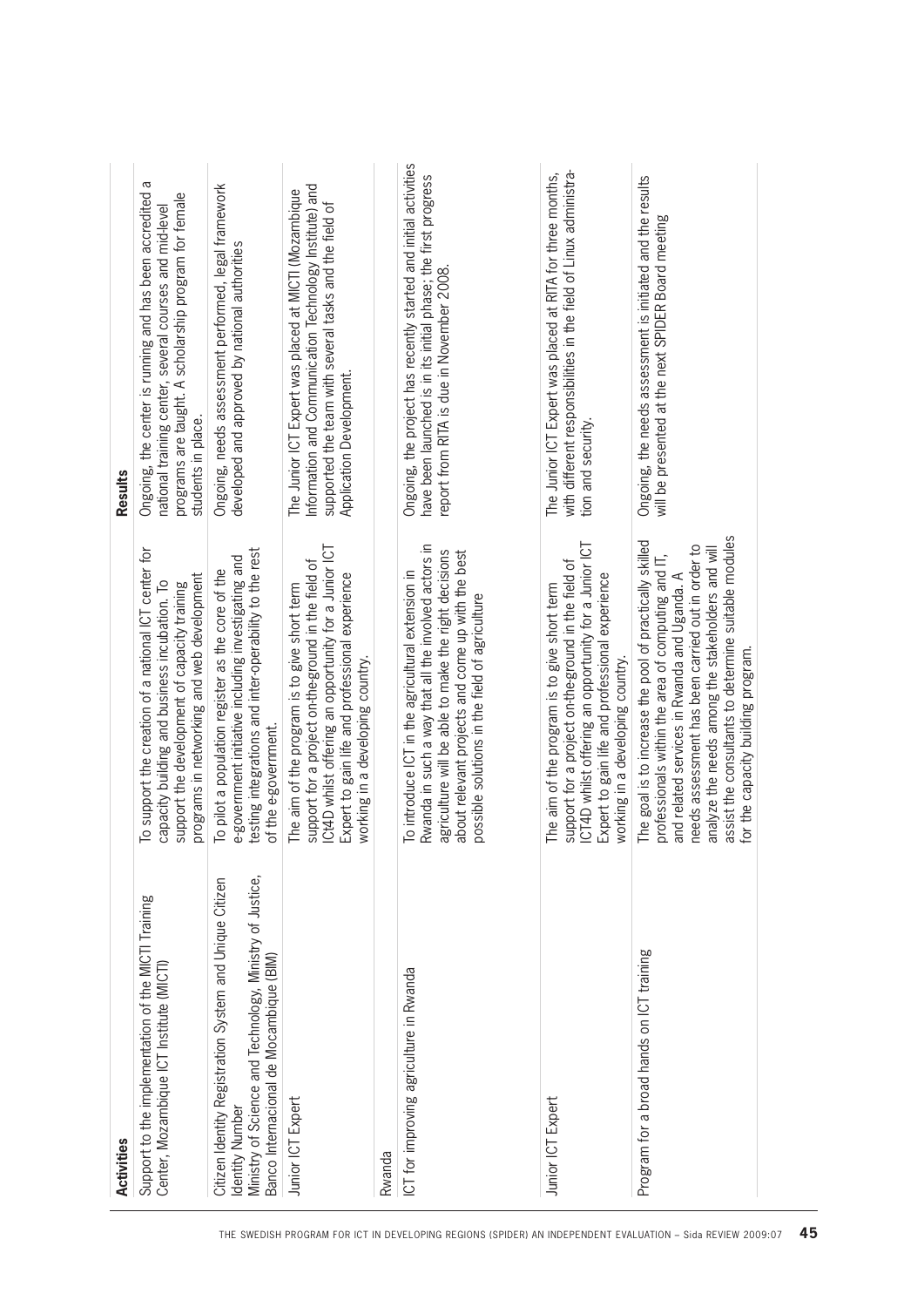| 46                                                                                                         | Activities                                                                                                                     |                                                                                                                                                                                                                                                                                        | Results                                                                                                                                                                                                                                                                                                                                                                  |
|------------------------------------------------------------------------------------------------------------|--------------------------------------------------------------------------------------------------------------------------------|----------------------------------------------------------------------------------------------------------------------------------------------------------------------------------------------------------------------------------------------------------------------------------------|--------------------------------------------------------------------------------------------------------------------------------------------------------------------------------------------------------------------------------------------------------------------------------------------------------------------------------------------------------------------------|
|                                                                                                            | Sri Lanka                                                                                                                      |                                                                                                                                                                                                                                                                                        |                                                                                                                                                                                                                                                                                                                                                                          |
|                                                                                                            | WASN R&D Center in Sri Lanka)<br>University of Colombo                                                                         | applied research specially in environmental monitor-<br>to solve real-life problems in Sri Lanka as well as to<br>ing and health care, to develop WASN applications<br>To set up a R&D center for WASN, to conduct<br>enhance the WASN education in Sri Lanka                          | and established. MSc courses developed and offered on two<br>An internationally acknowledged WASN laboratory developed<br>occasions                                                                                                                                                                                                                                      |
|                                                                                                            | Tajikistan                                                                                                                     |                                                                                                                                                                                                                                                                                        |                                                                                                                                                                                                                                                                                                                                                                          |
| THE SWEDISH PROGRAM FOR ICT IN DEVELOPING REGIONS (SPIDER) AN INDEPENDENT EVALUATION – Sida REVIEW 2009:07 | ICT in rural healthcare in Tajikistan<br>ShifoCom                                                                              | To enhance the access to healthcare in rural<br>Tajikistan                                                                                                                                                                                                                             | network where the SPIDER supported project works as the<br>city hospital. Training and capacity building for healthcare<br>institutions have been collaborating on a local knowledge<br>implemented between two rural healthcare centers and a<br>personnel have been performed. Local organizations and<br>A communication infrastructure has been developed and<br>dun |
|                                                                                                            | <b>Tanzania</b>                                                                                                                |                                                                                                                                                                                                                                                                                        |                                                                                                                                                                                                                                                                                                                                                                          |
|                                                                                                            | Junior ICT Experts                                                                                                             | ICT4D whilst offering an opportunity for a Junior ICT<br>support for a project on-the-ground in the field of<br>Expert to gain life and professional experience<br>The aim of the program is to give short term<br>working in a developing country.                                    | The Junior ICT Expert was placed at OUT (Open University of<br>June 2008 but, due to the successful collaboration, was<br>prolonged to six months. During this period a number of<br>Tanzania). The initial period would be three months from<br>tasks in the area of e-learning have been performed                                                                     |
|                                                                                                            | Creating an e-learning center in Tanzania-Phase<br>Open University Tanzania                                                    | their capacity to utilize innovative ELC systems and<br>methodologies of high quality in ICT for education<br>institutions in Tanzania, all engaged in enhancing<br>Establish an e-learning R&D Unit of educational                                                                    | Physical infrastructure is in place, an e-learning platform has<br>another SPIDER supported multi-stakeholder e-learning pilot<br>been implemented and the ELC in currently engaged in<br>project.                                                                                                                                                                       |
|                                                                                                            | ICT-based in-service teacher education for secondary<br>school teachers in Tanzania<br>Open University, Tanzania               | Enhance the performance of the secondary teachers<br>custom tailored to the needs of teachers in particu-<br>specialized education. The teachers will be trained<br>by providing training on pedagogy and subject<br>through ICT-based short courses which will be<br>ar subject areas | Ongoing, training platform (moodle) set up at Open Univer-<br>sity e-learning center                                                                                                                                                                                                                                                                                     |
|                                                                                                            | Capacity building on effective use and management of<br>CT in the public sector in Tanzania<br>Ministry of Education, Tanzania | knowledge and skills to enhance service delivery<br>Equip public sector upper management with ICT                                                                                                                                                                                      | Project due to start January 2009                                                                                                                                                                                                                                                                                                                                        |
|                                                                                                            |                                                                                                                                |                                                                                                                                                                                                                                                                                        |                                                                                                                                                                                                                                                                                                                                                                          |

 $\mathcal{L}^{\text{max}}_{\text{max}}$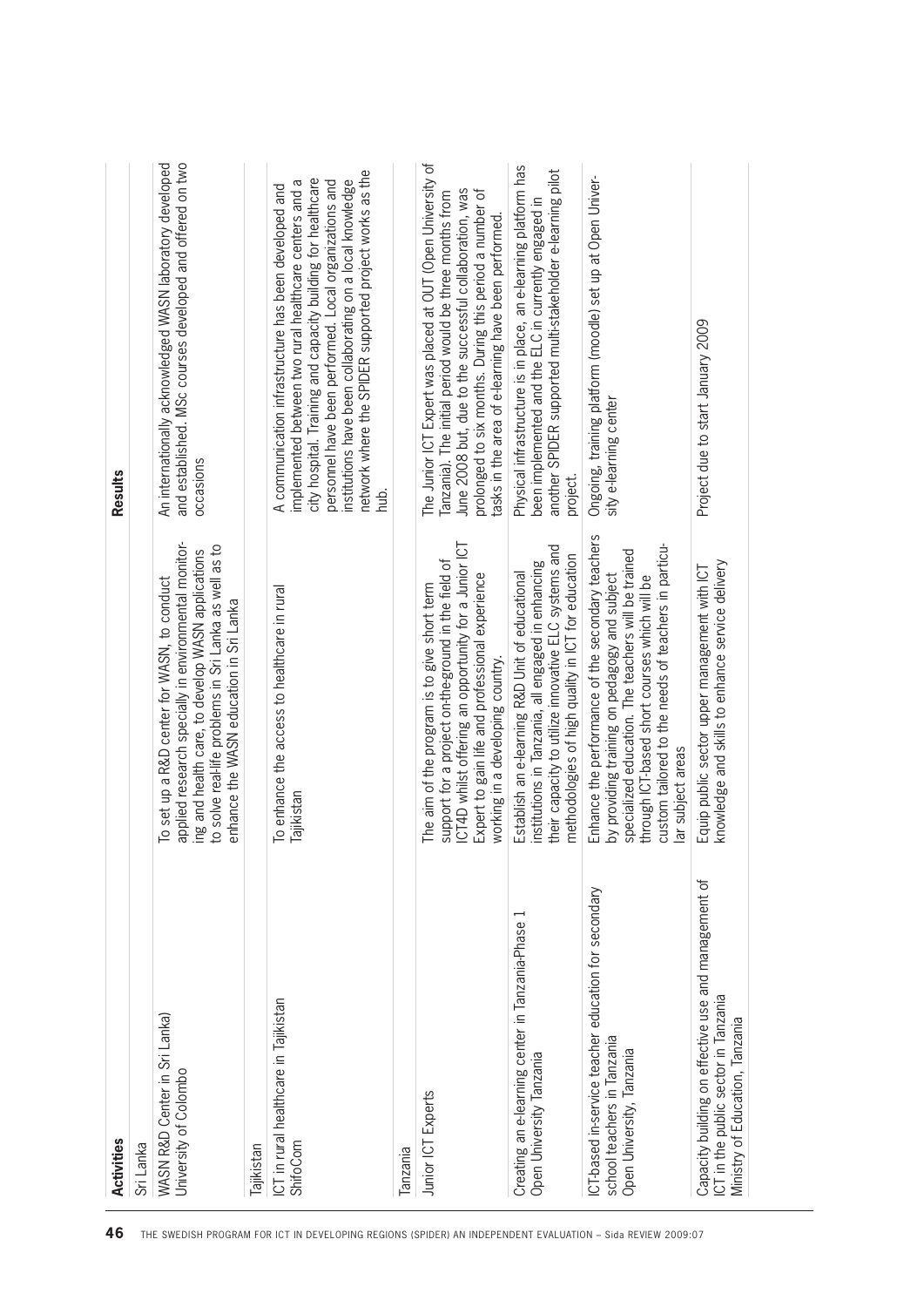| Activities                                                                                                                                                                                                                                                    |                                                                                                                                                                                                                                                                                                         | Results                                                                                                                                                                                                                                                                                                                                                                                                                                                                                                                                                                                              |
|---------------------------------------------------------------------------------------------------------------------------------------------------------------------------------------------------------------------------------------------------------------|---------------------------------------------------------------------------------------------------------------------------------------------------------------------------------------------------------------------------------------------------------------------------------------------------------|------------------------------------------------------------------------------------------------------------------------------------------------------------------------------------------------------------------------------------------------------------------------------------------------------------------------------------------------------------------------------------------------------------------------------------------------------------------------------------------------------------------------------------------------------------------------------------------------------|
| Uganda                                                                                                                                                                                                                                                        |                                                                                                                                                                                                                                                                                                         |                                                                                                                                                                                                                                                                                                                                                                                                                                                                                                                                                                                                      |
| Academic network of technical support in Uganda                                                                                                                                                                                                               | To close the gap between the graduating students<br>student run academic network to provide practical<br>training for university students, provide SMEs and<br>practical skills and market needs (To establish a<br>organizations with affordable ICT services and<br>provide reliable ICT statistics). | Ongoing, 28 students given industrial training (111 applica-<br>knowledge and great need for support during the training<br>they could only take on 28), 40 students received basic<br>tions were received but given the low level of technical<br>practical training                                                                                                                                                                                                                                                                                                                                |
| Leveraging mobile platform technology to address the<br>information and development needs of marginalized<br>communities (rural and urban poor)<br>THE SWEDISH PROGRAM FOR ICT IN DEVELOPING REGIONS (SPIDER) AN INDEPENDENT EVALUATION - Sida REVIEW 2009:07 | positive socioeconomic development in Uganda<br>To develop SMS applications that can support a                                                                                                                                                                                                          | care of mobile payment solutions, dairy farming cooperative<br>e-Health and e-Agriculture applications for mobiles. They will<br>which has delayed output. The project has been granted an<br>extension for the utilization of funds and is now drawing up<br>put collaboration on hold until sale have gone through etc)<br>several unforeseen circumstances (private sector taking<br>Ongoing, project is undergoing a reorganization due to<br>activity plan for researching, testing and piloting FOSS<br>be made generic enough to be utilized and built on by<br>others in the FOSS community. |
| Junior ICT Experts program in Uganda                                                                                                                                                                                                                          | Two Junior ICT Experts were sent to Apac to support<br>term support for a project in the field of ICT4D whilst<br>the training of users and computers support staff as<br>aim of the Junior ICT expert project is to give short<br>well as the implementation of a computer lab. (The                   | - installation of computer lab and network equipment<br>- securing building where lab is hosted<br>- needs analysis for training purposes                                                                                                                                                                                                                                                                                                                                                                                                                                                            |
|                                                                                                                                                                                                                                                               | gain life and professional experience working in a<br>offering an opportunity for a Junior ICT Expert to<br>developing country)                                                                                                                                                                         | - training of end users (government, CSOs and SMEs) in file<br>management, e-mail and Internet use.                                                                                                                                                                                                                                                                                                                                                                                                                                                                                                  |
| CDE Linux RedHat training                                                                                                                                                                                                                                     | applications within industry and academia in Uganda.<br>To help fostering the adoption of the Open Source<br>Linux Operating System and other open source                                                                                                                                               | the 12 weeks hands-on intensive training, more than double<br>the amount of students applied, the university is very keen<br>Sixty students have successfully been certified completed<br>to continue this training as interest was higher than they<br>could provide for -currently looking into different<br>alternatives.                                                                                                                                                                                                                                                                         |
| Apac<br>47                                                                                                                                                                                                                                                    | service delivery to citizens of Apac through the use<br>To increase transparency in local government and<br>of ICT and collaboration with civil Society.                                                                                                                                                | government, civil society and private sector (more than 260<br>goals. Hivos and IICD (collaborating partners) have received<br>people trained), project is ongoing but has already received<br>additional funding for scaling up the project in Western<br>Uganda, and SPIDER will continue to collaborate with them.<br>acknowledgement for managing to gather COSs, govern-<br>Ongoing, sensitization and collaboration around common<br>goal stipulated at first workshop, basic ICT training for<br>ment and private sector around commonly worked out                                           |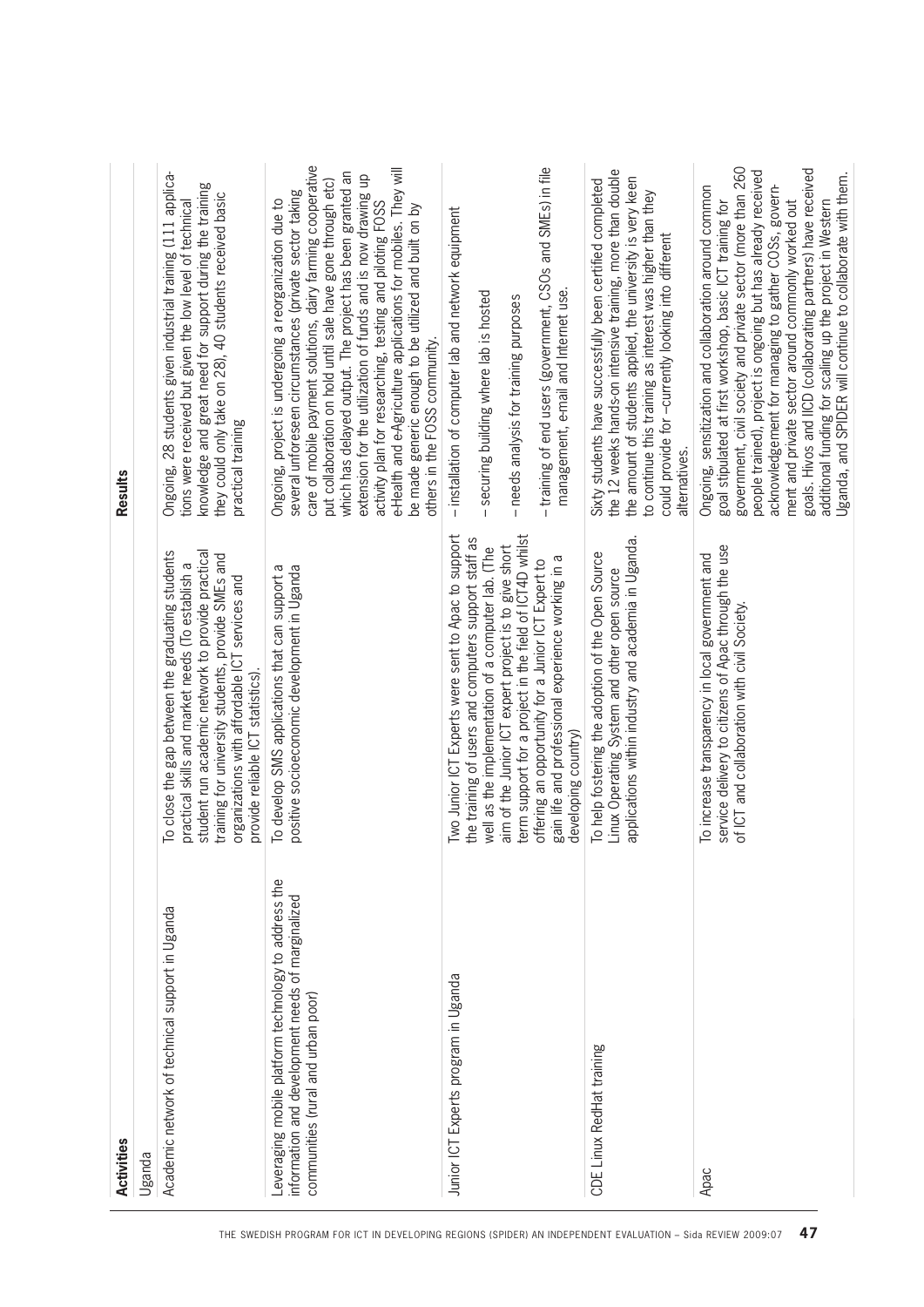| 48                                                                                                         | Activities                                                                                                                                                                  |                                                                                                                                                                                                                                                                                                                                     | Results                                                                                                                                                                                                                                                                          |
|------------------------------------------------------------------------------------------------------------|-----------------------------------------------------------------------------------------------------------------------------------------------------------------------------|-------------------------------------------------------------------------------------------------------------------------------------------------------------------------------------------------------------------------------------------------------------------------------------------------------------------------------------|----------------------------------------------------------------------------------------------------------------------------------------------------------------------------------------------------------------------------------------------------------------------------------|
|                                                                                                            | 5. Support to Conferences and Workshops                                                                                                                                     |                                                                                                                                                                                                                                                                                                                                     |                                                                                                                                                                                                                                                                                  |
| THE SWEDISH PROGRAM FOR ICT IN DEVELOPING REGIONS (SPIDER) AN INDEPENDENT EVALUATION – Sida REVIEW 2009:07 | collaborating partner (see examples below)<br>a. Organized together with partner university/                                                                                | project proposals and to raise the awareness of the<br>To create ICT4D awareness in the SPIDER Network,<br>importance and opportunities of ICT4D in develop-<br>universities and other stakeholders, to generate<br>to strengthen the collaboration with the partner<br>ment, poverty alleviation and socio-economic<br>development | New members/partners getting involved in SPIDER projects.<br>Network strengthened and interaction has increased                                                                                                                                                                  |
|                                                                                                            | Empowering people through ICT for sustainable<br>Jönköping University<br>development<br>$\bullet$                                                                           | To bring researchers and experts in ICT4D together<br>to discuss opportunities of growth and empower-<br>ment through ICT.                                                                                                                                                                                                          | forms of collaboration were formed. The starting point for a<br>development/ entrepreneurship. Several new synergies and<br>discuss topics with e-health, E-learning and private sector<br>More than seventy people gathered during two days to<br>series of thematic workshops. |
|                                                                                                            | E-Learning Orebro<br>Örebro University<br>$\bullet$                                                                                                                         | $\mathbf{S}$<br>could assist in supporting the needs from southern<br>from the international conference 'E-leaning Africa'<br>a Swedish setting and to form partnerships that<br>To bring lessons learned and gained experience<br>partners                                                                                         | A two-day workshop on e-learning. SPIDER has supported<br>project proposals originating from this workshop.                                                                                                                                                                      |
|                                                                                                            | Stockholm University/Sida Gender Helpdesk<br>• ICT, gender and development                                                                                                  | To bring up the importance of addressing gender<br>issues in development on how women can be<br>included in the information society.                                                                                                                                                                                                | collaboration synergies that have been active in the latest<br>workshop on ICT, gender and development. Created new<br>Access, influence and empowerment-the first Swedish<br>call for applications "ICT, gender and development".                                               |
|                                                                                                            | Swedish University of Agricultural Sciences<br>$\bullet$ ICT and sustainable environment                                                                                    | technologies as a tool for sustainable environment.<br>To raise the opportunities of using information                                                                                                                                                                                                                              | The gained knowledge and lessons learned were brought to<br>a regional workshop for GMS countries.(see item below)                                                                                                                                                               |
|                                                                                                            | Application of ICT tools for sustainable environmen-<br>United Nations environmental Programme/Swedish<br>Environmental Secretariat for Asia<br>tal management<br>$\bullet$ | opportunities of sustainable environmental manage-<br>ment and climate change adaption through ICT for<br>To build knowledge and share information on<br>country representatives from GMS region.                                                                                                                                   | SPIDER is currently involved in discussions with SENSA and<br>UNEP on regional capacity-building program on sustainable<br>environment.                                                                                                                                          |
|                                                                                                            | b. Supported participation of delegates from develop-<br>ing countries (see examples below)                                                                                 | eceives publicity and new project applications and<br>knowledge and promote partner collaboration by<br>tional workshops and conferences. Building local<br>Developing country balanced dialogue at interna-<br>supporting participation from the South. SPIDER<br>partners.                                                        | pated in international events. Increased ICT4D knowledge in<br>developing countries, spread awareness of importance of<br>More than hundred developing country delegates partici-<br>ICT4D                                                                                       |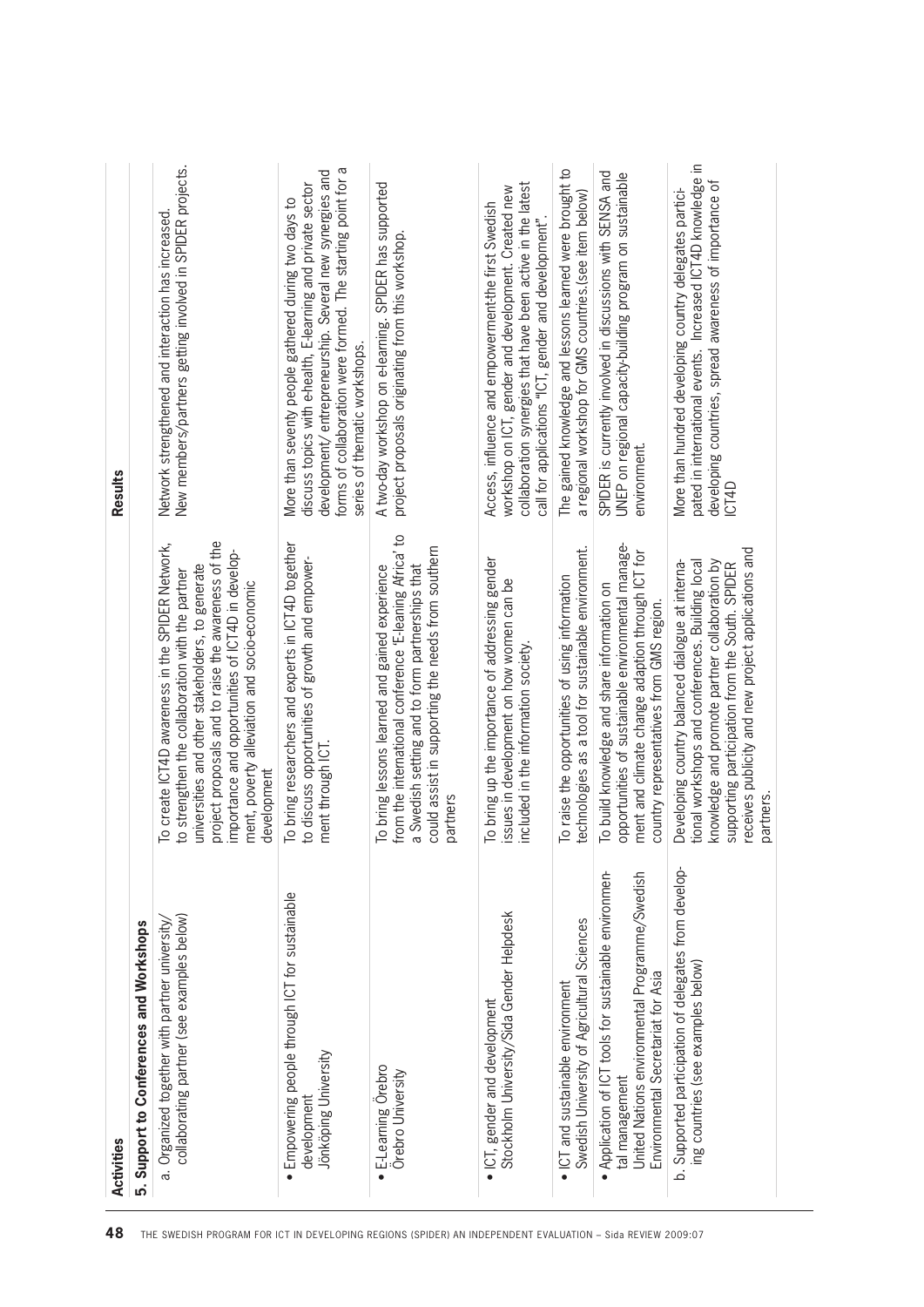| <b>Activities</b>                                                                                                             |                                                                                                                                                                                                                                                                | <b>Results</b>                                                                                                                                                                                                                                                                                                                                                         |
|-------------------------------------------------------------------------------------------------------------------------------|----------------------------------------------------------------------------------------------------------------------------------------------------------------------------------------------------------------------------------------------------------------|------------------------------------------------------------------------------------------------------------------------------------------------------------------------------------------------------------------------------------------------------------------------------------------------------------------------------------------------------------------------|
| • E-Learning Africa 2006-2008                                                                                                 | To bring Swedish experts to share their knowledge<br>and experience to African colleagues. To raise the<br>knowledge among delegates from developing<br>countries                                                                                              | participated in the conference during the years SPIDER has<br>A vast amount of developing country delegates have<br>supported the event                                                                                                                                                                                                                                |
| • IST Africa 2008                                                                                                             | Divide by sharing knowledge, experience, lessons<br>delegates from leading commercial, government<br>The aim of the conference was to bring together<br>and research organizations, to bridge the Digital<br>earnt and good practice.                          | participated and contributed to information sharing, transfer<br>SPIDER supported fifteen African delegates to the confer-<br>ence and as well as partners from our network, who<br>of experience and knowledge.                                                                                                                                                       |
| Global Forum for Youth and ICT for Development,<br>Geneva<br>$\bullet$                                                        | from Africa to achieve a balanced discourse and<br>Support the participation from the South, mainly<br>enable information to travel back to Africa.                                                                                                            | Support for six youth participants from Swaziland, South<br>Africa, Mali, Uganda, Burkina Faso.                                                                                                                                                                                                                                                                        |
| • International Freedom of Freedom of Expression<br>eXchange (IFEX) ICT Forum, Montevideo                                     | Support participation from the South to achieve a<br>South balanced discourse                                                                                                                                                                                  | Somalia, Democratic Republic of the Congo and Liberia.<br>Support for participation of four participants from Mali,                                                                                                                                                                                                                                                    |
| CIRN Conference: Community Informatics<br>- Prospects for Communities and Action<br>$\bullet$                                 | Support for participation of speakers from the South<br>in order to support balanced discourse.                                                                                                                                                                | Support provided for participation from Peru and<br>Mozambique                                                                                                                                                                                                                                                                                                         |
| • Aids Accountability Index                                                                                                   | SPIDER participation to consider further ICT support<br>Support for participation from the South to support<br>a balanced discourse.                                                                                                                           | SPIDER support for participation from the South supported<br>people from Ghana, Brazil, South Africa, Egypt, Swaziland<br>and Thailand. Discussions on potential future support, AAI                                                                                                                                                                                   |
|                                                                                                                               | for this Swedish initiative with global aspiration.                                                                                                                                                                                                            | may apply for funding and technical support when setting up<br>their African office.                                                                                                                                                                                                                                                                                   |
| c. Participation of SPIDER personnel, Board members<br>or Network members on behalf of SPIDER in<br>conferences and workshops | ing), to spread knowledge and awareness of SPIDER<br>To raise the internal knowledge of SPIDER thematic<br>focus (such as e-health, e-governance and e-learn-<br>and its work, to expand collaboration with interna-<br>tional organizations and institutions. | shops and conferences and also taken part in Sida-organ-<br>development work. SPIDER Board members and Network<br>ized seminars and training to increase their knowledge in<br>SPIDER staff has actively participated in the above work-<br>workshops and conferences in order to promote SPIDER<br>members have on several occasions participated in<br>and its work. |
|                                                                                                                               |                                                                                                                                                                                                                                                                |                                                                                                                                                                                                                                                                                                                                                                        |
|                                                                                                                               |                                                                                                                                                                                                                                                                |                                                                                                                                                                                                                                                                                                                                                                        |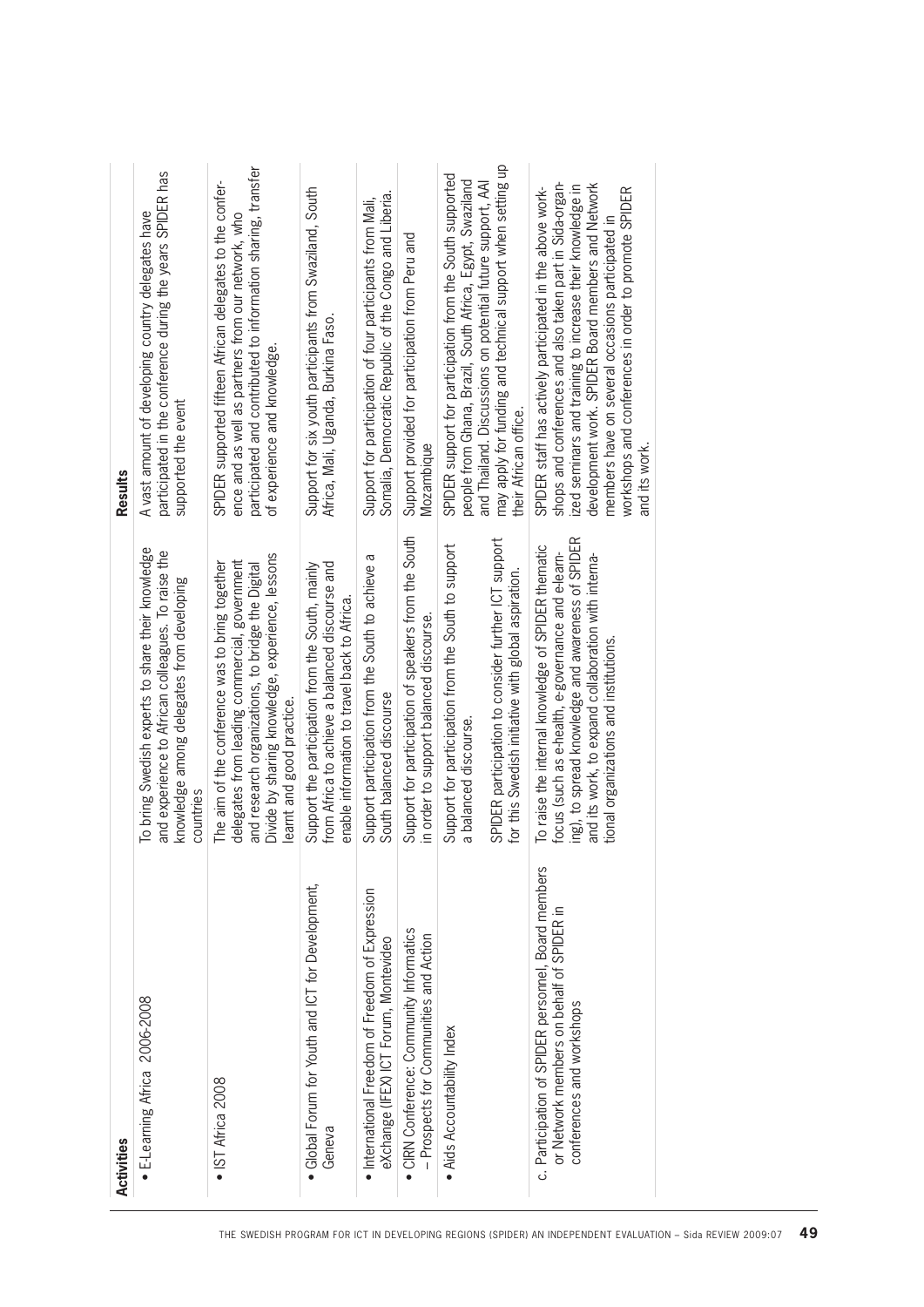| Activities                                                                                                                                 |                                                                                                                                                                                          | <b>Results</b>                                                                                                                                                                                    |
|--------------------------------------------------------------------------------------------------------------------------------------------|------------------------------------------------------------------------------------------------------------------------------------------------------------------------------------------|---------------------------------------------------------------------------------------------------------------------------------------------------------------------------------------------------|
| 6. Educational activities                                                                                                                  |                                                                                                                                                                                          |                                                                                                                                                                                                   |
| a. Introductory course in ICT4D, managed by DSV/<br><b>SUKTH</b>                                                                           | Create awareness and knowledge of the importance<br>of ICT for development.                                                                                                              | 70 students finished the course in 2005 (distance learning),<br>second time offered in 2006 as part of Masters program                                                                            |
| b. MSc program in ICT4D, managed by DSV                                                                                                    | Create awareness and knowledge of the importance<br>of ICT for development.                                                                                                              | The program has been given two years but is now evaluated<br>in order to ensure a high-quality education                                                                                          |
| c. Support to the development of a PhD Network<br>researcher in the field of ICT4D                                                         | Create awareness and knowledge of the importance<br>of ICT for development, information sharing and<br>collaboration amongst the PhD students                                            | 300 students from 226 universities in 79 countries interact<br>and share knowledge and expertise through this network                                                                             |
| ties based on the need for on-the-ground assistance<br>d. Junior ICT Expert Program - Placement opportuni-<br>in SPIDER supported projects | Create awareness and knowledge of the importance<br>of ICT for development, assist projects with<br>on-the-ground short-term placements                                                  | See respective country (p. 4)                                                                                                                                                                     |
| e. Travel grants                                                                                                                           | the students opportunities to perform field visits and<br>To bring extra value to Master Thesis work by giving<br>studies in a developing country.                                       | Travel grant programs have been launched at Stockholm<br>and Karlstad Universities.                                                                                                               |
| f. Scholarships to Masters students                                                                                                        | To enable students from developing countries to<br>attend Masters program in Sweden and to bring<br>back their gained experience and skills to their<br>home countries upon their return | Scholarship program launched at Orebro University                                                                                                                                                 |
| 7. Information sharing and Publicity                                                                                                       |                                                                                                                                                                                          |                                                                                                                                                                                                   |
| a. SPIDER Newsletter                                                                                                                       | Share information and publicity about current<br>activities and news                                                                                                                     | the SPIDER community, positive feedback and new contacts<br>22 issues have been published, enabling interactivity with<br>and ideas                                                               |
| b. SPIDER website - newly developed web                                                                                                    | ates, share information on the latest news in ICT4D,<br>Meeting place for Network members and associ-<br>inform the Network on current events.                                           | Relevant material for ICT4D is available on the webpage.                                                                                                                                          |
| c. Publicity and awareness raising                                                                                                         | Raise awareness of SPIDER and ICT for development                                                                                                                                        | Brochure published, SPIDER visible in media and at confer-<br>ences and international events                                                                                                      |
| d. Development studies                                                                                                                     | areas of development cooperation or social issues.<br>Raise awareness about ICTs potential in certain                                                                                    | publications printed: ICT for Mitigating HIV/AIDS in Southern<br>A new series of publications developed called "ICT4D", two<br>Africa and Mobile Banking: financial services for the<br>unbanked? |
|                                                                                                                                            |                                                                                                                                                                                          |                                                                                                                                                                                                   |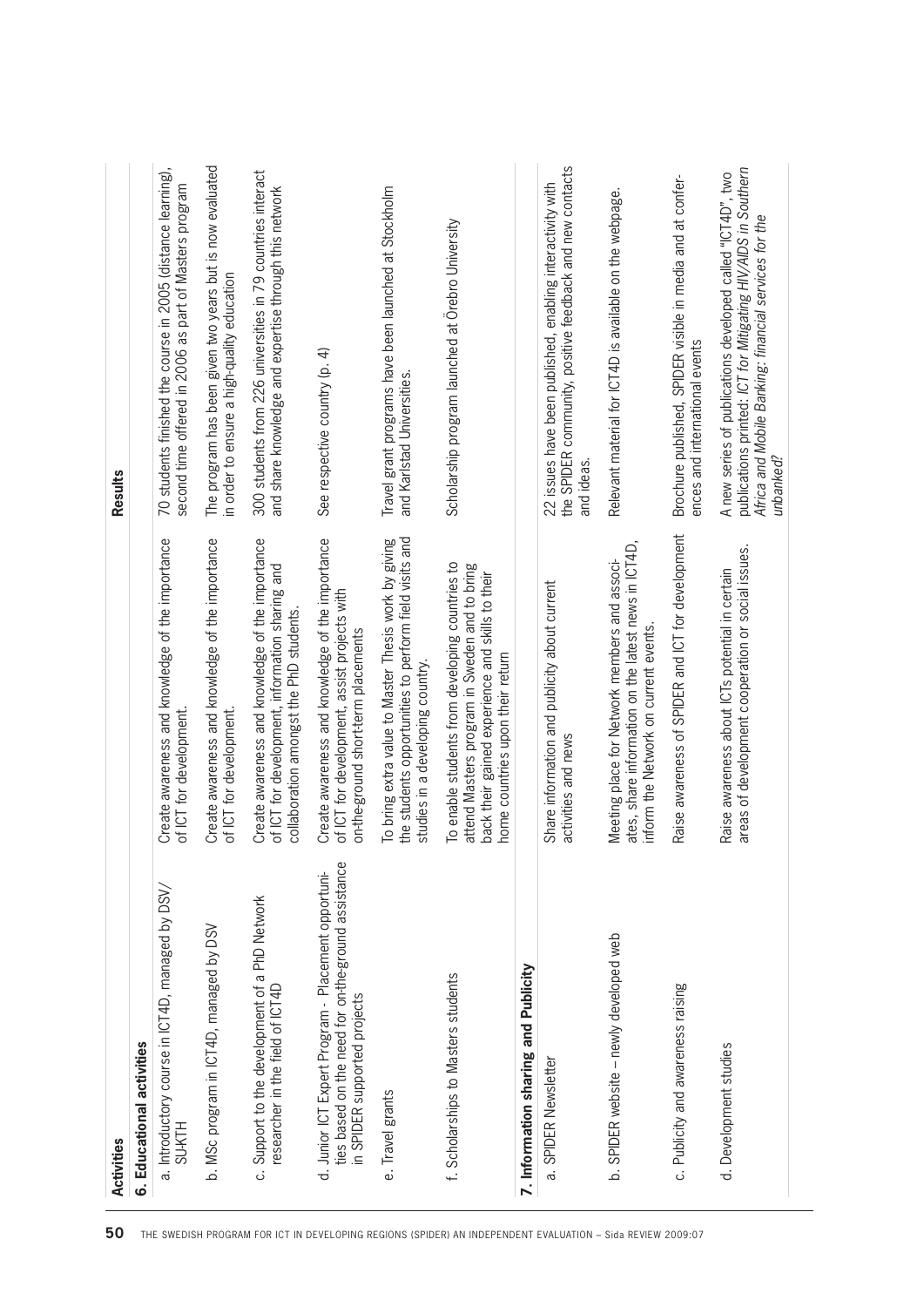|                                                                                                            | Activities                                                                                                                                                   |                                                                                                                                                                                                      | Results                                                                                                                                                                                                                                                                                                                                                                               |
|------------------------------------------------------------------------------------------------------------|--------------------------------------------------------------------------------------------------------------------------------------------------------------|------------------------------------------------------------------------------------------------------------------------------------------------------------------------------------------------------|---------------------------------------------------------------------------------------------------------------------------------------------------------------------------------------------------------------------------------------------------------------------------------------------------------------------------------------------------------------------------------------|
|                                                                                                            | 8. Partnerships and external relations                                                                                                                       |                                                                                                                                                                                                      |                                                                                                                                                                                                                                                                                                                                                                                       |
|                                                                                                            | SPIDER strives at expanding the Network with Swedish and international partners, both from academia, public<br>and private sectors as well as civil society. |                                                                                                                                                                                                      | New partnerships have been established, the Network has<br>been strengthened and expanded.                                                                                                                                                                                                                                                                                            |
| THE SWEDISH PROGRAM FOR ICT IN DEVELOPING REGIONS (SPIDER) AN INDEPENDENT EVALUATION - Sida REVIEW 2009:07 | a. IICD and SPIDER.                                                                                                                                          | To collaborate where joining hand will strengthen the<br>effort and deliverables and to share information,<br>contacts and promote each other's strengths.                                           | within the FP7 program as well as, access to larger network<br>scaling up in Western Uganda. Joining hands to supporting<br>DGINFO in their struggle to give ICT4D earmarked funds<br>A joint pilot project e-Society Apac in Uganda, which has<br>received attention from UNDP and additional funding for<br>within ICT4D, better insight into collaborating areas and<br>countries. |
|                                                                                                            | b. SENSA and SPIDER                                                                                                                                          | development and capacity building activities in the<br>area of regional environmental change and ICT4E<br>Cooperate in identifying priority research issues,                                         | A joint workshop held in Bangkok, Thailand on sustainable<br>environmental management. Joint discussion on regional<br>capacity building program for GMS countries                                                                                                                                                                                                                    |
|                                                                                                            | c. Private sector                                                                                                                                            | projects, access to alternative sources of funding.<br>To create mutually beneficial partnerships in                                                                                                 | Project collaboration with Ericsson, Information sharing and<br>networking some Ericsson departments, collaboration with<br>private sector in some projects -better terms as part of<br>their CSR etc.                                                                                                                                                                                |
|                                                                                                            | d. NGOs and civil society                                                                                                                                    | To broaden and strengthen the SPIDER network and<br>to find synergies with all sectors in society. To raise<br>the awareness and opportunities of ICT for develop-<br>ment among the civil society.  | Launched a program for meeting Sida's main collaborating<br>organizations such as Forum Syd, Red Cross etc.                                                                                                                                                                                                                                                                           |
|                                                                                                            | e. International donors and other organizations                                                                                                              | SPIDER internationally known and recognized as the<br>To broaden the international cooperation and to get<br>Swedish resource center for ICt4D                                                       | Cooperation with NORAD, DANIDA, GTZ, UNESCO                                                                                                                                                                                                                                                                                                                                           |
|                                                                                                            | f. Expanding external funding                                                                                                                                | To broaden the financial base                                                                                                                                                                        | Cooperation together with T.U. Delft on a training program<br>for ICT Directors in Yemen                                                                                                                                                                                                                                                                                              |
|                                                                                                            |                                                                                                                                                              |                                                                                                                                                                                                      | one-to-one computing, supported by the Inter-American<br>Cooperation on developing a framework for evaluating<br>Development Bank (IDB).                                                                                                                                                                                                                                              |
|                                                                                                            | 9. Establishing and strengthening the SPIDER Network                                                                                                         |                                                                                                                                                                                                      |                                                                                                                                                                                                                                                                                                                                                                                       |
| 51                                                                                                         | a. Establish a Network of ICT for development<br>practitioners                                                                                               | development, share knowledge and experience of<br>ICT4D, find synergies for collaborating partners,<br>build capacity within Sweden in ICT4D matters<br>Raise awareness of the importance if ICT for | Fifteen universities formal partners in the Network, partners<br>involved in projects (see point 1. and 2.) and helpdesk<br>assignments (see point 10.)                                                                                                                                                                                                                               |
|                                                                                                            | b. A resource base of ICT4D competence                                                                                                                       | Build a pool of ICT4D skilled practitioners                                                                                                                                                          | More than 850 individuals in database                                                                                                                                                                                                                                                                                                                                                 |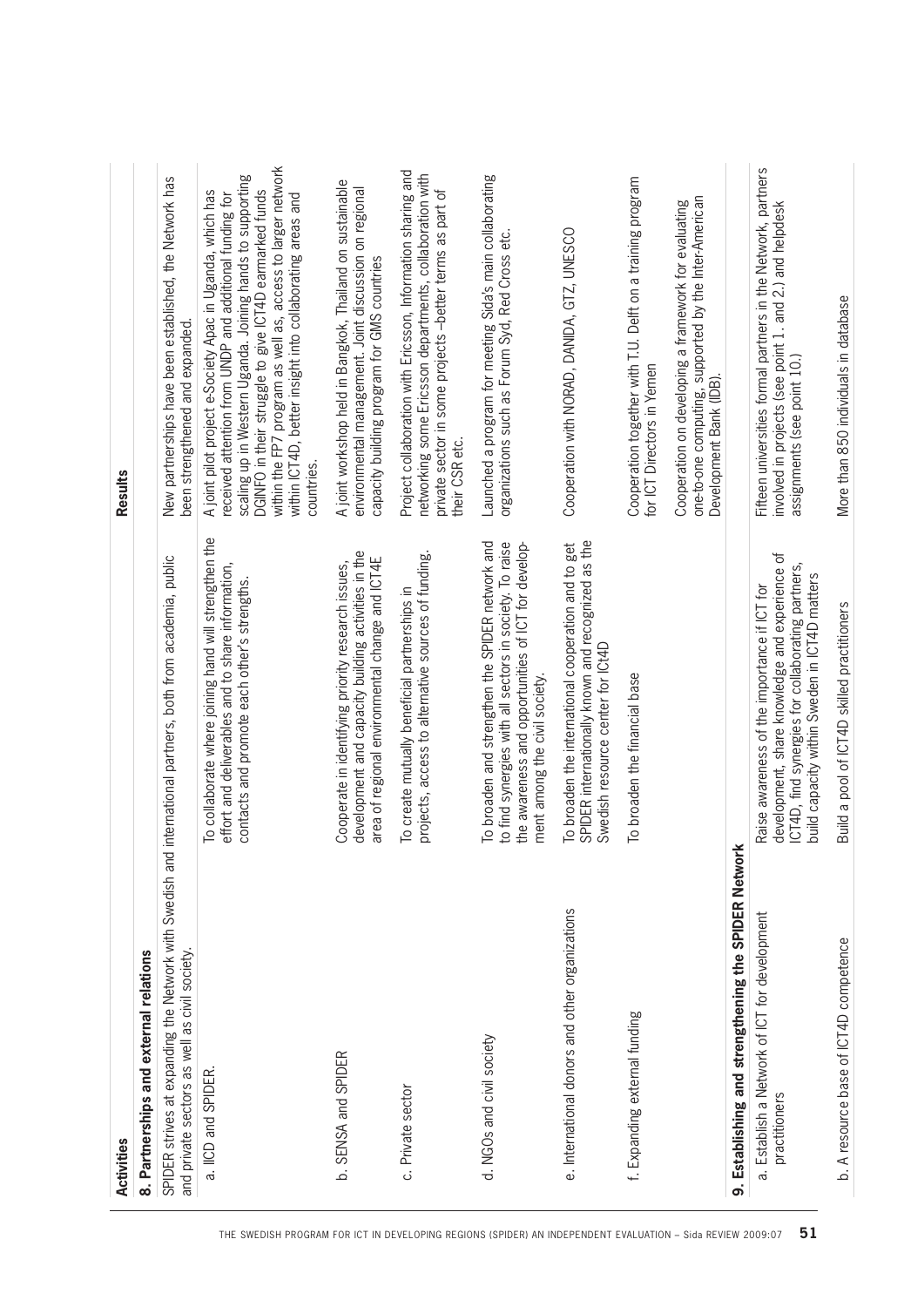| Assignment Part:      |                                                                                                                      |
|-----------------------|----------------------------------------------------------------------------------------------------------------------|
| <b>Activities</b>     | Results                                                                                                              |
| 10. Helpdesk services | SPINER functions as a belodesk in the area of ICT for Development for Sida Swedish Embassies in developing countries |

| <b>Activities</b> | <b>Helpde:</b><br>SPIDER<br>rovides<br>around<br>효<br>10. | $\omega$<br>assignments<br><b>PDESK</b><br>뫂 | ♀<br>⊢<br>Study: IC | Coordination<br>Swedish dele | Coordination<br>- -----v and (<br>and<br>meeting<br>nergy | Hond<br>stu<br>∓<br>mapping stu<br>dations for<br>Study: | ਠ<br>valuation<br>ш | ػ<br>⋝<br>≃<br>.≌<br>Б<br>$\overline{c}$<br>6<br>able<br>providing<br>baseline<br>Perform<br>ine ca<br>∼ | $\overline{\phantom{0}}$<br>ğ<br>Request |
|-------------------|-----------------------------------------------------------|----------------------------------------------|---------------------|------------------------------|-----------------------------------------------------------|----------------------------------------------------------|---------------------|----------------------------------------------------------------------------------------------------------|------------------------------------------|
|-------------------|-----------------------------------------------------------|----------------------------------------------|---------------------|------------------------------|-----------------------------------------------------------|----------------------------------------------------------|---------------------|----------------------------------------------------------------------------------------------------------|------------------------------------------|

| Activities                                                                                                                                                                                      |                                                                                                                                                                                                                                                                                                                                                          | <b>Results</b>                                                                                                                                                                                                                                  |
|-------------------------------------------------------------------------------------------------------------------------------------------------------------------------------------------------|----------------------------------------------------------------------------------------------------------------------------------------------------------------------------------------------------------------------------------------------------------------------------------------------------------------------------------------------------------|-------------------------------------------------------------------------------------------------------------------------------------------------------------------------------------------------------------------------------------------------|
| around forty (40) requests of which more than thirty (30<br>10. Helpdesk services                                                                                                               | provides services ranging from advice and assessment to evaluation and studies, as well as coordinating ICT efforts within Sida activities. To date we have received<br>SPIDER functions as a helpdesk in the area of ICT for Development for Sida, Swedish Embassies in developing countries and other Swedish authorities. SPIDER<br>)) are finalized. |                                                                                                                                                                                                                                                 |
| HELPDESK assignment (see below for example<br>assignments)                                                                                                                                      | strengthen the work of the staff at these authorities.<br>ICT, by carrying out a variety of requests in order to<br>To assist Sida, Ministry for Foreign Affairs, and<br>Embassies in Developing Regions within the area of                                                                                                                              | Deliverables vary according to the task, some examples<br>are provided below                                                                                                                                                                    |
| Study: ICT for Mitigating HIV/AIDS in Southern Africa.                                                                                                                                          | Respond to request from the Sida HIV/AIDS Secretariat<br>in Lusaka                                                                                                                                                                                                                                                                                       | Report Delivered (2nd edition printed by SPDIER)                                                                                                                                                                                                |
| Coordination of WSIS/ICT4All exhibition activities (incl.<br>Swedish delegation, booth, etc)                                                                                                    | Respond to request from the Sida ICT for Development<br>Secretariat                                                                                                                                                                                                                                                                                      | focal meeting point for Swedish ICT4D actors, presenta-<br>Coordinated of exhibition activities. Making booth the<br>tion of Sida and SPIDER project collaborations and<br>facilitation of meetings.                                            |
| Energy and Communications' participation at the ASEM<br>Coordination of Sida and the Ministry of Enterprise,<br>meeting                                                                         | Respond to request from the Sida ICT for Development<br>Secretariat                                                                                                                                                                                                                                                                                      | Coordination of activities in relation to the ASEM meeting.                                                                                                                                                                                     |
| mapping study of ICT use in Honduras and recommen-<br>Study: Honduras Country ICT Survey (to include<br>dations for future ICT support)                                                         | Respond to request of the Swedish Embassy in<br>Honduras                                                                                                                                                                                                                                                                                                 | Report delivered.                                                                                                                                                                                                                               |
| Evaluation of National University of Laos ICT Policy                                                                                                                                            | Respond to request from Sida-SAREC                                                                                                                                                                                                                                                                                                                       | Report delivered                                                                                                                                                                                                                                |
|                                                                                                                                                                                                 |                                                                                                                                                                                                                                                                                                                                                          | (Process results : South-South collaboration within ICT<br>Policies and Master plans)                                                                                                                                                           |
| rine cable is completed and implemented to provide a<br>Perform a baseline study before the Angolan Subma-<br>baseline to which measure results of the support to<br>providing a loan for this. | Respond to request from Sida/INEC                                                                                                                                                                                                                                                                                                                        | Report being finalized                                                                                                                                                                                                                          |
| Request for information regarding ICT in Tanzania                                                                                                                                               | Respond to request from Sida/DESO                                                                                                                                                                                                                                                                                                                        | contacts and the Internet, including for example ICT Policy<br>Provisions of information searched through network<br>and Master Plan for Tanzania.                                                                                              |
| Host a delegation of Members of the Parliamentary ICT<br>Committee to visit Sweden to learn of the potential of<br>e-Society                                                                    | Respond to request from the Swedish Embassy in<br>Uganda.                                                                                                                                                                                                                                                                                                | Tax Agency, Land Survey Sweden, The Industry Regulator<br>e-Health and e-Learning experts, the Parliament, Swedish<br>developed e-Society (including visits to Ericsson AB,<br>Coordinated and hosted visit to learn about a well<br>(PTS) etc. |
| Evaluation of Sida's ITP Program Global Nutrition                                                                                                                                               | Respond to the request from Sida/PEO                                                                                                                                                                                                                                                                                                                     | Evaluation report delivered                                                                                                                                                                                                                     |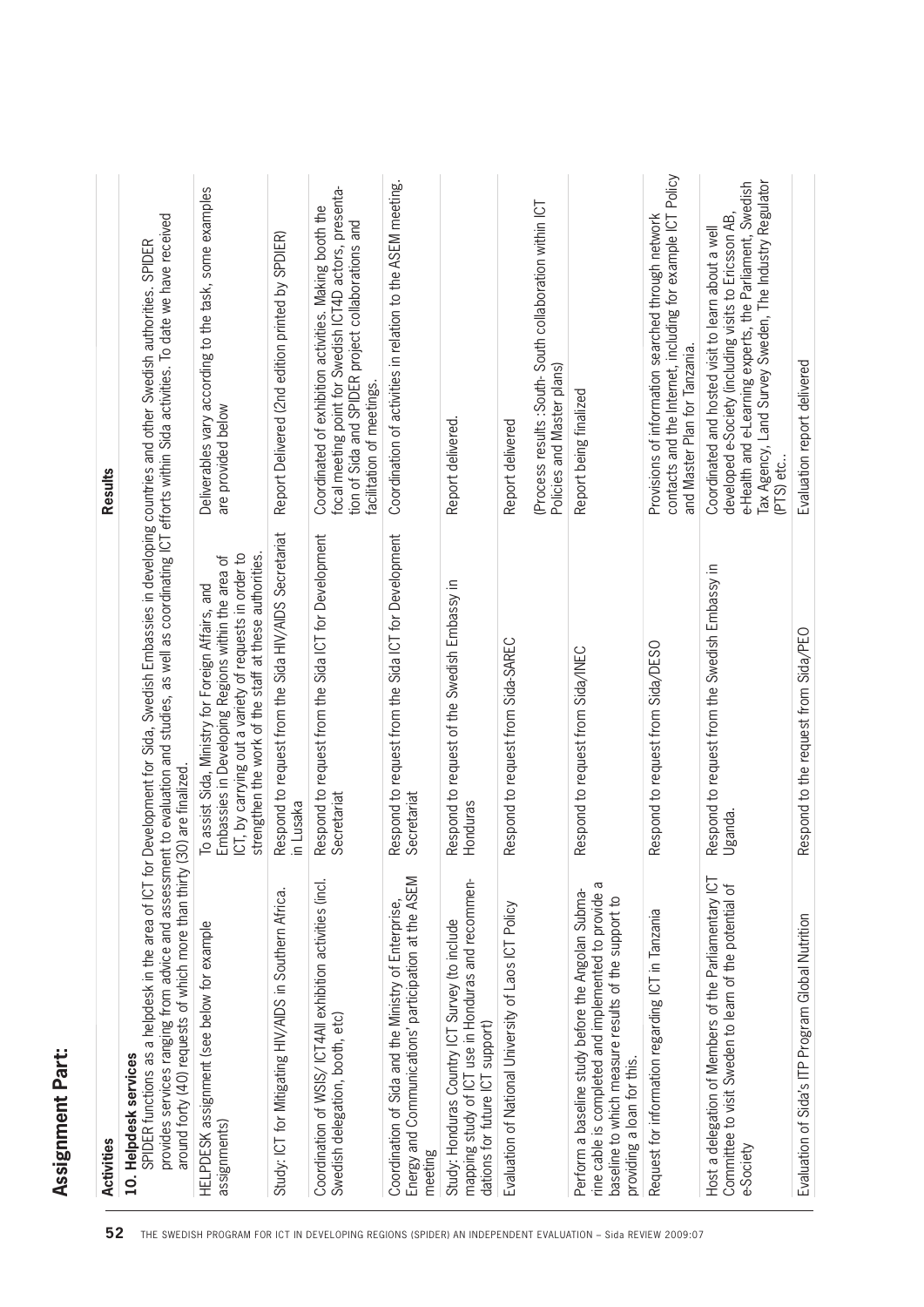| for a Library Information System will start in the beginning<br>Internet through WiFi or computer agreement, sustainabil-<br>competitiveness in Honduras in the ICTsector, large scale<br>with the acquisition of equipment. The development work<br>Fiber optic ring main campus completed, a vast number<br>From 2006, much of the work has been devoted to the<br>work is in process. Capacity building takes place along<br>access available, all researchers have access to online<br>ity: Commitment from UNAH Authorities to support the<br>recognition as one of the leading institution capable to<br>of communication rooms created, implementation and<br>equipping them with computers for labs etc., capacity<br>extension of the ICT-project to the regional centers by<br>process of purchasing equipment, and the installation<br>journals (through library), all students have access to<br>building of project management institution has led to<br>frequent utilization of videoconference facilities, WiFi<br>private organizations that are attempting to improve<br>develop the ICT in Honduras, also collaboration with<br>kina Faso, Honduras and Sri Lanka. Please see below for two examples of the bilateral projects<br>capacity building program in place<br>of 2009.<br>building up adequate ICT infrastructure, improving the<br>higher education and research (CNRST, UO and UPB)<br>access to Internet, capacity building in management<br>will implement relevant parts of the ICT Master Plan<br>To deploy ICT to strengthen research capability and<br>access to information by student and staff (90000<br>Burkina Faso's three most important institutions of<br>developed in common in 2004-2005. This implies<br>and use of ICT and the development of a Library<br>students/5000 staff)<br>nformation System.<br>Counterpart for SAREC supported projects in Bolivia, Bur<br>Honduras (Universidad Nacional Autónoma de<br>Burkina Faso<br>Honduras, | <b>Activities</b> | Results |
|-----------------------------------------------------------------------------------------------------------------------------------------------------------------------------------------------------------------------------------------------------------------------------------------------------------------------------------------------------------------------------------------------------------------------------------------------------------------------------------------------------------------------------------------------------------------------------------------------------------------------------------------------------------------------------------------------------------------------------------------------------------------------------------------------------------------------------------------------------------------------------------------------------------------------------------------------------------------------------------------------------------------------------------------------------------------------------------------------------------------------------------------------------------------------------------------------------------------------------------------------------------------------------------------------------------------------------------------------------------------------------------------------------------------------------------------------------------------------------------------------------------------------------------------------------------------------------------------------------------------------------------------------------------------------------------------------------------------------------------------------------------------------------------------------------------------------------------------------------------------------------------------------------------------------------------------------------------------------------------------------|-------------------|---------|
|                                                                                                                                                                                                                                                                                                                                                                                                                                                                                                                                                                                                                                                                                                                                                                                                                                                                                                                                                                                                                                                                                                                                                                                                                                                                                                                                                                                                                                                                                                                                                                                                                                                                                                                                                                                                                                                                                                                                                                                               |                   |         |
|                                                                                                                                                                                                                                                                                                                                                                                                                                                                                                                                                                                                                                                                                                                                                                                                                                                                                                                                                                                                                                                                                                                                                                                                                                                                                                                                                                                                                                                                                                                                                                                                                                                                                                                                                                                                                                                                                                                                                                                               |                   |         |
|                                                                                                                                                                                                                                                                                                                                                                                                                                                                                                                                                                                                                                                                                                                                                                                                                                                                                                                                                                                                                                                                                                                                                                                                                                                                                                                                                                                                                                                                                                                                                                                                                                                                                                                                                                                                                                                                                                                                                                                               |                   |         |
|                                                                                                                                                                                                                                                                                                                                                                                                                                                                                                                                                                                                                                                                                                                                                                                                                                                                                                                                                                                                                                                                                                                                                                                                                                                                                                                                                                                                                                                                                                                                                                                                                                                                                                                                                                                                                                                                                                                                                                                               |                   |         |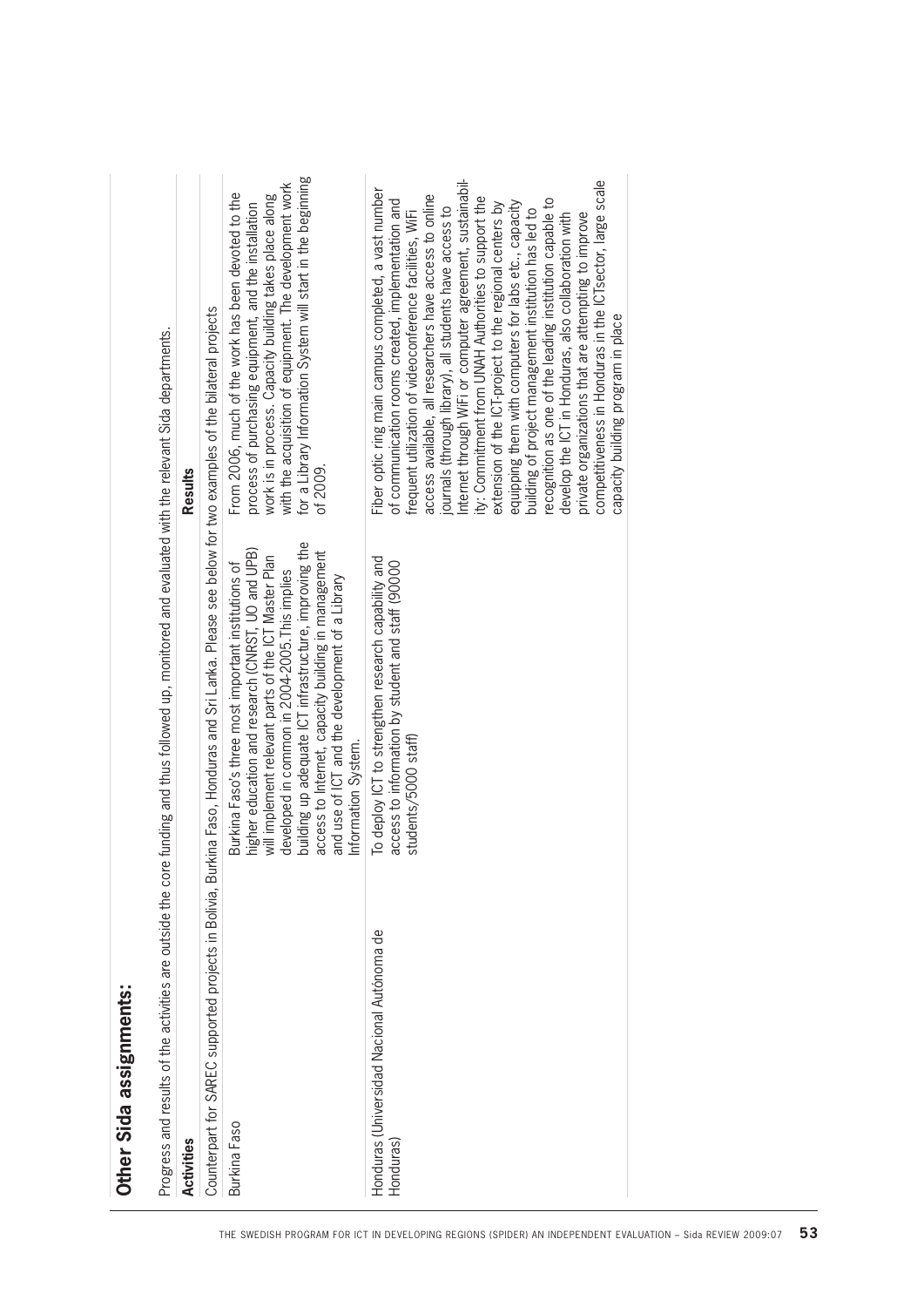|          |            |          |           | Annex 8 List of SPIDER Help Desk      | <b>Activities</b>                                                                                                                  |                                               |                                                    |                                                                             |
|----------|------------|----------|-----------|---------------------------------------|------------------------------------------------------------------------------------------------------------------------------------|-----------------------------------------------|----------------------------------------------------|-----------------------------------------------------------------------------|
| Year/No. | Start      | Delivery | Authority | Area                                  | tle of assignment<br>Ē                                                                                                             | Applicant                                     | SPIDER responsible                                 | SPIDER Consultants,<br>Partners assigned<br>to the task                     |
| 2005     |            |          | Sida      | /PEO                                  | Evaluation of Sida's ITP<br>Program Global Nutrition                                                                               | Helena Bjuremalm                              | Veronica Broden                                    | Shawn Mendez                                                                |
| 2005     | 2004       | 2005     | Sida      | Secretariat<br>/HIV-AIDS<br>in Lusaka | ICT for Mitigating HIV/AIDS<br>in Southern Africa<br>Southern Africa                                                               | Anita Sandström, HIV/AIDS<br>sekreteriatet    | Veronica Broden                                    | Bert Geers & Sara Page                                                      |
| 2005     | Sep 2005   | Nov 2005 | Sida      | /ICT4D<br>Secretariat                 | Coordination of Sida &<br>SPIDER WSIS-II activities/<br>ICT4AII exhibition activities<br>(incl. Swedish delegation,<br>booth, etc) | Anders Granlund, ICT                          | Lotta Rydström                                     | Lotta Rydström, Afzal Sher,<br>Karoline Beronius                            |
| 2006     | 2005       | 2008     | Sida      | /ICT4D<br>Secretariat                 | Consultancy and Advisory<br>assistance for ICT in<br>Rwanda                                                                        | Bengt Oberger, ICT                            | Athanassia Fourla                                  | Åke Grönlund & Anders Hillbo                                                |
| 2006     | 2006       | 2006     | Sida      | Secretariat<br>/ICI4D                 | Coordination of Sida's and<br>the Ministry of Enterprise,<br>Energy and Communica-<br>tions participation at the<br>ASEM meeting   | Bengt Oberger, ICT and<br>Hedvig Lindahl, UD" | Lotta Rydström                                     | Jönköping University<br>Thomas Andersson,                                   |
| 2007-01  | Jan 2007   | Aug 2007 | Embassy   | The Swedish /Honduras                 | Honduras Country ICT<br>Survey                                                                                                     | Anne Stödberg,                                | (Afzal Sher, Enrico Pelletta)<br>Karoline Beronius | Nils Jensen                                                                 |
| 2007-02  | May 2007   | Nov 2007 | Sida      | /DESO                                 | Evaluation of the Sida<br>supported ICT Training for<br>the Visually Impaired in<br>Vietnam.                                       | Eva Falkenberg,                               | Lotta Rydström                                     | Peter Mozelius, Lennar and<br>Development Services)<br>Annica Nilsson (NIDS |
| 2007-03  | April 2007 | Nov 2007 | Sida      | /SAREC                                | Evaluation: National<br>University of Laos' ICT<br>Policy                                                                          | Gity Behravan,                                | Karoline Beronius                                  | Makerere University                                                         |
| 2007-04  | Nov 2006   | Nov 2007 | Sida      | Secretariat<br>/ICT4D                 | Consultancy support for<br>ICT at RITA                                                                                             | Javier, Swedish Embassy"<br>Bengt Oberger     | Athanassia Fourla<br>(Afzal Sher)                  | Åke Grönlund                                                                |
|          |            |          |           |                                       |                                                                                                                                    |                                               |                                                    |                                                                             |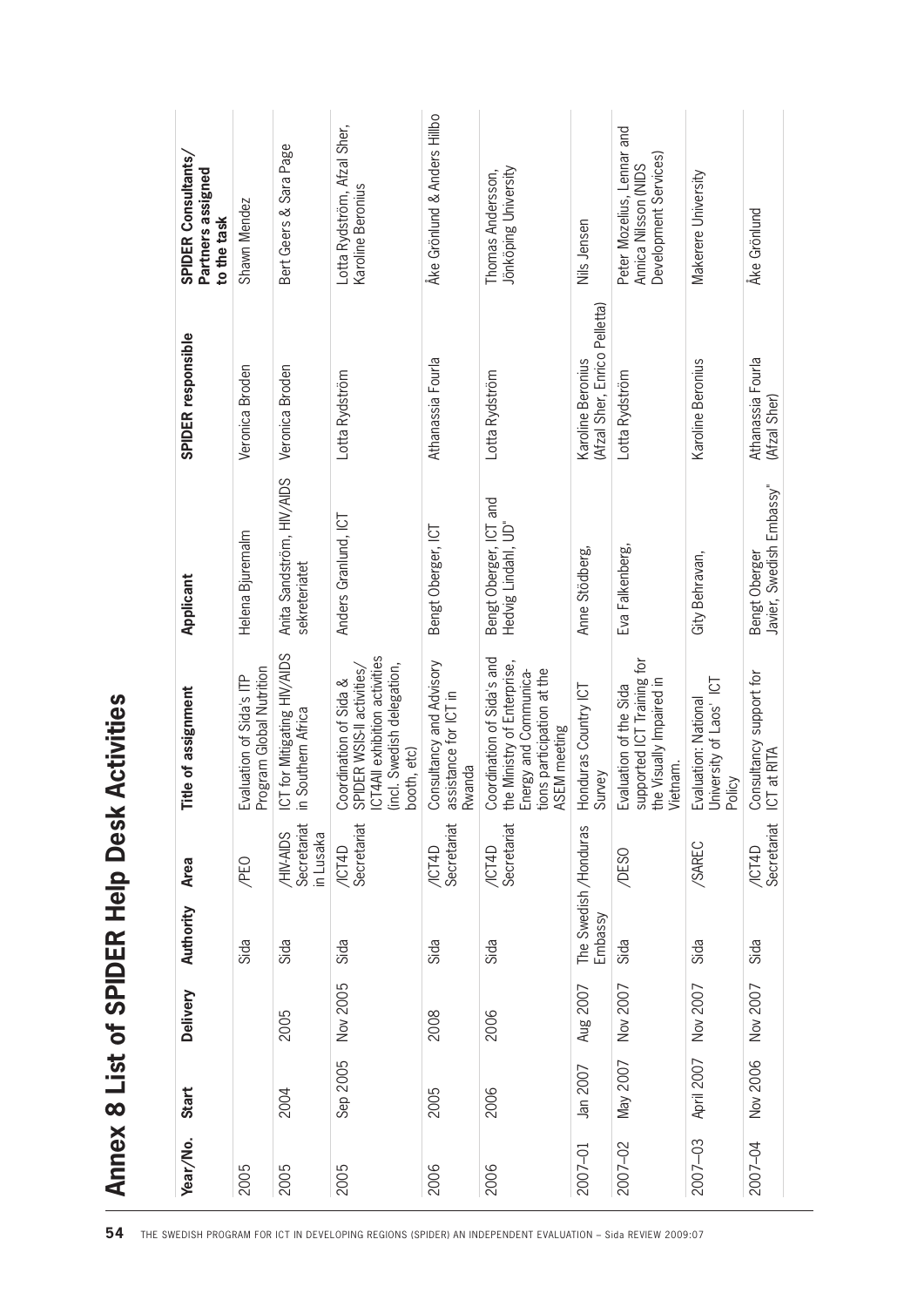|                                                                                                            | Year/No. | Start    | <b>Delivery</b> | Authority                     | Area   | Title of assignment                                                                                                                                                                                                      | Applicant                                                                                                                                                                      | SPIDER responsible                 | SPIDER Consultants,<br>Partners assigned<br>to the task                                           |
|------------------------------------------------------------------------------------------------------------|----------|----------|-----------------|-------------------------------|--------|--------------------------------------------------------------------------------------------------------------------------------------------------------------------------------------------------------------------------|--------------------------------------------------------------------------------------------------------------------------------------------------------------------------------|------------------------------------|---------------------------------------------------------------------------------------------------|
|                                                                                                            | 2007-05  | Oct 2007 | Nov 2007        | Sida                          | /SAREC | Assessment of ICT compo-<br>nent of the applications for<br>universities in Nicaragua<br>collaboration for four<br>continued research                                                                                    | Inger Lundgren,                                                                                                                                                                | Karoline Beronius                  | Pelletta, Afzal Sher (Arjan De<br>Karoline Beronius, Enrico<br>Jager, IICD has been<br>consulted) |
|                                                                                                            | 2007-06  | Aug 2007 | Aug 2007        | Sida                          | /SAREC | Assistance to UFORSK's<br>assessment of one ICT<br>related application                                                                                                                                                   | SAREC                                                                                                                                                                          | Karoline Beronius                  | Åke Grönlund (in kind)                                                                            |
|                                                                                                            | 2007-07  | Dec 2006 | Feb 2007        | Sida                          | /DESO  | African Decades (Sida/the<br>Embassy in SA eventually<br>Development of new<br>improved website for<br>went recruited local<br>provider).                                                                                | Eva Falkenberg (Sida)                                                                                                                                                          | Karoline Beronius                  | n/a                                                                                               |
|                                                                                                            | 2007-08  | Jan 2007 | Jan 2007        | Sida                          | /SAREC | assessment of projects etc.<br>cooperation to support the<br>Seminar for SAREC staff<br>about ICT in research<br>project officer in their                                                                                | Inger Lundgren,                                                                                                                                                                | Karoline Beronius                  | Karoline Beronius. Afzal Sher<br>and Enrico Pelletta                                              |
|                                                                                                            | 2008-01  | Feb 2008 | Nov 2008        | Sida                          | /DESO  | networks within the field of<br>Study of the use of ICT in<br>culture in development<br>regional and global<br>cooperation.                                                                                              | Helene Nordenson                                                                                                                                                               | Karoline Beronius                  | Åke Sivertun and Imad Ali                                                                         |
| THE SWEDISH PROGRAM FOR ICT IN DEVELOPING REGIONS (SPIDER) AN INDEPENDENT EVALUATION - Sida REVIEW 2009:07 | 2008-02  | Feb 2008 | 2008            | Sida                          | /DESO  | low-cost Assistive Technolo-<br>young students with special<br>Study on the opportunities<br>gies (AT) tools to develop<br>and challenges of using<br>inclusive education for<br>educational needs.                      | Lina Lindblom (Kenneth<br>Wickman)                                                                                                                                             | Fatima Santala / Lotta<br>Rydström | Åke Grönlund                                                                                      |
| 55                                                                                                         | 2008-03  | Feb 2008 | Feb 2008        | The Swedish /Kenya<br>Embassy |        | Queries on website proposal<br>give advise, the Embassy<br>Integration Process" (not<br>received for program on<br>Enhancing Equity in the<br>sufficient information to<br>East Africa Regional<br>will get back to us). | Helena Bjuremalm, Regional<br>Rwanda, Somalia, Tanzania<br>Advisor, Democracy & and<br>Development in Burundi,<br>HR based Approach to<br>DRC, Ethiopia, Kenya,<br>and Uganda. | Karoline Beronius                  | Karoline Beronius & Lotta<br>Rydström & Afzal Sher                                                |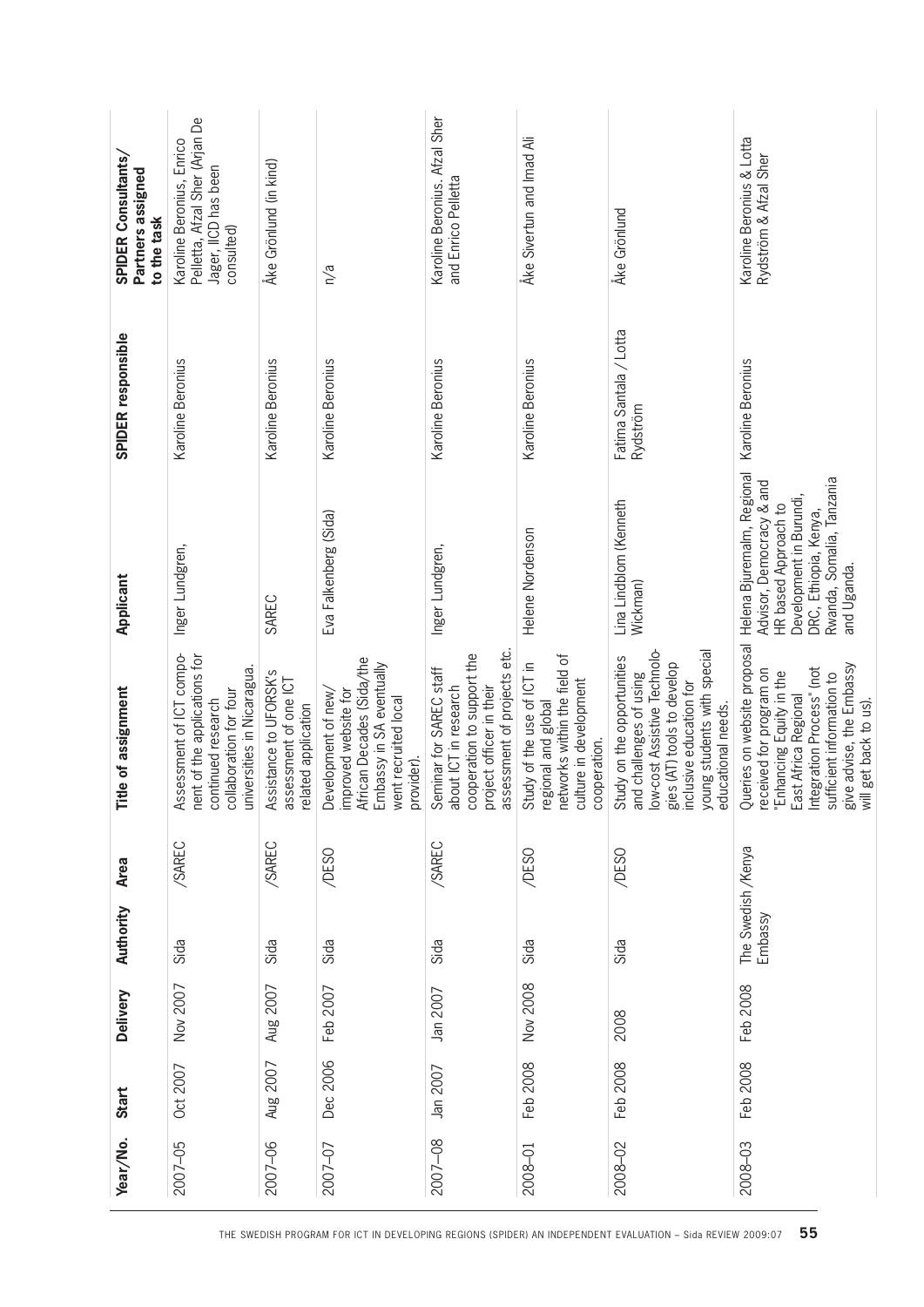| Karoline Beronius, David<br>been done, b pending<br>Americo Muchanga<br>potential go ahead)<br>Karoline Beronius<br>(Lotta Rydström)<br>Daniel Berggren<br>Gunnela Becker<br>Silvia Media AB<br>pending<br>Karoline Beronius<br>Daniel Berggren<br>Daniel Berggren<br>Daniel Berggren<br>Lotta Rydström<br>Magda Berhe<br>Magda Berhe<br>Magda Berhe<br>& Afzal Sher<br>tional Training Programme<br>Ingrid Sandström, Interna-<br>Anja-Christina Beijer<br>Per-Einar Tröften<br>Bengt Oberger<br>Kristin Olson<br>Kristin Olson<br>Kristin Olson<br>Jan Esseen<br>(ITP)<br>Assistance to express ICTs<br>Sida's support to the health<br>will continue with follow up<br>sector in Guatemala 2008<br>development in relation to<br>A mapping on information<br>Request for (a) Tanzania's<br>Angolan Submarine cable<br>about (b) existing reports<br>assessments to support<br>on media and ICT use on<br>role in the ITP programs<br>Assistance with develop-<br>policy for Environmental<br>is implemented (project<br>and communication for<br>ICT Policy and enquiry<br>carried out before the<br>ICTs role in promoting<br>ment of a web based<br>Request for ICT best<br>Baseline study to be<br>practices guide for<br>program officers.<br>economic growth<br>Helpdesk launch<br>Sida employees<br>implementation).<br>evaluation after<br>Zanzibar.<br>Assessment<br>for Environ-<br>Secretariat<br><b>Helpdesk</b><br>/DESO<br>mental<br>/DESO<br>/DESO<br><b>/INEC</b><br>/INEC<br><b>ANEC</b><br><b>UOI</b><br>Sida<br>Sida<br>Sida<br>Sida<br>Sida<br>Sida<br>Sida<br>Sida<br>delivery June<br>June 2008<br>postponed<br>May 2008<br>(expected<br>Jan 2008<br>aupauo<br>ongoing<br>aupauo<br>2009)<br>June 2008<br>June 2008<br>June 2008<br>June 2008<br>May 2008<br>May 2008<br>Feb 2008<br>Jan 2008<br>2008-04<br>2008-05<br>2008-06<br>2008-07<br>2008-08<br>2008-09<br>2008-10<br>2008-11 | Year/No. | Start | <b>Delivery</b> | Authority | Area | Title of assignment | Applicant | SPIDER responsible | SPIDER Consultants,<br>Partners assigned<br>to the task |
|---------------------------------------------------------------------------------------------------------------------------------------------------------------------------------------------------------------------------------------------------------------------------------------------------------------------------------------------------------------------------------------------------------------------------------------------------------------------------------------------------------------------------------------------------------------------------------------------------------------------------------------------------------------------------------------------------------------------------------------------------------------------------------------------------------------------------------------------------------------------------------------------------------------------------------------------------------------------------------------------------------------------------------------------------------------------------------------------------------------------------------------------------------------------------------------------------------------------------------------------------------------------------------------------------------------------------------------------------------------------------------------------------------------------------------------------------------------------------------------------------------------------------------------------------------------------------------------------------------------------------------------------------------------------------------------------------------------------------------------------------------------------------------------------------------------------------------------------------------------------------------------------------------------|----------|-------|-----------------|-----------|------|---------------------|-----------|--------------------|---------------------------------------------------------|
|                                                                                                                                                                                                                                                                                                                                                                                                                                                                                                                                                                                                                                                                                                                                                                                                                                                                                                                                                                                                                                                                                                                                                                                                                                                                                                                                                                                                                                                                                                                                                                                                                                                                                                                                                                                                                                                                                                               |          |       |                 |           |      |                     |           |                    |                                                         |
|                                                                                                                                                                                                                                                                                                                                                                                                                                                                                                                                                                                                                                                                                                                                                                                                                                                                                                                                                                                                                                                                                                                                                                                                                                                                                                                                                                                                                                                                                                                                                                                                                                                                                                                                                                                                                                                                                                               |          |       |                 |           |      |                     |           |                    |                                                         |
|                                                                                                                                                                                                                                                                                                                                                                                                                                                                                                                                                                                                                                                                                                                                                                                                                                                                                                                                                                                                                                                                                                                                                                                                                                                                                                                                                                                                                                                                                                                                                                                                                                                                                                                                                                                                                                                                                                               |          |       |                 |           |      |                     |           |                    |                                                         |
|                                                                                                                                                                                                                                                                                                                                                                                                                                                                                                                                                                                                                                                                                                                                                                                                                                                                                                                                                                                                                                                                                                                                                                                                                                                                                                                                                                                                                                                                                                                                                                                                                                                                                                                                                                                                                                                                                                               |          |       |                 |           |      |                     |           |                    | Isakson & Leticia Velasquez                             |
|                                                                                                                                                                                                                                                                                                                                                                                                                                                                                                                                                                                                                                                                                                                                                                                                                                                                                                                                                                                                                                                                                                                                                                                                                                                                                                                                                                                                                                                                                                                                                                                                                                                                                                                                                                                                                                                                                                               |          |       |                 |           |      |                     |           |                    |                                                         |
|                                                                                                                                                                                                                                                                                                                                                                                                                                                                                                                                                                                                                                                                                                                                                                                                                                                                                                                                                                                                                                                                                                                                                                                                                                                                                                                                                                                                                                                                                                                                                                                                                                                                                                                                                                                                                                                                                                               |          |       |                 |           |      |                     |           |                    | Karoline Beronius (part a has                           |
|                                                                                                                                                                                                                                                                                                                                                                                                                                                                                                                                                                                                                                                                                                                                                                                                                                                                                                                                                                                                                                                                                                                                                                                                                                                                                                                                                                                                                                                                                                                                                                                                                                                                                                                                                                                                                                                                                                               |          |       |                 |           |      |                     |           |                    |                                                         |
|                                                                                                                                                                                                                                                                                                                                                                                                                                                                                                                                                                                                                                                                                                                                                                                                                                                                                                                                                                                                                                                                                                                                                                                                                                                                                                                                                                                                                                                                                                                                                                                                                                                                                                                                                                                                                                                                                                               |          |       |                 |           |      |                     |           |                    |                                                         |

 $\overline{\phantom{a}}$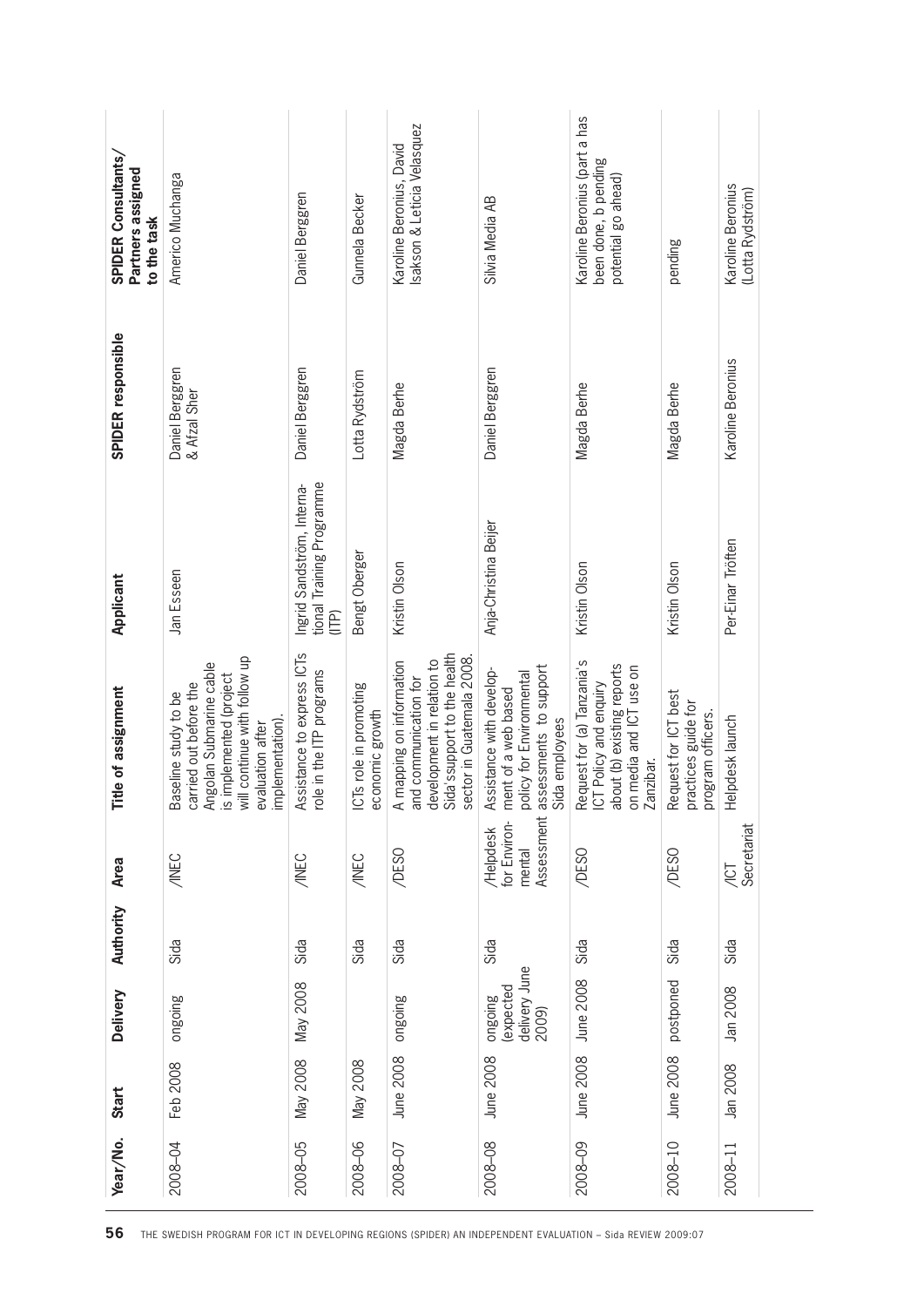| Year/No. | Start           | <b>Delivery</b> | Authority                        | Area                         | Title of assignment                                                                                                                                              | Applicant                | SPIDER responsible                     | SPIDER Consultants,<br>Partners assigned<br>to the task |
|----------|-----------------|-----------------|----------------------------------|------------------------------|------------------------------------------------------------------------------------------------------------------------------------------------------------------|--------------------------|----------------------------------------|---------------------------------------------------------|
| 2008-13  | June 2008       | postponed       | Sida                             | /DESO                        | to support this work in the<br>and Burkina Faso, SPIDER<br>statistics support to Mali<br>future. Including assess-<br>ment and LFA analysis<br>Preparation about | Malin Synneborn-Lundberg | Daniel Berggren                        | Johan Ernberg                                           |
| 2008-14  | May 2008        | June 2008       | Sida                             | Secretariat<br><b>/ICT4D</b> | active in Tanzania (for the<br>SPIDER partners who are<br>benefit of the NPO Omar<br>Embassy in Tanzania)<br>Mzee from Swedish<br>Host workshop with             | Helene Belcastro         | Karoline Beronius & Daniel<br>Berggren | Karoline Beronius & Daniel<br>Berggren                  |
| 2008-15  | Aug 2008        | Aug 2008        | Sida                             | /DESO                        | Information about ICTs role<br>floods and blogs effect on<br>in lessening the impact of<br>the Burmese Authorities.                                              | Pia Hallonsten           | Lotta Rydström                         | Lotta Rydström                                          |
| 2008-16  | <b>Aug 2008</b> |                 | The Swedish/Uganda<br>Embassy    |                              | To host a delegation of 10<br>learn of the potential of<br>MPs to visit Sweden to<br>eSociety                                                                    | Anders Johanson          | Karoline Beronius                      | Karoline Beronius                                       |
| 2008-17  | Sept 2008       | Oct 2008        | Sida                             | /DESO                        | ToR for ITP program "ICT<br>and pedagogical<br>development"                                                                                                      | Lina Lindblom            | Lotta Rydström                         | Kalle Hedlund MKFC                                      |
| 2008-19  | Oct 2008        | Ongoing         | The Swedish /Tanzania<br>Embassy |                              | Tanzania Chamber of<br>Capacity building at<br>Commerce                                                                                                          | Jan Grafström            | Daniel Berggren                        | University Computing Centre<br>at UDSM                  |
| 2009-01  | Jan 2009        | Jan 2009        | Sida                             | Research<br>Tanzania,        | Assessment of application<br>from University of Dar es<br>Salaam and suggestions<br>"remisskrivande"<br>for potential                                            | Nina Lejonhud            | Daniel Berggren                        | Daniel Berggren                                         |
| 2009-02  | Jan 2009        | Jan 2009        | 'Swedish<br>Embassy<br>Rwanda"   | ICT, RITA                    | Review of TOR for RITA<br>Evaluation                                                                                                                             | Javier                   | Afzal                                  | Afzal, Magda                                            |
|          |                 |                 |                                  |                              |                                                                                                                                                                  |                          |                                        |                                                         |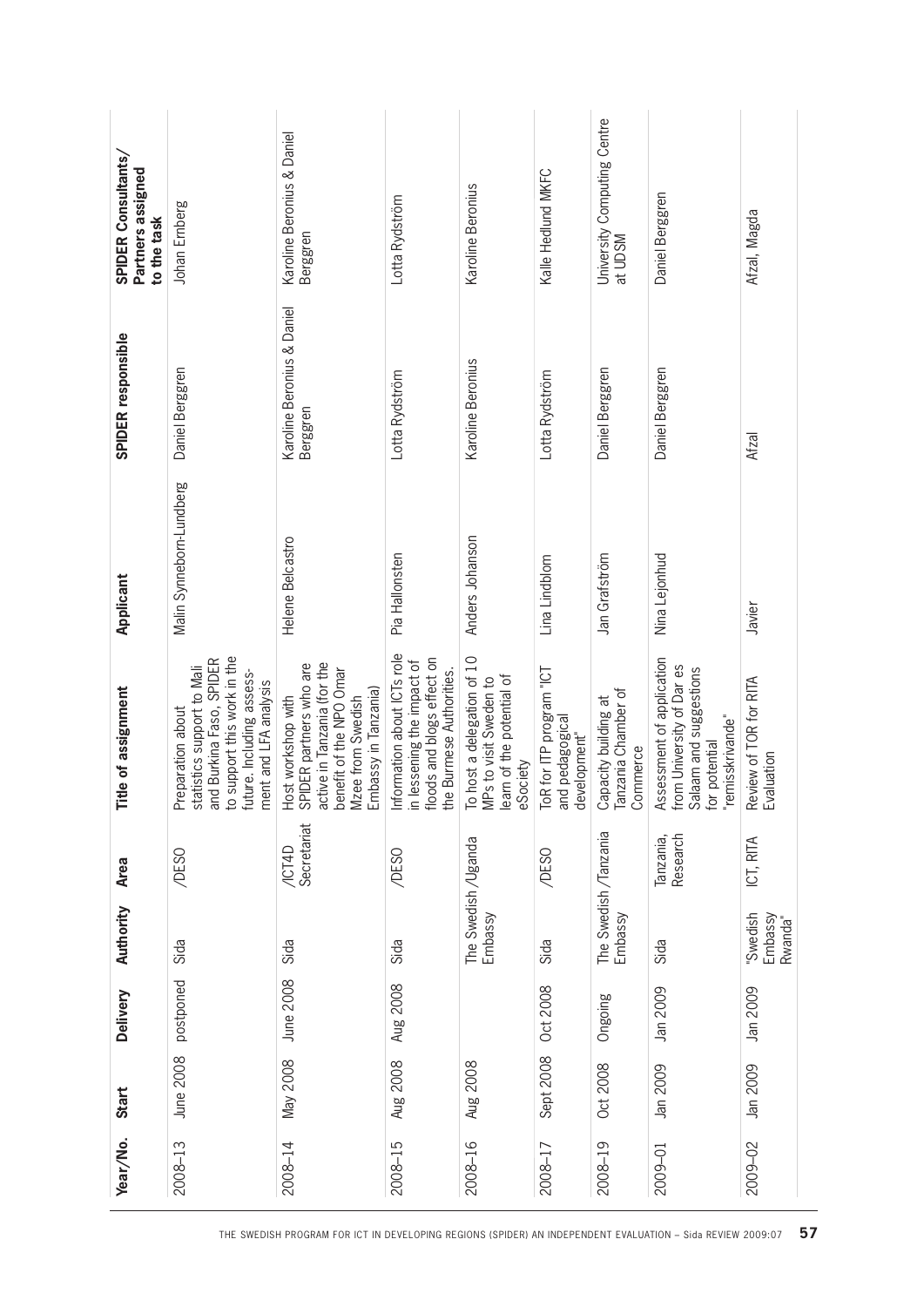| Title                                                                                                                              | <b>Partners</b> |         | budget<br>(SEK)<br>Allocated |      |      |      |        |        |      |      | Progress/<br>reports<br>Final        | <b>Financial</b><br>ments<br>state- | ICT4D<br>area                               | Country |
|------------------------------------------------------------------------------------------------------------------------------------|-----------------|---------|------------------------------|------|------|------|--------|--------|------|------|--------------------------------------|-------------------------------------|---------------------------------------------|---------|
|                                                                                                                                    |                 | 2004    | 2005                         | 2006 | 2007 | 2008 | 2009   | 2010   | 2011 | 2012 | <b>Total</b>                         |                                     |                                             |         |
| Initiated by partner<br>universities in<br>Sweden                                                                                  |                 |         |                              |      |      |      |        |        |      |      |                                      |                                     |                                             |         |
| e-learning in rural<br>Digital Delivery.<br>participatory<br>What is the<br>potential of<br>Tanzania?                              | <b>BTH</b>      | 350 000 | $\circ$                      |      |      |      |        |        |      |      | 350 000 Reported<br>in 2005          | Reported<br>in 2007                 | e-learning Tanzania                         |         |
| Digiyal Baskets                                                                                                                    | <b>BTH</b>      |         |                              |      |      |      | 262000 | 263000 |      |      | before 2nd<br>installment<br>525 000 | before 2nd<br>installment           | develop-<br>ICT and<br>gender<br>ment       | Rwanda  |
| business relation-<br>countries based<br>ICT-support for<br>on immigrant<br>competence<br>formation of<br>developing<br>ships with | 三               | 300 000 | $\circ$                      |      |      |      |        |        |      |      | 300 000 Reported<br>in 2005          | Reported<br>in 2007                 | diaspora<br>capacity<br>building<br>through | Vietnam |
| business relation-<br>ICT-support for<br>Vietnam Case<br>formation of<br>countries. A<br>developing<br>ships with<br>Study         | $\exists$       | 50 000  | $\circ$                      |      |      |      |        |        |      |      | 50 000 Reported<br>in 2005           | Reported<br>in 2007                 | diaspora<br>capacity<br>building<br>through | Vietnam |

# Annex 9 SPIDER Activities by Region and Theme **Annex 9 SPIDER Activities by Region and Theme**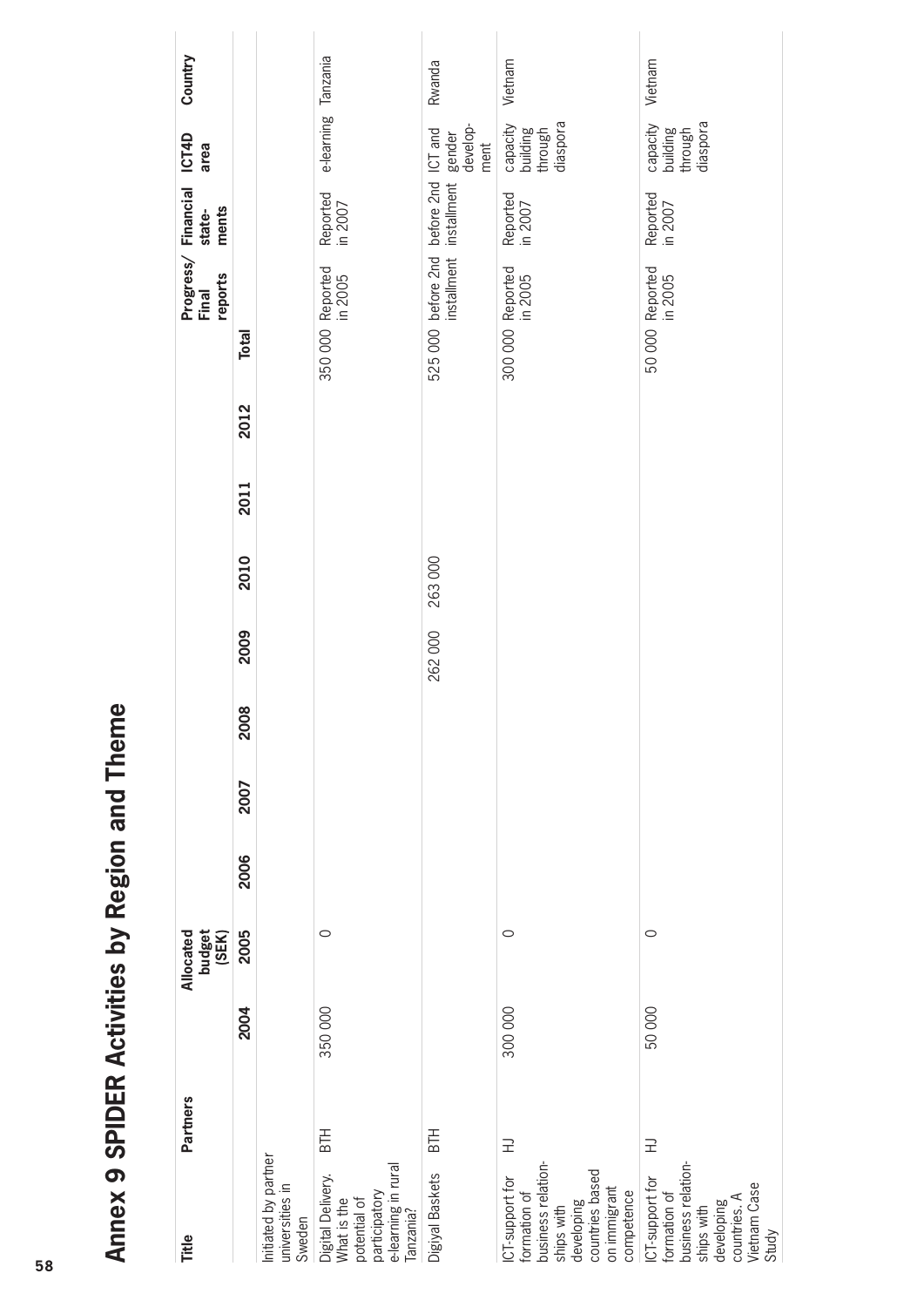| Title                                                                                                                                                                                                            | <b>Partners</b> |         | budget<br>Allocated<br>(SEK) |           |        |         |         |      |      |      | Progress/<br>reports<br>Final                              | <b>Financial</b><br>ments<br>state-              | ICT4D<br>area                                               | Country             |
|------------------------------------------------------------------------------------------------------------------------------------------------------------------------------------------------------------------|-----------------|---------|------------------------------|-----------|--------|---------|---------|------|------|------|------------------------------------------------------------|--------------------------------------------------|-------------------------------------------------------------|---------------------|
|                                                                                                                                                                                                                  |                 | 2004    | 2005                         | 2006      | 2007   | 2008    | 2009    | 2010 | 2011 | 2012 | Total                                                      |                                                  |                                                             |                     |
| Business Relation-<br>Countries based<br>Chamber Trade.<br>ICT-Support for<br>on Immigrant<br>Competence<br>Formation of<br>es. Phase 2:<br>Competenc-<br>Models into<br>Developing<br>Integrating<br>ships with | 三               |         | 180 250                      | 519750    |        |         |         |      |      |      | Reported<br>in 2007<br>700 000                             | Reported<br>in 2007                              | diaspora<br>capacity<br>building<br>through                 | Wietnam             |
|                                                                                                                                                                                                                  |                 |         |                              |           |        |         |         |      |      |      | Final report<br>2007-03-<br>31                             |                                                  |                                                             |                     |
| Vientiane Gigabit<br>Network                                                                                                                                                                                     | KTH             | 400 000 | $\circ$                      |           |        |         |         |      |      |      | Reported<br>in 2005<br>400 000                             | Reported<br>in 2005                              | infrastruc-<br>ture                                         | Laos                |
| Development of<br>Optical Network<br>Vientiane (NUoL,<br>and iSpace in<br>NaFRI)                                                                                                                                 | KTH             | 100 000 | $\circ$                      |           |        |         |         |      |      |      | Reported<br>in 2005<br>100 000                             | Reported<br>in 2005                              | infratsruc- Laos<br>university<br>develop-<br>ment<br>ture, |                     |
| able Broadband KaU<br>Towards Sustain-                                                                                                                                                                           | KTH/LU/         |         |                              | 1 200 000 |        |         |         |      |      |      | Reported<br>in 2007<br>1 200 000                           | Reported<br>in 2007                              | infrastruc-<br>ture                                         | Eastern<br>Africa   |
| Quality Monitoring<br>Online Water                                                                                                                                                                               | KTH             |         |                              |           | 370000 | 200 000 | 180 000 |      |      |      | before 2nd<br>installment<br>Progress<br>report<br>750 000 | before 2nd<br>installment<br>Financial<br>report | environ-<br>ICT for<br>ment                                 | Tanzania,<br>Malawi |
|                                                                                                                                                                                                                  |                 |         |                              |           |        |         |         |      |      |      | installment<br>before 3rd<br>Progress<br>report            | installment<br>before 3rd<br>Financial<br>report |                                                             |                     |
|                                                                                                                                                                                                                  |                 |         |                              |           |        |         |         |      |      |      | Final report<br>2010-03-<br>31                             | 2010-03-<br>31<br>financial<br>report<br>Final   |                                                             |                     |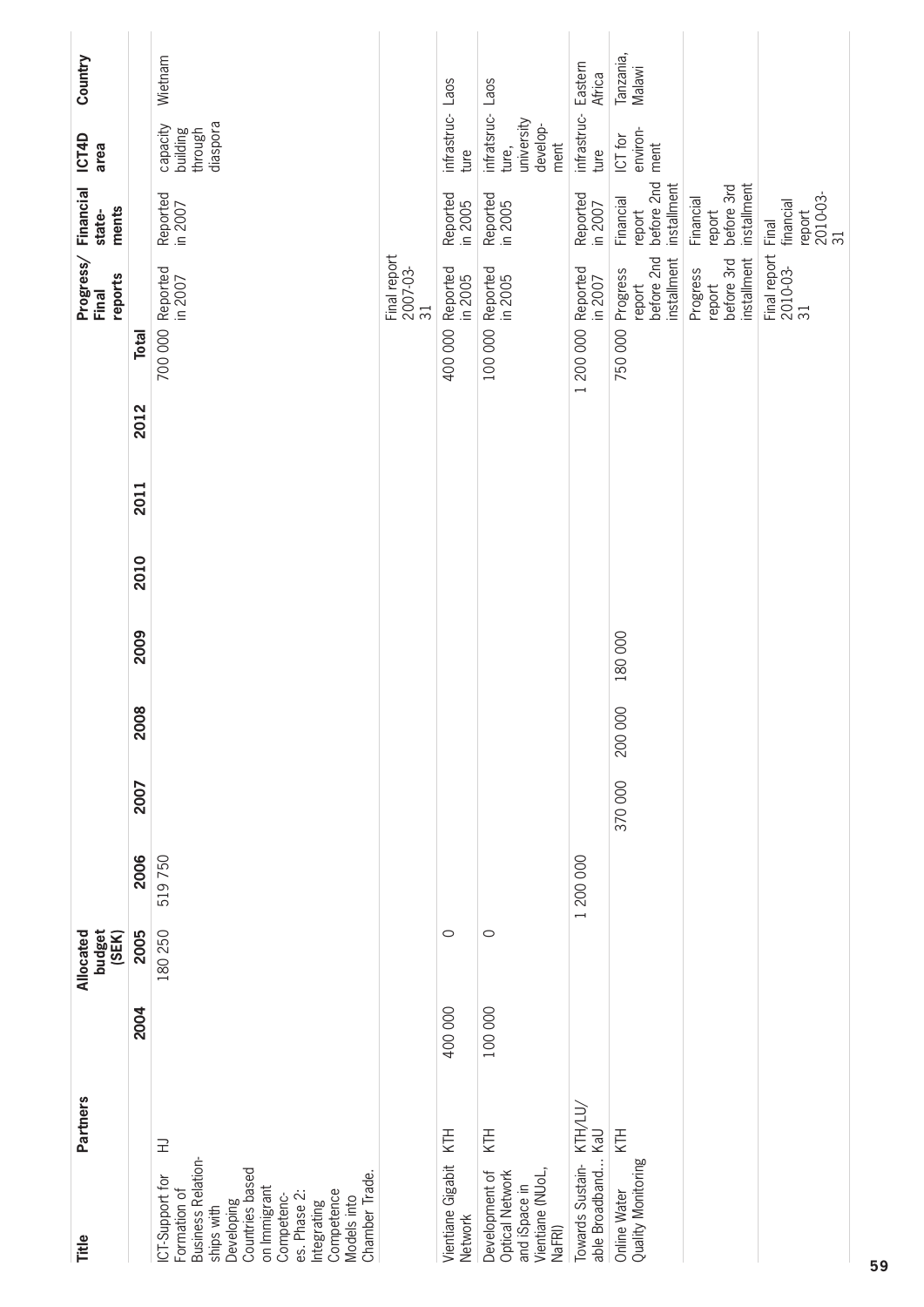| Title                                                                                                              | <b>Partners</b>         |         | budget<br>Allocated<br>(SEK) |      |         |         |         |         |      |      | Progress/<br>reports<br>Final               | Financial<br>ments<br>state- | <b>ICT4D</b><br>area                             | Country                                      |
|--------------------------------------------------------------------------------------------------------------------|-------------------------|---------|------------------------------|------|---------|---------|---------|---------|------|------|---------------------------------------------|------------------------------|--------------------------------------------------|----------------------------------------------|
|                                                                                                                    |                         | 2004    | 2005                         | 2006 | 2007    | 2008    | 2009    | 2010    | 2011 | 2012 | <b>Total</b>                                |                              |                                                  |                                              |
| Mobile ATMs for<br>developing<br>countries                                                                         | KTH                     |         |                              |      | 200 000 | 400 000 | 200 000 |         |      |      | installment<br>2nd/3rd<br>before<br>800 000 |                              | applica-<br>mobile<br>tions                      | Sri Lanka                                    |
| system in higher<br>transfer in order<br>Applying ICT for<br>to achieve a<br>sustainable<br>echnology<br>education | $\exists$               | 300 000 | $\circ$                      |      |         |         |         |         |      |      | Reported<br>in 2005<br>300 000              | Reported<br>in 2005          | university<br>develop-<br>ment                   | Vietnam<br><b>Burkina</b><br>Sudan,<br>Faso, |
| Spider-Link                                                                                                        | 吕                       | 50000   | $\circ$                      |      |         |         |         |         |      |      | Reported<br>in 2005<br>50 000               | Reported<br>in 2005          | university<br>develop-<br>ment                   | Vietnam<br><b>Burkina</b><br>Sudan,<br>Faso, |
| echnologies for<br>Development in<br>Communication<br>nformation &<br><b>Harnessing</b><br>-aos                    | $\equiv$                | 300 000 | $\circ$                      |      |         |         |         |         |      |      | Reported<br>in 2005<br>300 000              | Reported<br>in 2005          | sustainableLaos<br>develop-<br>ment<br><b>UD</b> |                                              |
| responsiveness.<br>Industry                                                                                        | $\equiv$                |         |                              |      |         |         | 312 500 | 312 500 |      |      | installment<br>before 2nd<br>625 000        | before 2nd<br>installment    | develop-<br>ICT and<br>gender<br>ment            | Vietnam                                      |
| for ICT Diffusion<br>(ICT4ICT)<br>CT Knowledge                                                                     | Milln                   | 450 000 | $\circ$                      |      |         |         |         |         |      |      | Reported<br>in 2005<br>450 000              | Reported<br>in 2005          | diffusion<br><b>UOT</b>                          | countries<br>CEE                             |
| CT4ICT Research<br>Pilot Project for                                                                               | Milh                    | 100 000 | $\circ$                      |      |         |         |         |         |      |      | Reported<br>in 2005<br>100 000              | Reported<br>in 2005          | diffusion<br><b>ICT</b>                          | countries<br>CEE                             |
| Credit Operation<br>MiCOpA - Micro<br>Automatisation                                                               | 50                      | 450 000 | $\circ$                      |      |         |         |         |         |      |      | Reported<br>in 2005<br>450 000              | Reported<br>in 2005          | credits<br>micro-                                | Bangladesh                                   |
| MICTI E-Learning<br>Centre                                                                                         | $\overline{\mathrm{S}}$ | 100 000 | $\circ$                      |      |         |         |         |         |      |      | Reported<br>in 2005<br>100 000              | Reported<br>in 2005          | develom-<br>$\overline{a}$                       | insitutional Mozambique                      |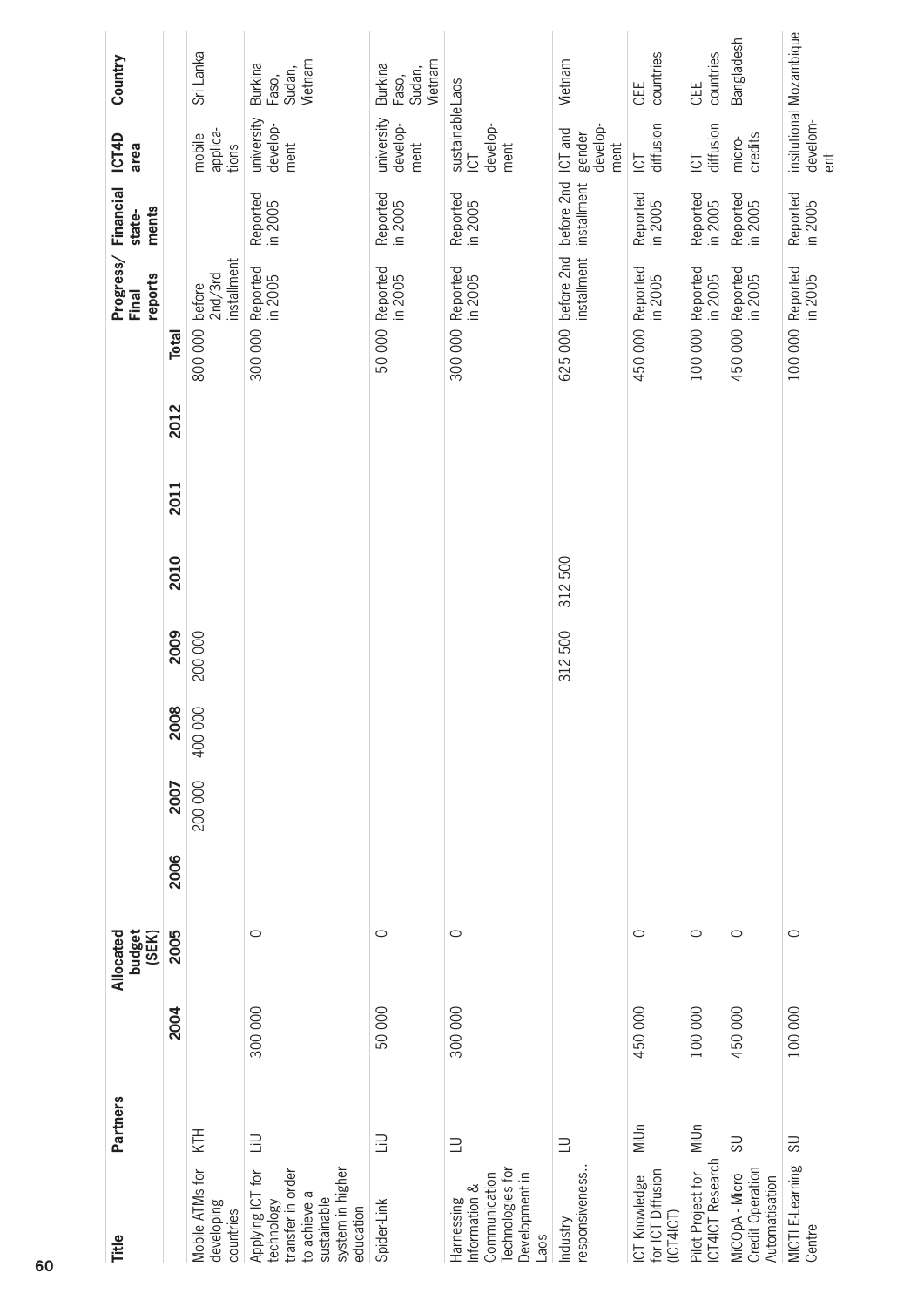| Title                                                                                   | <b>Partners</b>          |         | budget<br>(SEK)<br>Allocated |         |         |         |         |      |      |      |              | Progress/<br>reports<br>Final                   | <b>Financial</b><br>ments<br>state-              | ICT4D<br>area                                | Country                                                                   |
|-----------------------------------------------------------------------------------------|--------------------------|---------|------------------------------|---------|---------|---------|---------|------|------|------|--------------|-------------------------------------------------|--------------------------------------------------|----------------------------------------------|---------------------------------------------------------------------------|
|                                                                                         |                          | 2004    | 2005                         | 2006    | 2007    | 2008    | 2009    | 2010 | 2011 | 2012 | <b>Total</b> |                                                 |                                                  |                                              |                                                                           |
| resources<br>processing<br>Language                                                     | 5U                       |         | 160 000                      | 640000  |         |         |         |      |      |      | 800 000      | Reported<br>in 2007                             |                                                  | and culture<br>language<br>preserva-<br>tion | Ethiopia                                                                  |
| under-resourced<br>Resources for<br>Languages<br>Processing<br>Language                 | $\overline{\mathrm{SO}}$ |         |                              |         |         | 300 000 |         |      |      |      | 300 000      | Final report<br>2009-03-<br>31                  |                                                  | and culture<br>language<br>preserva-<br>tion | Ethiopia                                                                  |
| computer capacity<br>- Grid Computing<br>in a Developing<br>Efficient use of<br>Country | $\equiv$                 | 300 000 | $\circ$                      |         |         |         |         |      |      |      | 300 000      | Reported<br>in 2007                             | Reported<br>in 2007                              | infrastruc-<br>ture                          | Sri Lanka                                                                 |
| Grid Computing in UU<br>a Developing<br>Country                                         |                          | 100 000 | $\circ$                      |         |         |         |         |      |      |      | 100 000      | Reported<br>in 2007                             | Reported<br>in 2007                              | infrastruc-<br>ture                          | Sri Lanka                                                                 |
| compute intensive<br>infrastructure<br>To build a<br>network                            | $\exists$                |         | 575 000                      | 325 000 |         |         |         |      |      |      | 900 000      | Reported<br>in 2007                             |                                                  | infrastruc-<br>ture                          | Sri Lanka                                                                 |
| INFORM/Tanzania/UU<br>Health                                                            |                          |         | 100 000                      | 400 000 |         |         |         |      |      |      | 500 000      | Reported<br>in 2007                             | Reported<br>in 2007                              | e-learning,<br>e-Health                      | Tanzania                                                                  |
| Expand INFORM<br>raining to Africa                                                      | $\equiv$                 |         |                              |         | 100 000 | 200 000 | 200 000 |      |      |      | 500 000      | installment<br>2nd/3rd<br>before                |                                                  | e-learning,<br>e-Health                      | Eastern<br>Africa                                                         |
| Next generation<br>eGovernment                                                          | <b>U</b> -ö              | 400 000 | $\circ$                      |         |         |         |         |      |      |      | 400 000      | Reported<br>in 2007                             | Reported<br>in 2007                              | e-govern-<br>ance                            | South africa,<br>Bangladesh,<br>Indonesia,<br>Rwanda,<br>Uganda<br>Rgypt, |
| Bangladesh-Virtual ÖrU<br>Classroom                                                     |                          |         | 214 500                      | 685 500 |         |         |         |      |      |      | 900 000      | Reported<br>in 2007                             |                                                  | e-learning                                   | Bangladesh                                                                |
| tion for farmers<br>market informa-<br>Agricultural                                     | <b>UKO</b>               |         |                              |         | 256 000 | 434 000 | 310000  |      |      |      | 1 000 000    | before 2nd<br>installment<br>Progress<br>report | before 2nd<br>installment<br>Financial<br>report | e-agricul-<br>ture                           | Bangladesh                                                                |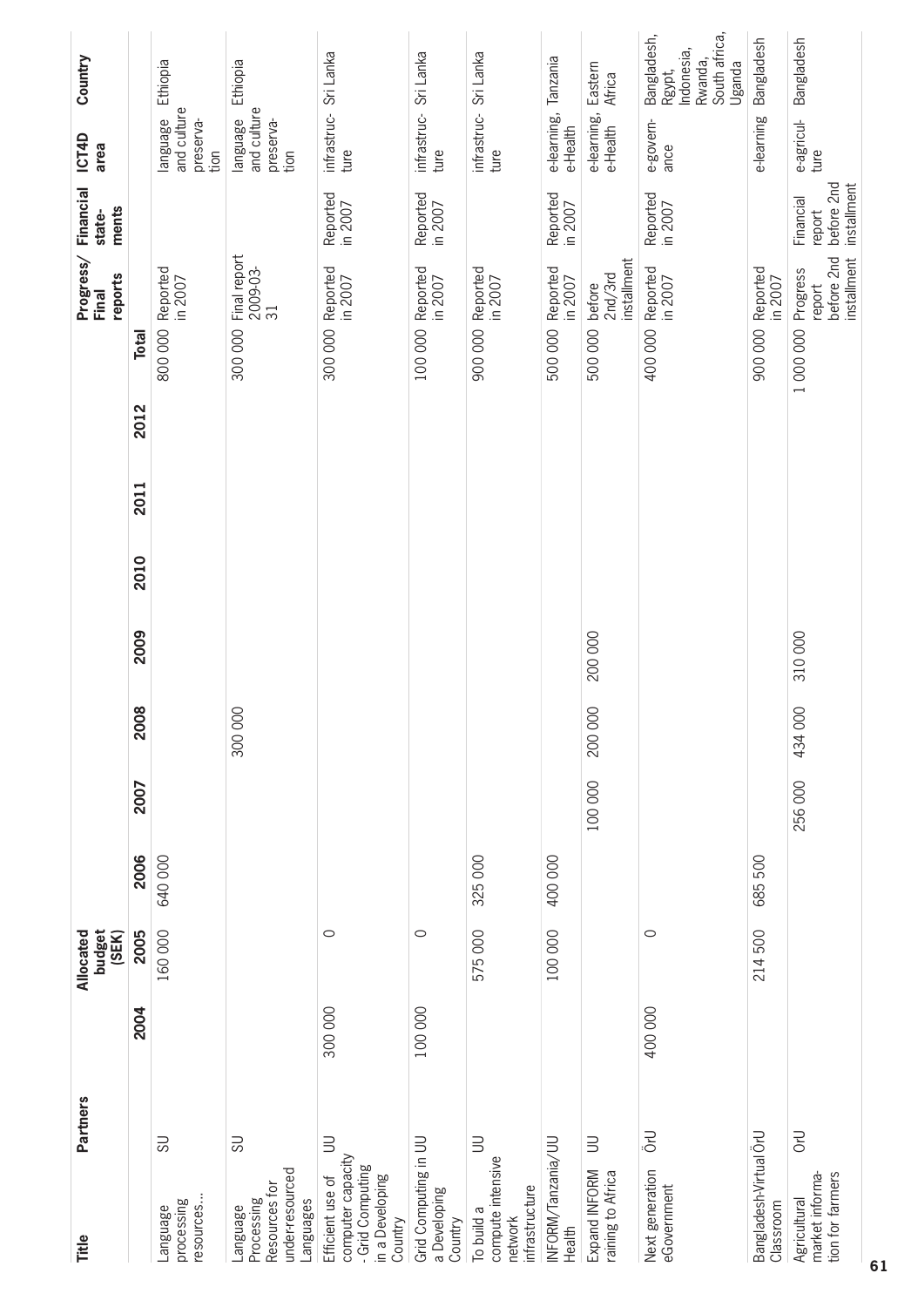| Title                                                                              | Partners                                                         |         | budget<br>(SEK)<br>Allocated |         |         |         |         |         |         |                      | Progress/<br>reports<br>Final                   | Financial<br>ments<br>state-                                | ICT4D<br>area | Country                |
|------------------------------------------------------------------------------------|------------------------------------------------------------------|---------|------------------------------|---------|---------|---------|---------|---------|---------|----------------------|-------------------------------------------------|-------------------------------------------------------------|---------------|------------------------|
|                                                                                    |                                                                  | 2004    | 2005                         | 2006    | 2007    | 2008    | 2009    | 2010    | 2011    | <b>Total</b><br>2012 |                                                 |                                                             |               |                        |
|                                                                                    |                                                                  |         |                              |         |         |         |         |         |         |                      | installment<br>before 3rd<br>Progress<br>report | installment<br>before 3rd<br>Financial<br>report            |               |                        |
|                                                                                    |                                                                  |         |                              |         |         |         |         |         |         |                      | Final report<br>2010-03-<br>31                  | 2010-03-<br>financial<br>report<br>Final<br>$\overline{31}$ |               |                        |
| Bangladesh Virtual OrU<br>Classroom<br>Sustained                                   |                                                                  |         |                              |         | 387 000 | 336 000 | 277000  |         |         | 1 000 000            | before 2nd<br>installment<br>Progress<br>report | before 2nd<br>installment<br>Financial<br>report            |               | e-learning Bangladesh  |
|                                                                                    |                                                                  |         |                              |         |         |         |         |         |         |                      | installment<br>before 3rd<br>Progress<br>report | installment<br>before 3rd<br>Financial<br>report            |               |                        |
|                                                                                    |                                                                  |         |                              |         |         |         |         |         |         |                      | Final report<br>2010-03-<br>31                  | 2010-03-<br>31<br>financial<br>report<br>Final              |               |                        |
|                                                                                    | Total:                                                           | 3750000 | 1 229 750                    | 3770250 | 1313000 | 1870000 | 1741500 | 575 500 | $\circ$ | 014 250 000          |                                                 |                                                             |               |                        |
| developing<br>Initiated by<br>countries                                            |                                                                  |         |                              |         |         |         |         |         |         |                      |                                                 |                                                             |               |                        |
| Appropriate andf<br>sustainable ICT<br>center for rural<br>people in<br>Bangladesh | Communica-<br>Grameen<br>Grameen<br>Telecom<br>and KTH<br>tions, |         |                              | 275 000 | $\circ$ |         |         |         |         | 275 000              | Final report<br>2007-02-<br>28                  | 2007-02-<br>28<br>financial<br>report<br>Final              | e-health      | e-learning, Bangladesh |
| development in<br>Bangladesh<br>ICT in rural                                       | Communica-<br>tions, KTH<br>Grameen                              |         |                              |         | 800 000 | 600000  | 200 000 |         |         |                      | 1 600 000 Inception<br>report<br>2007-03-<br>31 | V                                                           | e-health      | e-learning, Bangladesh |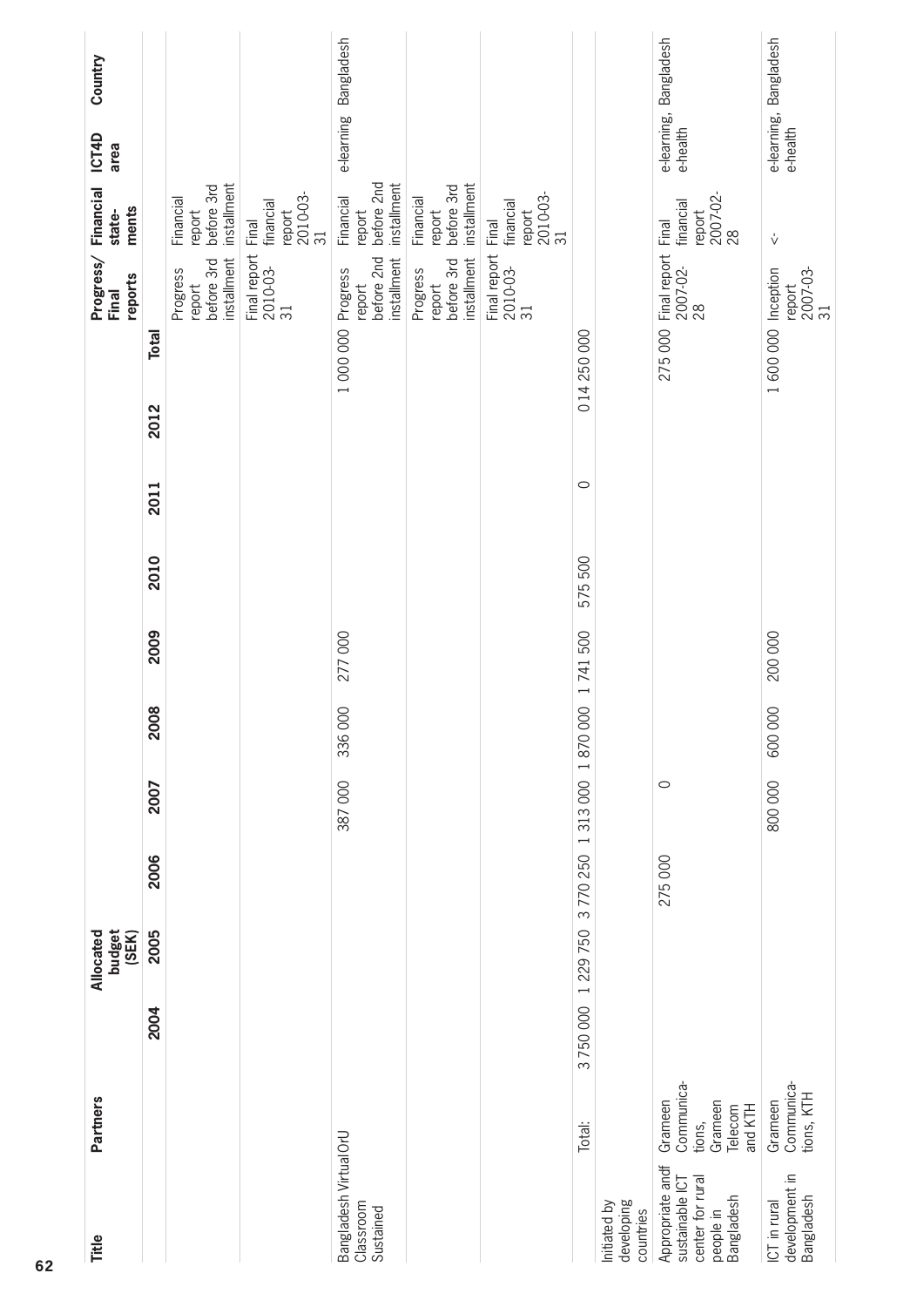| <b>Partners</b><br>Title                                                                                            |      | budget<br>(SEK)<br>Allocated |      |      |         |         |      |      |      | reports<br>Final                             | Progress/Financial<br>ments<br>state-             | ICT4D<br>area                           |                        | Country |
|---------------------------------------------------------------------------------------------------------------------|------|------------------------------|------|------|---------|---------|------|------|------|----------------------------------------------|---------------------------------------------------|-----------------------------------------|------------------------|---------|
|                                                                                                                     | 2004 | 2005                         | 2006 | 2007 | 2008    | 2009    | 2010 | 2011 | 2012 | <b>Total</b>                                 |                                                   |                                         |                        |         |
|                                                                                                                     |      |                              |      |      |         |         |      |      |      | 2008-03-<br>31<br>Progress<br>report         | $\sqrt{ }$                                        |                                         |                        |         |
|                                                                                                                     |      |                              |      |      |         |         |      |      |      | Progress<br>2008-09-<br>30<br>report         | $\sqrt{ }$                                        |                                         |                        |         |
|                                                                                                                     |      |                              |      |      |         |         |      |      |      | Progress<br>2009-03-<br>31<br>report         | $\sqrt{ }$                                        |                                         |                        |         |
|                                                                                                                     |      |                              |      |      |         |         |      |      |      | report<br>2009-09-<br>Pogress<br>30          | $\mathring{\vee}$                                 |                                         |                        |         |
|                                                                                                                     |      |                              |      |      |         |         |      |      |      |                                              | $\sqrt{ }$<br>Final report    <<br>2010-03-<br>31 |                                         |                        |         |
| co-funded<br>via IICD<br>CIDOB<br>ICT for Strength-<br>enous Leaders<br>Capacities of<br>Female Indig-<br>ening the |      |                              |      |      |         | 300 000 |      |      |      | decided<br>300 000 to be                     | decided<br>to be                                  | ICT and<br>gender                       |                        | Bolivia |
|                                                                                                                     |      |                              |      |      |         |         |      |      |      | decided<br>to be                             | decided<br>to be                                  |                                         |                        |         |
| mujer//IICD<br>Casa del<br>for femalevictims<br>Online consulting<br>of domestic<br>violence                        |      |                              |      |      |         | 300 000 |      |      |      | decided<br>300 000 to be                     | decided<br>to be                                  | ICT and<br>gender                       |                        | Nolivia |
|                                                                                                                     |      |                              |      |      |         |         |      |      |      | decided<br>to be                             | decided<br>to be                                  |                                         |                        |         |
| MoE<br>ICT Master Plam<br>development at<br>Environment<br>Ministry of                                              |      |                              |      |      | 325 000 |         |      |      |      | 2008-12-<br>15<br>Report<br>Final<br>325 000 | report<br>2008-12-<br>15<br>financial<br>Final    | e-agricul-<br>ture<br>develop-<br>ment, | institutional Cambodia |         |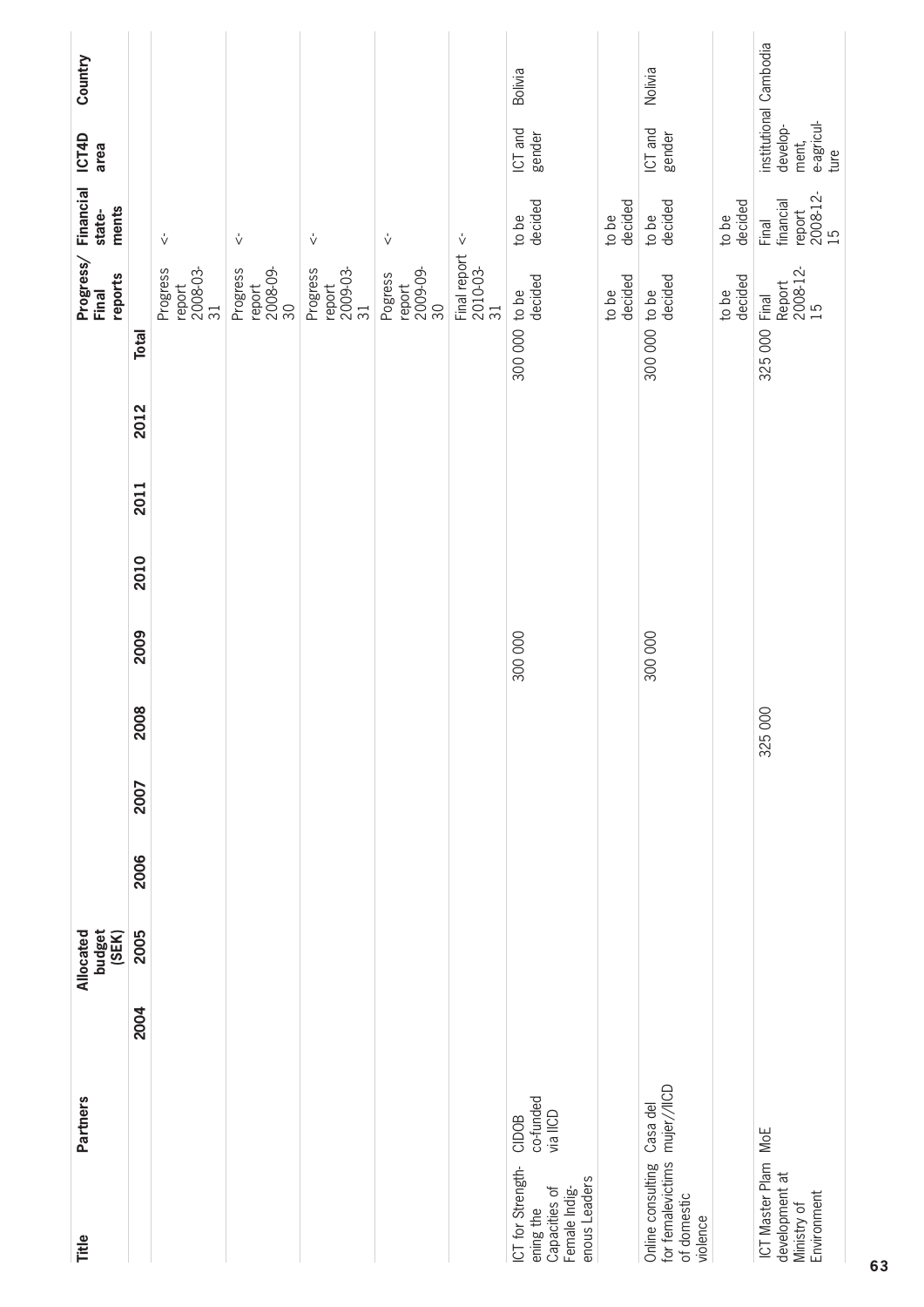| Country                                |              | Kenya, India                                                                                                                                           |                                       |                                       |                                       |                                       |                                       |                                                |
|----------------------------------------|--------------|--------------------------------------------------------------------------------------------------------------------------------------------------------|---------------------------------------|---------------------------------------|---------------------------------------|---------------------------------------|---------------------------------------|------------------------------------------------|
| ICT4D<br>area                          |              | ment, ICT<br>for<br>livelihood<br>develop-<br>capacity<br>building<br>environ-<br>ICT for<br>ment,                                                     |                                       |                                       |                                       |                                       |                                       |                                                |
| ments<br>state-                        |              | report<br>2007-09-<br>011<br>Financial                                                                                                                 | report<br>2008-03-<br>01<br>Financial | report<br>2008-09-<br>01<br>Financial | Financial<br>report<br>2009-03-<br>01 | report<br>2009-09-<br>01<br>Financial | report<br>2010-03-<br>01<br>Financial | report<br>2010-07-<br>01<br>financial<br>Final |
| Progress/Financial<br>reports<br>Final |              | report<br>2007-09-<br>01                                                                                                                               | report<br>2008-03-<br>01<br>Progress  | report<br>2008-09-<br>01<br>Progress  | report<br>2009-03-<br>01<br>Progress  | report<br>2009-09-<br>01<br>Progress  | 2010-03-<br>01<br>Progress<br>report  | Final report 1<br>2010-07-<br>01               |
|                                        | <b>Total</b> | 2 575 000 Inception                                                                                                                                    |                                       |                                       |                                       |                                       |                                       |                                                |
|                                        | 2012         |                                                                                                                                                        |                                       |                                       |                                       |                                       |                                       |                                                |
|                                        | 2011         |                                                                                                                                                        |                                       |                                       |                                       |                                       |                                       |                                                |
|                                        | 2010         |                                                                                                                                                        |                                       |                                       |                                       |                                       |                                       |                                                |
|                                        | 2009         | 630 000                                                                                                                                                |                                       |                                       |                                       |                                       |                                       |                                                |
|                                        | 2008         | 925000                                                                                                                                                 |                                       |                                       |                                       |                                       |                                       |                                                |
|                                        | 2007         | 1020000                                                                                                                                                |                                       |                                       |                                       |                                       |                                       |                                                |
|                                        | 2006         |                                                                                                                                                        |                                       |                                       |                                       |                                       |                                       |                                                |
| budget<br>(SEK)<br>Allocated           | 2005         |                                                                                                                                                        |                                       |                                       |                                       |                                       |                                       |                                                |
|                                        | 2004         |                                                                                                                                                        |                                       |                                       |                                       |                                       |                                       |                                                |
| <b>Partners</b>                        |              | Nyköpings<br>skola,<br>CORDIO                                                                                                                          |                                       |                                       |                                       |                                       |                                       |                                                |
| Title                                  |              | self-help groups in folkhög-<br>better education<br>Kenya and India<br>through ICT for<br>and alternative<br>opportunities<br>Empowering<br>livelihood |                                       |                                       |                                       |                                       |                                       |                                                |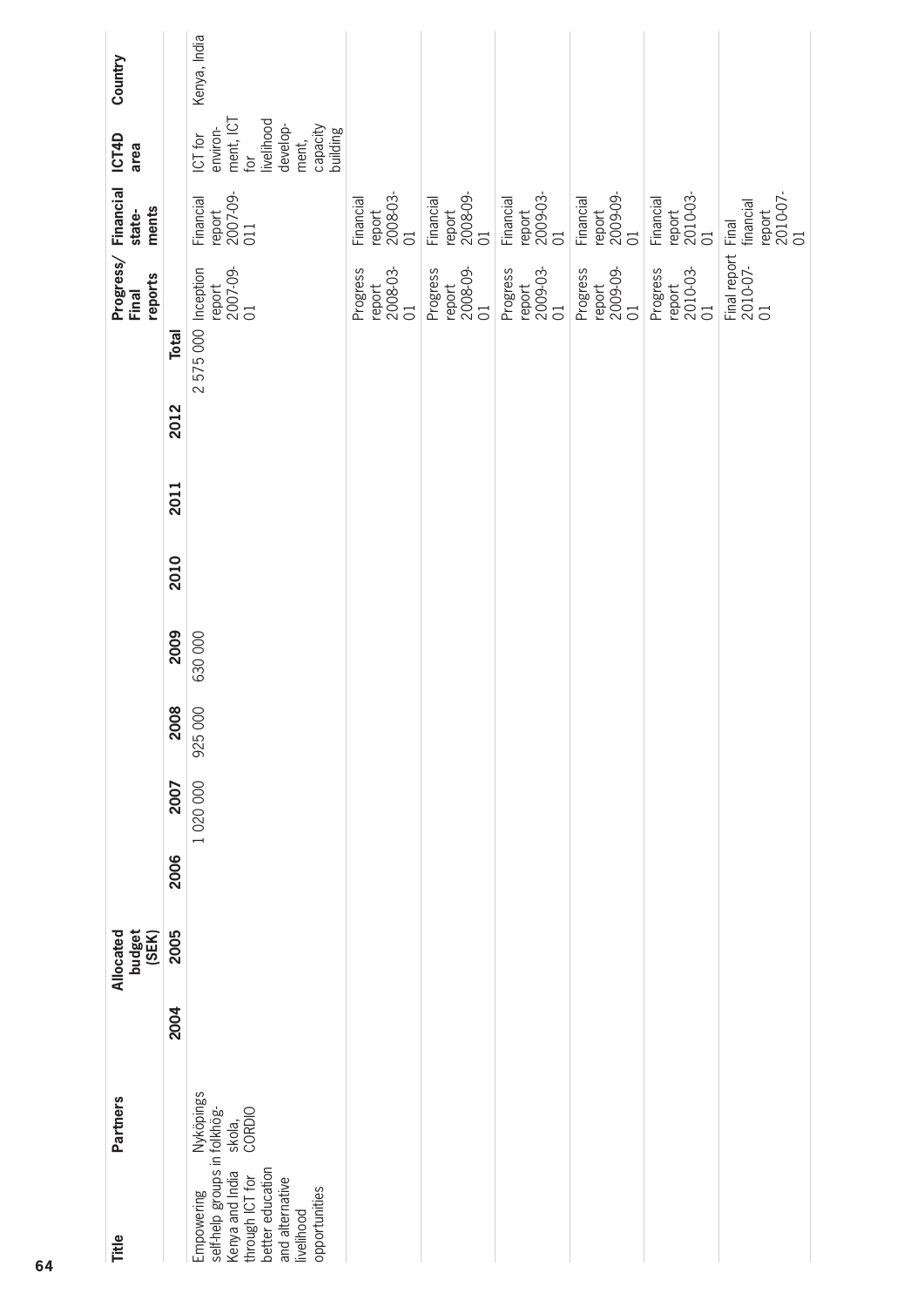| Title                                                                                  | <b>Partners</b>                                                                   |      | budget<br>(SEK)<br>Allocated |      |         |         |         |         |      |      |                   | Progress/Financial<br>reports<br>Final            | ments<br>state-                                             | <b>ICT4D</b><br>area                           | Country                  |
|----------------------------------------------------------------------------------------|-----------------------------------------------------------------------------------|------|------------------------------|------|---------|---------|---------|---------|------|------|-------------------|---------------------------------------------------|-------------------------------------------------------------|------------------------------------------------|--------------------------|
|                                                                                        |                                                                                   | 2004 | 2005                         | 2006 | 2007    | 2008    | 2009    | 2010    | 2011 | 2012 | Total             |                                                   |                                                             |                                                |                          |
| computer training bique ICT<br>Support for MICTI Mozam-<br>schiolarships<br>$center +$ | Institute                                                                         |      |                              |      | 250 000 | $\circ$ |         |         |      |      | 250 000           | $\frac{2007-11}{01}$<br>Inception<br>report       | 2007-11-<br>01<br>Financial<br>report                       | education<br>ment, ICT<br>develop-<br>$\equiv$ | institutional Mozambique |
|                                                                                        |                                                                                   |      |                              |      |         |         |         |         |      |      |                   | 2008-05-<br>01<br>Mid-term<br>report              | 2008-05-<br>01<br>Mid-term<br>financial<br>report           |                                                |                          |
|                                                                                        |                                                                                   |      |                              |      |         |         |         |         |      |      |                   | Final report<br>2009-03-<br>$\overline{15}$       | 2009-03-<br>financial<br>report<br>Final<br>$\overline{15}$ |                                                |                          |
| Registration and<br>Citizen Identity<br>Jnique Citizen<br>dentification<br>Number      | Science and<br>Technology,<br>Ministry of<br>Skattever-<br>DSV-SU/<br>KTH.<br>ket |      |                              |      | 1070000 | $\circ$ | 900 000 |         |      |      | 1970000 Inception | Report                                            | statement<br>Financial                                      | e-govern-<br>ance                              | Mozambique               |
|                                                                                        |                                                                                   |      |                              |      |         |         |         |         |      |      |                   | Progress<br>Report                                | statement<br>Financial                                      |                                                |                          |
|                                                                                        |                                                                                   |      |                              |      |         |         |         |         |      |      |                   | Report<br>Final                                   | statement<br>financial<br>Final                             |                                                |                          |
| ICT for improving<br>agriculture in<br>Rwanda                                          | Agency<br>(RITA), Vioni<br>Rwandan IT                                             |      |                              |      |         | 900000  | 700 000 | 400 000 |      |      | 2000000           | Inception<br>2008-08-<br>Report<br>$\overline{C}$ | Report<br>2008-08-<br>Financial<br>$\overline{C}$           | e-agricul-<br>ture                             | Rwanda                   |
|                                                                                        |                                                                                   |      |                              |      |         |         |         |         |      |      |                   | Report<br>2008-10-<br>01<br>Progress              | Report<br>2008-10-<br>01<br>Financial                       |                                                |                          |
|                                                                                        |                                                                                   |      |                              |      |         |         |         |         |      |      |                   |                                                   |                                                             |                                                |                          |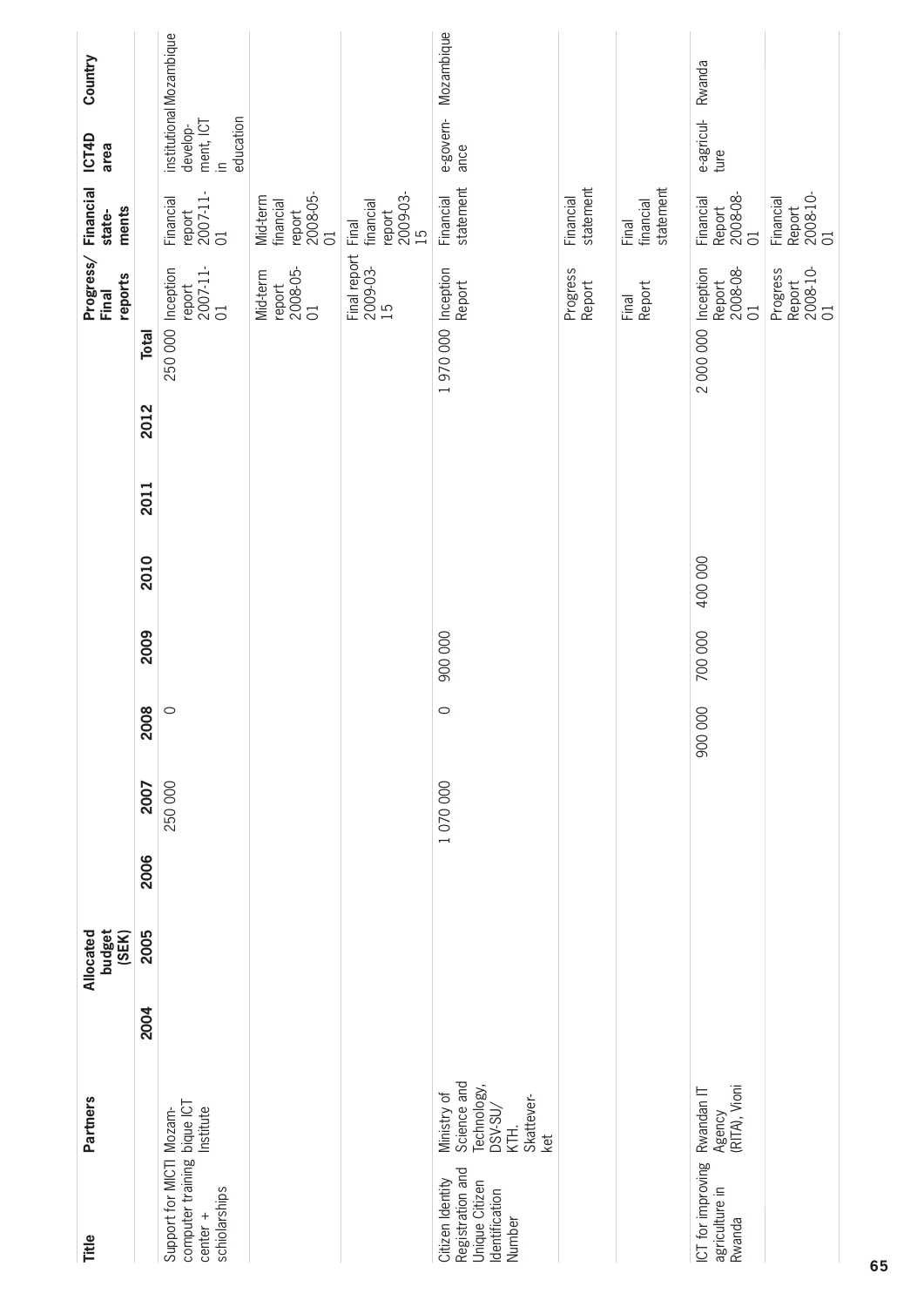| Title                                                                     | <b>Partners</b>                                                                                 |      | budget<br>Allocated<br>(SEK) |      |      |      |                     |      |      |      | reports<br>Final                                 | Progress/Financial<br>ments<br>state-          | ICT4D<br>area        | Country           |
|---------------------------------------------------------------------------|-------------------------------------------------------------------------------------------------|------|------------------------------|------|------|------|---------------------|------|------|------|--------------------------------------------------|------------------------------------------------|----------------------|-------------------|
|                                                                           |                                                                                                 | 2004 | 2005                         | 2006 | 2007 | 2008 | 2009                | 2010 | 2011 | 2012 | <b>Total</b>                                     |                                                |                      |                   |
|                                                                           |                                                                                                 |      |                              |      |      |      |                     |      |      |      | Report<br>2009-01-<br>01<br>Progress             | Report<br>2009-01-<br>01<br>Financial          |                      |                   |
|                                                                           |                                                                                                 |      |                              |      |      |      |                     |      |      |      | Report<br>2009-08-<br>01<br>Progress             | Report<br>2009-08-<br>01<br>Financial          |                      |                   |
|                                                                           |                                                                                                 |      |                              |      |      |      |                     |      |      |      | Report<br>2010-01-<br>Progress<br>$\overline{C}$ | Financial<br>Report<br>2010-01-<br>01          |                      |                   |
|                                                                           |                                                                                                 |      |                              |      |      |      |                     |      |      |      | Report<br>2010-07-<br>01<br>Final                | 2010-07-<br>01<br>financial<br>report<br>final |                      |                   |
| broad hands-on<br>Program for a<br>CT training in<br>Uganda and<br>Rwanda | ICT, Ugnada<br>Rwandan IT<br>Ministry of<br>Jönköping<br>University<br>Agency<br>(RITA),<br>and |      |                              |      |      |      | 2 000 000 1 785 000 |      |      |      | decided<br>3785 000 to be                        | decided<br>to be                               | capacity<br>building | Rwanda,<br>Uganda |
|                                                                           |                                                                                                 |      |                              |      |      |      |                     |      |      |      | decided<br>to be                                 | decided<br>to be                               |                      |                   |
|                                                                           |                                                                                                 |      |                              |      |      |      |                     |      |      |      | decided<br>to be                                 | decided<br>to be                               |                      |                   |
|                                                                           |                                                                                                 |      |                              |      |      |      |                     |      |      |      | decided<br>to be                                 | decided<br>to be                               |                      |                   |
|                                                                           |                                                                                                 |      |                              |      |      |      |                     |      |      |      | decided<br>to be                                 | decided<br>to be                               |                      |                   |
|                                                                           |                                                                                                 |      |                              |      |      |      |                     |      |      |      | decided<br>to be                                 | decided<br>to be                               |                      |                   |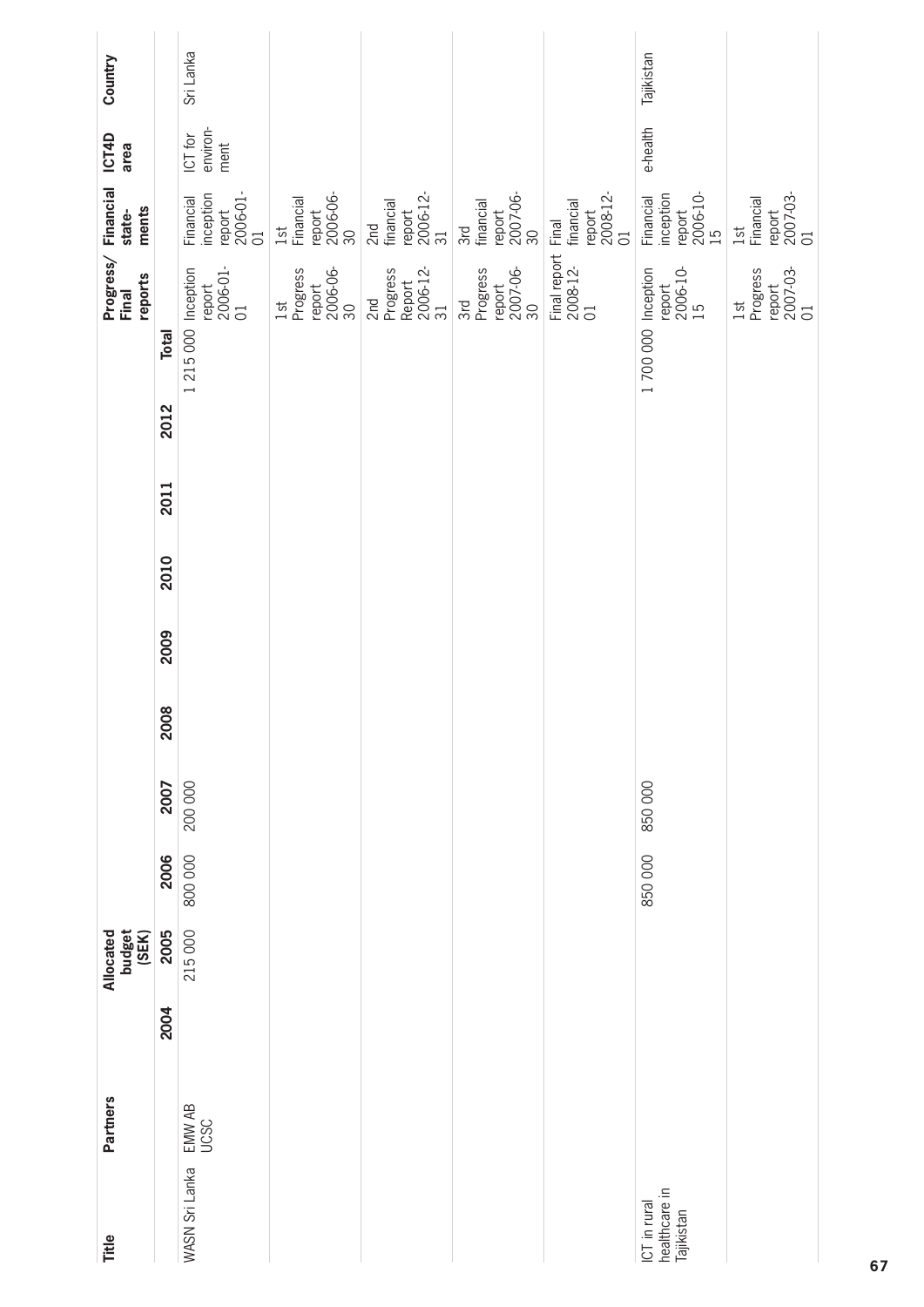| <b>Partners</b><br>Title                                                                                     |      | Allocated<br>budget<br>(SEK) |         |       |      |      |      |      |      | reports<br>Final                                         | Progress/Financial<br>ments<br>state-          | ICT4D<br>area       | Country |
|--------------------------------------------------------------------------------------------------------------|------|------------------------------|---------|-------|------|------|------|------|------|----------------------------------------------------------|------------------------------------------------|---------------------|---------|
|                                                                                                              | 2004 | 2005                         | 2006    | 2007  | 2008 | 2009 | 2010 | 2011 | 2012 | <b>Total</b>                                             |                                                |                     |         |
|                                                                                                              |      |                              |         |       |      |      |      |      |      | report<br>2007-09-<br>01<br>Progress<br>2 <sub>nd</sub>  | 2nd<br>Financial<br>report<br>2007-09-<br>01   |                     |         |
|                                                                                                              |      |                              |         |       |      |      |      |      |      | 2008-03-<br>01<br>Progress<br>report<br>3rd              | report<br>2008-03-<br>01<br>3rd<br>Financial   |                     |         |
|                                                                                                              |      |                              |         |       |      |      |      |      |      | Final report F<br>2009-03-<br>15                         | 2009-03-<br>15<br>Final<br>financial<br>report |                     |         |
| University<br>Tanzania<br>Open<br>the E-learning<br>Center (ECL) in<br>Tanzania" Phase 1<br>Establishment of |      |                              | 150 000 | 70000 |      |      |      |      |      | report<br>2007-03-<br>31<br>Progress<br>220 000 1st      |                                                | e-learning Tanzania |         |
|                                                                                                              |      |                              |         |       |      |      |      |      |      | Progress<br>report<br>2007-07-<br>31<br>2 <sub>n</sub> d |                                                |                     |         |
|                                                                                                              |      |                              |         |       |      |      |      |      |      | 2007-09-<br>30<br>Progress<br>report<br>3rd              |                                                |                     |         |
|                                                                                                              |      |                              |         |       |      |      |      |      |      |                                                          | Final<br>financial<br>report<br>2007-12-<br>31 |                     |         |
|                                                                                                              |      |                              |         |       |      |      |      |      |      |                                                          |                                                |                     |         |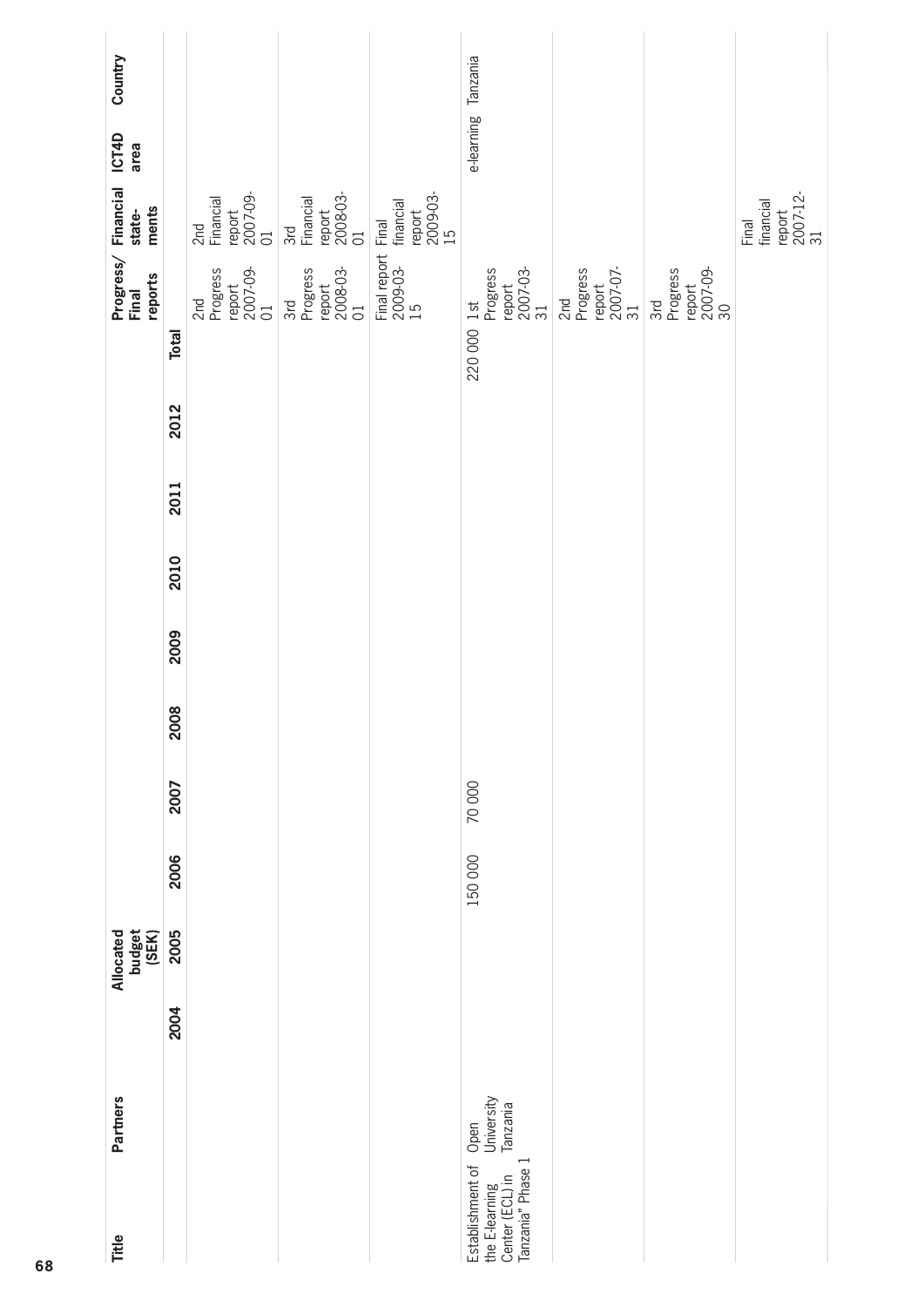| <b>Partners</b><br>Title                                                                                                         |      | Allocated<br>budget<br>(SEK) |      |      |                 |                   |         |      |      |                     | Progress/Financial<br>reports<br>Final | ments<br>state-                     | <b>ICT4D</b><br>area       | Country |
|----------------------------------------------------------------------------------------------------------------------------------|------|------------------------------|------|------|-----------------|-------------------|---------|------|------|---------------------|----------------------------------------|-------------------------------------|----------------------------|---------|
|                                                                                                                                  | 2004 | 2005                         | 2006 | 2007 | 2008            | 2009              | 2010    | 2011 | 2012 | <b>Total</b>        |                                        |                                     |                            |         |
| MOEVT<br>MiUN<br>OUT<br>secondary school<br>in-serice teacher<br>education for<br>teachers in<br>ICT based<br>Tanzania           |      |                              |      |      | 1650000 1050000 |                   | $\circ$ |      |      | 2 700 000 Inception | Report                                 | Financial<br>Report                 | e-learning Tanzania        |         |
|                                                                                                                                  |      |                              |      |      |                 |                   |         |      |      |                     | Report<br>2009-01-<br>01<br>Progress   | $\sqrt{ }$                          |                            |         |
|                                                                                                                                  |      |                              |      |      |                 |                   |         |      |      |                     | 2009-06-<br>30<br>Progress<br>Report   | $\sqrt{ }$                          |                            |         |
|                                                                                                                                  |      |                              |      |      |                 |                   |         |      |      |                     | Progress<br>Report                     | financial<br>Report                 |                            |         |
|                                                                                                                                  |      |                              |      |      |                 |                   |         |      |      |                     | Progress<br>Report                     | Financial<br>Report                 |                            |         |
|                                                                                                                                  |      |                              |      |      |                 |                   |         |      |      |                     | 2010-03-<br>30<br>Report<br>Final      | $\stackrel{\mathsf{I}}{\mathsf{v}}$ |                            |         |
| and management Academy<br><b>UDSM</b><br>Life<br>sector in Tanzania<br>capacity building<br>on effective use<br>of ICT in public |      |                              |      |      |                 | 1500 000 1600 000 |         |      |      | 3 100 000 Inception | Report                                 | financial<br>Report                 | e-govern- Tanzania<br>ance |         |
|                                                                                                                                  |      |                              |      |      |                 |                   |         |      |      |                     | Progress<br>Report<br>2009-06-<br>30   | financial<br>Report                 |                            |         |
|                                                                                                                                  |      |                              |      |      |                 |                   |         |      |      |                     | Report<br>2009-12-<br>31<br>Progress   | financial<br>Report                 |                            |         |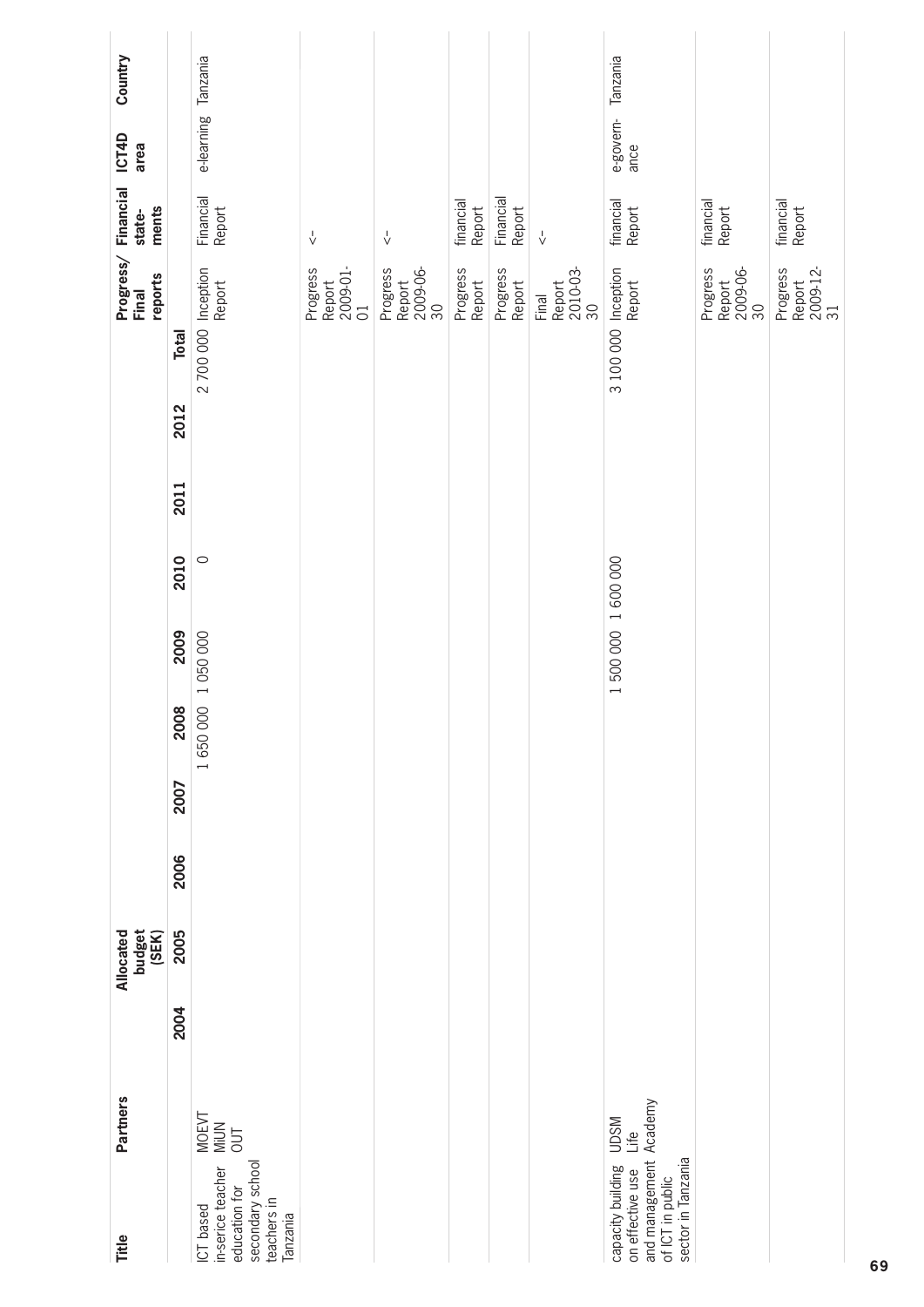| Title                                                    | Partners    |      | budget<br>(SEK)<br>Allocated |         |        |         |         |      |      |      | Final                      | reports                              | Progress/Financial<br>ments<br>state-              | ICT4D<br>area                                       | Country  |
|----------------------------------------------------------|-------------|------|------------------------------|---------|--------|---------|---------|------|------|------|----------------------------|--------------------------------------|----------------------------------------------------|-----------------------------------------------------|----------|
|                                                          |             | 2004 | 2005                         | 2006    | 2007   | 2008    | 2009    | 2010 | 2011 | 2012 | <b>Total</b>               |                                      |                                                    |                                                     |          |
|                                                          |             |      |                              |         |        |         |         |      |      |      |                            | Report<br>2010-06-<br>30<br>Progress | financial<br>Report                                |                                                     |          |
|                                                          |             |      |                              |         |        |         |         |      |      |      |                            | Progress<br>Report                   | financial<br>Report                                |                                                     |          |
|                                                          |             |      |                              |         |        |         |         |      |      |      |                            | Final<br>Report<br>2011-02-<br>28    | Final<br>financial<br>Report                       |                                                     |          |
| KILINUX Swahili<br>localization                          | <b>NSCN</b> |      |                              |         |        |         | 150 000 |      |      |      | 150 000 Progress<br>Report |                                      | Financial<br>Report                                | language<br>and culture<br>preserva-<br>tion        | Tanzania |
|                                                          |             |      |                              |         |        |         |         |      |      |      |                            | Final<br>Report<br>2009-06-<br>30    | $\sqrt{ }$                                         |                                                     |          |
| Leveraging Mobile<br>platform technol-<br>ogy  in Uganda |             |      |                              | 1025000 | 413600 | $\circ$ | 611 400 |      |      |      | 2 050 000 Inception        | report<br>2006-10-<br>01             | inception<br>report<br>2006-10-<br>01<br>Financial | e-agricul-<br>ture,<br>capacity<br>building<br>M4D, | Uganda   |
|                                                          |             |      |                              |         |        |         |         |      |      |      | 1st                        | report<br>2007-03-<br>01<br>Progress | report<br>2007-03-<br>01<br>1st<br>Financial       |                                                     |          |
|                                                          |             |      |                              |         |        |         |         |      |      |      | 2nd                        | report<br>2007-09-<br>01<br>Progress | report<br>2007-09-<br>01<br>2nd<br>Financial       |                                                     |          |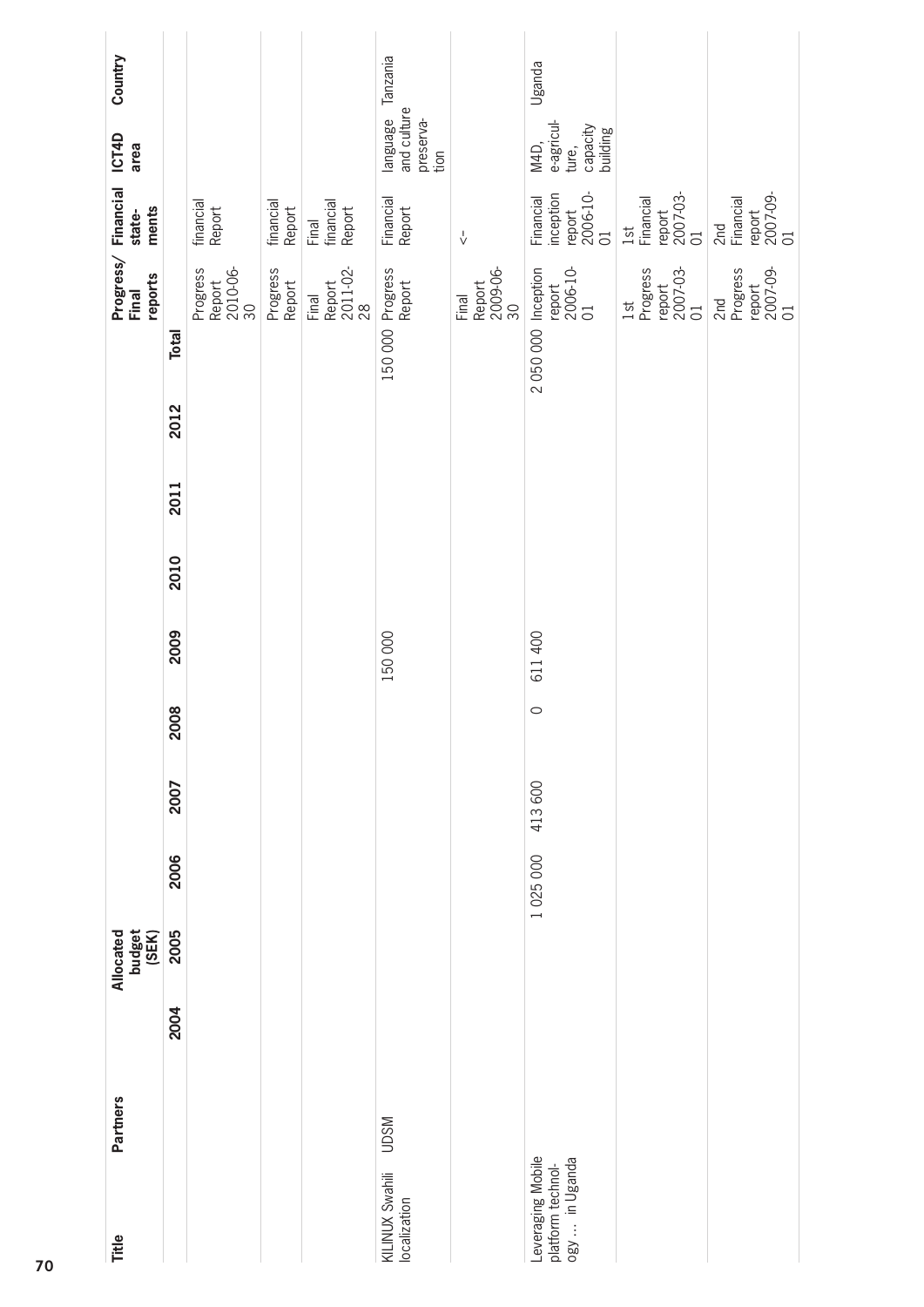| Title                             | <b>Partners</b>                     | Allocated | budget<br>(SEK) |         |         |         |         |      |      |      |                                    | reports<br>Final                                      | Progress/ Financial ICT4D<br>ments<br>state-      | area                                       | Country |
|-----------------------------------|-------------------------------------|-----------|-----------------|---------|---------|---------|---------|------|------|------|------------------------------------|-------------------------------------------------------|---------------------------------------------------|--------------------------------------------|---------|
|                                   | 2004                                |           | 2005            | 2006    | 2007    | 2008    | 2009    | 2010 | 2011 | 2012 | <b>Total</b>                       |                                                       |                                                   |                                            |         |
|                                   |                                     |           |                 |         |         |         |         |      |      |      |                                    | report<br>2008-03-<br>01<br>Progress<br>3rd           | report<br>2008-03-<br>01<br>3rd<br>Financial      |                                            |         |
|                                   |                                     |           |                 |         |         |         |         |      |      |      |                                    | Final report Final<br>2008-06- financial<br>01 report | report<br>2008-06-<br>01                          |                                            |         |
| <b>ANTS Uganda</b>                | I-Network/<br>Uppsala<br>University |           |                 | 150 000 | 150 000 |         |         |      |      |      | 300 000 Mid-term<br>$\overline{C}$ | report<br>2007-05-                                    | report<br>2007-05-<br>01<br>Mid-term<br>financial | capacity<br>building                       | Uganda  |
|                                   |                                     |           |                 |         |         |         |         |      |      |      |                                    | Final report Final<br>2007-12- financi<br>31          | report<br>2007-12-<br>31<br>financial             |                                            |         |
| eSociety Apac:<br>training center | Apac, IICD                          |           |                 |         | 290 000 |         |         |      |      |      | 290 000 Progress<br>Report         |                                                       | financial<br>Report                               | e-govern-<br>capacity<br>building<br>ance, | Uganda  |
|                                   |                                     |           |                 |         |         |         |         |      |      |      |                                    | Report<br>Final                                       | financial<br>Report<br>final                      |                                            |         |
| CDE Linux training CDE,           | <b>Brussles</b>                     |           |                 |         |         | $\circ$ | 100 000 |      |      |      | 100 000 to be                      | decided                                               | decided<br>to be                                  | capacity<br>building,<br>source<br>open    | Uganda  |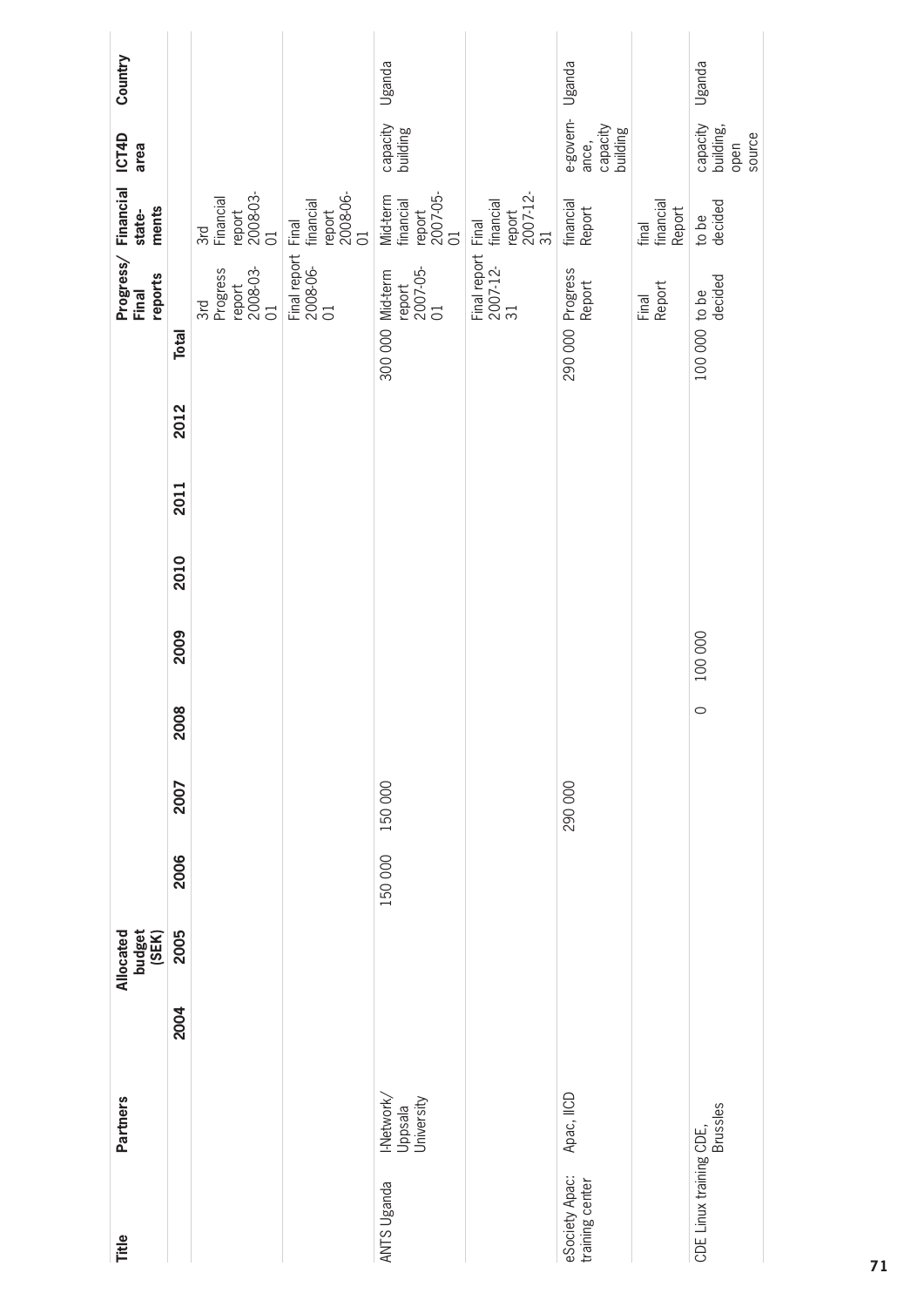| Title           | <b>Partners</b>                                                                                                                                          |         | budget<br>(SEK)<br>Allocated |                                                                                  |      |      |                               |      |      |             | reports<br>Final           | Progress/Financial<br>ments<br>state- | <b>ICT4D</b><br>area              | Country |  |
|-----------------|----------------------------------------------------------------------------------------------------------------------------------------------------------|---------|------------------------------|----------------------------------------------------------------------------------|------|------|-------------------------------|------|------|-------------|----------------------------|---------------------------------------|-----------------------------------|---------|--|
|                 |                                                                                                                                                          | 2004    | 2005                         | 2006                                                                             | 2007 | 2008 | 2009                          | 2010 | 2011 | 2012        | <b>Total</b>               |                                       |                                   |         |  |
| Uganda eHeallth | Communica-<br>Ericsson <sub>AB</sub><br>Ministry of<br>Karolinska<br>University<br>Commis-<br>Hospital,<br>Uganda,<br>Uganda<br>Health<br>tions<br>sion, |         |                              |                                                                                  |      |      | 3 000 000 2 500 000 2 500 000 |      |      |             | decided<br>8 000 000 to be | decided<br>to be                      | e-health,<br>capacity<br>building | Uganda  |  |
|                 |                                                                                                                                                          |         |                              |                                                                                  |      |      |                               |      |      |             | to be<br>decided           | to be<br>decided                      |                                   |         |  |
|                 |                                                                                                                                                          |         |                              |                                                                                  |      |      |                               |      |      |             | to be<br>decided           | to be<br>decided                      |                                   |         |  |
|                 |                                                                                                                                                          |         |                              |                                                                                  |      |      |                               |      |      |             | to be<br>decided           | to be<br>decided                      |                                   |         |  |
|                 |                                                                                                                                                          |         |                              |                                                                                  |      |      |                               |      |      |             | to be<br>decided           | to be<br>decided                      |                                   |         |  |
|                 |                                                                                                                                                          |         |                              |                                                                                  |      |      |                               |      |      |             | decided<br>to be           | decided<br>to be                      |                                   |         |  |
|                 | Total:                                                                                                                                                   | $\circ$ |                              | 215 000 3 525 000 5 113 600 4 400 000 11 441 400 6 285 000 2 500 000             |      |      |                               |      |      | 033 480 000 |                            |                                       |                                   |         |  |
|                 | Grant total:                                                                                                                                             |         |                              | 3 750 000 1 444 750 7 295 250 6 426 600 6 270 000 13 182 900 6 860 500 2 500 000 |      |      |                               |      |      | 047 455 000 |                            |                                       |                                   |         |  |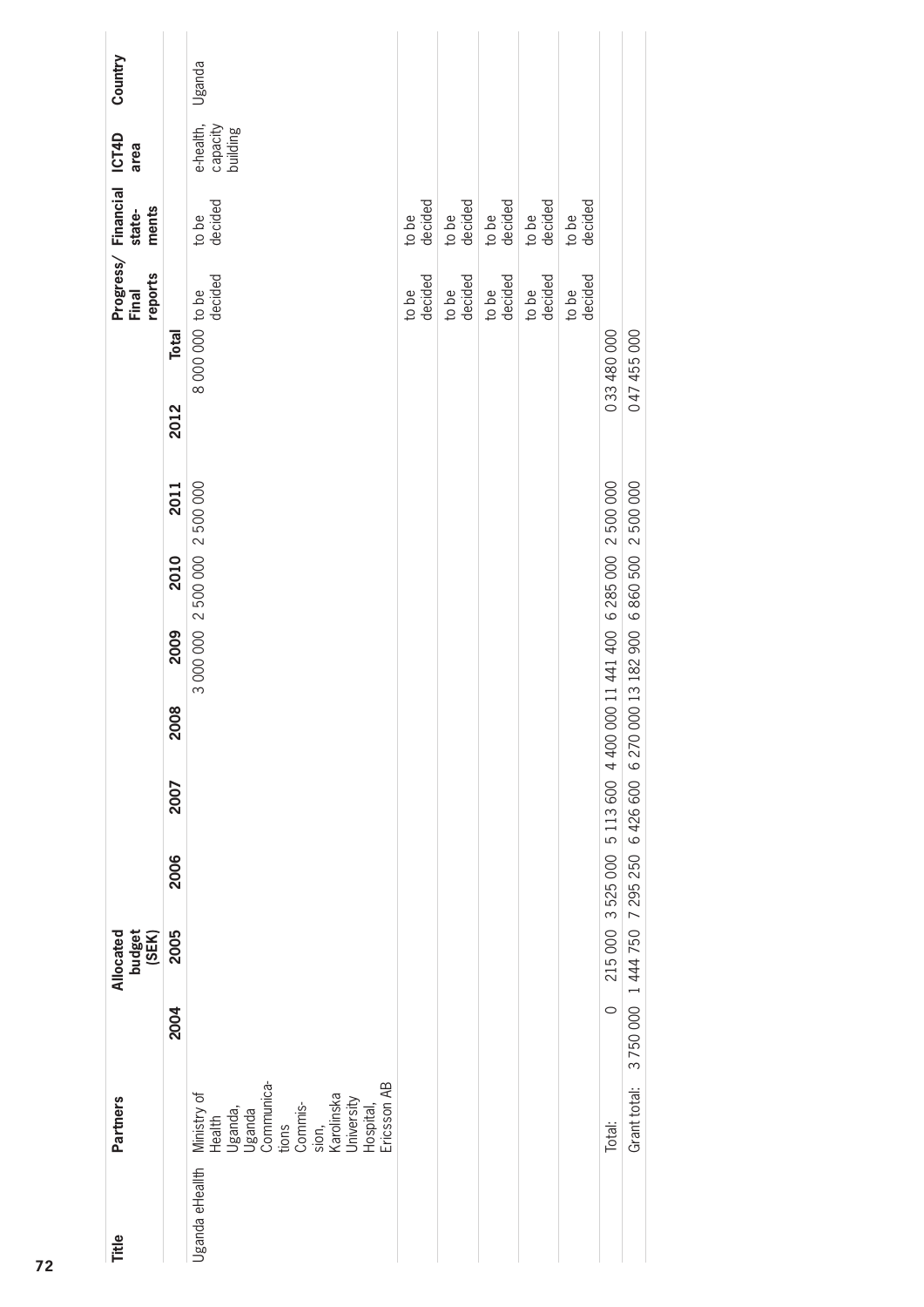## **Recent Sida Evaluations**

- **2008:58 Sida's Support to the Agency for Cooperation and Research in Development (ACORD) to the HIV and AIDS Support and Advocacy Programme (HASAP) in Uganda** Narathius Asingwire, Swizen Kyomuhendo, Joseph Kiwanuka Sida
- **2008:59 Sida's Support to the Africa Groups of Sweden's Development Cooperation** Pia Sassarsson, Johanna Strandh Sida
- **2008:60 Sida's Support to Save the Children Sweden's Development Cooperation** Cecilia Magnusson-Ljungman, Morten Poulsen Sida
- **2008:61 Regional AIDS Training Network (RATN), Strategic Plan 2004–2008** Lovemore Zinyama, Peter Mazikana, Phares Mujinja Sida

## **Recent Sida Reviews**

- **2009:01 Swedish Health Forum in South Africa from point of view of the Swedish Partner** Staffan Engblom Sida
- **2009:02 Assessment of Forum International de Montréal (FIM)** Charlotte Örnemark, Line Friberg-Nielsen. Sida
- **2009:03 Namibia Sweden Development Cooperation in the area of Public Administation 1990–2006 Description Analysis and Lessons Learned** Lage Bergström. Sida
- **2009:04 Apoyo Institucional de Suecia (Asdi) para el Instituto Nacional de la Mujer (INAM), durante el período 2003–2008** Fátima Real R., José Rodolfo Pérez Córdova. Sida
- **2009:05 The Swedish Support to the South African Revenue Service through an Institutional Cooperation with the Swedish Tax Agency, 1998–2008** Philip Bottern, Jens Peter Christensen. Sida
- **2009:06 Training for a Career in International Development an Evaluation of the JPO, BBE, JED and SARC Programmes** Elisabeth Lewin

Sida

**Sida Evaluations may be ordered from:**

**Sida Reviews may be downloaded from:**

**A complete backlist of earlier evaluation reports may be ordered from:**

http://www.sida.se/publications Sida, UTV, SE-105 25 Stockholm Phone: +46 (0) 8 698 51 63 Fax: +46 (0) 8 698 56 43 Homepage: http://www.sida.se

Infocenter, Sida SE-105 25 Stockholm Phone: +46 (0)8 779 96 50 Fax: +46 (0)8 779 96 10 sida@sida.se